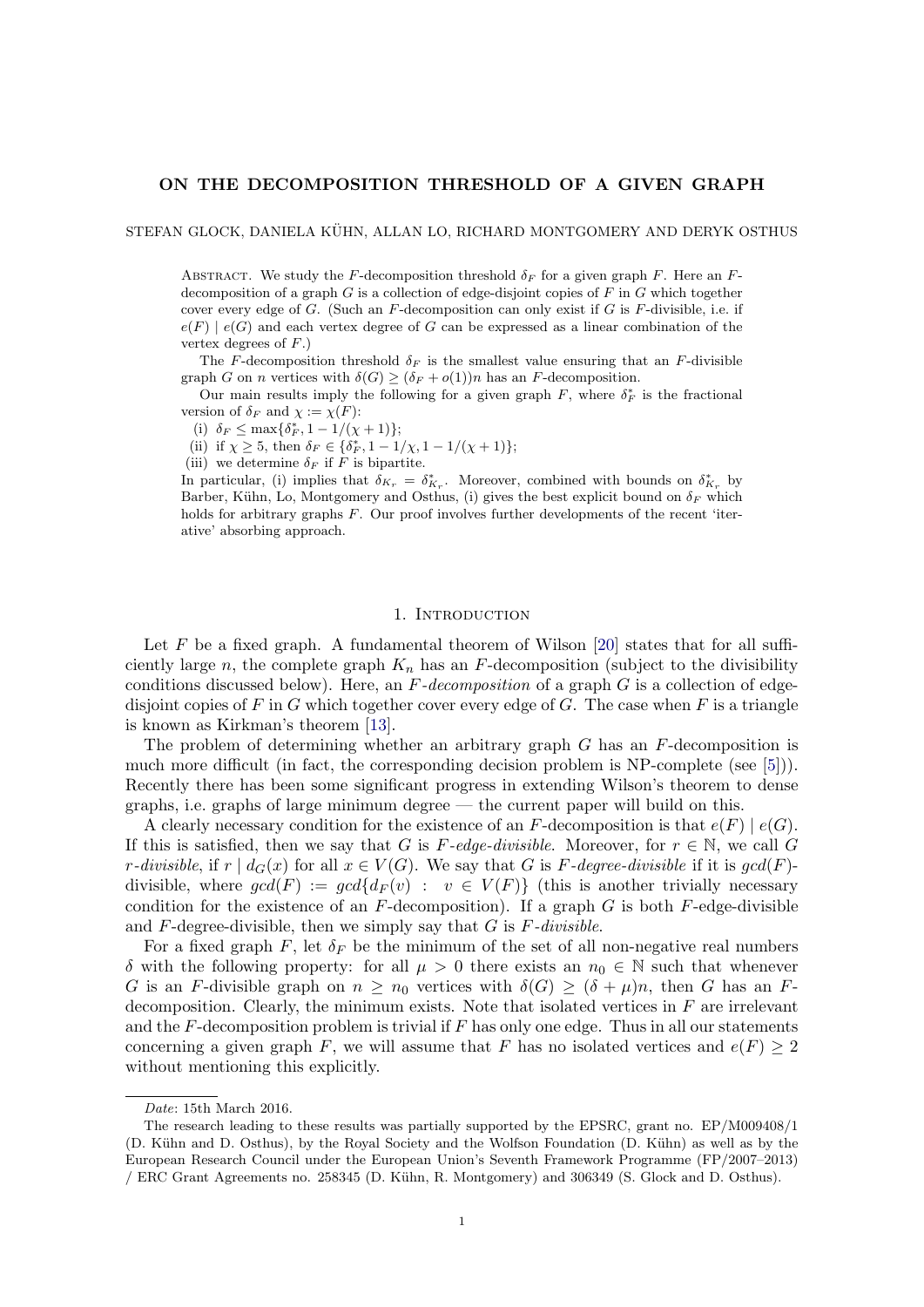The purpose of this paper is to investigate the above F-decomposition threshold  $\delta_F$ . In particular, we determine  $\delta_F$  for all bipartite graphs, improve existing bounds for general F and prove a 'discretisation' result for the possible values of  $\delta_F$ .

1.1. Bounding the decomposition threshold for arbitrary graphs. Our first main result (Theorem [1.1\)](#page-1-0) bounds the decomposition threshold  $\delta_F$  in terms of the approximate decomposition threshold  $\delta_F^{0+}$  $_{F}^{0+}$ , the fractional decomposition threshold  $\delta_{F}^{*}$ , and the threshold  $\delta_F^e$  for covering a given edge. We now introduce these formally.

Let F be a fixed graph. For  $\eta \geq 0$ , an  $\eta$ -approximate F-decomposition of an n-vertex graph  $G$  is a collection of edge-disjoint copies of  $F$  contained in  $G$  which together cover all but at most  $\eta n^2$  edges of G. Let  $\delta_{\mu}^{\eta}$  $\eta$ <sup>n</sup><sub>F</sub> be the smallest  $\delta \geq 0$  such that for all  $\mu > 0$  there exists an  $n_0 \in \mathbb{N}$  such that whenever G is a graph on  $n \geq n_0$  vertices with  $\delta(G) \geq (\delta + \mu)n$ , then G has an  $\eta$ -approximate F-decomposition. Clearly,  $\delta_F^{\eta'} \geq \delta_F^{\eta}$  whenever  $\eta' \leq \eta$ . We let  $\delta_F^{0+}$  $I_F^{0+} := \sup_{\eta>0} \delta_{I}^{\eta}$  $^{\eta}_{F}.$ 

Let  $G^F$  be the set of copies of F in G. A fractional F-decomposition of G is a function  $\omega: G^F \to [0, 1]$  such that, for each  $e \in E(G)$ ,

(1.1) 
$$
\sum_{F' \in G^F : e \in E(F')} \omega(F') = 1.
$$

Note that every F-decomposition is a fractional F-decomposition where  $\omega(F) \in \{0, 1\}.$ 

Let  $\delta_F^*$  be the smallest  $\delta \geq 0$  such that for all  $\mu > 0$  there exists an  $n_0 \in \mathbb{N}$  such that whenever G is an F-divisible graph on  $n \geq n_0$  vertices with  $\delta(G) \geq (\delta + \mu)n$ , then G has a fractional  $F$ -decomposition. Usually the definition considers all graphs  $G$  (and not only those which are  $F$ -divisible) but it is convenient for us to make this additional restriction here as  $\delta_F^*$  is exactly the relevant parameter when investigating  $\delta_F$  (in particular, we trivially have  $\delta_F^* \leq \delta_F$ ). Haxell and Rödl [\[10\]](#page-57-3) used Szemerédi's regularity lemma to show that a fractional  $\overline{F}$ -decomposition of a graph  $\overline{G}$  can be turned into an approximate  $F$ -decomposition of  $\overline{G}$ (see Theorem [11.3\)](#page-33-0). This implies  $\delta_F^{0+} \leq \delta_F^*$  (see Corollary [11.4\)](#page-33-1).

Let  $\delta_F^e$  be the smallest  $\delta$  such that for all  $\mu > 0$  there exists an  $n_0 \in \mathbb{N}$  such that whenever G is a graph on  $n \geq n_0$  vertices with  $\delta(G) \geq (\delta + \mu)n$ , and e' is an edge in G, then G contains a copy of  $F$  which contains  $e'$ .

Our first result bounds  $\delta_F$  in terms of the approximate decomposition threshold  $\delta_F^{0+}$  $E_F^{0+}$  and the chromatic number of F. Parts (ii) and (iii) give much more precise information if  $\chi \geq 5$ . We obtain a 'discretisation result' in terms of the parameters introduced above. We do not believe that this result extends to  $\chi = 3, 4$  (see Section [15](#page-56-0) for a further discussion). On the other hand, we do have  $\delta_F \in \{0, 1/2, 2/3\}$  if  $\chi(F) = 2$  (see Section [1.3\)](#page-2-0). We also believe that none of the terms in the discretisation statement can be omitted.

<span id="page-1-0"></span>**Theorem 1.1.** Let F be a graph with  $\chi := \chi(F)$ .

- (i) Then  $\delta_F \leq \max\{\delta_F^{0+}$  $T_F^{0+}$ , 1 – 1/( $\chi$  + 1).
- (ii) If  $\chi \geq 5$ , then  $\delta_F \in {\max\{\delta_F^{0+1}\}}$  $\mathcal{F}_F^{0+}, \mathcal{S}_F^e$ , 1 – 1/ $\chi$ , 1 – 1/( $\chi$  + 1).
- (iii) If  $\chi \geq 5$ , then  $\delta_F \in {\delta_F^*}, 1 1/\chi, 1 1/(\chi + 1)$ .

Theorem [1.1\(](#page-1-0)i) improves a bound of  $\delta_F \le \max\{\delta_F^{0+}\}$  $\mathbb{E}_F^{0+}$ , 1 – 1/3*r*} proved in [\[2\]](#page-57-4) for *r*-regular graphs F. Also, the cases where  $F = K_3$  or  $C_4$  of (i) were already proved in [\[2\]](#page-57-4).

Since it is known that  $\delta_{K_n}^{0+}$  $\frac{0+}{K_r} \geq 1-1/(r+1)$  (see e.g. [\[22\]](#page-57-5)), Theorem [1.1](#page-1-0) implies that the decomposition threshold for cliques equals its fractional relaxation.

<span id="page-1-1"></span>**Corollary 1.2.** For all  $r \geq 3$ ,  $\delta_{K_r} = \delta_{K_r}^* = \delta_{K_r}^{0+}$  $K_r$  .

1.2. Explicit bounds. Theorem [1.1](#page-1-0) involves several 'auxiliary thresholds' and parameters that play a role in the construction of an F-decomposition. Bounds on these of course lead to better 'explicit' bounds on  $\delta_F$  which we now discuss.

The central conjecture in the area is due to Nash-Williams [\[17\]](#page-57-6) (for the triangle case) and Gustavsson [\[9\]](#page-57-7) (for the general case).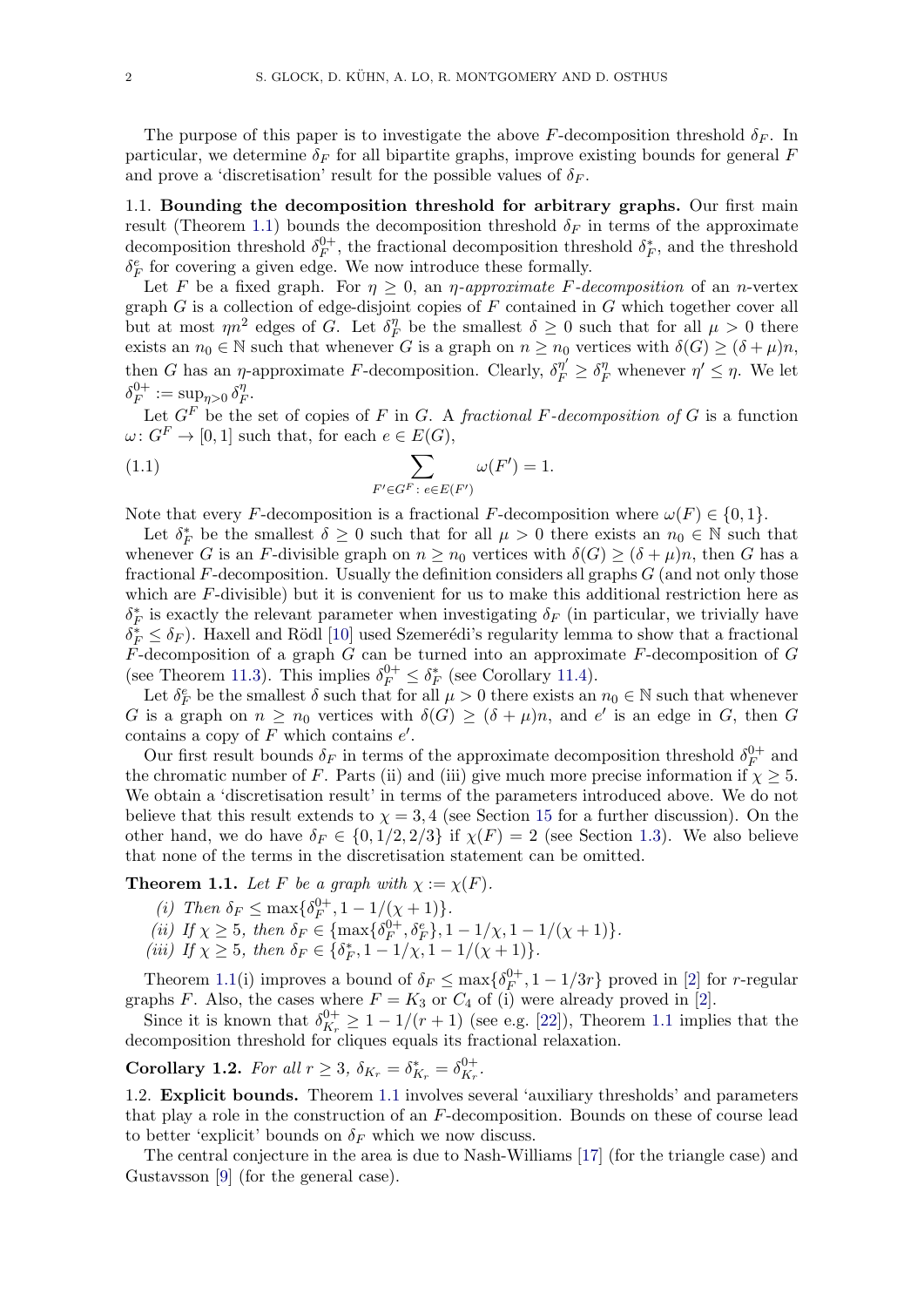<span id="page-2-2"></span>**Conjecture 1.3** (Gustavsson [\[9\]](#page-57-7), Nash-Williams [\[17\]](#page-57-6)). For every  $r \geq 3$ , there exists an  $n_0 =$  $n_0(r)$  such that every  $K_r$ -divisible graph G on  $n \geq n_0$  vertices with  $\delta(G) \geq (1 - 1/(r + 1))n$ has a  $K_r$ -decomposition.

For general F, the following conjecture provides a natural upper bound for  $\delta_F$  which would be best possible for the case of cliques. It is not clear to us what a formula for general  $F$  might look like.

<span id="page-2-1"></span>Conjecture 1.4. For all graphs F,  $\delta_F \leq 1 - 1/(\chi(F) + 1)$ .

Note that by Theorem [1.1](#page-1-0) in order to prove Conjecture [1.4](#page-2-1) it suffices to show  $\delta_F^{0+} \leq$  $1 - 1/(\chi(F) + 1)$ . This in turn implies that Conjecture [1.4](#page-2-1) is actually a special case of Conjecture [1.3.](#page-2-2) Indeed, it follows from a result of Yuster [\[23\]](#page-57-8) that for every graph  $F$ ,  $\delta_F^{0+} \leq \delta_{K_\chi}^{0+}$  $\frac{0+}{K_{\chi(F)}}$ , and thus  $\delta_F^{0+} \leq \delta_{K_{\chi(F)}}^* \leq \delta_{K_{\chi(F)}}$ .

In view of this, bounds on  $\delta_{K_r}^*$  are of considerable interest. The following result gives the best bound for general  $r$  (see [\[1\]](#page-57-9)) and triangles (see [\[6\]](#page-57-10)).

# <span id="page-2-3"></span>Theorem 1.5  $([1], [6])$  $([1], [6])$  $([1], [6])$  $([1], [6])$  $([1], [6])$ .

- (i) For every  $r \ge 3$ , we have  $\delta_{K_r}^* \le 1 10^{-4} r^{-3/2}$ .
- (*ii*)  $\delta_{K_3}^* \leq 9/10$ .

This improved earlier bounds by Yuster [\[22\]](#page-57-5) and Dukes [\[7\]](#page-57-11). Together with the results in [\[2\]](#page-57-4), part (ii) implies  $\delta_{K_3} \leq 9/10$ . More generally, combining Theorem [1.5](#page-2-3) and Theorem [1.1\(](#page-1-0)i) with the fact that  $\delta_F^{\tilde{0}+} \leq \delta_{K_{\chi}}^{0+}$  $\delta_{K_{\chi(F)}}^{0+} \leq \delta_{K_{\chi(F)}}^{*}$ , one obtains the following explicit upper bound on the decomposition threshold.

## Corollary 1.6.

(i) For every graph F,  $\delta_F \leq 1 - 10^{-4} \chi(F)^{-3/2}$ . (ii) If  $\chi(F) = 3$ , then  $\delta_F \leq 9/10$ .

Here, (i) improves a bound of  $1 - 1/\max\{10^4 \chi(F)^{3/2}, 6e(F)\}\$  obtained by combining the results of [\[1\]](#page-57-9) and [\[2\]](#page-57-4) (see [\[1\]](#page-57-9)). It also improves earlier bounds by Gustavsson [\[9\]](#page-57-7) and Yuster [\[22,](#page-57-5) [24\]](#page-57-12). A bound of  $1 - \varepsilon$  also follows from the results of Keevash [\[12\]](#page-57-13).

In the r-partite setting an analogue of Corollary [1.2](#page-1-1) was proved in [\[3\]](#page-57-14), an analogue of Theorem [1.5\(](#page-2-3)i) (with weaker bounds) in [\[16\]](#page-57-15) and an analogue of Theorem [1.5\(](#page-2-3)ii) (again with weaker bounds) in [\[8\]](#page-57-16). These bounds can be combined to give results on the completion of (mutually orthogonal) partially filled in Latin squares. Moreover, it turns out that if  $\delta_F > \delta_F^*$ (in the non-partite setting), then there exist extremal graphs that are extremely close to large complete partite graphs, which adds further relevance to results on the r-partite setting (see Section [15\)](#page-56-0).

<span id="page-2-0"></span>1.3. Decompositions into bipartite graphs. Let  $F$  be a bipartite graph. Yuster [\[21\]](#page-57-17) showed that  $\delta_F = 1/2$  if F is connected and contains a vertex of degree one. Moreover, Barber, Kühn, Lo and Osthus [\[2\]](#page-57-4) showed that  $\delta_{C_4} = 2/3$  and  $\delta_{C_\ell} = 1/2$  for all even  $\ell \geq 6$ (which improved a bound of  $\delta_{C_4} \leq 31/32$  by Bryant and Cavenagh [\[4\]](#page-57-18)). Here we generalise these results to arbitrary bipartite graphs.

Note that if F is bipartite, it is easy to see that  $\delta_F^{0+} = 0$ , as one can trivially obtain an approximate decomposition via repeated applications of the Erdős-Stone theorem. This allows us to determine  $\delta_F$  for any bipartite graph F. To state the result, we need the following definitions. A set  $X \subseteq V(F)$  is called  $C_4$ -supporting in F if there exist distinct  $a, b \in X$  and  $c, d \in V(F) \setminus X$  such that  $ac, bd, cd \in E(F)$ . We define

$$
\tau(F) := gcd\{e(F[X]) : X \subseteq V(F) \text{ is not } C_4\text{-supporting in } F\},\
$$

$$
\tilde{\tau}(F) := gcd\{e(C) : C \text{ is a component of } F\}.
$$

So for example  $\tau(F) = 1$  if there exists an edge in F that is not contained in any cycle of length 4, and  $\tilde{\tau}(F) > 1$  if F is connected (and  $e(F) \geq 2$ ). The definition of  $\tau$  can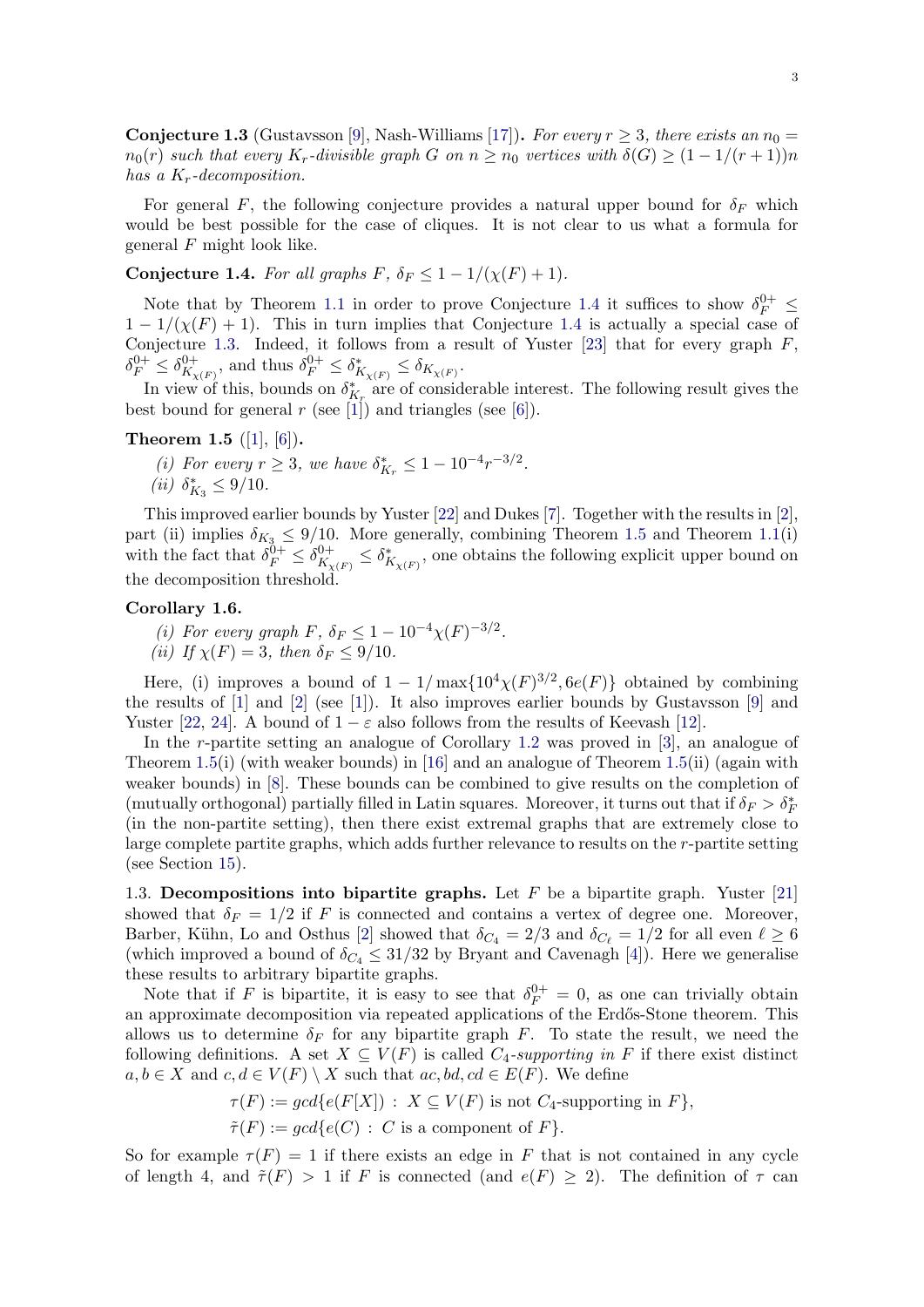be motivated by considering the following graph  $G$ : Let  $A, B, C$  be sets of size  $n/3$  with  $G[A], G[C]$  complete, B independent and  $G[A, B]$  and  $G[B, C]$  complete bipartite. Note that  $\delta(G) \sim 2n/3$ . It turns out that the extremal examples which we construct showing  $\delta_F \geq$  $2/3$  for certain bipartite graphs F are all similar to G (see Proposition [13.11\)](#page-42-0). Moreover,  $\tau(F) = 1$  if for any large c there is a set of copies of F in G whose number of edges in  $G[A]$ add up to c.

We note that  $\tau(F) \mid \gcd(F)$  and  $\gcd(F) \mid \tilde{\tau}(F)$  (see Fact [13.2\)](#page-36-0). The following theorem determines  $\delta_F$  for every bipartite graph F.

<span id="page-3-0"></span>**Theorem 1.7.** Let  $F$  be a bipartite graph. Then

$$
\delta_F = \begin{cases}\n2/3 & \text{if } \tau(F) > 1; \\
0 & \text{if } \tilde{\tau}(F) = 1 \text{ and } F \text{ has a bridge;} \\
1/2 & \text{otherwise.} \n\end{cases}
$$

We will prove Theorem [1.7](#page-3-0) in Section [13.](#page-36-1) The next corollary translates Theorem [1.7](#page-3-0) into explicit results for important classes of bipartite graphs.

Corollary 1.8. The following hold.

- (i) Let  $s, t \in \mathbb{N}$  with  $s + t > 2$ . Then  $\delta_{K_{s,t}} = 1/2$  if s and t are coprime and  $\delta_{K_{s,t}} = 2/3$ otherwise.
- (ii) If  $gcd(F) = 1$  and F is connected, then  $\delta_F = 1/2$ .
- (iii) If  $F$  is connected and has an edge that is not contained in any cycle of length 4, then  $\delta_F = 1/2$ .

(For (ii) and (iii) recall that we always assume  $e(F) \ge 2$ .) Note that  $\tau(K_{s,t}) = \gcd(s,t)$ . Then (i)–(iii) follow from the definitions of  $\tau$  and  $\tilde{\tau}$ .

1.4. Near-optimal decompositions. Along the way to proving Theorem [1.1](#page-1-0) we obtain the following bound guaranteeing a 'near-optimal' decomposition. For this, let  $\delta_F^{vx}$  be the smallest  $\delta \geq 0$  such that for all  $\mu > 0$  there exists an  $n_0 \in \mathbb{N}$  such that whenever G is a graph on  $n \geq n_0$  vertices with  $\delta(G) \geq (\delta + \mu)n$ , and x is a vertex of G with  $gcd(F) | d_G(x)$ , then G contains a collection F of edge-disjoint copies of F such that  $\{xy : y \in N_G(x)\} \subseteq \bigcup \mathcal{F}$ . Loosely speaking,  $\delta_F^{vx}$  is the threshold that allows us to cover all edges at one vertex. For example, if F is a triangle, then  $\delta_F^{vx}$  is essentially the threshold that  $N_G(x)$  contains a perfect matching whenever  $d_G(x)$  is even. Note that  $\delta_F^{vx} \geq \delta_F^e$ .

The following theorem roughly says that if we do not require to cover all edges of G with edge-disjoint copies of  $F$ , but accept a bounded number of uncovered edges, then the minimum degree required can be less than if we need to cover all edges.

<span id="page-3-1"></span>**Theorem 1.9.** For any graph F and  $\mu > 0$  there exists a constant  $C = C(F, \mu)$  such that whenever  $G$  is an  $F$ -degree-divisible graph on n vertices satisfying

$$
\delta(G) \ge (\max\{\delta_F^{0+}, \delta_F^{vx}\} + \mu)n
$$

then  $G$  contains a collection of edge-disjoint copies of  $F$  covering all but at most  $C$  edges.

Here,  $\delta_F^{vx} \leq 1 - 1/\chi(F)$  (see Corollary [14.13\)](#page-56-1). For many bipartite graphs F, e.g. trees and complete balanced bipartite graphs, our results imply that  $\max\{\delta_F^{0+}\}$  $\{\delta_F^{0+}, \delta_F^{vx}\} < \delta_F$ . It seems plausible to believe that there also exist graphs F with  $\chi(F) \geq 3$  such that  $\max\{\delta_F^{0+}\}$  $\{\delta_F^{0+}, \delta_F^{vx}\} <$  $\delta_F$ . However, the current bounds on  $\delta_F^{0+}$  $V_F^{0+}$  do not suffice to verify this. The proof of Theorem [1.9](#page-3-1) can be found in Section [5.](#page-7-0)

#### 2. Overview of the proofs and organisation of the paper

<span id="page-3-2"></span>One key ingredient in the proofs of Theorems [1.1,](#page-1-0) [1.7](#page-3-0) and [1.9](#page-3-1) is an iterative absorption method. Very roughly, this means that we build our decomposition of a given graph  $G$  in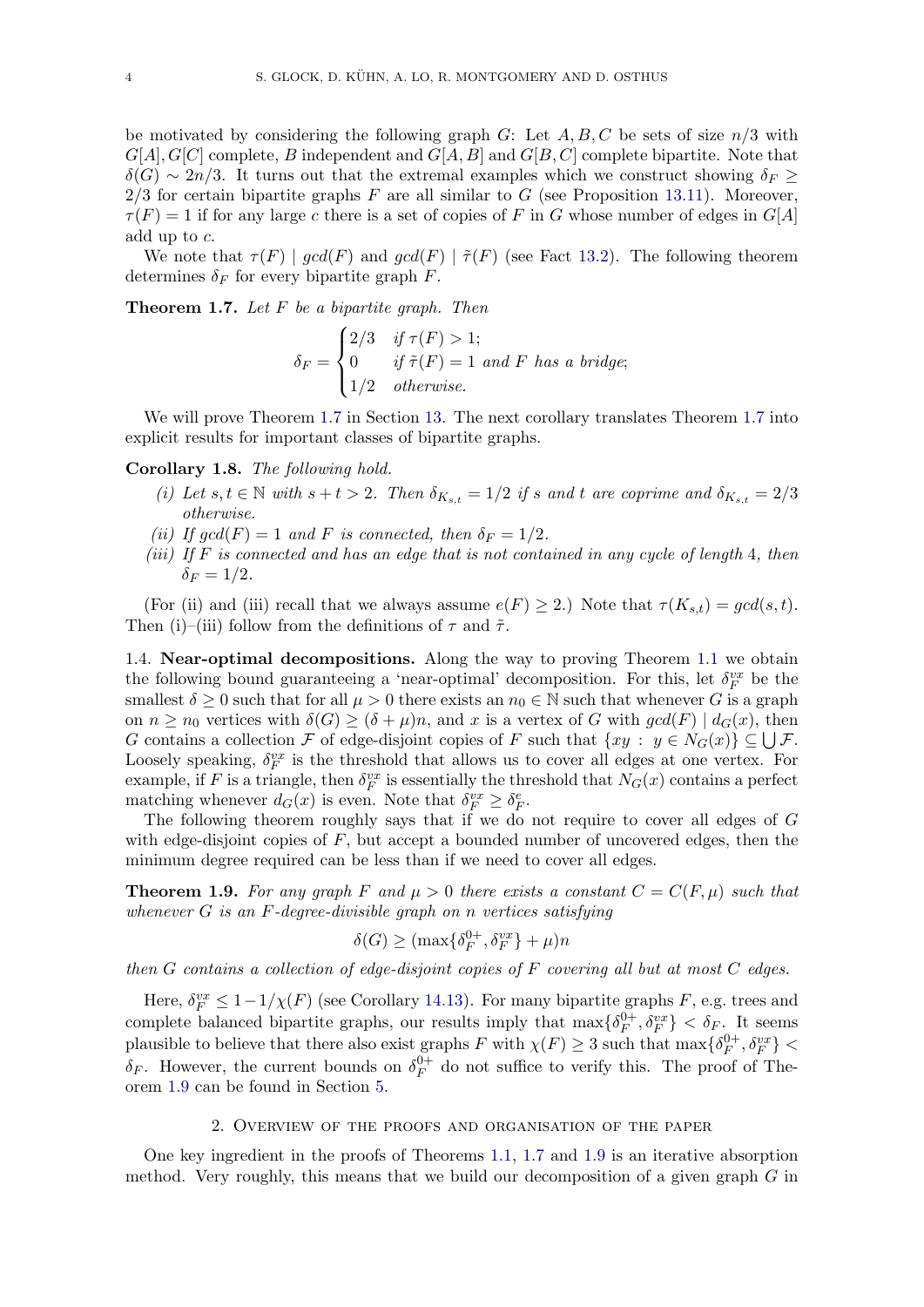many iterations, where in each iteration we add copies of  $F$  to our current partial decomposition. In the current proof, we can carry out this iteration until we have a 'near-optimal decomposition' which covers all but a bounded number of edges of  $G$ . Let  $H$  be the graph consisting of the leftover (i.e. uncovered) edges. This leftover graph  $H$  can then be absorbed into a graph A which we set aside at the beginning (i.e.  $H \cup A$  has an F-decomposition). Altogether this yields an F-decomposition of the original graph G.

More precisely, to obtain the near-optimal decomposition we proceed as follows. At the beginning of the proof we will fix a suitable nested sequence of vertex sets  $V(G) = U_0 \supseteq$  $U_1 \supseteq \cdots \supseteq U_{\ell}$ , which will be called a vortex in G. After the *i*th iteration we can ensure that the uncovered edges all lie in  $U_i$ , which is much smaller than  $U_{i-1}$ . We can also preserve the relative density of the leftover graph  $G_i$  after the *i*th iteration, i.e.  $\delta(G_i[U_i])/|U_i| \sim \delta$ , where  $\delta := \delta(G)/|G|$ . We will show that this can be achieved provided that  $\delta \geq \delta_F^{0+}$  $t_F^{0+}$  and  $\delta \geq \delta_F^{vx}$ . These iterative steps are carried out in Section [5.](#page-7-0) In particular, we obtain Theorem [1.9](#page-3-1) as a byproduct of this iterative absorption argument.

We now turn to the absorption step itself. The final set  $U_{\ell}$  in the iteration will have bounded size. This immediately implies that the final leftover graph  $H \subseteq G[U_{\ell}]$  will also have a bounded number of edges. In particular, there are only a bounded number  $H_1, \ldots, H_s$ of possibilities for  $H$ . The graph  $A$  will be constructed as the edge-disjoint union of absorbers  $A_1, \ldots, A_s$ , where each  $A_i$  is tailored towards  $H_i$ . More precisely, the crucial property is that both  $A_i$  and  $A_i \cup H_i$  have an F-decomposition for each  $i \in [s]$ . With this property, it is clear that A has the required absorbing property, i.e.  $A \cup H_i$  has an F-decomposition for any of the permissible leftovers  $H_i$ .

The absorbers will be constructed in several steps: rather than constructing  $A_i$  directly, we will obtain it as the 'concatenation' (equivalent to the edge-disjoint union) of several 'transformers' T. The role of T is to transform  $H_i$  into a suitable different graph  $H_i'$  (more precisely, both  $H_i' \cup T$  and  $T \cup H_i$  have an F-decomposition). We can then concatenate several such transformers to transform  $H_i$  into a disjoint union of copies of  $F$ , which trivially has an F-decomposition.

This reduces the absorption problem to that of constructing transformers. Surprisingly, the main hurdle for the latter is the ability to construct a transformer  $T$  which simply moves  $H_i$  to a different position, i.e. transforms  $H_i$  into an isomorphic copy  $H'_i$  of  $H_i$  in  $G$ , with a different vertex set. Once this is achieved, we can obtain more general transformers by simple modifications.

Yet again, we do not construct these transformers directly, but construct them from building blocks called 'switchers'. These switchers are transformers with more limited capabilities. The most important switchers are  $C_6$ -switchers and  $K_{2,r}$ -switchers. A  $C_6$ switcher S transforms the perfect matching  $E^+ := \{u_1u_2, u_3u_4, u_5u_6\}$  into its 'complement'  $E^- := \{u_2u_3, u_4u_5, u_6u_1\}$  along a 6-cycle. (The formal requirement is that both  $S \cup E^+$  and  $S \cup E^-$  have an F-decomposition.) A  $K_{2,r}$ -switcher transforms a star with r leaves centred at x into a star with the same leaves centred at  $x'$ . Surprisingly, it turns out that these building blocks suffice to build the desired transformers (see Lemma [9.1\)](#page-25-0).

Occasionally, we build the above switchers from even more 'basic' ones. For example, in Section [10](#page-27-0) we will build a  $C_6$ -switcher by combining  $C_4$ -switchers in a suitable way. Apart from proving the existence of switchers, we also need to be able to find them in G. This is where we may need the condition that  $\delta(G) \geq (1-1/(\chi+1)+o(1))|G|$ . To achieve this, we will apply Szemerédi's regularity lemma to  $G$  to obtain its reduced graph  $R$ . We will then find a 'compressed' version (i.e. a suitable homomorphism) of the switcher in  $R$ . This then translates to the existence of the desired switcher in G via standard regularity techniques.

The switchers are also key to our discretisation results in Theorem [1.1\(](#page-1-0)ii) and (iii). We show that if  $\delta_F < 1-1/(\chi+1)$ , then to find the relevant switchers (and hence, as described above, the relevant absorbers) we need the graph G only to have minimum degree  $(1 1/\chi + o(1)$ |G|. Similarly, if  $\delta_F < 1 - 1/\chi$ , the minimum degree we require is only  $(1 -$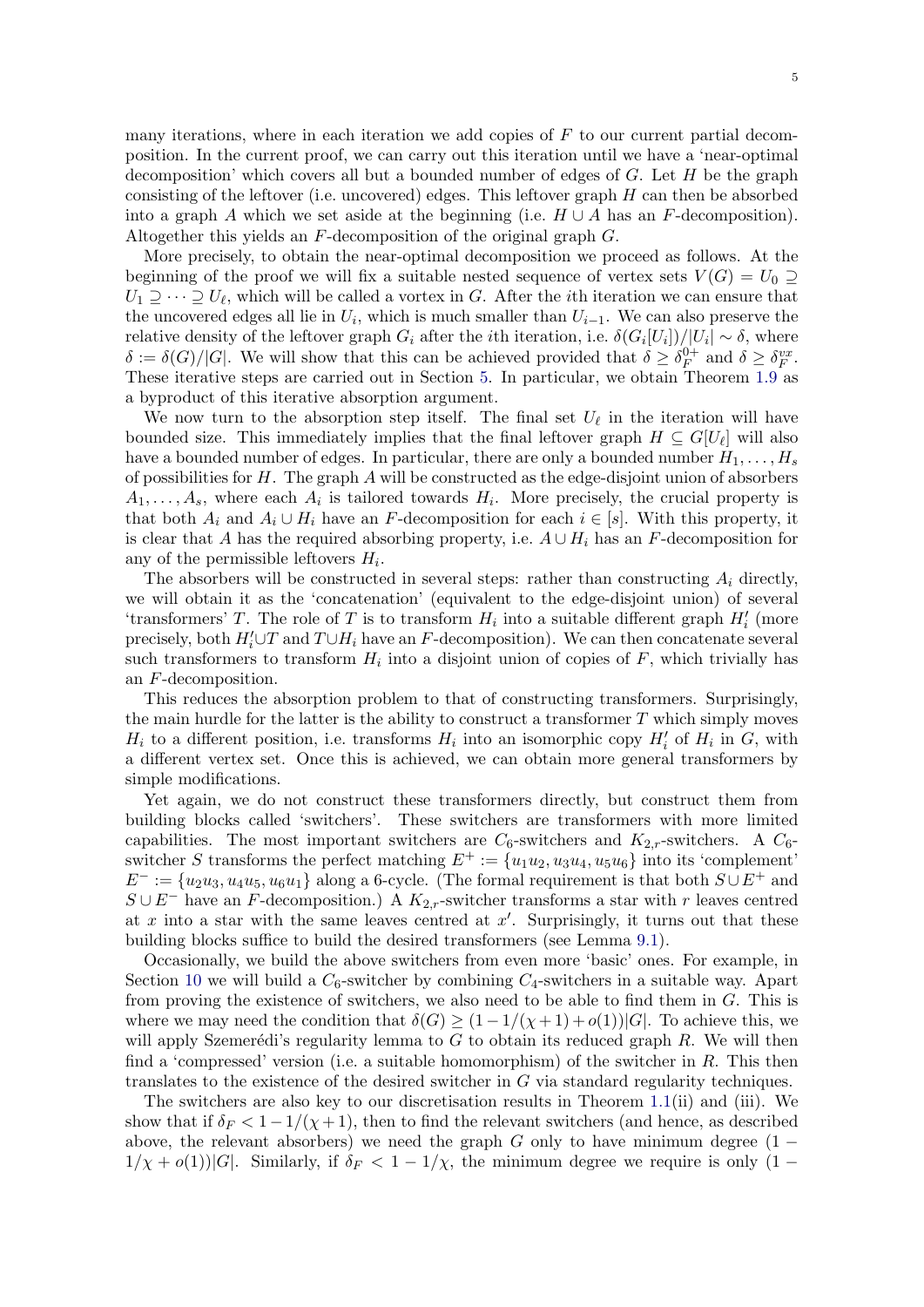$1/(\chi - 1) + o(1)$ |G|. As discussed earlier we require the minimum degree to be at least  $(\max\{\delta_F^{0+})\}$  ${}_{F}^{0+}, \delta_{F}^{vx}$  +  $o(1)$ )|G| in order to iteratively cover all but a constant number of edges in  $G$  (see Theorem [1.9\)](#page-3-1). This may not be sufficiently high to construct our absorbers, but this discretisation argument will allow us to conclude that if  $\delta_F$  exceeds  $\max\{\delta_F^{0+}\}$  $\delta_F^{0+}, \delta_F^{vx}$  then it can take at most two other values,  $1 - 1/(\chi + 1)$  or  $1 - 1/\chi$  (see Theorem [12.4\)](#page-35-0).

Most of the above steps are common to the proof of Theorems [1.1](#page-1-0) and [1.7,](#page-3-0) i.e. we can prove them in a unified way. The key additional difficulty in the bipartite case is proving the existence of a  $C_6$ -switcher for those F with  $\delta_F = 1/2$ .

The iterative absorption approach was initially introduced in [\[14\]](#page-57-19) and was further developed in the present context of F-decompositions in [\[2\]](#page-57-4). The present iteration procedure is much simpler than the one in [\[2\]](#page-57-4). The concept of transformers also originates in [\[2\]](#page-57-4), but the approach via switchers is a new feature which allows us to go significantly beyond the results in [\[2\]](#page-57-4).

This paper is organised as follows. The following section contains the basic notation that we use. Sections [4](#page-6-0) and [5](#page-7-0) deal with the 'near-optimal decomposition'. More precisely, Section [4](#page-6-0) introduces the concept of vortices, and in Section [5](#page-7-0) we perform the iteration based on these vortices, leading to the proof of Theorem [1.9.](#page-3-1)

Sections [6–](#page-14-0)[10](#page-27-0) and [12](#page-34-0) are devoted to absorbers, which are constructed in several steps as described above. Section [6](#page-14-0) recalls well-known results on  $\varepsilon$ -regularity and introduces the setting of an  $(\alpha, \varepsilon, k)$ -partition in which we intend to find absorbers. In Section [7,](#page-15-0) we combine the 'near-optimal decomposition' with the concept of absorbing in order to prove a general decomposition theorem. In order to apply this theorem, we need to be able to find absorbers in a graph with an  $(\alpha, \varepsilon, k)$ -partition. In Section [8,](#page-18-0) we introduce the concepts that allow us to achieve this. In Section [9](#page-23-0) we will construct transformers out of switchers. Section [10](#page-27-0) deals with the construction of switchers. Finally, in Section [12](#page-34-0) we use transformers to build absorbers, which we can then use to obtain upper bounds on  $\delta_F$  using the general decomposition theorem. In addition, in Section [11,](#page-32-0) we prove some relations between the auxiliary thresholds which we need for our discretisation result.

In Section [13,](#page-36-1) we determine  $\delta_F$  for all bipartite graphs F. Finally, in Section [14](#page-44-0) we will investigate  $\delta_F^{vx}$  and then combine all our results to prove Theorem [1.1.](#page-1-0)

#### 3. NOTATION AND TOOLS

For a graph G, we let  $|G|$  denote the number of vertices of G,  $e(G)$  the number of edges of G, and  $\overline{G}$  the complement of G. For a vertex  $v \in V(G)$ , we write  $N_G(v)$  for the neighbourhood of v and  $d_G(v)$  for its degree. More generally, for vertex subsets  $S, V \subseteq V(G)$ , we let  $N_G(S, V) := V \cap \bigcap_{v \in S} N_G(v)$  denote the set of vertices in V that are adjacent to all vertices in S, where  $N_G(\bar{\emptyset}, V) := V$ . We then define  $d_G(S, V) := |N_G(S, V)|$  and write  $d_G(x, V)$  if  $S = \{x\}.$ 

A set of edge-disjoint copies of F in a graph G is called an  $F$ -collection. Thus an  $F$ decomposition of G is an F-collection that covers every edge of G. If G and H are two edge-disjoint graphs, we write  $G \cup H$  for the union of G and H.

Let G be a graph and let  $V_1, \ldots, V_k$  be disjoint subsets of  $V(G)$ . We write  $G[V_1]$  for the subgraph of G induced by  $V_1$ . Moreover, if  $k \geq 2$ , then  $G[V_1, \ldots, V_k]$  denotes the k-partite subgraph of G induced by  $V_1, \ldots, V_k$ . If  $V_1, \ldots, V_k$  form a partition P of  $V(G)$ , we write  $G[\mathcal{P}]$  instead of  $G[V_1, \ldots, V_k]$ .

If G is a graph and H is a subgraph of G, then  $G - H$  denotes the graph with vertex set  $V(G)$  and edge set  $E(G) \setminus E(H)$ . Moreover, if  $X \subseteq V(G)$ , then  $G - X := G[V(G) \setminus X]$ .

For a graph K and  $t \in \mathbb{N}$ , we let  $K(t)$  denote the graph obtained by replacing each vertex of K with t vertices and each edge of K with a copy of  $K_{t,t}$ . A homomorphism  $\phi: H \to G$ from a graph H to a graph G is a map  $\phi: V(H) \to V(G)$  such that  $\phi(x)\phi(y) \in E(G)$ whenever  $xy \in E(H)$ . We let  $\phi(H)$  denote the subgraph of G with vertex set  $\phi(V(H))$  and edge set  $\{\phi(x)\phi(y) : xy \in E(H)\}\)$ . We say that  $\phi$  is edge-bijective if  $e(G) = e(\phi(H)) = e(H)$ .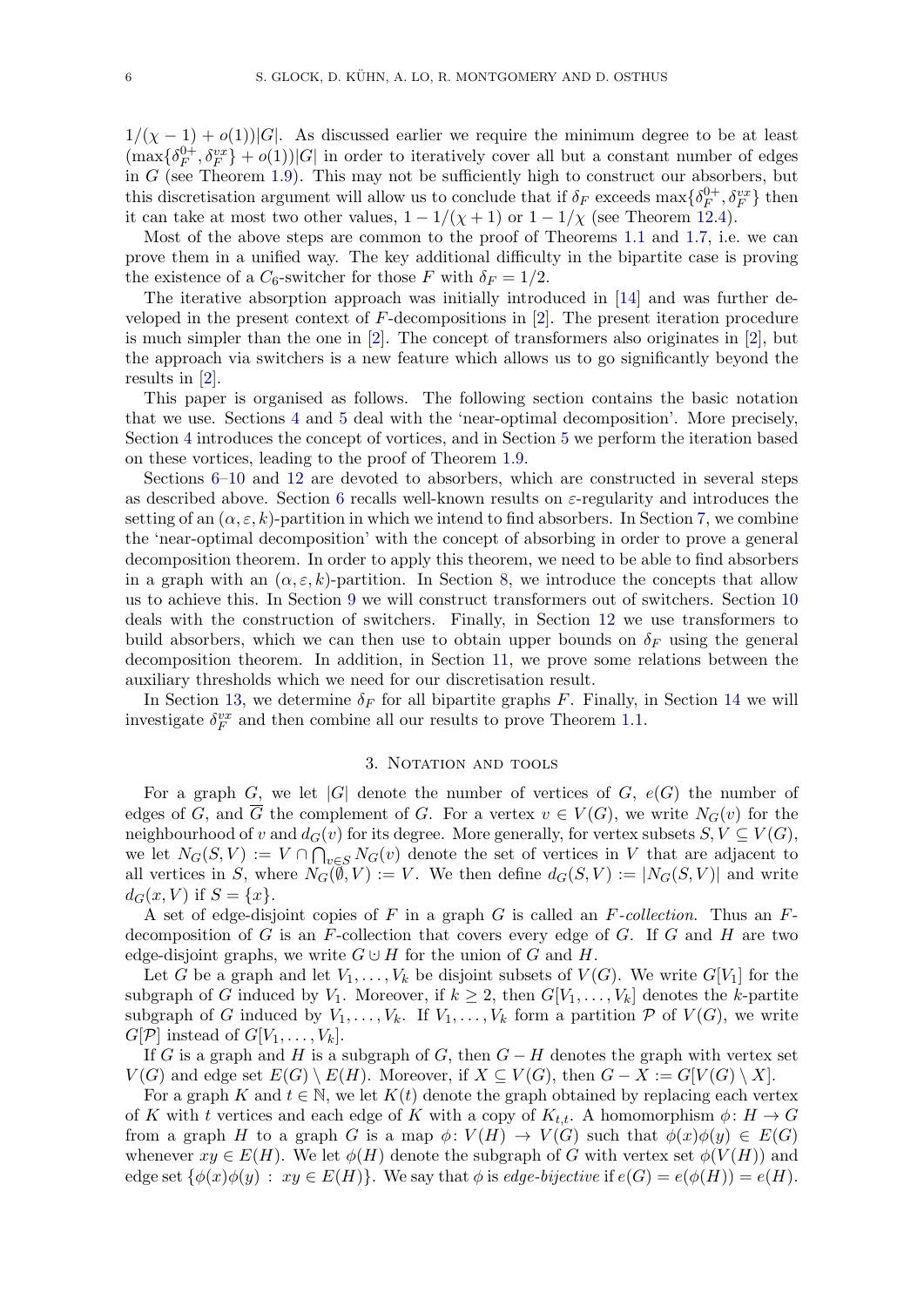We will sometimes identify a graph with its edge set if this enhances readability and does not affect the argument.

For  $n \in \mathbb{N}$  and distinct  $i_1, \ldots, i_k \in [n]$ , we let  $(i_1, \ldots, i_k)$  denote the permutation  $\pi \colon [n] \to$ [n] defined as  $\pi(i_j) := i_{j+1}$  for all  $j \in [k-1]$ ,  $\pi(i_k) := i_1$  and  $\pi(i) := i$  for all  $i \in$  $[n] \setminus \{i_1, \ldots, i_k\}$ . We write  $2^U$  for the power set of U.

We write  $x \ll y$  to mean that for any  $y \in (0,1]$  there exists an  $x_0 \in (0,1)$  such that for all  $x \leq x_0$  the subsequent statement holds. Hierarchies with more constants are defined in a similar way and are to be read from the right to the left. The expression  $a = b \pm c$  means that  $a \in [b-c, b+c]$ .

Let  $m, n, N \in \mathbb{N}$  with  $\max\{m, n\} < N$ . Recall that a random variable X has hypergeometric distribution with parameters  $N, n, m$  if  $X := |S \cap [m]|$ , where S is a random subset of [N] of size n. We write  $X \sim B(n, p)$  if X has binomial distribution with parameters n, p. We will often use the following Chernoff-type bound.

<span id="page-6-1"></span>**Lemma 3.1** (see [\[11,](#page-57-20) Remark 2.5 and Theorem 2.10]). Let  $X ∼ B(n, p)$  or let X have a hypergeometric distribution with parameters  $N, n, m$ . Then

$$
\mathbb{P}(|X - \mathbb{E}(X)| \ge t) \le 2e^{-2t^2/n}
$$

.

## 4. VORTICES

<span id="page-6-0"></span>As explained earlier, our proof method involves an 'iterative' absorption process, where in each iteration, we ensure that the leftover edges are all contained in some set  $U_i$  where  $U_i$  is much smaller than  $U_{i-1}$ . The underlying structure is that of a 'vortex' which we introduce now.

**Definition 4.1.** Let G be a graph on n vertices and  $W \subseteq V(G)$ . A  $(\delta, \mu, m)$ -vortex in G surrounding W is a sequence  $U_0 \supseteq U_1 \supseteq \cdots \supseteq U_\ell$  such that

(V1)  $U_0 = V(G);$  $(V2)$   $|U_i| = \lfloor \mu |U_{i-1}| \rfloor$  for all  $i \in [\ell];$  $(V3)$   $|U_{\ell}| = m$  and  $W \subseteq U_{\ell};$  $(V4)$   $d_G(x, U_i) \geq \delta |U_i|$  for all  $i \in [\ell], x \in U_{i-1}.$ 

Often W plays no role and we just refer to a  $(\delta, \mu, m)$ -vortex in G in this case.

Our aim is to show that every large graph of high minimum degree contains a vortex such that the final set  $U_{\ell}$  has constant size. We can also guarantee that a small given set W is contained in this final set (i.e. the vortex surrounds  $W$ ). This will only be relevant in Section [14](#page-44-0) (with  $|W| = 1$ ). In the main application, we will have  $W = \emptyset$ . The next proposition follows easily from Lemma [3.1.](#page-6-1)

<span id="page-6-2"></span>**Proposition 4.2.** Let  $\delta \in [0, 1]$  and  $1/n \ll \mu$ . Suppose that G is a graph on n vertices with  $\delta(G) \geq \delta n$  and  $W \subseteq V(G)$  with  $|W| \leq 1/\mu$ . Then  $V(G)$  contains a subset U of size  $\lfloor \mu n \rfloor$ such that  $d_G(x, U) \ge (\delta - 2n^{-1/3})|U|$  for every  $x \in V(G)$  and  $W \subseteq U$ .

We now iterate the above proposition in order to obtain a vortex for a given graph G such that the final set has constant size.

<span id="page-6-3"></span>**Lemma 4.3.** Let  $\delta \in [0,1]$  and  $1/m' \ll \mu < 1$ . Suppose that G is a graph on  $n \geq m'$ vertices with  $\delta(G) \geq \delta n$  and  $W \subseteq V(G)$  with  $|W| \leq 1/\mu$ . Then G has a  $(\delta - \mu, \mu, m)$ -vortex surrounding W for some  $|\mu m'| \leq m \leq m'$ .

**Proof.** Recursively define  $n_0 := n$  and  $n_i := \lfloor \mu n_{i-1} \rfloor$ . Observe that  $\mu^i n \geq n_i \geq \mu^i n - 1/(1 - \mu^i n)$  $\mu$ ). Further, for  $i \in \mathbb{N}$ , let  $a_i := n^{-1/3} \sum_{j \in [i]} \mu^{-(j-1)/3}$ , with  $a_0 := 0$ . Let  $\ell := 1 + \max\{i \geq 1\}$  $0: n_i \geq m'$  and let  $m := n_\ell$ . Note that  $\lfloor \mu m' \rfloor \leq m \leq m'$ . Now, suppose that for some  $i \in [\ell],$  we have already found a  $(\delta - 3a_{i-1}, \mu, n_{i-1})$ -vortex  $U_0, \ldots, U_{i-1}$  in G surrounding W. In particular,  $\delta(G[U_{i-1}]) \geq (\delta - 3a_{i-1})n_{i-1}$ . By Proposition [4.2,](#page-6-2) there exists a subset  $U_i$ of  $U_{i-1}$  of size  $n_i$  such that  $d_G(x, U_i) \geq (\delta - 3a_{i-1} - 2n_{i-1}^{-1/3})$  $\sum_{i=1}^{i-1} n_i$  for all  $x \in U_{i-1}$  and  $W \subseteq U_i$ .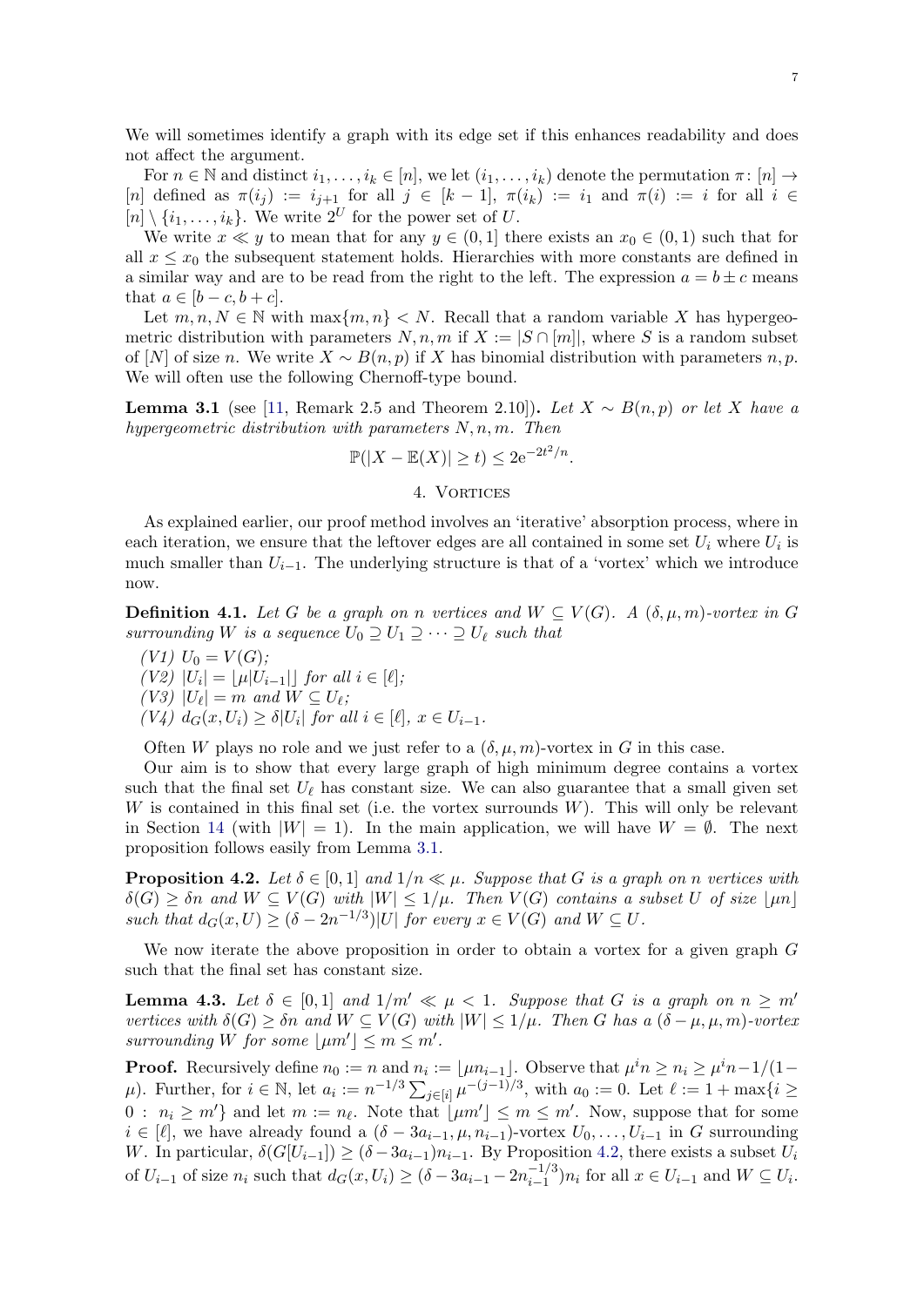Thus,  $U_0, \ldots, U_i$  is a  $(\delta - 3a_i, \mu, n_i)$ -vortex in G surrounding W. Finally,  $U_0, \ldots, U_\ell$  is a  $(\delta - 3a_\ell, \mu, m)$ -vortex in G surrounding W. Observe that

$$
a_{\ell} = n^{-1/3} \frac{\mu^{-\ell/3} - 1}{\mu^{-1/3} - 1} \le \frac{(\mu^{\ell-1} n)^{-1/3}}{1 - \mu^{1/3}} \le \frac{m'^{-1/3}}{1 - \mu^{1/3}} \le \mu/3
$$

since  $\mu^{\ell-1} n \geq n_{\ell-1} \geq m'$ , and so the lemma follows.

#### 5. Near-optimal decomposition

<span id="page-7-0"></span>The goal of this section is to prove the following lemma. Given a vortex, it finds a 'nearoptimal' decomposition in a graph of sufficiently large minimum degree. The proof proceeds using an 'iterative' absorption approach.

<span id="page-7-1"></span>Lemma 5.1. Let  $\delta:=\max\{\delta_F^{0+1}\}$  $\mathcal{F}_F^{0+}, \mathcal{S}_F^{vx}$ . Assume that  $1/m \ll \mu, 1/|F|$ . Let G be an F-degreedivisible graph with  $\delta(G) \geq (\delta + 3\mu)|G|$  and let  $U_0 \supseteq U_1 \supseteq \cdots \supseteq U_\ell$  be a  $(\delta + 4\mu, \mu, m)$ -vortex in G. Then there exists a subgraph  $H_{\ell}$  of  $G[U_{\ell}]$  such that  $G - H_{\ell}$  is F-decomposable.

The proof of Lemma [5.1](#page-7-1) relies on a number of further tools. Before we start proving Lemma [5.1,](#page-7-1) we show how it implies Theorem [1.9.](#page-3-1)

**Proof of Theorem [1.9.](#page-3-1)** Let F and  $\mu$  be given and choose  $m'$  sufficiently large. Let  $\delta := \max\{\delta_F^{0+}, \delta_F^{xx}\}\.$  Now, let G be any F-degree-divisible graph with  $\delta(G) \geq (\delta + 5\mu)n$ . If  $m \leq m'$ , then  $e(G) \leq m'^2$ . If  $n \geq m'$ , then by Lemma [4.3,](#page-6-3) G contains a  $(\delta + 4\mu, \mu, m)$ -vortex  $U_0 \supseteq U_1 \supseteq \cdots \supseteq U_\ell$  for some  $\lfloor \mu m' \rfloor \leq m \leq m'$ . Then, by Lemma [5.1,](#page-7-1) there exists an Fcollection that covers all edges of G except some edges of  $G[U_\ell]$ , that is, at most  $m^2 \le m'^2$ edges.

5.1. Bounded covering of edges around a vertex. Many times in the proof of Lemma [5.1,](#page-7-1) we will wish to find copies of  $F$  which cover all the edges around some vertex,  $x$  say. To do so, we will use the definition of  $\delta_F^{vx}$ , but we will often further wish to ensure that no vertex lies in many of these copies of  $\hat{F}$  (except, of course, x). This motivates the following definition and lemma.

Let  $\delta_F^{vx,bd}$  $\ell_F^{vx, bd}$  be the smallest  $\delta \geq 0$  such that for all  $\mu > 0$  there exists an  $n_0 \in \mathbb{N}$  such that whenever G is a graph on  $n \geq n_0$  vertices with  $\delta(G) \geq (\delta + \mu)n$ , and x is a vertex of G with  $gcd(F) | d_G(x)$ , then G contains a collection F of edge-disjoint copies of F such that  $\{xy : y \in N_G(x)\} \subseteq E(\mathcal{F})$  and  $\Delta(\bigcup \mathcal{F} - x) \leq n_0$ .

Clearly,  $\delta_F^{vx, bd} \geq \delta_F^{vx}$ . Maybe surprisingly, the following is true.

<span id="page-7-2"></span>**Lemma 5.2.** For all graphs F, we have  $\delta_F^{vx,bd} = \delta_F^{vx}$ .

To prove Lemma [5.2,](#page-7-2) we need the following definition. Given a graph  $G$  and a vertex  $x \in V(G)$  with  $r | d_G(x)$ , we call a partition  $V_1, \ldots, V_k$  of  $V(G) \setminus \{x\}$  a  $(\delta, m, r)$ -splitting with respect to x, if for all  $i \in [k]$ :

- $r \, | \, d_G(x, V_i);$
- $\bullet \ \delta(G[V_i \cup \{x\}]) \geq \delta|V_i|;$
- $m/3 \leq |V_i| \leq 2m$ .

We shall consider  $(\delta, m, r)$ -splittings where m is bounded and k is comparatively large. Their existence will follow from the next proposition and the subsequent lemma, which are similar to Proposition [4.2](#page-6-2) and Lemma [4.3](#page-6-3) in their interplay.

<span id="page-7-3"></span>**Proposition 5.3.** Let  $\delta \in [0, 1]$  and  $1/n \ll 1/r$ . Suppose that G is a graph on  $n+1$  vertices with  $\delta(G) \geq \delta n$  and x is a vertex of  $V(G)$  such that  $r | d_G(x)$ . Then  $V(G) \setminus \{x\}$  can be partitioned into two sets  $V_1, V_2$  such that  $r | d_G(x, V_i)$  and  $d_G(v, V_i) \geq (\delta - 2n^{-1/3})|V_i|$  for every  $v \in V(G)$  and  $i \in \{1,2\}$ , and  $|V_1| \leq |V_2| \leq |V_1| + 2r$ .

**Proof.** Let  $V'_1, V'_2$  be a partition of  $V(G) \setminus \{x\}$  such that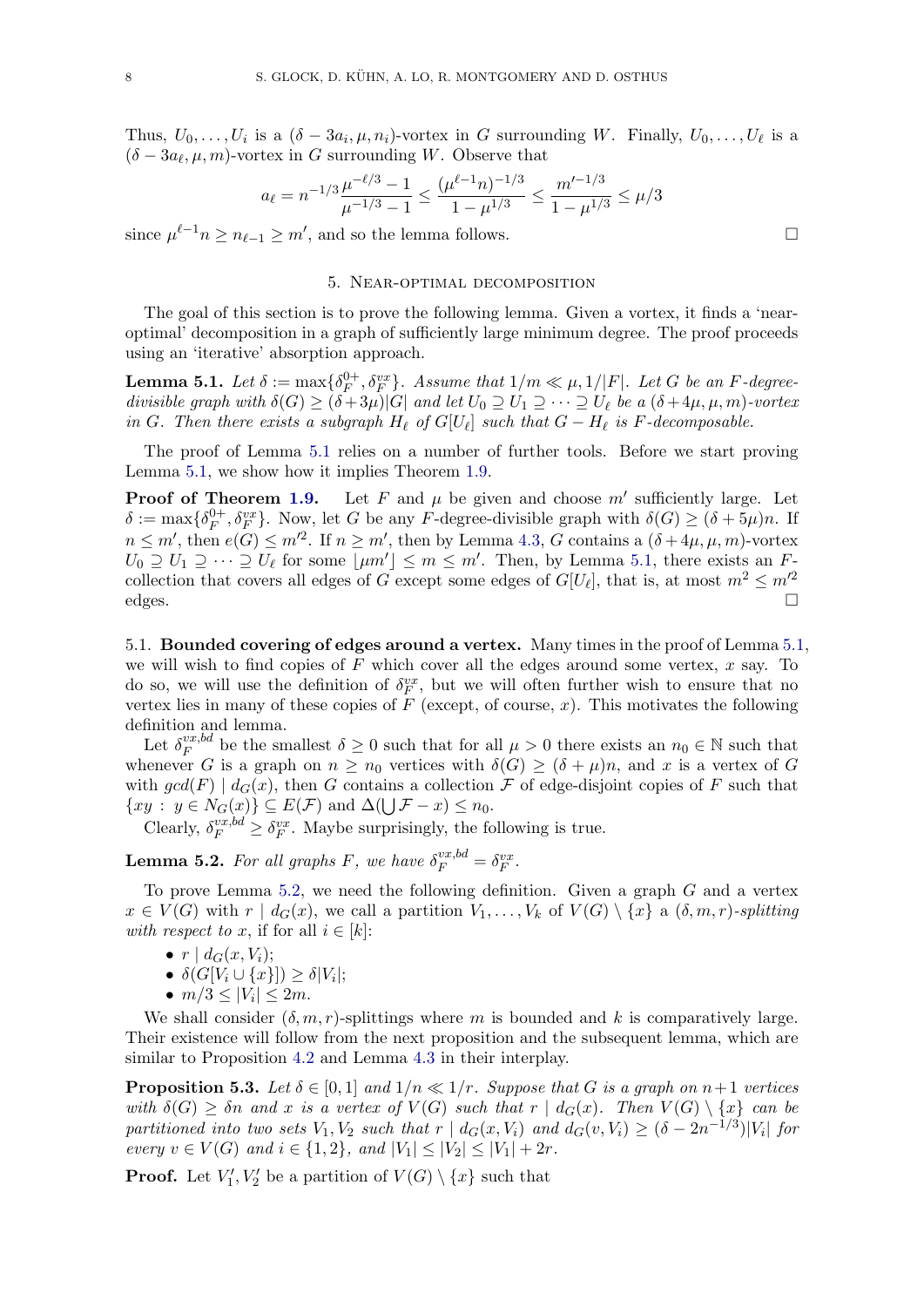- (1)  $|V'_1| \leq |V'_2| \leq |V'_1| + 1;$
- (2)  $d_G(v, V'_i) \ge (\delta n^{-1/3})|V'_i|$  for all  $v \in V(G)$  and  $i \in [2]$ .

That such a partition exists can be seen by choosing  $V'_1$  as a random subset of  $V(G) \setminus \{x\}$ of size  $\lfloor n/2 \rfloor$ . Applying Lemma [3.1](#page-6-1) shows that with probability at least 3/4,  $V'_1$  and  $V'_2$ :=  $V(G) \setminus \overline{(x] \cup V'_1}$  have the desired properties. Then by removing at most  $r-1$  neighbours of x from  $V'_1$  and adding them to  $V'_2$ , we can obtain the desired partition  $V_1, V_2$ .

<span id="page-8-0"></span>**Lemma 5.4.** Let  $\delta \in [0,1]$  and  $1/m \ll \mu$ ,  $1/r$ . Suppose that G is a graph on  $n+1 \ge m+4r$ vertices with  $\delta(G) \geq \delta n$  and x is a vertex of G with r  $| d_G(x)|$ . Then G has a  $(\delta - \mu, m, r)$ splitting with respect to x.

**Proof.** Define  $n_j^+ := n2^{-j} + 4r(1 - 2^{-j})$  and  $n_j^- := n2^{-j} - 4r(1 - 2^{-j})$ , which need not be integers. Further, for  $j \in \mathbb{N}$ , let  $a_j := n^{-1/3} \sum_{j' \in [j]} 2^{(j'-1)/3}$ , with  $a_0 := 0$ . Let  $\ell := 1 + \max\{j \ge 0 : n_j^+ \ge m + 4r\}.$ 

Now, suppose that for some  $j \in [\ell]$ , we have already found a partition  $\mathcal{P}_{j-1}$  of  $V(G) \setminus \{x\}$ such that for all  $V \in \mathcal{P}_{j-1}$ 

- $(i)_{j-1}$   $n_{j-1}^-$  ≤ | $V$ | ≤  $n_{j-1}^+$ ;
- $(ii)_{j-1} r \mid d_G(x, V);$
- $(iii)_{j-1}$   $\delta(G[V \cup \{x\}]) \geq (\delta 3a_{j-1})|V|.$

(Note that we can take  $\mathcal{P}_0 := \{V(G) \setminus \{x\}\}\.$ ) We now find a refinement  $\mathcal{P}_j$  of  $\mathcal{P}_{j-1}$  such that  $(i)_i$ – $(iii)_i$  hold.

Consider  $V \in \mathcal{P}$  and let  $G' := G[V \cup \{x\}]$ . Since  $|V| \ge n_{\ell-1}^- \ge n_{\ell-1}^+ - 8r \ge m - 4r$ , we can apply Proposition [5.3](#page-7-3) to obtain a partition of V into  $V_1, V_2$  such that  $r | d_{G'}(x, V_i)$ and  $d_{G'}(v, V_i) \geq (\delta - 3a_{j-1} - 2|V|^{-1/3})|V_i|$  for every  $v \in V \cup \{x\}$  and  $i \in \{1, 2\}$ , and  $|V_1| \leq |V_2| \leq |V_1| + 2r$ . It is easy to check that  $(i)_j$ – $(iii)_j$  hold for  $V_1$  and  $V_2$ . Hence, refining every  $V \in \mathcal{P}_{i-1}$  in this way yields a partition  $\mathcal{P}_i$  such that  $(i)_i$ –(iii)<sub>i</sub> hold.

Observe that

$$
a_{\ell} = n^{-1/3} \frac{2^{\ell/3} - 1}{2^{1/3} - 1} \le \frac{(n2^{-(\ell-1)})^{-1/3}}{1 - 2^{-1/3}} \le \frac{m^{-1/3}}{1 - 2^{-1/3}} \le \mu/3
$$

since  $n2^{-(\ell-1)} \ge n_{\ell-1}^+ - 4r \ge m$ . Thus  $\mathcal{P}_\ell$  is the desired splitting as  $m/3 \le n_\ell^- \le n_\ell^+ \le 2m$ .

**Proof of Lemma [5.2.](#page-7-2)** Let  $r := gcd(F)$ . It is sufficient to show  $\delta_F^{vx, bd} \leq \delta_F^{vx}$ . Let  $\mu > 0$ . Let  $n' = n'(\mu/4, F)$  be such that whenever G' is a graph on at least n' vertices with  $\delta(G') \geq (\delta_F^{vx} + \mu/4)|G'|$  and x' is a vertex of G' with  $gcd(F) | d_{G'}(x')$ , then G' contains an F-collection such that every edge at x' is covered. Let  $1/n_0 \ll 1/n', 1/r, \mu$ . Let G be any graph on  $n \geq n_0$  vertices with  $\delta(G) \geq (\delta + \mu)n$  and let  $x \in V(G)$  with  $r \mid d_G(x)$ . We have to find an F-collection F such that F covers all edges at x and  $\Delta(\bigcup \mathcal{F} - x) \leq n_0$ .

By Lemma [5.4,](#page-8-0) there exists a  $(\delta + \mu/2, n_0/2, r)$ -splitting  $V_1, \ldots, V_k$  with respect to x. For each  $i \in [k]$ , let  $G_i := G[V_i \cup \{x\}]$ . Thus,  $|G_i| \ge |V_i| \ge n_0/6 \ge n'$ ,  $\delta(G_i) \ge (\delta + \mu/2)|V_i| \ge$  $(\delta + \mu/4) |G_i|$  and  $r | d_{G_i}(x)$ . Hence, by our choice of  $n'$ ,  $G_i$  contains an F-collection  $\mathcal{F}_i$ such that every edge at x is covered. Let  $\mathcal{F} := \mathcal{F}_1 \cup \cdots \cup \mathcal{F}_k$ . Then,  $\Delta(\bigcup \mathcal{F} - x) \leq$  $\max\{|V_1|, \ldots, |V_k|\} \leq n_0.$ 

5.2. Bounded approximate decompositions. For  $\gamma \geq 0$ , a  $\gamma$ -bounded approximate Fdecomposition of an *n*-vertex graph G is a collection  $\mathcal F$  of edge-disjoint copies of F contained in G such that  $\Delta(G-\bigcup \mathcal{F}) \leq \gamma n$ . Let  $\delta_F^{\gamma, bd}$  $\gamma_{F}^{\gamma, \text{oa}}$  be the smallest  $\delta \geq 0$  such that for all  $\mu > 0$  there exists an  $n_0 \in \mathbb{N}$  such that whenever G is a graph on  $n \geq n_0$  vertices with  $\delta(G) \geq (\delta + \mu)n$ , then G has a  $\gamma$ -bounded approximate F-decomposition.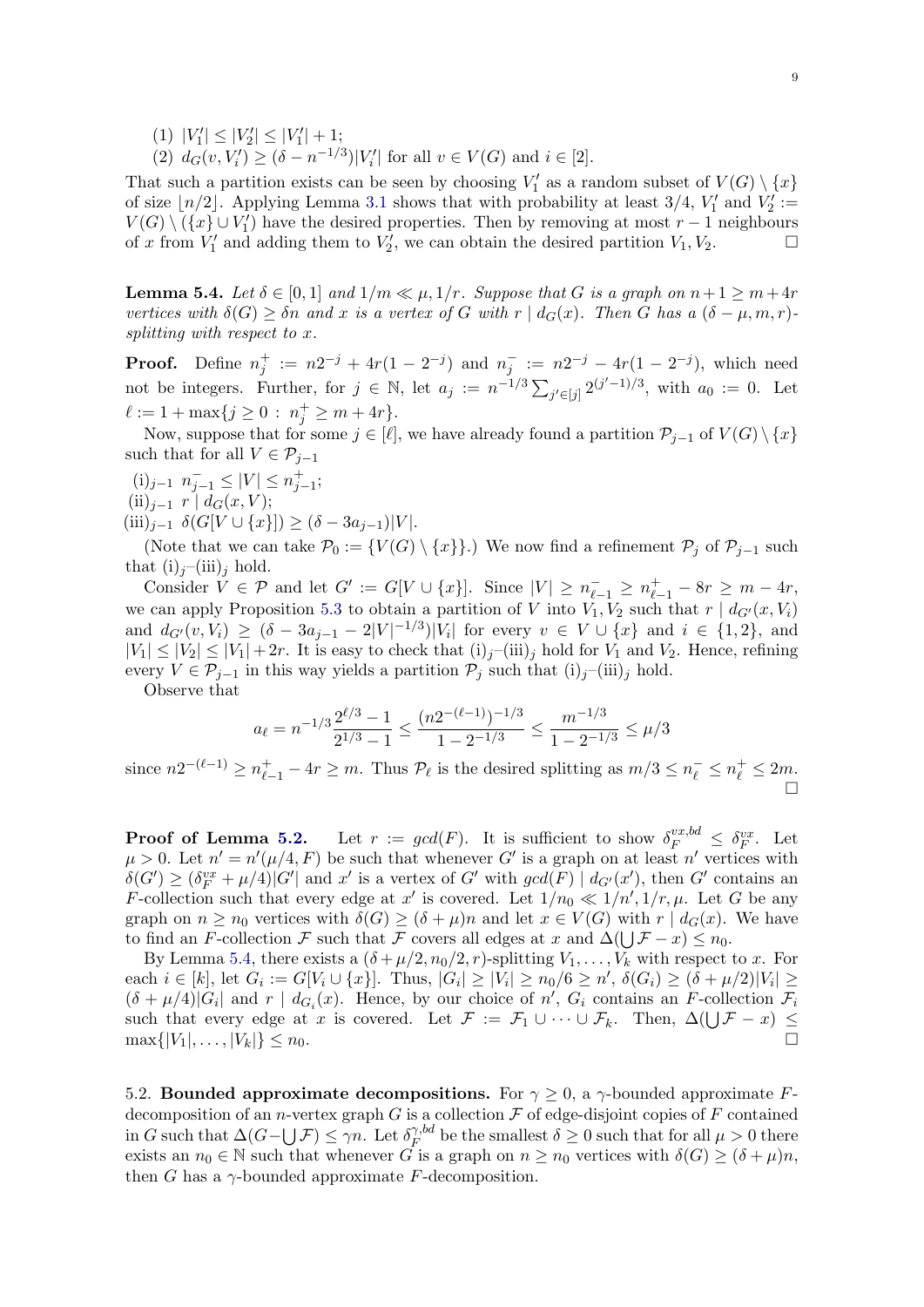Trivially, for all  $\gamma > 0$  we have  $\delta_F^{\gamma, bd} \geq \delta_F^{\gamma/2}$  $\int_F^{\gamma/2}$ , the threshold for a  $\gamma$ -approximate decomposition. Here, we will build to giving an upper bound for  $\delta_F^{\gamma, bd}$  $\tilde{F}^{3,0a}$  in Lemma [5.7.](#page-10-0) To find a bounded  $\gamma$ -approximate F-decomposition of a graph G with large minimum degree, we will start by breaking  $G$  into a large (but constant) number of edge-disjoint subgraphs which each have a high minimum degree but much fewer vertices than  $G$ . We then iteratively find approximate decompositions of these subgraphs. In doing so, we track vertices which have high minimum degree in the remainder of some previous approximate decomposition, and ensure these vertices always have small degree in the remainder of the later approximate decompositions. We will use the following lemma to find approximate decompositions where vertices in a specified subset  $X$  have low degree in the remainder.

<span id="page-9-1"></span>**Lemma 5.5.** Let  $1/n \ll \eta \ll \mu, 1/|F|$ . Let  $\delta := \max\{\delta_E^{\eta}$  $\{f^{\eta}_{F}, \delta_F^{vx}\}.$  Suppose that G is a graph on n vertices with  $\delta(G) \geq (\delta + \mu)n$  and that X is a subset of  $V(G)$  of size at most  $\eta^{1/3}n$ . Then there exists a subgraph H of G such that  $G - H$  is F-decomposable and  $Y := \{x \in$ Then there exists a savyiaph  $H$  of  $G$  such that  $G - H$  is  $T$ -accomposable and  $T := \{x \in V(G) : d_H(x) > \sqrt{\eta}n\}$  has size at most  $4\sqrt{\eta}n$  and does not contain any vertex from X.

Proof. By Lemma [5.2,](#page-7-2) we may assume that the following holds:

(\*) Whenever G' is a graph on at least  $n/2$  vertices with  $\delta(G') \geq (\delta + \mu/2)|G'|$  and  $x \in V(G')$  with  $gcd(F) | d_{G'}(x)$ , then G' contains a collection F of edge-disjoint copies of F such that all edges at x are covered and  $\Delta(\bigcup \mathcal{F} - x) \leq \eta^{-1/4}$ .

Let  $x_1, \ldots, x_\ell$  be an enumeration of X. For  $i \in [\ell]$ , let  $0 \leq r_i < \gcd(F)$  be such that  $d_G(x_i) \equiv r_i \mod gcd(F)$ . Let  $A_i$  be a set of  $r_i$  vertices in  $N_G(x_i) \setminus X$ . Let  $G_0$  be the graph obtained from G by deleting all edges from  $x_i$  to  $A_i$ , so  $gcd(F) | d_{G_0}(x_i)$  for all  $i \in [\ell]$ and  $\delta(G_0) \ge (\delta + 3\mu/4)n$ . We will now successively find F-collections  $\mathcal{F}_i$  such that  $\mathcal{F}_i$  is a collection of edge-disjoint copies of F in  $G_i$  covering all edges at  $x_i$  and  $\Delta(\bigcup \mathcal{F}_i - x_i) \leq \eta^{-1/4}$ , where  $G_i := (G_0 - \bigcup_{j \in [i-1]} \bigcup \mathcal{F}_j) \setminus \{x_1, \ldots, x_{i-1}\}.$  Suppose that for some  $i \in [\ell],$  we have already found  $\mathcal{F}_1,\ldots,\mathcal{F}_{i-1}$ . Note that  $gcd(F) | d_{G_i}(x_i)$ . Moreover,  $\delta(G_i) \geq (\delta + 3\mu/4)n$  $\eta^{-1/4}(i-1) \geq (\delta + \mu/2)n$ . Therefore, by (\*), there exists a collection  $\mathcal{F}_i$  of edge-disjoint copies of F in  $G_i$  such that all edges at  $x_i$  are covered and  $\Delta(\bigcup \mathcal{F}_i - x_i) \leq \eta^{-1/4}$ .

Let  $\mathcal{F}' := \bigcup_{i \in [\ell]} \mathcal{F}_i$  and  $G_{\ell+1} := (G - \bigcup \mathcal{F}') \setminus \{x_1, \ldots, x_\ell\}$ . So  $\delta(G_{\ell+1}) \geq (\delta + \mu/2)n$ . Let  $\mathcal{F}''$  be an  $\eta$ -approximate F-decomposition of  $G_{\ell+1}$ . Let  $H := G - \bigcup \mathcal{F}' - \bigcup \mathcal{F}''$  and  $Y := \{x \in V(G) : d_H(x) > \sqrt{\eta}n\}.$  Since  $d_H(x) < gcd(F)$  for all  $x \in X$ , we have  $Y \cap X = \emptyset$ . Finally,  $e(H) \le \eta n^2 + |X| \cdot g c d(F) \le 2\eta n^2$  and  $2e(H) \ge |Y| \sqrt{\eta} n$ . Hence,  $|Y| \le 4$  $\frac{1}{\sqrt{\eta}n}$ .  $\Box$ 

In order to obtain an upper bound for  $\delta_F^{\gamma, bd}$  $\hat{F}^{0,0}$ , we need a  $K_t$ -decomposition of  $K_s$  for some large  $t$  and some even larger  $s$ . We could apply Wilson's theorem, but we don't need such heavy machinery here, only the following simple proposition. We include a proof for completeness.

# <span id="page-9-0"></span>**Proposition 5.6.** Let p be a prime. Then for every  $k \in \mathbb{N}$ ,  $K_{p^k}$  has a  $K_p$ -decomposition.

**Proof.** First, we prove that  $K_p(p)$  is  $K_p$ -decomposable. Let  $V_1, \ldots, V_p$  be the partition of the vertex set into independent sets of size p and let  $v_{i1}, \ldots, v_{ip}$  be an enumeration of  $V_i$ . We define a set F of  $K_p$ 's as follows. The p-tuple  $(v_{1i_1},...,v_{pi_p})$  is the vertex set of a copy of  $K_p$  in F if and only if there exists an  $r \in \{0, 1, \ldots, p-1\}$  such that  $i_{j+1} - i_j \equiv r \mod p$ for all  $j \in [p]$ , where  $i_{p+1} := i_1$ . It is easy to see that F is a  $K_p$ -decomposition, as p is prime.

We now prove the statement by induction on k. For  $k = 1$ , there is nothing to show. For  $k > 1$ , do the following. Partition the vertices of  $K_{p^k}$  into  $p^{k-1}$  clusters of size p. The edges inside each cluster form a copy of  $K_p$ , so we can remove them. Consider the complete reduced graph where the clusters are vertices. By induction, this reduced graph has a  $K_p$ decomposition. Every copy of  $K_p$  in this decomposition corresponds to a copy of  $K_p(p)$  in the original graph, which is  $K_p$ -decomposable by the above.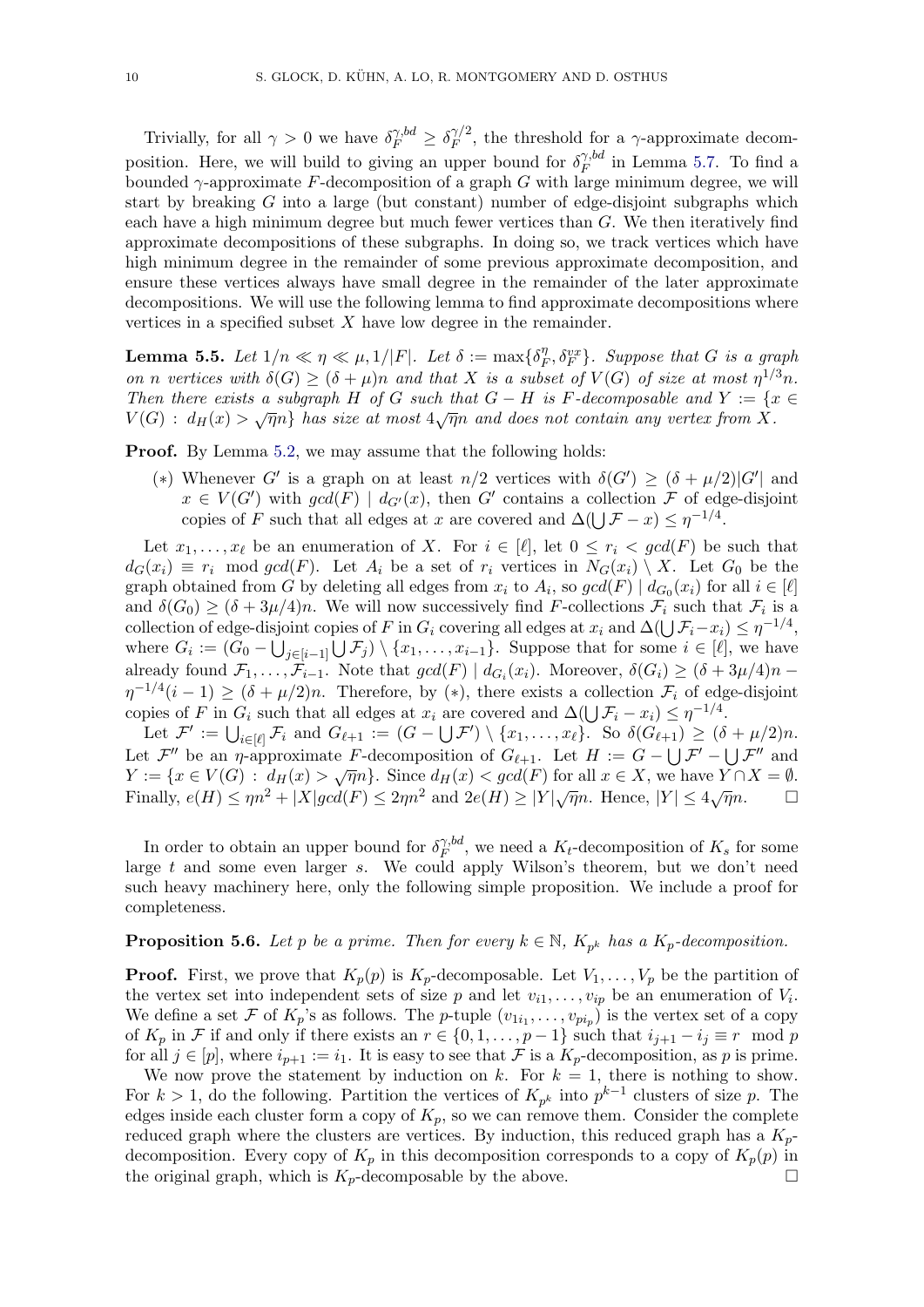<span id="page-10-0"></span>**Lemma 5.7.** For every  $\gamma > 0$ ,  $\delta_F^{\gamma, bd} \le \max\{\delta_F^{0+}$  $\delta_F^{0+}, \delta_F^{vx}\}.$ 

**Proof.** Let  $1/n \ll \eta \ll 1/s \ll 1/t \ll \mu, \gamma, 1/|F|$  and assume that t is prime and s is a power of t. Thus, by Proposition [5.6,](#page-9-0)  $K_s$  has a  $K_t$ -decomposition. Let  $\delta := \max\{\delta_I^{\eta}$  $\{\mathcal{F}^{\eta}_{F}, \mathcal{S}^{vx}_{F}\}$ and suppose that G is a graph on n vertices with  $\delta(G) \geq (\delta + \mu)n$ . We have to show that G has a  $\gamma$ -bounded-approximate F-decomposition.

Let  $\mathcal{P} = \{V_1, \ldots, V_s\}$  be a partition of  $V(G)$  with the following properties:

- (i)  $|V_i| = (1 \pm \eta)n/s;$
- (ii)  $d_G(x, V_i) \ge (\delta + 2\mu/3)|V_i|$  for all  $x \in V(G), i \in [s]$ .

To see that such a partition exists, independently for every vertex  $x \in V(G)$ , choose an index  $i \in [s]$  uniformly at random and put x into  $V_i$ . Apply Lemma [3.1](#page-6-1) to see that such a random partition satisfies (i) and (ii) with probability at least 3/4.

Note that  $\Delta(G - G[\mathcal{P}]) \leq (1 + \eta)n/s \leq \gamma n/2$ . Thus it is enough to show that  $G[\mathcal{P}]$  has a  $\gamma/2$ -bounded-approximate F-decomposition.

Let  $\{T_1, \ldots, T_\ell\}$  be a  $K_t$ -decomposition of  $K_s$  (where we assume that  $V(K_s) = [s]$ ). Clearly,  $\ell \leq s^2$ . For  $i \in [\ell]$ , define  $G_i := \bigcup_{jk \in E(T_i)} G[V_j, V_k]$ . So the  $G_i$  form a decomposition of  $G[\mathcal{P}]$ . Moreover, using (i) and (ii), we deduce

$$
\delta(G_i) \ge (\delta + 2\mu/3)(1 - \eta)(t - 1)n/s \ge (\delta + \mu/2)(1 + \eta)tn/s \ge (\delta + \mu/2)|G_i|.
$$

Start with  $BAD := \emptyset$ . For  $i = 1, ..., \ell$ , do the following: Apply Lemma [5.5](#page-9-1) with  $G_i$ ,  $\mu/2$  and  $BAD \cap V(G_i)$  playing the roles of G,  $\mu$  and X to obtain a subgraph  $H_i$  of  $G_i$  such  $\mu_1$  and *BAD* + Γ ( $\sigma_i$ ) playing the foles of *O*,  $\mu$  and *X* to obtain a subgraph  $H_i$  of *O*<sub>i</sub> such that  $G_i - H_i$  is *F*-decomposable,  $d_{H_i}(x) \leq \sqrt{\eta} |G_i|$  for all  $x \in BAD$  and  $d_{H_i}(x) > \sqrt{\eta} |G_i|$  to for at most BAD. Since  $|BAD| \leq s^2\sqrt{\eta}(1+\eta)tn/s \leq \eta^{1/3}(1-\eta)tn/s$  at any time, the conditions of Lemma [5.5](#page-9-1) are satisfied each time. Let  $H := \bigcup_{i \in [\ell]} H_i$  and let x be any vertex of G. Crucially,  $d_{H_i}(x) > \sqrt{\eta}(1 + \eta)tn/s$  for at most one  $i \in [\ell]$ . Therefore,

$$
d_H(x) \le \ell \sqrt{\eta} (1+\eta) \ln/s + (1+\eta) \ln/s \le 2s\sqrt{\eta} \ln + 2\ln/s \le \gamma n/2,
$$
 as required.

5.3. Covering a pseudorandom remainder. In proving the main lemma in this section, we will have the following situation. Given a small set  $U$  in our graph  $G$ , we will have found copies of F which cover all the edges in  $G-U$  and most of the edges between  $V(G) \setminus U$ and U. We will wish to find copies of F which cover the remaining edges between  $V(G) \setminus U$ and U (while necessarily using some edges in  $G[U]$ ). The following lemma tells us this is possible if our remaining edges satisfy certain pseudorandom conditions.

<span id="page-10-1"></span>**Lemma 5.8.** Let  $1/n \ll \rho \ll \mu$ ,  $1/|F|$ . Let G be a graph on n vertices and let U be a subset of  $V(G)$  of size at least  $\mu n$ . Let  $W := V(G) \setminus U$  and let  $w_1, \ldots, w_p$  be an enumeration of W. Suppose there are sets  $U_1, \ldots, U_p \subseteq U$  with the following properties:

- <span id="page-10-7"></span>(i)  $gcd(F) | d_G(w_i)$  for all  $i \in [p]$ ;
- <span id="page-10-2"></span>(ii)  $N_G(w_i) \subseteq U_i$  for all  $i \in [p]$ ;
- <span id="page-10-4"></span>(iii)  $d_G(x, U_i) \geq (\delta_F^{vx} + \mu)|U_i|$  for all  $x \in U_i \cup \{w_i\};$
- <span id="page-10-5"></span>(*iv*)  $|U_i| \ge \rho |U|/2;$
- <span id="page-10-6"></span>(v)  $|U_i \cap U_j| \leq 2\rho^2 |U|$  for all  $1 \leq i < j \leq p$ ;
- <span id="page-10-3"></span>(vi) every  $x \in U$  is contained in at most  $2\rho n$   $U_i$ 's.

Then there exists a subgraph  $G_U$  of  $G[U]$  such that  $G_U \cup G[U, W]$  is F-decomposable and  $\Delta(G_U) \leq \mu^2 |U|.$ 

The proof of Lemma [5.8](#page-10-1) is quite similar to that of Lemma 10.7 in  $[2]$ , we include it for completeness. The proof will make use of the following result.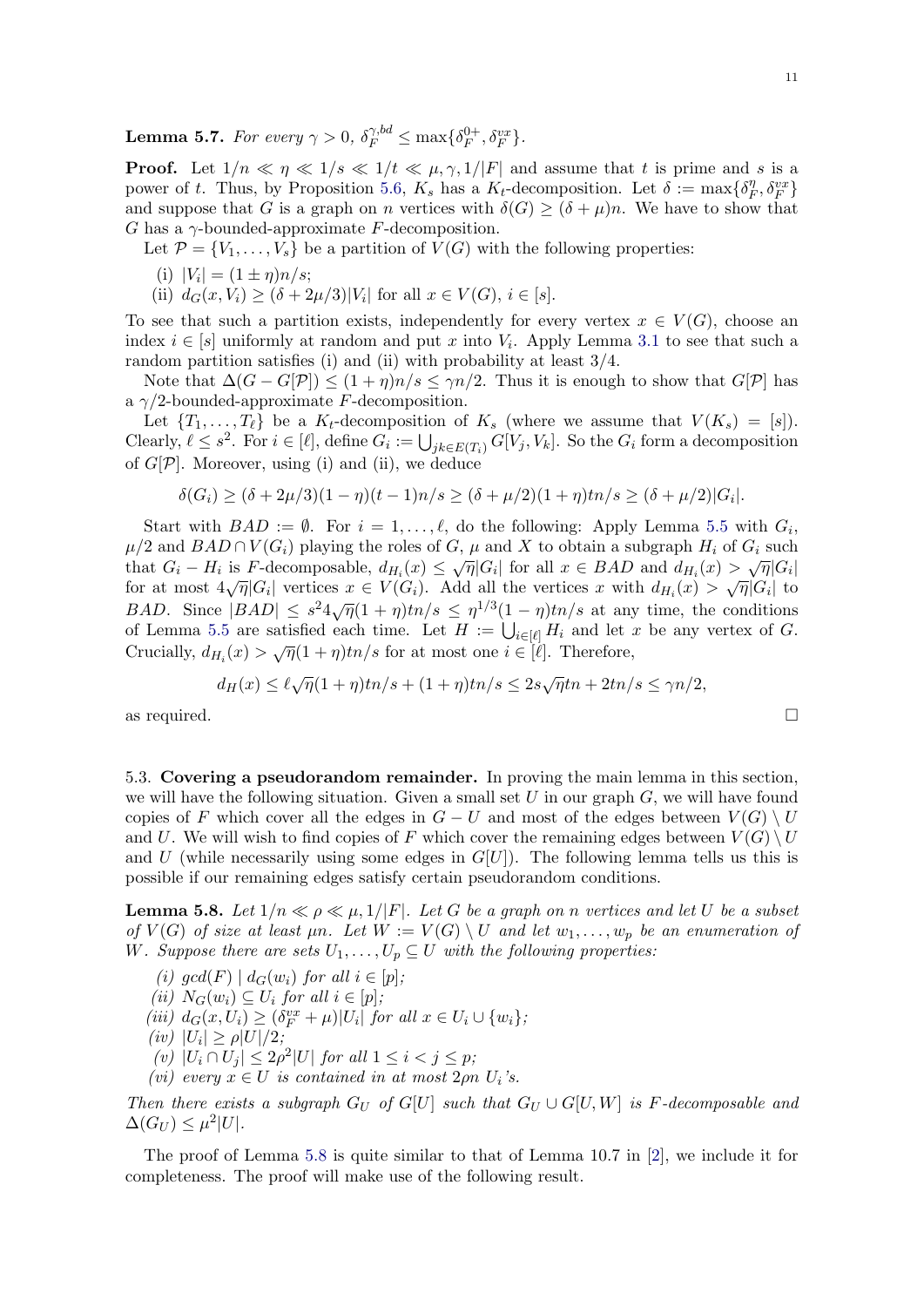<span id="page-11-2"></span>**Proposition 5.9** (Jain, see [\[18,](#page-57-21) Lemma 8]). Let  $X_1, \ldots, X_n$  be Bernoulli random variables such that, for any  $i \in [n]$  and any  $x_1, \ldots, x_{i-1} \in \{0, 1\}$ ,

$$
\mathbb{P}(X_i = 1 \mid X_1 = x_1, \dots, X_{i-1} = x_{i-1}) \le p.
$$

Let  $B \sim B(n, p)$  and  $X := X_1 + \cdots + X_n$ . Then  $\mathbb{P}(X \ge a) \le \mathbb{P}(B \ge a)$  for any  $a \ge 0$ .

**Proof of Lemma [5.8.](#page-10-1)** Let  $\Delta := \rho^{-1/4}$ . By Lemma [5.2,](#page-7-2) we may assume that the following holds.

(\*) Whenever G' is a graph on at least  $\rho|U|/2$  vertices with  $\delta(G') \ge (\delta_F^{vx} + \mu/2)|G'|$  and x is a vertex in G' with  $gcd(F) | d_{G'}(x)$ , then G' contains a collection F of edgedisjoint copies of F such that all edges at x are covered and  $\Delta(\bigcup \mathcal{F} - x) \leq \Delta$ . (In other words, there is a spanning subgraph A of  $G' - x$  such that  $A \cup G'[V(A), \{x\}]$ is F-decomposable and  $\Delta(A) \leq \Delta$ .)

We want to find edge-disjoint subgraphs  $T_1, \ldots, T_p$  in  $G[U]$  such that  $V(T_i) = U_i, T_i \cup$  $G[U_i, \{w_i\}]$  is F-decomposable and  $\Delta(T_i) \leq \Delta$ . Then,  $G_U := T_1 \cup \cdots \cup T_p$  is the desired subgraph, since  $G_U \cup G[U, W] = \bigcup_{i \in [p]} (T_i \cup G[U_i, \{w_i\}])$  by [\(ii\)](#page-10-2) and  $\Delta(G_U) \leq \Delta \cdot 2\rho n \leq \mu^2 |U|$ , using [\(vi\).](#page-10-3)

We find  $T_1, \ldots, T_p$  in turn using a randomised algorithm. Let  $t := \lceil 8\rho^{3/2} |U| \rceil$  and define  $G_j := G[U_j]$  for all  $j \in [p]$ . Suppose that we have already found  $T_1, \ldots, T_{s-1}$  for some  $s \in [p]$ . We now define  $T_s$  as follows. Let  $H_{s-1} := \bigcup_{i=1}^{s-1} T_i$  and let  $G'_s := (G - H_{s-1})[U_s]$ . If  $\Delta(H_{s-1}[U_s]) > \Delta \rho^{3/2} n$ , then let  $A_1, \ldots, A_t$  be empty graphs on  $U_s$ . If  $\Delta(H_{s-1}[U_s]) \le$  $\Delta \rho^{3/2} n$ , then

$$
\delta(G'_s) \ge \delta(G[U_s]) - \Delta(H_{s-1}[U_s]) \ge (\delta_F^{vx} + \mu)|U_s| - \Delta \rho^{3/2}n
$$
  
\n
$$
\ge (\delta_F^{vx} + \mu/2)(|U_s| + 1) + (t - 1)\Delta,
$$

by [\(iii\)](#page-10-4) and [\(iv\).](#page-10-5) Thus, by (\*), we can find t edge-disjoint subgraphs  $A_1, \ldots, A_t$  of  $G'_s$  which are all suitable candidates for  $T_i$ .

In either case, we have found edge-disjoint subgraphs  $A_1, \ldots, A_t$  of  $G'_s$ . Pick  $i \in [t]$ uniformly at random and set  $T_s := A_i$ . The lemma follows if the following holds with positive probability:

<span id="page-11-0"></span>(5.1) 
$$
\Delta(H_p[U_j]) \leq \Delta \rho^{3/2} n \text{ for all } j \in [p].
$$

To analyse this, for  $s, j \in [p]$  and  $u \in U_j$ , let  $Y_s^{j,u}$  be the indicator function of the event  ${d_{T_s}(u, U_j) \geq 1}$ . Let  $X^{j,u} := \sum_{s=1}^p Y_s^{j,u}$ . Note that  $d_{T_s}(u, U_j) \leq Y_s^{j,u} \Delta$ , so  $d_{H_p}(u, U_j) \leq$  $\Delta X^{j,u}$ . Therefore to prove [\(5.1\)](#page-11-0) it suffices to show that with positive probability,  $X^{j,u} \leq$  $\rho^{3/2} n$  for all  $j \in [p]$  and  $u \in U_j$ .

Fix  $j \in [p]$  and  $u \in U_j$ . Let  $S^{j,u}$  be the set of indices  $s \neq j$  such that  $u \in U_s$ . By [\(vi\),](#page-10-3)  $|S^{j,u}| \leq 2\rho n$ . Note that  $Y_s^{j,u} = 0$  for all  $s \notin S^{j,u} \cup \{j\}$ . So

<span id="page-11-1"></span>(5.2) 
$$
X^{j,u} \leq 1 + \sum_{s \in S^{j,u}} Y_s^{j,u}.
$$

Let  $s_1, \ldots, s_{|S^{j,u}|}$  be the enumeration of  $S^{j,u}$  such that  $s_b < s_{b+1}$  for all  $b \in [|S^{j,u}|-1]$ . Note that  $d_{G_{s_b}}(u, U_j) \leq |U_j \cap U_{s_b}| \leq 2\rho^2 |U|$  by [\(v\).](#page-10-6) So at most  $2\rho^2 |U|$  of the subgraphs  $A_i$  that we picked in  $G'_{s_b}$  contain an edge incident to u in  $G_j$ . This implies that for all  $y_1, \ldots, y_{b-1} \in \{0, 1\}$  and all  $b \in [|S^{j,u}|],$ 

$$
\mathbb{P}(Y_{s_b}^{j,u}=1 | Y_{s_1}^{j,u}=y_1,\ldots,Y_{s_{b-1}}^{j,u}=y_{b-1}) \leq \frac{2\rho^2|U|}{t} \leq \frac{\rho^{1/2}}{4}.
$$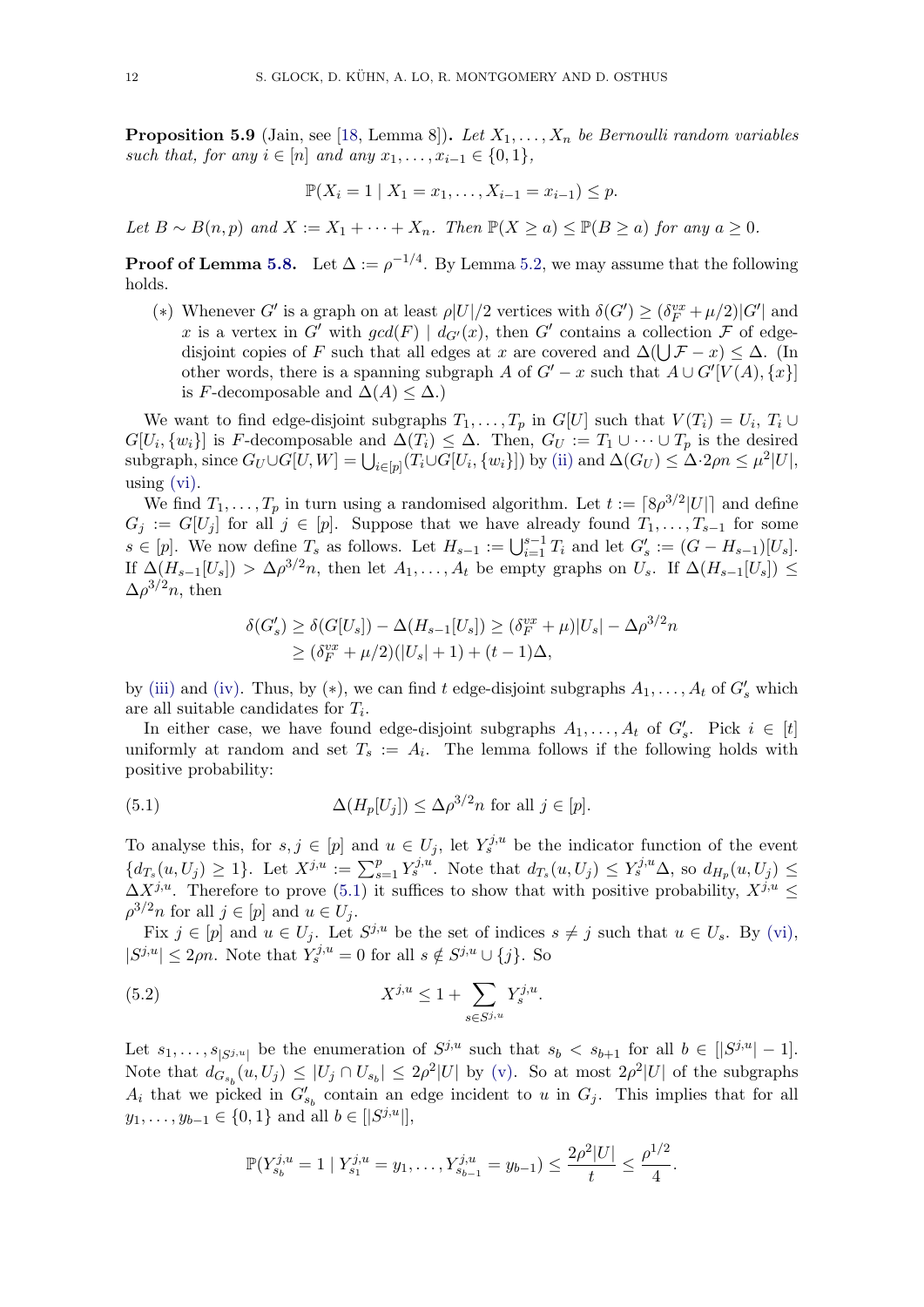Let  $B \sim B(|S^{j,u}|, \rho^{1/2}/4)$ . By [\(5.2\)](#page-11-1), Proposition [5.9](#page-11-2) and the fact that  $|S^{j,u}| \leq 2\rho n$  we have that

$$
\mathbb{P}(X^{j,u} > \rho^{3/2}n) \le \mathbb{P}(\sum_{s \in S^{j,u}} Y_s^{j,u} > 3\rho^{3/2}n/4) \le \mathbb{P}(B > 3\rho^{3/2}n/4)
$$
  

$$
\le \mathbb{P}(|B - \mathbb{E}(B)| > \rho^{3/2}n/4) \le 2e^{-\rho^2 n/16},
$$

where the last inequality holds by Lemma [3.1.](#page-6-1) Since there are at most  $n^2$  pairs  $(j, u)$ , there is a choice of  $T_1, \ldots, T_p$  such that  $X^{j,u} \leq \rho^{3/2} n$  for all  $j \in [p]$  and all  $u \in U_j$ , proving the  $\Box$ claim.

5.4. Proof of Lemma [5.1.](#page-7-1) Before proving the main tool of this section (from which Lemma [5.1](#page-7-1) will follow simply by induction), we need one final proposition. Given a subset R of a graph G with certain properties, and any sparse subgraph H of  $G - R$ , it allows copies of  $F$  to be found in  $G$  which cover the edges of  $H$  without covering any other edges in  $G - R$ .

<span id="page-12-0"></span>**Proposition 5.10.** Let  $1/n \ll \gamma \ll \mu$ ,  $1/|F|$ . Let G be a graph on n vertices and let  $V(G) = L \cup R$  such that  $|R| \geq \mu n$  and  $d_G(x, R) \geq (\delta_F^e + \mu)|R|$  for all  $x \in V(G)$ . Let H be any subgraph of G[L] such that  $\Delta(H) \leq \gamma n$ . Then there exists a subgraph A of G such that  $A[L]$  is empty,  $A \cup H$  is F-decomposable and  $\Delta(A) \leq \mu^2 |R|$ .

**Proof.** Let  $e_1, \ldots, e_m$  be an enumeration of  $E(H)$ . We will find edge-disjoint copies  $F_1, \ldots, F_m$  in G such that  $F_i$  contains  $e_i$  and  $V(F_i) \cap L = V(e_i)$ . Suppose we have already found  $F_1, \ldots, F_{j-1}$  for some  $j \in [m]$ . Let  $G_{j-1} := F_1 \cup \cdots \cup F_{j-1}$  and suppose that  $\Delta(G_{j-1}) \leq \sqrt{\gamma}n + |F|$ . Let  $BAD := \{x \in V(G) : d_{G_{j-1}}(x) > \sqrt{\gamma}n\}$ . Note that for all that  $\Delta(G_{j-1}) \leq \sqrt{n+1}$ . Let  $B_{1}D := \{x \in V(G) : id_{G_{j-1}}(x) \leq x \in L, d_{G_{j-1}}(x) \leq |F|\Delta(H) \leq \sqrt{\gamma}n$ , so  $BAD \cap L = \emptyset$ . We have

$$
e(G_{j-1}) \le e(F)e(H) \le |F|^2 \Delta(H)n \le |F|^2 \gamma n^2.
$$

On the other hand,  $2e(G_{j-1}) \geq |BAD|\sqrt{\gamma}n$ . Thus,  $|BAD| \leq 2|F|^2\sqrt{\gamma}n \leq \mu |R|/2$ . Let  $G' := (G - G_{j-1})[(R \setminus BAD) \cup V(e_j)].$  Observe that  $\delta(G') \ge (\delta_F^e + \mu/4)|G'|$ , so there exists a copy  $F_j$  of F in G' that contains  $e_j$ . Moreover, since  $F_j$  does not contain any vertex of  $BAD$ , we have ensured  $\Delta(G_j) \leq \sqrt{\gamma}n + |F|$  for the next step. Finally,  $A := \bigcup_{i \in [m]} (F_i - e_i)$ is the desired subgraph.

We are now ready to prove the main tool that will enable us to prove Lemma [5.1](#page-7-1) by induction.

<span id="page-12-1"></span>Lemma 5.11. Let  $\delta:=\max\{\delta_F^{0+1}\}$  $\{F^{0+}, \delta_F^{vx}\}$  and  $1/n \ll \mu, 1/|F|$ . Let G be a graph on n vertices and  $U \subseteq V(G)$  with  $|U| = \lfloor \mu n \rfloor$ . Suppose that  $\delta(G) \geq (\delta + 2\mu)n$  and for all  $x \in V(G)$ ,  $d_G(x,U) \geq (\delta + \mu)|U|$ . Then, if  $gcd(F) | d_G(x)$  for all  $x \in V(G) \setminus U$ , there exists an F-collection F in G such that every edge in  $G - G[U]$  is covered, and  $\Delta(\bigcup \mathcal{F}[U]) \leq \mu^2 |U|/4$ .

Our strategy is as follows. Since U is relatively small, we know that  $G - G[U]$  still has high minimum degree. Therefore, we can obtain an approximate decomposition that uses no edges inside  $U$ , but covers almost all edges outside  $U$ . Before doing this, we set aside two sparse subgraphs R' and R'' of  $G[U, V(G) \setminus U]$  with pseudorandom properties. Letting H be the leftover of the approximate decomposition, we use R' and some edges of  $G[U]$  to cover all edges in  $H[V(G) \setminus U]$  using Proposition [5.10.](#page-12-0) Finally, we combine  $H[U, V(G) \setminus U]$ and the leftover of R' with R''. Since R'' is relatively dense (compared to R' and H) and has pseudorandom properties, we can cover all these edges using Lemma [5.8.](#page-10-1)

**Proof of Lemma [5.11.](#page-12-1)** Choose new constants  $\gamma, \xi, \rho > 0$  such that  $1/n \ll \gamma \ll \xi \ll \rho \ll$  $\mu$ ,  $1/|F|$ . Let  $W := V(G) \setminus U$ . We will first choose suitable graphs R' and R'' which we will put aside for later use. Let  $k := \lceil \xi^{-1} \rceil$  and  $K := \binom{k+1}{2}$  $_{2}^{+1}).$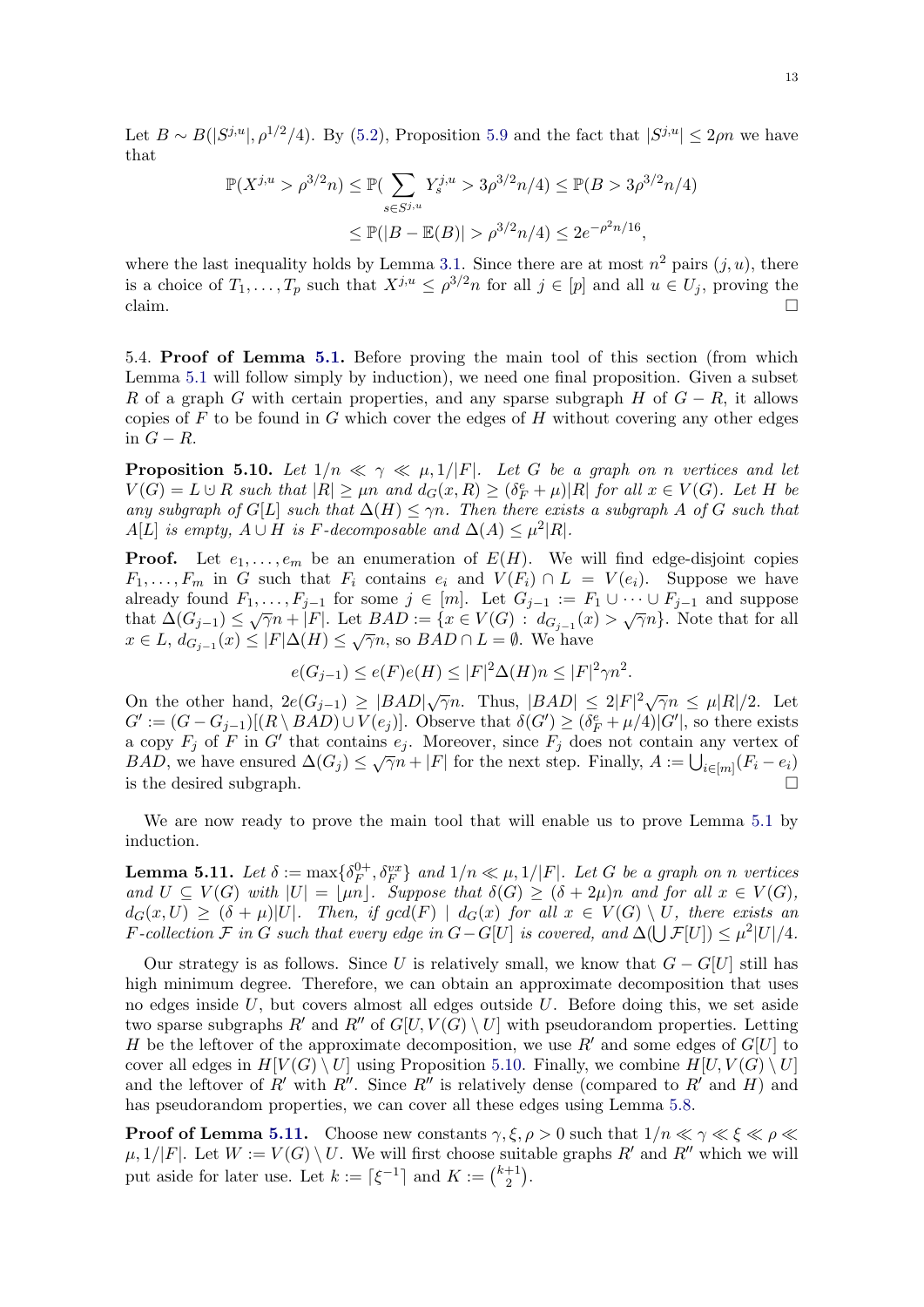Let  $V_1, \ldots, V_K$  be a partition of U with the following properties:

<span id="page-13-2"></span>(5.3) 
$$
d_G(x, V_i) \ge (\delta + \mu/2)|V_i| \text{ for all } x \in V(G) \text{ and } i \in [K];
$$

(5.4) 
$$
|U|/2K \le |V_i| \le 2|U|/K.
$$

To see that such a partition exists, independently for every vertex  $u \in U$ , choose an index  $i \in [K]$  uniformly at random and put u into  $V_i$ . Apply Lemma [3.1](#page-6-1) to see that such a random partition has the desired properties with probability at least 3/4.

Split W arbitrarily into k sets  $W_1, \ldots, W_k$  as evenly as possible and let  $G_W^1, \ldots, G_W^K$  be an enumeration of the K graphs of the form  $G[W_i]$  or  $G[W_i, W_j]$ . Thus,  $G[W] = \bigcup_{i \in [K]} G_W^i$ and  $|G_W^i| \leq 2(|W|/k+1) \leq 2\xi n$  for all  $i \in [K]$ .

For every  $i \in [K]$ , let  $R_i := G[V_i, V(G_W^i)]$ . Let  $R' := R_1 \cup \cdots \cup R_K$ . Note that  $d_{R'}(u) \le$  $|V(G_W^i)| \leq 2\xi n$  for all  $u \in U$  and  $d_{R'}(w) \leq k \cdot 2|U|/K \leq 4\xi n$  for all  $w \in W$ , so

$$
\Delta(R') \le 4\xi n.
$$

Let  $G' := G - R'$ . So  $d_{G'}(x, U) \ge (\delta + 3\mu/4)|U|$  for all  $x \in V(G)$ . Let  $p := |W|$  and let  $U'_1, \ldots, U'_p$  be subsets of U with the following properties:

- <span id="page-13-3"></span>(a)  $d_{G'}(x, U'_i) \geq (\delta + \mu/2)|U'_i|$  for all  $x \in V(G)$  and  $i \in [p]$ ;
- <span id="page-13-0"></span>(b)  $\rho|U|/2 \leq |U_i'| \leq 2\rho|U|$  for all  $i \in [p]$ ;

<span id="page-13-4"></span>(c)  $|U'_i \cap U'_j| \leq 3\rho^2 |U|/2$  for all  $1 \leq i < j \leq p$ ;

<span id="page-13-1"></span>(d) each  $u \in U$  is contained in at most  $3\rho p/2$  of the  $U_i'$ .

That these subsets exist can again be seen by a probabilistic argument. Indeed, for every pair  $(u, i) \in U \times [p]$ , include u in  $U'_i$  with probability  $\rho$  independently of all other pairs. Applying Lemma [3.1](#page-6-1) shows that the random sets  $U'_1, \ldots, U'_p$  satisfy the desired properties with probability at least 3/4.

Let  $w_1, \ldots, w_p$  be an enumeration of W and let  $R'' := \bigcup_{i \in [p]} G'[U'_i, \{w_i\}]$ . By [\(b\)](#page-13-0) and [\(d\),](#page-13-1)  $\Delta(R'') \leq \max\{2\rho|U|, 3\rho p/2\} \leq 2\rho n.$ 

Let  $G'' := G - G[U] - R' - R''$ . Observe that  $\delta(G'') \geq (\delta + \mu/2)n$ . We now apply Lemma [5.7](#page-10-0) to find an approximate decomposition of  $G''$ . More precisely, by Lemma [5.7,](#page-10-0) there exists a subgraph H of G'' such that  $G'' - H$  has an F-decomposition  $\mathcal{F}_1$  and  $\Delta(H) \leq \gamma n$ . Let  $H_W := H[W]$  and  $H_{UW} := H[U, W]$ .

Next, we want to cover the edges of  $H_W$  using R'. Recall that  $G_W^1, \ldots, G_W^K$  is a decomposition of  $G[W]$ . For all  $i \in [K]$ , let  $H_i := H_W \cap G_W^i$  and  $G_i := G[V_i] \cup R_i \cup H_i$ . So the  $H_i$  decompose  $H_W$ . Note that  $V(G_i) = V_i \cup V(G_W^i)$  and thus  $\mu \xi^2 n/10 \leq |V_i| \leq |G_i| \leq 3\xi n$ , implying that  $|V_i| \geq \xi^2 |G_i|$ . Moreover,  $d_{G_i}(x, V_i) \geq (\delta + \xi^2)|V_i|$  for all  $x \in V(G_i)$  by [\(5.3\)](#page-13-2) and our choice of  $R_i$ . Since  $\delta \geq \delta_F^{vx} \geq \delta_F^e$  and  $\Delta(H_i) \leq \gamma n \leq \sqrt{\gamma}|G_i|$ , we can apply Pro-position [5.10](#page-12-0) with  $\xi^2$  and  $\sqrt{\gamma}$  playing the roles of  $\mu$  and  $\gamma$  to obtain a subgraph  $A_i$  of  $G_i$ such that  $A_i \cup H_i$  is F-decomposable,  $A_i[V(G_i) \setminus V_i]$  is empty and  $\Delta(A_i) \leq \xi^4|V_i|$ . Let  $A := A_1 \cup \cdots \cup A_K$ . So  $A \cup H_W$  has an F-decomposition  $\mathcal{F}_2$  and  $\Delta(A) \leq \xi n$ .

We now want to cover the remaining edges of  $H_{UW} \cup R'$  using  $R''$ . Let  $G''' := G \bigcup \mathcal{F}_1 - \bigcup \mathcal{F}_2$ . Note that  $G'''[W]$  is empty. For every  $i \in [p]$ , let  $U''_i := N_{G'''}(w_i) \setminus U'_i$ . Hence,  $|U''_i| \leq \Delta(H_{UW}) + \Delta(R') \leq (\gamma + 4\xi)n$ . Let  $U_i := U'_i \cup U''_i$ . We want to check the conditions of Lemma [5.8](#page-10-1) for  $G'''$  and  $U_1, \ldots, U_p$ , with  $\mu/4$  playing the role of  $\mu$ . Conditions [\(i\),](#page-10-7) [\(ii\)](#page-10-2) and [\(iv\)](#page-10-5) clearly hold. To see that [\(iii\)](#page-10-4) holds, let  $i \in [p]$  be arbitrary and consider first  $u \in U_i$ . Since  $G'''[U] = G - \bigcup \mathcal{F}_2$ , we have

$$
d_{G'''}(u, U_i) \ge d_G(u, U'_i) - \Delta(A) \stackrel{(a)}{\ge} (\delta + \mu/2)|U'_i| - \xi n \ge (\delta + \mu/4)|U_i|.
$$

Secondly,  $d_{G'''}(w_i, U_i) \ge d_{R''}(w_i, U_i) = d_{G'}(w_i, U_i') \overset{(a)}{\ge} (\delta + \mu/2)|U_i'| \ge (\delta + \mu/4)|U_i|.$  $d_{G'''}(w_i, U_i) \ge d_{R''}(w_i, U_i) = d_{G'}(w_i, U_i') \overset{(a)}{\ge} (\delta + \mu/2)|U_i'| \ge (\delta + \mu/4)|U_i|.$  $d_{G'''}(w_i, U_i) \ge d_{R''}(w_i, U_i) = d_{G'}(w_i, U_i') \overset{(a)}{\ge} (\delta + \mu/2)|U_i'| \ge (\delta + \mu/4)|U_i|.$ For [\(v\),](#page-10-6) observe that

$$
|U_i \cap U_j| \stackrel{(c)}{\leq} 3\rho^2 |U|/2 + 2(\gamma + 4\xi)n \leq 2\rho^2 |U|
$$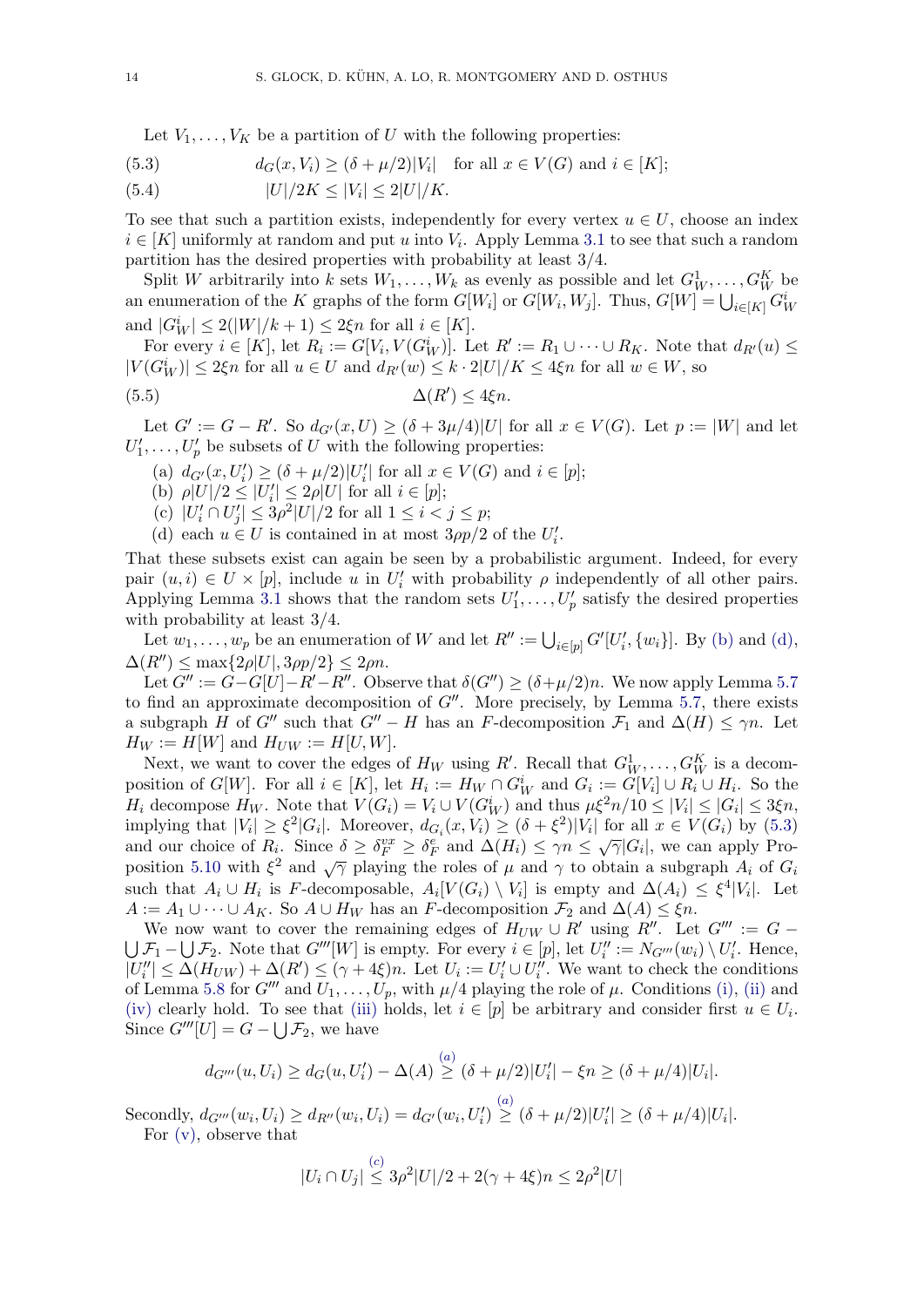for all  $1 \leq i < j \leq p$ .

Finally, note that every  $u \in U$  is contained in at most  $\Delta(H_{UW}) + \Delta(R') \leq (\gamma + 4\xi)n$ of the sets  $U''_i$ . Combining this with [\(d\),](#page-13-1) we conclude that u is contained in at most  $3\rho p/2 + (\gamma + 4\xi)n \leq 2\rho n$  of the  $U_i$ 's, establishing [\(vi\).](#page-10-3) Thus, by applying Lemma [5.8,](#page-10-1) we obtain a subgraph  $G_U$  of  $G'''[U]$  such that  $G_U \cup G'''[U, W]$  has an F-decomposition  $\mathcal{F}_3$  and  $\Delta(G_U) \leq (\mu/4)^2 |U|.$ 

Let  $\mathcal{F} := \mathcal{F}_1 \cup \mathcal{F}_2 \cup \mathcal{F}_3$ . By construction,  $\mathcal{F}$  covers every edge of  $G-G[U]$ , and  $\Delta(\mathcal{F}[U]) \leq$  $\Delta(A) + \Delta(G_U) \leq \mu^2$  $|U|/4.$ 

We can finally deduce Lemma [5.1](#page-7-1) by inductively applying Lemma [5.11.](#page-12-1)

**Proof of Lemma [5.1.](#page-7-1)** If  $\ell = 0$ , then we can put  $H_{\ell} := G$ . Therefore, let us assume  $\ell \geq 1$ . We prove the following stronger statement by induction on  $\ell$ .

Let G be an F-degree-divisible graph with  $\delta(G) \geq (\delta+3\mu)|G|$  and let  $U_1$  be a subset of  $V(G)$ of size  $\lfloor \mu |G| \rfloor$  such that  $d_G(x, U_1) \geq (\delta + 7\mu/2)|U_1|$  for all  $x \in V(G)$ . Let  $U_1 \supseteq U_2 \supseteq \cdots \supseteq U_\ell$ be a  $(\delta+4\mu,\mu,m)$ -vortex in  $G[U_1]$ . Then there exists a subgraph  $H_\ell$  of  $G[U_\ell]$  such that  $G-H_\ell$ is F-decomposable.

If  $\ell = 1$ , then Lemma [5.11](#page-12-1) applied to G and  $U_1$  yields a subgraph  $H_1$  of  $G[U_1]$  such that  $G - H_1$  is F-decomposable. So let us assume that  $\ell \geq 2$  and that the claim holds for  $\ell - 1$ . Let  $G' := G - G[U_2]$ . Note that  $\delta(G') \geq (\delta + 2\mu)|G'|$  and  $d_{G'}(x, U_1) \geq (\delta + 2\mu)$  $\mu$ |U<sub>1</sub>|. Furthermore,  $d_{G'}(x) = d_G(x)$  and thus  $gcd(F) | d_{G'}(x)$  for all  $x \in V(G') \setminus U_1$ . By Lemma [5.11,](#page-12-1) there exists an F-collection  $\mathcal F$  in  $G'$  that covers all edges outside  $G'[U_1]$ and satisfies  $\Delta(\bigcup \mathcal{F}[U_1]) \leq \mu^2 |U_1|/4$ . Let  $G'' := G[U_1] - \bigcup \mathcal{F}$ . So  $G''$  is F-degree-divisible and  $\delta(G'') \geq (\delta + 3\mu)|G''|$ . Moreover,  $U_2$  is a subset of  $V(G'')$  of size  $|\mu|G''|$  such that  $d_{G''}(x, U_2) \geq (\delta + 4\mu)|U_2| - \Delta(\bigcup \mathcal{F}[U_1]) \geq (\delta + 7\mu/2)|U_2| \text{ for all } x \in V(G'').$  Finally,  $U_2 \supseteq \cdots \supseteq U_\ell$  is a  $(\delta + 4\mu, \mu, m)$ -vortex in  $G''[U_2]$ , since  $G''[U_2] = G[U_2]$ . By induction, there exists a subgraph  $H_\ell$  of  $G''[U_\ell]$  such that  $G'' - H_\ell$  has an F-decomposition  $\mathcal{F}'$ . But now,  $\mathcal{F} \cup \mathcal{F}'$  is an F-decomposition of  $G - H_{\ell}$ , completing the proof. □

## 6. Regularity

<span id="page-14-0"></span>In this section, we state Szemerédi's regularity lemma and related tools. Let  $G$  be a graph with two disjoint sets of vertices  $A, B \subseteq V(G)$ . The *density* of  $G[A, B]$  is then defined as  $\alpha_G(A, B) := \frac{e_G(A, B)}{A||B||}$ . Given  $\varepsilon > 0$ , we call  $G[A, B] \varepsilon$ -regular if for all sets  $X \subseteq A$ and  $Y \subseteq B$  with  $|X| \geq \varepsilon |A|$  and  $|Y| \geq \varepsilon |B|$ , we have  $|\alpha_G(X, Y) - \alpha_G(A, B)| < \varepsilon$ .

<span id="page-14-3"></span>**Fact 6.1.** Let  $G[A, B]$  be  $\varepsilon$ -regular with density  $\alpha$  and let  $Y \subseteq B$  with  $|Y| \geq \varepsilon |B|$ . Then all but at most  $\varepsilon$ |A| vertices of A have at least  $(\alpha - \varepsilon)|Y|$  neighbours in Y.

<span id="page-14-2"></span>**Fact 6.2.** Let  $G[A, B]$  be  $\varepsilon$ -regular with density  $\alpha$  and for some  $c > \varepsilon$ , let  $A' \subseteq A$  and  $B' \subseteq B$  with  $|A'| \ge c|A|$  and  $|B'| \ge c|B|$ . Then  $G[A', B']$  is  $2\varepsilon/c$ -regular with density  $\alpha \pm \varepsilon$ .

<span id="page-14-1"></span>**Lemma 6.3** (Regularity lemma). For all  $\varepsilon > 0$  and  $k_0 \in \mathbb{N}$ , there exists a  $k'_0 = k'_0(\varepsilon, k_0)$ such that for all  $\alpha \in [0,1]$  the following holds. Let G be a graph on  $n \geq k'_0$  vertices and  $W_1, \ldots, W_\ell$  a partition of  $V(G)$  with  $\ell \leq k_0$ . Then there exist a partition  $V_0, V_1, \ldots, V_k$  of  $V(G)$  and a spanning subgraph  $G'$  of G satisfying the following:

(R1)  $k_0 \le k \le k'_0$ ;

(R2)  $|V_0| \leq \varepsilon n;$ 

 $(R3) |V_1| = \cdots = |V_k|;$ 

 $(R_4) d_{G'}(x) \geq d_G(x) - (\alpha + \varepsilon)n$  for all  $x \in V(G)$ ;

(R5)  $G'[V_i]$  is empty for all  $i \in [k]$ ;

(R6) for all  $1 \leq i < j \leq k$ ,  $G'[V_i, V_j]$  is either  $\varepsilon$ -regular with density at least  $\alpha$  or empty; (R7) for all  $i \in [k]$  and  $j \in [\ell], V_i \cap W_j = \emptyset$  or  $V_i \subseteq W_j$ .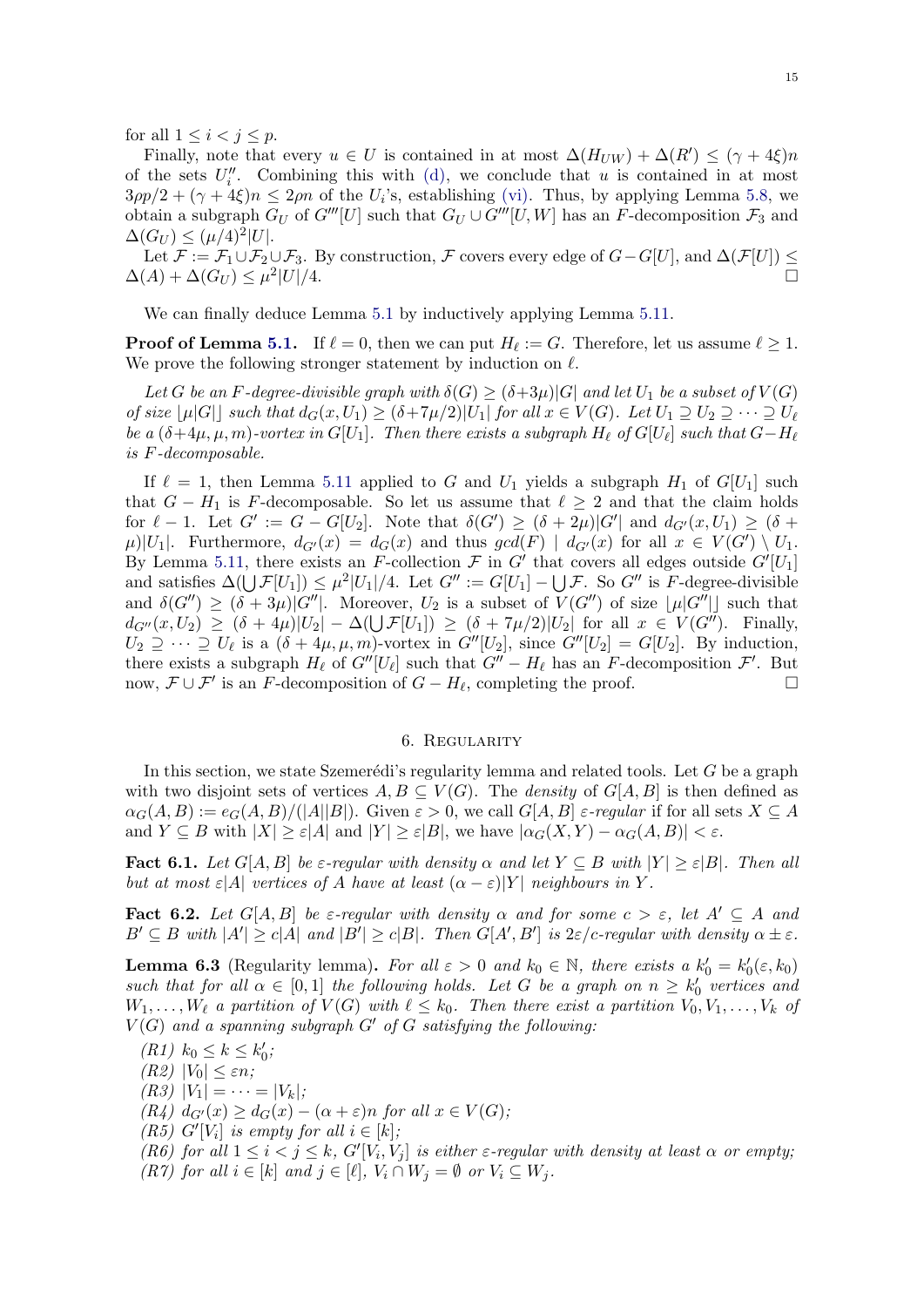Given a graph G and a partition  $V_1, \ldots, V_k$  of  $V(G)$ , we associate a so-called *reduced graph* R with this partition, where R has vertex set [k] and  $ij \in E(R)$  if and only if  $G[V_i, V_j]$  is non-empty. We refer to the function  $\sigma: V(G) \to V(R)$  such that  $x \in V_{\sigma(x)}$  for all  $x \in V(G)$ as the cluster function. In the setting of Lemma [6.3,](#page-14-1) we slightly abuse notation and say that R is the reduced graph of  $V_1, \ldots, V_k$  if R is the reduced graph of  $V_1, \ldots, V_k$  with respect to  $G'[V(G) \setminus V_0].$ 

<span id="page-15-3"></span>**Proposition 6.4.** Suppose that G is a graph on n vertices with  $\delta(G) \geq \delta n$  and that G' and  $V_0, \ldots, V_k$  satisfy  $(R1)$ – $(R6)$ . Then  $\delta(R) \geq (\delta - \alpha - 2\varepsilon)k$ , where R is the reduced graph of  $V_1, \ldots, V_k$ .

We will often use the following embedding lemma which is straightforward to prove and has become known as the 'key lemma'.

<span id="page-15-2"></span>**Lemma 6.5** (Key lemma). Let  $1/n \ll \varepsilon \ll \alpha \ll 1/m$ . Let G be a graph such that

- $V(G) = V_1 \cup \ldots \cup V_k;$
- for all  $i \in [k]$ ,  $|V_i| = n$  and  $G[V_i]$  is empty;
- for all  $1 \leq i < j \leq k$ ,  $G[V_i, V_j]$  is either  $\varepsilon$ -regular with density at least  $\alpha$  or empty.

Let R be the reduced graph of  $V_1, \ldots, V_k$ . Let H be a graph of order at most m and suppose that  $\psi: H \to R$  is a homomorphism. Moreover, let  $(C_x)_{x \in V(H)}$  be candidate sets such that  $C_x \subseteq V_{\psi(x)}$  and  $|C_x| \geq \alpha n$  for all  $x \in V(H)$ . Then there exists an embedding  $\phi \colon H \to G$ such that  $\phi(x) \in C_x$  for all  $x \in V(H)$ .

The following definition will be crucial for our embeddings.

- We call  $G[A, B]$  weakly- $(\alpha, \varepsilon)$ -super-regular if
	- $G[A, B]$  is  $\varepsilon$ -regular with density at least  $\alpha$ ;
	- for all  $a \in A$ ,  $d_G(a, B) \ge \alpha |B|$  or  $d_G(a, B) = 0$ ;
	- for all  $b \in B$ ,  $d_G(b, A) \ge \alpha |A|$  or  $d_G(b, A) = 0$ .

The next proposition implies that we can turn any  $\varepsilon$ -regular pair into a weakly-superregular pair by deleting a small number of edges. This will allow us to simultaneously turn all regular pairs of a regularity partition obtained by the regularity lemma into weaklysuper-regular pairs (which is impossible for the more standard notion of super-regularity as one needs to delete vertices in that case).

<span id="page-15-1"></span>**Proposition 6.6.** Let  $G[A, B]$  be  $\varepsilon$ -regular with density at least  $\alpha$  and assume that  $|A| =$  $|B| =: m$ . Then  $G[A, B]$  can be made weakly- $(\alpha - 2\sqrt{\varepsilon}, 4\sqrt{\varepsilon})$ -super-regular by deleting at most  $(\alpha - \varepsilon)m$  edges at every vertex.

Many of our constructions will be carried out in a graph where we have found a regularity partition and 'cleaned' the edges between classes using Proposition [6.6.](#page-15-1) In order to describe such graphs, we use the following definition. Given a graph G, we call a partition  $V_1, \ldots, V_k$ of  $V(G)$  an  $(\alpha, \varepsilon, k)$ -partition of G, if

- $(P1) |V_i| = (1 \pm \varepsilon)|G|/k;$
- (P2)  $G[V_i]$  is empty for every  $i \in [k]$ ;

(P3) for all  $1 \leq i < j \leq k$ ,  $G[V_i, V_j]$  is either weakly- $(\alpha, \varepsilon)$ -super-regular or empty.

We will often use the fact that if  $V_1, \ldots, V_k$  is an  $(\alpha, \varepsilon, k)$ -partition of G and G' is a spanning subgraph of G such that  $d_{G'}(x, V_i) \geq d_G(x, V_i) - \varepsilon^2 |V_i|$  for all  $x \in V(G)$  and  $i \in [k]$ , then  $V_1, \ldots, V_k$  is an  $(\alpha - 2\varepsilon, 3\varepsilon, k)$ -partition of  $G'$ .

Similarly, if  $\varepsilon \leq 1/2$  and  $V'_i \subseteq V_i$  with  $|V_i \setminus V'_i| \leq \varepsilon^2 |V_i|$  for all  $i \in [k]$ , then  $V'_1, \ldots, V'_k$  is an  $(\alpha - \varepsilon, 3\varepsilon, k)$ -partition of  $G[V'_1 \cup \cdots \cup V'_k]$ .

# 7. The general decomposition theorem

<span id="page-15-0"></span>In Section [5](#page-7-0) we saw how to find a near-optimal  $F$ -decomposition of a given graph  $G$ which covers all but a bounded number of edges of G. As mentioned in Section [2,](#page-3-2) our goal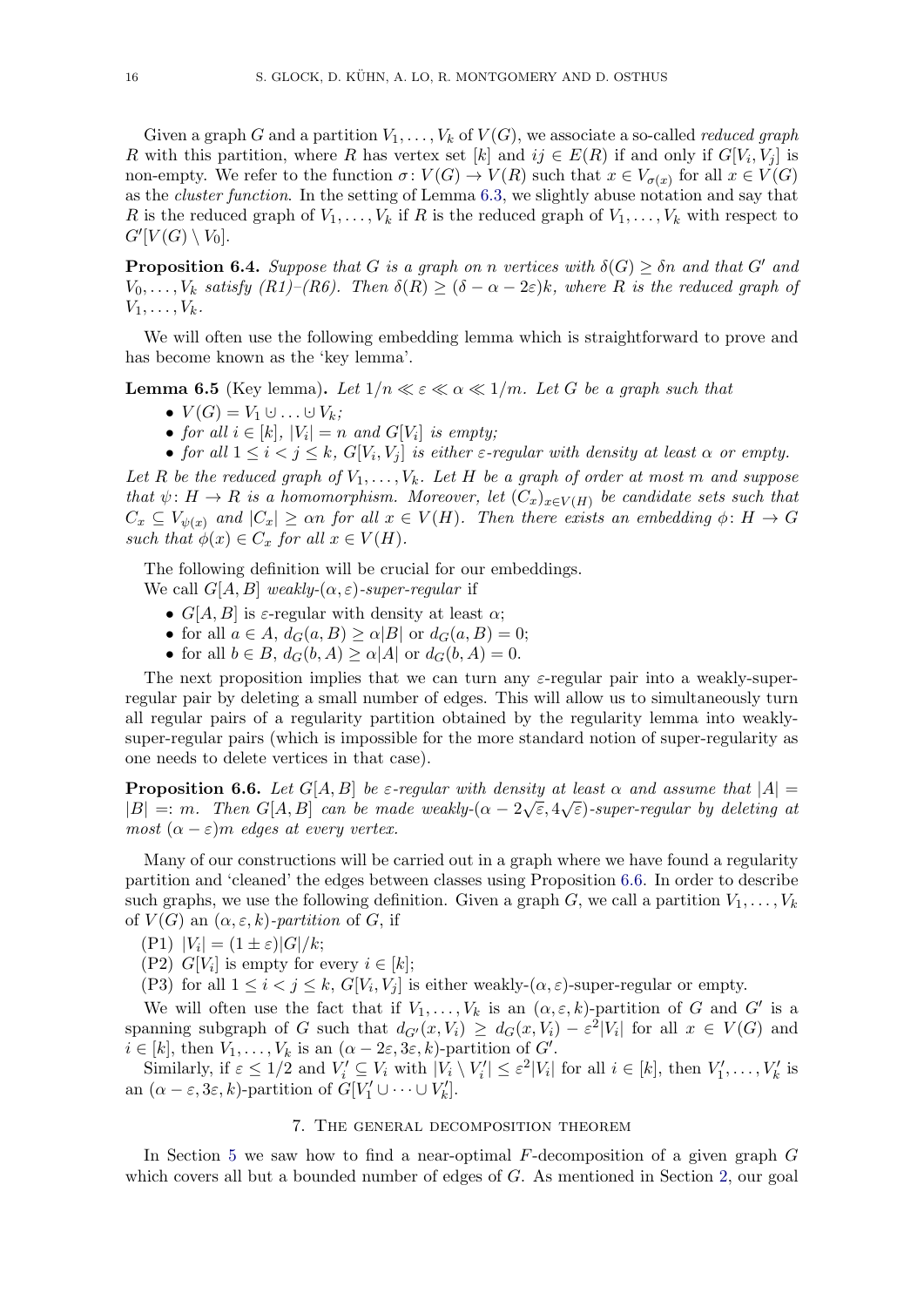is to deal with the leftover edges using absorbers. Given graphs  $F$  and  $H$ , an  $F\text{-}absorber$ for H is a graph A such that  $V(H) \subseteq V(A)$  is independent in A and both A and  $A \cup H$ have F-decompositions. For H to have an F-absorber it is clearly necessary that H is at least F-divisible. Clearly, if G was F-divisible in the beginning, then the leftover graph  $H$ obtained from a near-optimal  $F$ -decomposition of G is still  $F$ -divisible. The strategy is thus to find an  $F$ -absorber A for every possible leftover graph  $H$  and remove all these absorbers before covering almost all edges of G. The union of these absorbers will then allow us to deal with any leftover from the near-optimal decomposition. In this section, we prove a general decomposition result, that is, G has an F-decomposition whenever the minimum degree of G is large enough to guarantee (i) an approximate decomposition, (ii) a covering of all edges at one vertex, (iii) an absorber for any bounded size subgraph (see Theorem [7.1\)](#page-16-0).

In order to minimise the minimum degree we require to find absorbers, we will make sure that the possible leftover graphs respect an  $(\alpha, \varepsilon, k)$ -partition. We will achieve this by applying the regularity lemma to G first and then 'cleaning' G with respect to the obtained partition. Call  $F \, \delta$ -absorbing if the following is true:

Let  $1/n \ll 1/k_0', \varepsilon \ll \alpha, 1/b \ll 1/m, \mu, 1/|F|$  and suppose that G is a graph on n vertices with  $\delta(G) \geq (\delta + \mu)n$  which has an  $(\alpha, \varepsilon, k)$ -partition for some  $k \leq k'_0$ , and that  $H$  is any  $F$ -divisible subgraph of  $G$  of order at most  $m$ . Then  $G$  contains an  $F$ -absorber for  $H$  of order at most  $b$ .

The focus of Sections [8,](#page-18-0) [9,](#page-23-0) [10](#page-27-0) and [12](#page-34-0) will be to find for a given graph F the minimal  $\delta$ such that F is  $\delta$ -absorbing.

<span id="page-16-0"></span>**Theorem 7.1.** Let F be a graph. Let  $\delta \ge \max\{\delta_F^{0+}\}$  $\{^{0+}_{F}, \delta^{vx}_{F}\},$  and assume that F is  $\delta$ -absorbing. Then  $\delta_F \leq \delta$ .

**Proof.** Let  $1/n \ll 1/k_0' \ll \varepsilon \ll 1/k_0, \alpha, 1/b \ll 1/m' \ll \mu, 1/|F|$ . Let G be an Fdivisible graph on *n* vertices with  $\delta(G) \geq (\delta + 10\mu)n$ . We need to show that G has an F-decomposition.

Set  $U_0 := V(G)$ . Using Lemma [3.1,](#page-6-1) it is easy to see that there exists a subset  $U_1$  of size  $\vert \mu n \vert$  such that for all  $x \in V(G)$ ,

<span id="page-16-2"></span>(7.1) 
$$
d_G(x, U_1) \ge (\delta + 9\mu)|U_1|,
$$

<span id="page-16-1"></span>(7.2) 
$$
d_G(x, U_0 \setminus U_1) \geq (\delta + 9\mu)|U_0 \setminus U_1|.
$$

Apply the regularity lemma (Lemma [6.3\)](#page-14-1) to  $G[U_1]$  to obtain a partition of  $U_1$  into sets  $V_0, V_1, \ldots, V_k$  and a spanning subgraph G' of  $G[U_1]$  such that

- (R1)  $k_0 \le k \le k'_0;$
- $(R2)$   $|V_0| \leq \varepsilon |U_1|;$
- $(R3) |V_1| = \cdots = |V_k|;$
- (R4)  $d_{G'}(x) \geq d_{G[U_1]}(x) (\alpha + \varepsilon)|U_1|$  for all  $x \in U_1$ ;
- (R5)  $G'[V_i]$  is empty for all  $i \in [k]$ ;
- (R6) for all  $1 \leq i < j \leq k$ ,  $G'[V_i, V_j]$  is either  $\varepsilon$ -regular with density at least  $\alpha$  or empty.

Applying Proposition [6.6](#page-15-1) to every pair  $G'[V_i, V_j]$  of density at least  $\alpha$  yields a spanning subgraph  $G_{cl}$  of  $G'$  such that

- <span id="page-16-3"></span>(R1')  $d_{G_{cl}}(x) \geq d_{G[U_1]}(x) - 2\alpha |U_1|$  for all  $x \in U_1$ ;
- (R2')  $G_{cl}[V_i]$  is empty for all  $i \in [k]$ ;
- (R2)  $G_{cl}[V_i]$  is empty for an  $i \in [k]$ ;<br>(R3') for all  $1 \leq i < j \leq k$ ,  $G_{cl}[V_i, V_j]$  is either weakly- $(\alpha 2\sqrt{\varepsilon}, 4\sqrt{\varepsilon})$ -super-regular or empty.

Let  $H := G[U_1] - G_{cl}$ . Note that  $\Delta(H) \leq 2\alpha |U_1| \leq 2\alpha n$  and  $\delta \geq \delta_F^{vx} \geq \delta_F^e$ . So by [\(7.2\)](#page-16-1) and Proposition [5.10,](#page-12-0) we can obtain a subgraph A of G such that  $A[U_1]$  is empty,  $A \cup H$  is *F*-decomposable and  $\Delta(A) \leq \mu^4 n$ .

By  $(7.1)$  and  $(R1'),$  $(R1'),$ 

<span id="page-16-4"></span>(7.3) 
$$
\delta(G_{cl}) \geq (\delta + 8\mu)|U_1|.
$$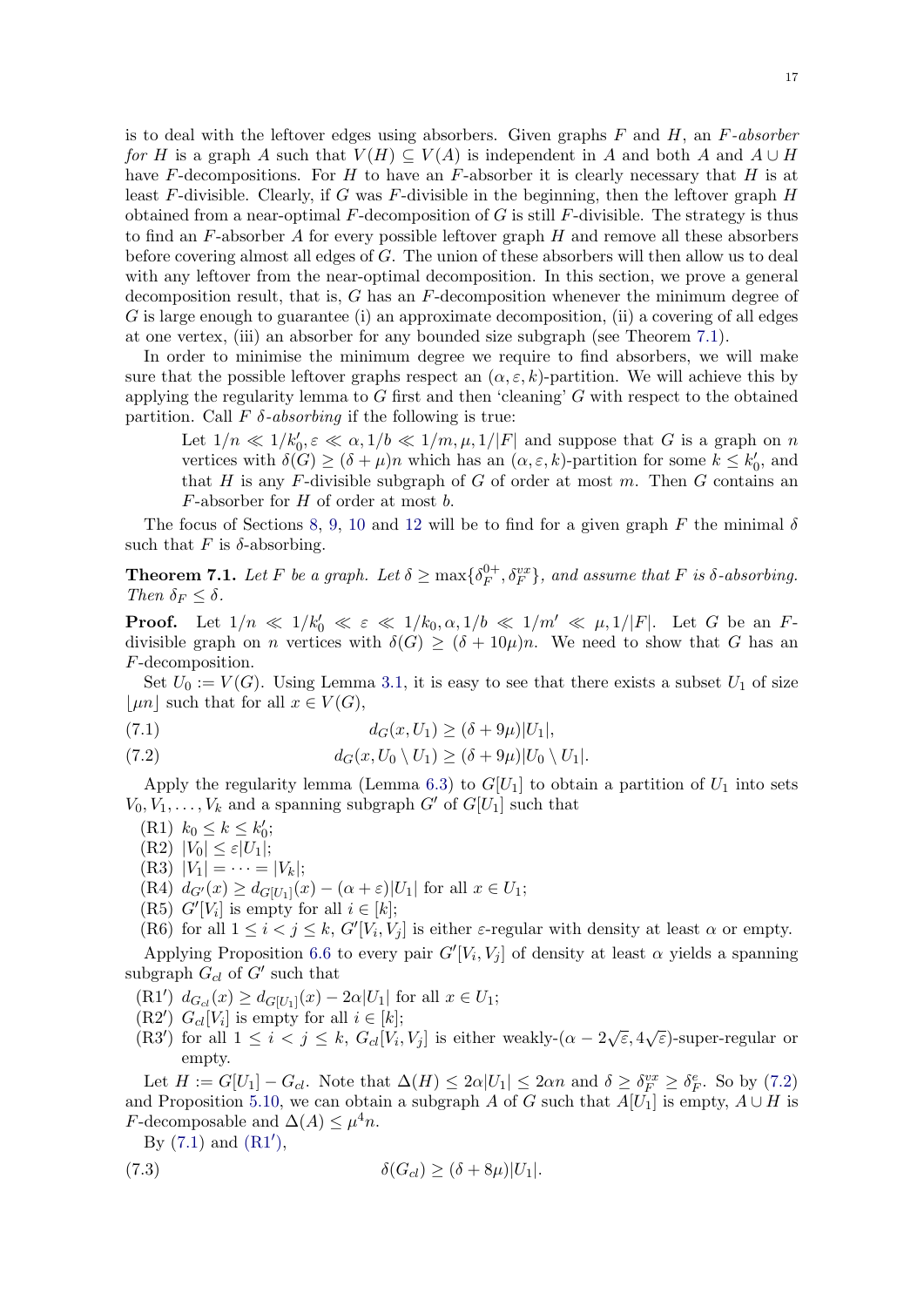Let  $U_2$  be a subset of  $U_1 \setminus V_0$  of size  $|\mu|U_1|$  satisfying the following properties (consider a random choice of  $U_2$  and apply Lemma [3.1\)](#page-6-1):

- <span id="page-17-4"></span>(i)  $d_{G_{cl}}(x, U_2) \geq (\delta + 7\mu)|U_2|$  for all  $x \in U_1$ ;
- <span id="page-17-0"></span>(ii)  $|V_i \setminus U_2| = (1 - \mu \pm \varepsilon)|V_i|$  for all  $i \in [k]$ ;
- <span id="page-17-1"></span>(iii)  $d_{G_{cl}}(x, V_i \setminus U_2) \ge (1 - 2\mu) d_{G_{cl}}(x, V_i)$  for all  $x \in U_1, i \in [k]$ .

Finally, let  $U_2 \supseteq U_3 \supseteq \cdots \supseteq U_\ell$  be a  $(\delta + 6\mu, \mu, m)$ -vortex in  $G_{cl}[U_2]$  for some  $\lfloor \mu m' \rfloor \leq$  $m \leq m'$ , which exists by Lemma [4.3.](#page-6-3) We want to find an absorber for every F-divisible subgraph of  $G_{cl}[U_{\ell}]$ . We will find these in the following graph  $G_{abs}$ : For every  $i \in [k]$ , let  $V_i' := (V_i \setminus U_2) \cup (V_i \cap U_\ell)$ , and let

$$
G_{abs} := G_{cl}[V'_1 \cup \cdots \cup V'_k].
$$

Note that, since  $U_\ell \subseteq U_2 \subseteq U_1 \setminus V_0$ , we have that  $U_\ell \subseteq V(G_{abs})$ . We claim that

- (iv)  $V'_1, \ldots, V'_k$  is an  $(\alpha/2, 10\sqrt{\varepsilon}, k)$ -partition of  $G_{abs}$ ;
- (v)  $\delta(G_{abs}) \geq (\delta + 6\mu) |G_{abs}|$ .

To verify (v), recall [\(7.3\)](#page-16-4) and note that  $|U_1 \setminus (V'_1 \cup \cdots \cup V'_k)| \leq |U_2| + |V_0| \leq 2\mu |U_1|$ .

Now, we check (iv).  $G_{abs}[V_i']$  is clearly empty for every  $i \in [k]$ , so condition (P2) is satisfied. By [\(ii\),](#page-17-0) we have  $|V_i'| = (1 - \mu \pm 2\varepsilon)|V_i|$ . Now, (R3) implies that  $||V_i'|| - |V_j'|| \le$  $4\varepsilon|U_1|/k$  for all  $1 \leq i < j \leq k$  and hence  $|V_i'| = (1 \pm 5\varepsilon)|G_{abs}|/k$ , so (P1) is satisfied.

In order to establish condition (P3), consider  $1 \leq i \leq j \leq k$ . If  $G_{cl}[V_i, V_j]$  is empty, then  $G_{abs}[V'_i, V'_j]$  is also empty. So let us assume that  $G_{cl}[V_i, V_j]$  is weakly- $(\alpha - 2\sqrt{\varepsilon}, 4\sqrt{\varepsilon})$ super-regular. We need to show that  $G_{abs}[V'_i, V'_j]$  is weakly- $(\alpha/2, 10\sqrt{\varepsilon})$ -super-regular. By<br>Super-regular. We need to show that  $G_{abs}[V'_i, V'_j]$  is weakly- $(\alpha/2, 10\sqrt{\varepsilon})$ -super-regular. By Fact [6.2,](#page-14-2)  $G_{abs}[V'_i, V'_j]$  is  $10\sqrt{\varepsilon}$ -regular with density at least  $\alpha - 6\sqrt{\varepsilon} \ge \alpha/2$ . Let  $x \in V'_i$  and suppose that  $d_{G_{abs}}(x, V'_j) > 0$ . Then,  $d_{G_{cl}}(x, V_j) \geq (\alpha - 2\sqrt{\varepsilon})|V_j|$ . Using [\(iii\),](#page-17-1) we can check that

$$
d_{G_{abs}}(x, V_j') \ge d_{G_{cl}}(x, V_j \setminus U_2) \ge (1 - 2\mu) d_{G_{cl}}(x, V_j) \ge (1 - 2\mu)(\alpha - 2\sqrt{\varepsilon})|V_j| \ge \alpha |V_j'|/2.
$$

This proves (iv).

We will now find absorbers for all possible leftover graphs inside  $U_{\ell}$ . Let therefore  $H_1, \ldots, H_s$  be an enumeration of all F-divisible spanning subgraphs of  $G_{cl}[U_\ell]$ . We want to find edge-disjoint subgraphs  $A_1, \ldots, A_s$  in  $G_{abs}$  such that for all  $i \in [s], A_i[U_\ell]$  is empty and  $A_i$  is an F-absorber for  $H_i$  of order at most b. Suppose that for some  $j \in [s]$ , we have already chosen  $A_1, \ldots, A_{j-1}$ . Let  $\tilde{G}_j$  be the graph obtained from  $G_{abs}$  by deleting all edges inside  $U_{\ell}$  except those of  $H_j$ , and all edges of  $A_1, \ldots, A_{j-1}$ . Since we deleted at most  $m + sb \leq m + 2^{\binom{m}{2}}b$  edges at every vertex, (v) implies that  $\delta(\tilde{G}_j) \geq (\delta + 5\mu)|\tilde{G}_j|$ . Also, (iv) implies that  $V'_1, \ldots, V'_k$  is an  $(\alpha/4, 30\sqrt{\varepsilon}, k)$ -partition of  $\tilde{G}_j$ . Since F is  $\delta$ -absorbing,  $\tilde{G}_j$ <br>(iv) contains an F-absorber  $A_j$  for  $H_j$  of order at most b and so that  $A_j[U_\ell]$  is empty.

Let  $A^* := A_1 \cup \cdots \cup A_s$ . Let  $\tilde{G}_{app} := G - (A \cup H) - A^*$ . Observe that

<span id="page-17-3"></span>(7.4) 
$$
G_{app}[U_2] = (G - H)[U_2] = G_{cl}[U_2].
$$

We want to apply Lemma [5.1](#page-7-1) to  $G_{app}$ . Note that

 $(7.5)$ 

<span id="page-17-2"></span>(7.5) 
$$
\Delta(A^* \cup A \cup H) \leq 2\mu^4 n \leq \mu |U_2|.
$$

Clearly,  $G_{app}$  is F-divisible and  $\delta(G_{app}) \geq (\delta + 8\mu)n$  by [\(7.5\)](#page-17-2). We claim that  $U_0 \supseteq U_1 \supseteq$  $\cdots \supseteq U_{\ell}$  is a  $(\delta + 4\mu, \mu, m)$ -vortex in  $G_{app}$ . Conditions (V1)–(V3) hold by construction. Moreover, for  $i \geq 3$ , we have  $d_{G_{app}}(x, U_i) \geq (\delta + 6\mu)|U_i|$  for all  $x \in U_{i-1}$  by [\(7.4\)](#page-17-3). So let  $i \in \{1,2\}$ . For all  $x \in U_{i-1}$ , we get

$$
d_{G_{app}}(x, U_i) \stackrel{(7.5)}{\geq} d_G(x, U_i) - \mu |U_2| \geq (\delta + 7\mu)|U_i| - \mu |U_2| \geq (\delta + 6\mu)|U_i|,
$$

where we use [\(7.1\)](#page-16-2) if  $i = 1$  and [\(i\)](#page-17-4) if  $i = 2$ . Thus, by Lemma [5.1,](#page-7-1) there exists a subgraph  $H^*_{\ell}$  of  $G_{app}[U_{\ell}]$  such that  $G_{app} - H^*_{\ell}$  is F-decomposable. In particular,  $H^*_{\ell}$  is F-divisible. Crucially, by [\(7.4\)](#page-17-3),  $G_{app}[U_\ell] = G_{cl}[U_\ell]$ , so  $H^*_{\ell} = H_{s'}$  for some  $s' \in [s]$ . Since  $A_{s'} \cup H_{s'}$  has an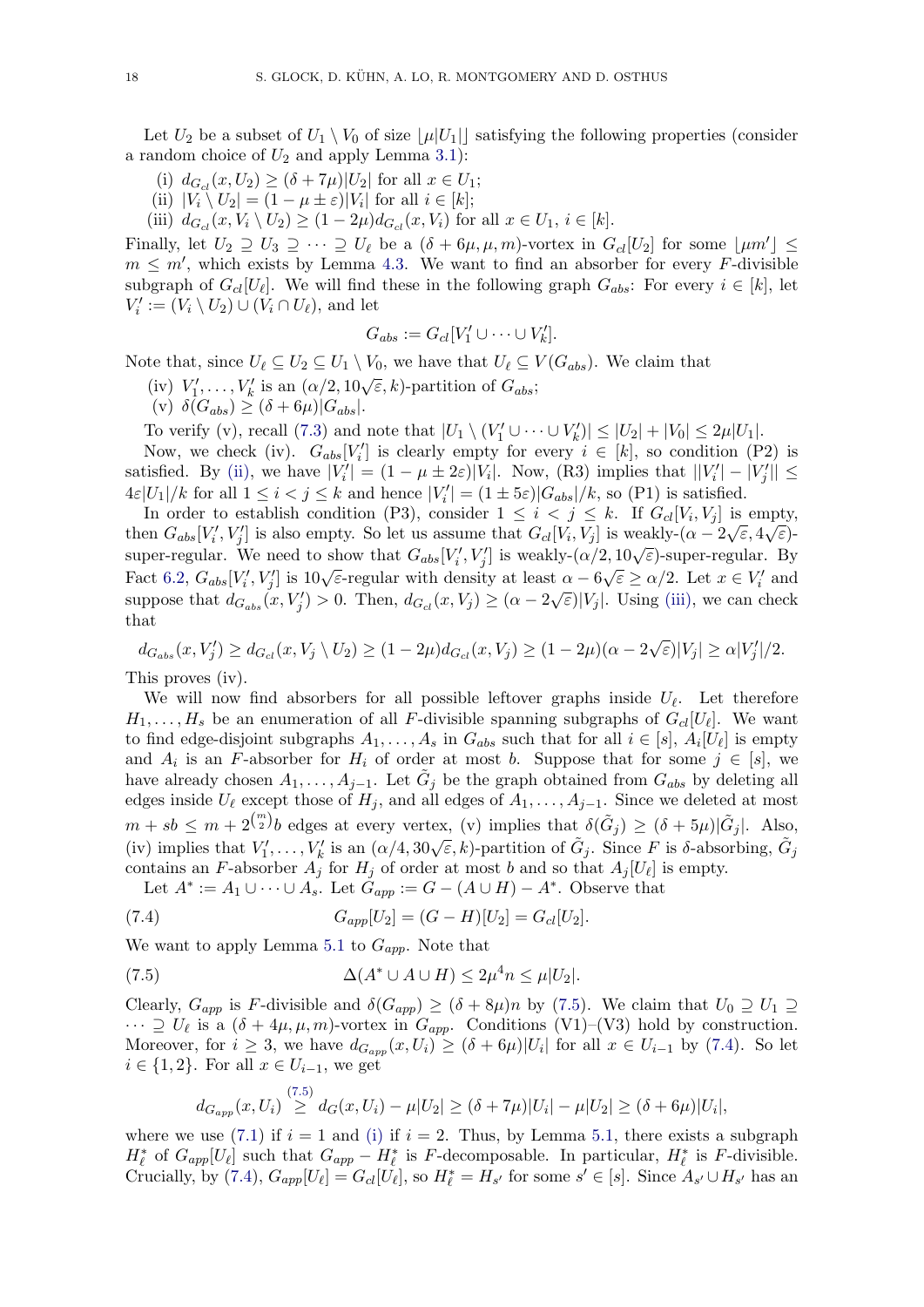$$
G = (A \cup H) \cup A^* \cup (G_{app} - H_{\ell}^*) \cup H_{\ell}^*
$$

has an  $F$ -decomposition.

#### 8. Models and compressions

<span id="page-18-0"></span>In order to prove an upper bound on  $\delta_F$  using Theorem [7.1,](#page-16-0) we must be able to find Fabsorbers for rather arbitrary subgraphs of a large graph  $G$ . Suppose that  $G'$  is a subgraph of G and we know that H is an F-absorber for  $G'$ . The Erdős–Stone theorem tells us that  $\delta(G) \geq (1 - 1/(\chi(H) - 1) + \mu)|G|$  guarantees a copy of H in G. However, for H to fulfill its purpose, we need it to be rooted at  $V(G')$ , which is more difficult to achieve. In the following, we will introduce the concepts that enable us to embed rooted graphs in an efficient way.

8.1. Models and labellings. We define a *model* to be a pair  $(H, U)$  where H is a graph and U is an independent set in  $H$ . The vertices of U are called *roots*. Generally speaking, we want to embed  $H$  into a large graph  $G$  in such a way that the roots are mapped to a prescribed destination. More formally, given a model  $(H, U)$ , a graph G and a map  $\Lambda: U \to 2^{V(G)}$ , an embedding of  $(H, U)$  into G respecting  $\Lambda$  is an injective homomorphism  $\phi: H \to G$  such that  $\phi(u) \in \Lambda(u)$  for all  $u \in U$ . Clearly, a necessary condition for the existence of an embedding respecting  $\Lambda$  is that there exist distinct  $(v_u)_{u\in U} \in V(G)$  with  $v_u \in \Lambda(u)$ . If this is satisfied, then we call  $\Lambda$  a *G*-labelling of U. All our labellings will be of the following form. There will be a set  $U_1 \subseteq U$  such that  $|\Lambda(u)| = 1$  for all  $u \in U_1$  (and thus  $\Lambda(u) \neq \Lambda(u')$  for all distinct  $u, u' \in U_1$ ). The labels of the elements of  $U \setminus U_1$  will be large subsets of clusters of a regularity partition. Furthermore, most often we will have  $U_1 = U$ .

Call a model  $(H, U)$  δ-embeddable, if for all  $\mu > 0$ , there exists an  $n_0 \in \mathbb{N}$  such that whenever G is a graph on  $n \geq n_0$  vertices with  $\delta(G) \geq (\delta + \mu)n$  and  $\Lambda$  is any G-labelling of U, there exists an embedding of H into G respecting  $\Lambda$ . As described below, the degeneracy of H rooted at U can be used to give a simple bound on the values of  $\delta$  for which  $(H, U)$ is δ-embeddable. Here, for a graph K, the *degeneracy of* K rooted at  $X \subseteq V(K)$  is the smallest  $d \in \mathbb{N} \cup \{0\}$  such that there exists an ordering  $v_1, \ldots, v_{|K|-|X|}$  of the vertices of  $V(K) \setminus X$  such that for all  $i \in |K| - |X|$ ,

$$
d_K(v_i, X \cup \{v_j : 1 \le j < i\}) \le d.
$$

Observe that if H has degeneracy at most d rooted at U for some  $d \in \mathbb{N}$ , then  $(H, U)$  is  $(1 - 1/d)$ -embeddable. Indeed, if G is a graph with  $\delta(G) \geq (1 - 1/d + \mu)|G|$ , then every set of d vertices has many common neighbours. Hence, any set of  $|U|$  vertices in G can be extended to a copy of H by embedding the vertices of  $V(H) \setminus U$  one by one.

As we shall discuss in the next subsection, this simple bound is usually not sufficient for our purposes. Before that, we will prove the following lemma which is used in Sections [11](#page-32-0) and [14.](#page-44-0) It says that if the minimum degree of G is sufficiently large to embed a copy of  $(H, U)$ according to any given labelling, then we can in fact embed many copies edge-disjointly into G, provided that the respective labellings are not overly restrictive.

<span id="page-18-1"></span>**Lemma 8.1.** Let  $(H, U)$  be a  $\delta$ -embeddable model for some  $\delta \in [0, 1]$ . Let  $1/n \ll \mu \ll 1/|H|$ and let G be a graph on n vertices with  $\delta(G) \geq (\delta + \mu)n$ . Suppose that  $\Lambda_1, \ldots, \Lambda_m$  are Glabellings of U such that  $m \leq \mu^4 n^2$  and for all  $v \in V(G)$ ,  $|\{j \in [m] : v \in \bigcup Im(\Lambda_j)\}| \leq \mu^2 n$ . Then there exist embeddings  $\phi_1, \ldots, \phi_m$  of H into G such that  $\phi_j$  respects  $\Lambda_j$  for all  $j \in [m]$ ,  $\phi_1(H), \ldots, \phi_m(H)$  are edge-disjoint, and  $\Delta(\bigcup_{j \in [m]} \phi_j(H)) \leq \mu n$ .

**Proof.** We may assume that  $|\Lambda_j(u)| = 1$  for all  $j \in [m]$  and  $u \in U$ . Let  $R_j := \bigcup_{u \in U} \Lambda_j(u)$ . We will find  $\phi_1, \ldots, \phi_m$  one by one. For  $j \in [m]$  and  $v \in V(G)$ , define  $root(v, j) := |\{j' \in$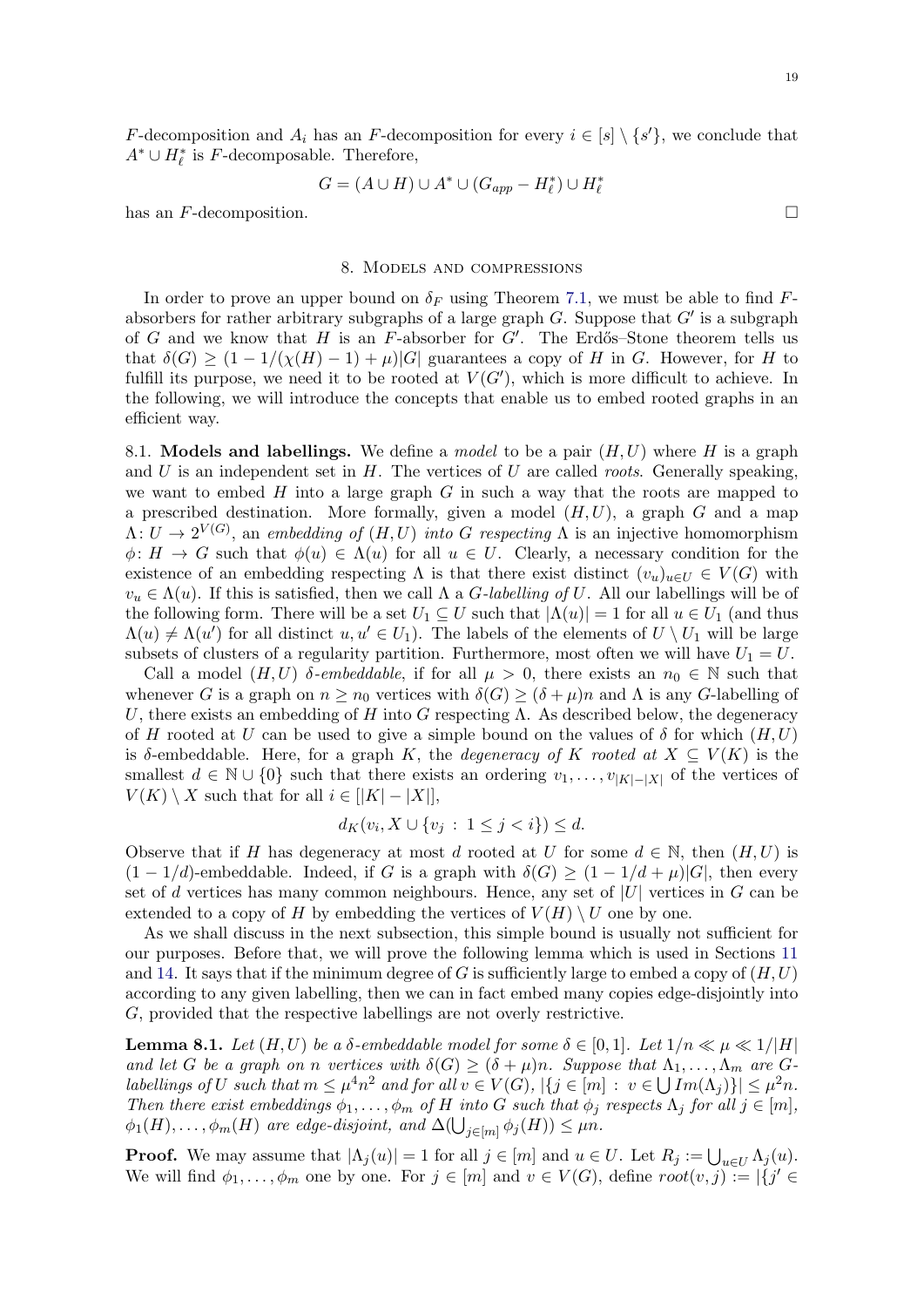$[j]: v \in R_{j'}\}$ . Suppose that for some  $j \in [m]$ , we have already defined  $\phi_1, \ldots, \phi_{j-1}$  such that

<span id="page-19-0"></span>(8.1) 
$$
d_{G_{j-1}}(v) \le \mu^2 n + (root(v, j-1) + 1)|H|
$$

for all  $v \in V(G)$ , where  $G_{j-1} := \bigcup_{j' \in [j-1]} \phi_{j'}(H)$ . We now want to define  $\phi_j$  such that [\(8.1\)](#page-19-0) holds with j replaced by  $j + 1$ . Let  $BAD := \{v \in V(G) : d_{G_{j-1}}(v) > \mu^2 n\}.$ Note that  $2e(G_{j-1}) \geq |BAD|\mu^2n$  and  $e(G_{j-1}) \leq me(H) \leq \mu^4e(H)n^2$ . Thus,  $|BAD| \leq$  $2\mu^2 e(H) n \leq \mu n/4$ . Let  $BAD' := BAD \setminus R_j$  and define  $G' := (G - G_{j-1})[V(G) \setminus BAD']$ . Since  $\Delta(G_{j-1}) \leq \mu n/4$ , we have  $\delta(G') \geq (\delta + \mu/2)n$ . Note that  $\Lambda$  is a  $G'$ -labelling of  $(H, U)$ . Since  $(H, U)$  is δ-embeddable, there exists an embedding  $\phi_j$  of H into G' respecting  $\Lambda_j$ . It remains to show that [\(8.1\)](#page-19-0) holds with j replaced by  $j + 1$ . Let  $v \in V(G)$ . If  $v \notin BAD$ , then  $d_{G_j}(v) \leq d_{G_{j-1}}(v) + |H| \leq \mu^2 n + |H|$ , so assume that  $v \in BAD$ . If  $v \in BAD'$ , then  $d_{\phi_j(H)}(v) = 0$  and hence  $d_{G_j}(v) \leq d_{G_{j-1}}(v)$ . Finally, if  $v \in BAD \setminus BAD'$ , then  $v \in R_j$ , implying that  $root(v, j) = root(v, j - 1) + 1$ . Thus,  $d_{G_j}(v) \leq d_{G_{j-1}}(v) + |H| \leq$  $\mu^2 n + (root(v, j) + 1)|H|.$ 

8.2. Compressions. As observed in the previous section, the rooted degeneracy of a model  $(H, U)$  translates into a bound on the minimum degree of a graph G which ensures the embeddability of  $(H, U)$ . However, this bound is usually too large for our purposes. We will improve on this by considering the above degeneracy approach in the reduced graph setting. This involves the notion of compressions which we now discuss informally.

Let  $(H, U)$  be a model. Let G be a graph and  $\Lambda$  a G-labelling of U, and as an example assume that  $U = \{u_1, u_2\}$  and  $\Lambda(u_i) = \{v_i\}$ . Suppose that R is the reduced graph of some regularity partition of G with cluster function  $\sigma$ . The key lemma tells us that if there exists a homomorphism  $H \to R$ , then H can be embedded into G, but the corresponding embedding does not necessarily respect the given labelling  $\Lambda$ . It will be useful to have an embedding  $\phi$  of H such that, though  $\phi$  might not respect  $\Lambda$ , it is close to respecting  $\Lambda$  (in the sense that at least every vertex is embedded in the correct cluster). More precisely, letting  $x'_1, x'_2 \in V(R)$  be such that  $\sigma(v_i) = x'_i$ , we require  $\sigma(\phi(u_i)) = x'_i$ . Now, if  $\psi' : H \to R$ was a homomorphism such that  $\psi'(u_i) = x'_i$ , then the key lemma again would give us such an embedding.

In order to investigate the embedding properties of  $(H, U)$  without referring to the host graph and labelling, we consider the following intermediate graph: By considering only  $(H, U)$ , we find a graph K such that  $\psi : H \to K$  is a homomorphism,  $\{x_1, x_2\}$  is independent in K and K has low degeneracy rooted at  $\{x_1, x_2\}$ , where  $x_i := \psi(u_i)$  are distinct. Then, coming back to the above situation, we can use a degeneracy argument to find a copy of  $K$  in R rooted at  $\{x'_1, x'_2\}$ , i.e., a homomorphism  $\psi'' : K \to R$  such that  $\psi''(x_i) = x'_i$ . We can then take  $\psi' := \psi'' \circ \psi$  to find a homomorphism from H into R. In finding this homomorphism, we have used the degeneracy of  $K$ , not  $H$ . We can easily pick such a graph  $K$  with degeneracy at most  $\chi(H) + |U| - 1$ , and sometimes even lower. In many cases this is much lower than the degeneracy of  $H$ , reducing the minimum degree required. Loosely speaking, our gain has come from the fact that we 'compressed' the original embedding problem to the reduced graph level.

Note that we assumed  $\{x_1, x_2\}$  is independent. If  $x'_1 x'_2 \in E(R)$ , then we could allow K to contain the edge  $x_1x_2$ , possibly allowing a graph K with lower degeneracy to be used. Similarly, if  $x_1' = x_2'$ , we can construct K with  $x_1 = x_2$ , which may allow us to use a graph K with lower degeneracy.

The following definitions formalise the above discussion. Given a set U, a pair  $(J, f)$ is called a *root-compression of U*, if J is a graph and  $f: U \to V(J)$  is a surjective map. Further,  $(J, f, K, \psi)$  is called a *compression of*  $(H, U)$  if

- (C1) K is a graph and J is an induced subgraph of  $K$ ;
- $(C2)$   $(J, f)$  is a root-compression of U;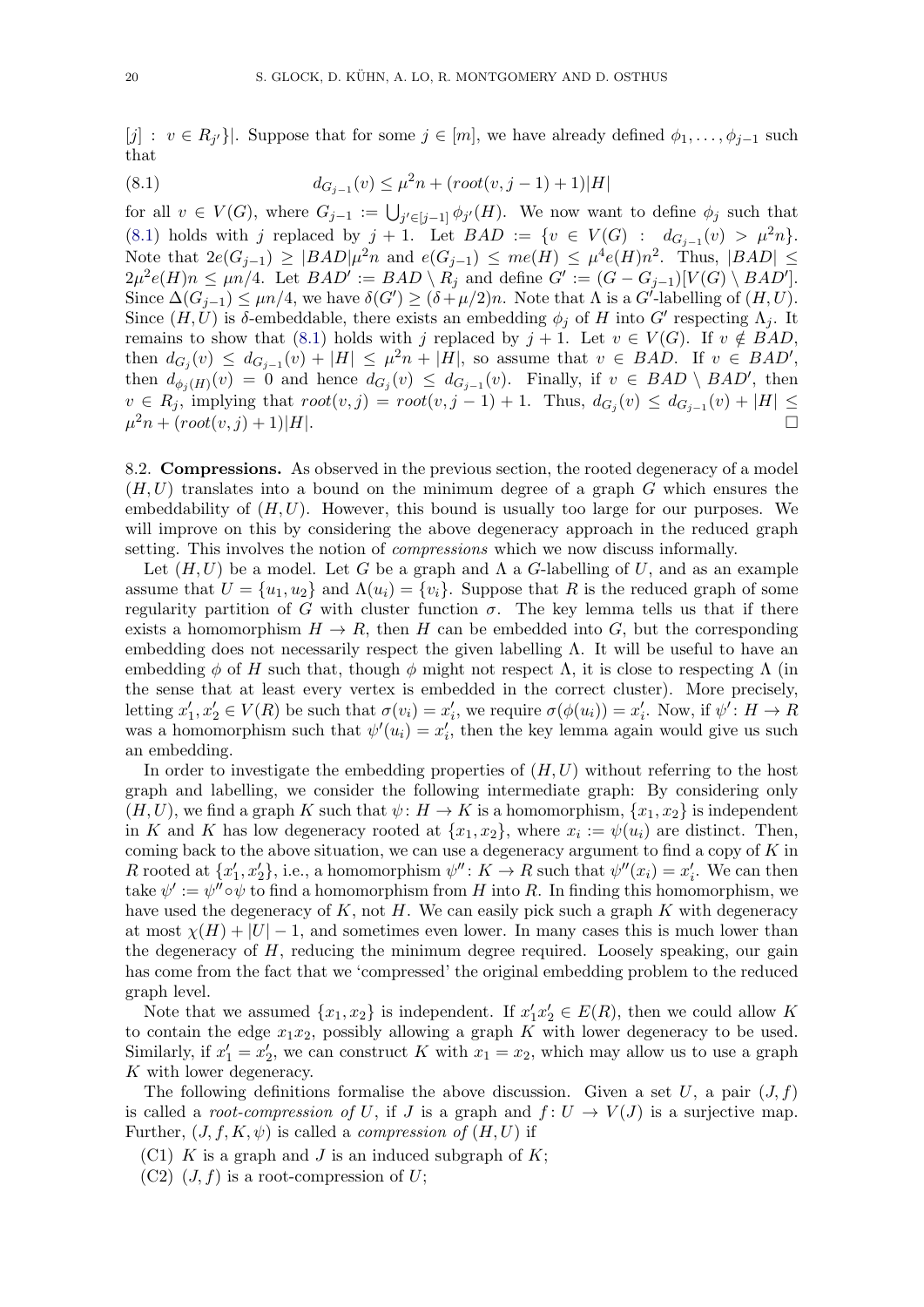(C3)  $\psi: H \to K$  is a homomorphism such that  $\psi|_U = f$ .

We say that  $(J, f, K, \psi)$  is a *d-compression* if K has degeneracy at most d rooted at  $V(J)$ . For our purposes,  $J$  will be a rather simple graph, e.g. a short cycle or path, whereas  $K$ may have a more complex structure. It is thus often convenient to ignore  $K$  itself and only record its degeneracy. Accordingly,  $(H, U)$  is called d-compressible with respect to  $(J, f)$ , if there exist K and  $\psi$  such that  $(J, f, K, \psi)$  is a d-compression of  $(H, U)$ . When referring to a compression  $(J, f, K, \psi)$ , J and f are technically redundant since  $J = K[\psi(U)]$  and  $f = \psi |_{U}$ . However, as indicated above, the root-compression  $(J, f)$  is often the essential part of  $(J, f, K, \psi)$  and we want to be able to refer to it directly.

Our embedding approach is roughly as follows (this is formalised in Lemma [8.4\)](#page-21-0). Assume that  $(H, U)$  is d-compressible with respect to  $(J, f)$ . Let G be a graph with  $\delta(G) \geq (1 1/d + \mu$ |G| and let R be the reduced graph of some regularity partition of G. Instead of seeking an embedding approach which works for all possible G-labellings  $\Lambda$  of U, we limit ourselves to 'admissible' labellings. Informally, this means that  $J$  is a subgraph of  $R$  such that every label  $\Lambda(u)$  is contained in the cluster of  $f(u)$ . By definition, there exist K and  $\psi$ such that  $(J, f, K, \psi)$  is a d-compression of  $(H, U)$ . As R inherits the minimum degree ratio of G and since K has degeneracy at most d rooted at  $V(J)$ , we can extend J to a copy of K in R. Then, using the key lemma, we can embed H into G such that  $u \in U$  is mapped into the cluster of  $f(u)$ . This embedding is close to what we desire in the sense that the image of u and the label of u are already in the same cluster. Finally, we will modify this embedding to an embedding respecting  $\Lambda$ . It remains to make more precise when a labelling is admissible. We can then prove our embedding lemma.

For this, we say that a G-labelling  $\Lambda$  of U respects the root-compression  $(J, f)$ , if  $\Lambda(u)$  =  $\Lambda(u')$  for all  $u, u' \in U$  with  $f(u) = f(u')$ . In this case, the function  $\Lambda_J: V(J) \to 2^{V(G)}$ , where  $\Lambda_J(x) := \Lambda(u)$  for any  $u \in f^{-1}(x)$ , is well-defined.

The following definition collects a set of restrictions that we put on a  $G$ -labelling  $\Lambda$ . They will later enable us to find an embedding of a given model  $(H, U)$  into G respecting  $\Lambda$ . Note that the conditions do not involve H, but depend on the chosen root-compression  $(J, f)$  of U.

<span id="page-20-0"></span>**Definition 8.2.** Let U be a set with root-compression  $(J, f)$ , G a graph and  $\Lambda$  a G-labelling of U. Let  $U_1 := \{u \in U : |\Lambda(u)| = 1\}$  and  $U_2 := U \setminus U_1$ . Moreover, let  $J_1 := f(U_1)$ and  $J_2 := V(J) \setminus J_1$ . We call  $\Lambda(\alpha, \varepsilon, k)$ -admissible, if  $\Lambda$  respects  $(J, f)$  and G has an  $(\alpha, \varepsilon, k)$ -partition  $V_1, \ldots, V_k$  with reduced graph R such that the following hold:

<span id="page-20-5"></span>(D1) there exists a homomorphism  $j: J \to R$  such that  $\Lambda_J(x) \subseteq V_{j(x)}$  for all  $x \in V(J)$ ;

<span id="page-20-3"></span> $(D2)$   $|\Lambda_J(x)| \ge \alpha |V_{j(x)}|$  for all  $x \in J_2$ ;

<span id="page-20-2"></span>(D3) for every  $x \in V(J)$ ,  $d_G(W_x, V_{j(x)}) \ge \alpha |V_{j(x)}|$ , where  $W_x := \bigcup_{y \in N_J(x, J_1)} \Lambda_J(y)$ ;

<span id="page-20-4"></span> $(D4)$   $\Lambda_J(x) \subseteq N_G(W_x, V_{j(x)})$  for all  $x \in J_2$ .

In order to prove the main lemma of this section (i.e. Lemma [8.4\)](#page-21-0), we need the following simple result.

<span id="page-20-1"></span>**Proposition 8.3.** Let  $\alpha \in (0,1)$ . Let G be a graph and let  $V_1, \ldots, V_k$  be a partition of  $V(G)$ such that  $|V_i| \geq 1/\alpha$  for all  $i \in [k]$ . Let  $W \subseteq V(G)$ . Then there exists a spanning subgraph G' of G such that  $d_{G'}(x) \geq d_G(x) - \alpha 2^{2^{|W|}+1} |G|$  for every  $x \in V(G)$  and  $d_{G'}(W', V_i) \notin (0, \alpha |V_i|)$ for every subset  $W' \subseteq W$  and every  $i \in [k]$ .

**Proof.** Let  $n := |G|$  and let  $W_1, \ldots, W_s$  be an enumeration of the subsets of W. For each  $j \in [s],$  let  $\beta_j := 2^{s-j}, \gamma_j := \beta_1 + \cdots + \beta_j$  and  $\gamma_0 := 0$ . Suppose that for some  $j \in [s],$  we have found a subgraph  $G_{j-1}$  by deleting at most  $\gamma_{j-1}$ αn edges at every vertex such that  $d_{G_{j-1}}(W_{\ell}, V_i) \notin (0, \beta_{j-1}\alpha|V_i|)$  for every  $i \in [k]$  and  $\ell \in [j-1]$ . Consider  $W_j$  and fix some  $w \in W_j$ . Let  $I \subseteq [k]$  contain the indices i for which  $d_{G_{j-1}}(W_j, V_i) < \beta_j \alpha |V_i|$ . Let  $G_j$  be obtained from  $G_{j-1}$  by deleting for every  $i \in I$  the edges from w to  $N_{G_{j-1}}(W_j, V_i)$ . Clearly, for all  $i \in [k]$ ,  $d_{G_j}(W_j, V_i) \notin (0, \beta_j \alpha |V_i|)$ , and  $G_j$  is obtained from  $G_{j-1}$  by deleting at most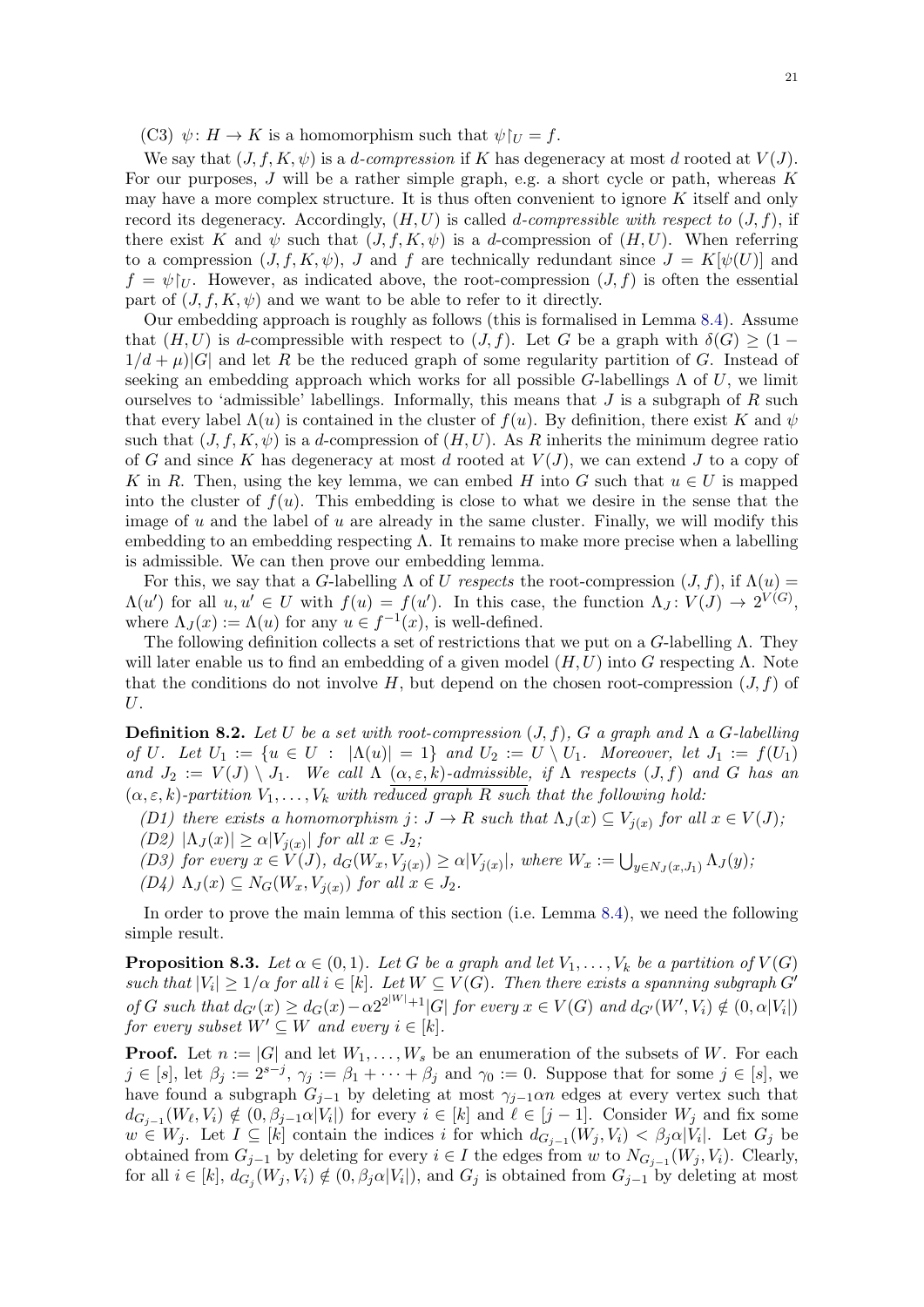$\beta_j$  and  $i \in [k]$ , we have  $\beta_j$  and  $i \in [k]$ , we have  $d_{G_j}(W_{\ell}, V_i) \notin (0, \beta_j \alpha |V_i|)$ . Suppose that  $\ell \in [j-1], i \in [k]$  and  $d_{G_j}(W_{\ell}, V_i) > 0$ . If  $w \in W_{\ell}$ , then  $d_{G_j}(W_\ell, V_i) \geq d_{G_{j-1}}(W_\ell, V_i) - \beta_j \alpha |V_i| \geq (\beta_{j-1} - \beta_j) \alpha |V_i| = \beta_j \alpha |V_i|$ . If  $w \notin W_\ell$ , then we have  $d_{G_j}(W_\ell, V_i) \geq d_{G_{j-1}}(W_\ell, V_i) - 1 \geq (\beta_{j-1} - \beta_j) \alpha |V_i| = \beta_j \alpha |V_i|$  as well. .

Let  $G' := G_s$ . Note that  $\beta_s = 1$  and  $\gamma_s \leq 2^{s+1}$ 

<span id="page-21-0"></span>**Lemma 8.4.** Let  $1/n \ll 1/k_0', \varepsilon \ll \alpha \ll 1/t, \mu$ . Let  $(H, U)$  be a d-compressible model with respect to the root-compression  $(J, f)$  such that  $|H| \leq t$ . Suppose that G is a graph on n vertices with  $\delta(G) \geq (1 - 1/d + \mu)n$  and  $\Lambda$  is an  $(\alpha, \varepsilon, k)$ -admissible G-labelling of U for some  $k \leq k_0'$ . Then there exists an embedding of  $(H, U)$  into G respecting  $\Lambda$ .

**Proof.** Let  $U_1, U_2, J_1, J_2, V_1, \ldots, V_k, R, j, (W_x)_{x \in V(J)}$  be as in Definition [8.2.](#page-20-0) Let  $\sigma: V(G) \to$  $V(R)$  be the cluster function of  $V_1, \ldots, V_k$ . Let K and  $\psi$  be such that  $(J, f, K, \psi)$  is a dcompression of  $(H, U)$ . We may assume that  $|K| \leq t$ . We define  $W_x$  also for  $x \in V(K) \backslash V(J)$ , that is,  $W_x := \bigcup_{y \in N_K(x,J_1)} \Lambda_J(y)$ .

Let  $W := \bigcup_{u \in U_1} \Lambda(u)$  and apply Proposition [8.3](#page-20-1) to obtain a spanning subgraph  $G'$  of  $G$ such that  $\delta(G') \geq (1 - 1/d + \mu/2)n$  and  $d_{G'}(W', V_i) \notin (0, \alpha|V_i|)$  for every subset  $W' \subseteq W$ and every  $i \in [k]$ . For every  $x \in J_1$ , let  $v_x \in V(G)$  be such that  $\Lambda_J(x) = \{v_x\}$ . So  $W = \{v_x : x \in J_1\}.$  For every  $x \in J_2$ , pick any vertex  $v_x \in V_{j(x)}$ .

We are going to define a homomorphism  $\hat{\xi} \colon K \to R$  such that  $\hat{\xi}|_{V(J)} = j$  and  $N_G(W_x, V_{\hat{\xi}(x)}) \neq$  $\emptyset$  for all  $x \in V(K) \setminus V(J)$ . First we define a homomorphism  $\xi : (K-J) \to G'$  as follows. For every  $x \in V(J)$ , let  $\xi(x) := v_x$ . Let  $x_1, \ldots, x_\ell$  be an ordering of the vertices of  $V(K) \setminus V(J)$ such that for every  $i \in [\ell]$ , we have  $|N_K^{\le}(x_i)| \le d$ , where  $N_K^{\le}(x_i) := N_K(x_i) \cap (V(J) \cup \{x_j\})$  $j < i$ . We define  $\xi(x_i)$  one by one. Suppose that for some  $i \in [\ell]$ , we have already defined  $\xi(x_1), \ldots, \xi(x_{i-1})$ . Since  $\delta(G') \geq (1 - 1/d + \mu/2)n$ , we know that  $N_{G'}(\xi(N_K^{\leq}(x_i))) \neq \emptyset$ , so we can pick  $\xi(x_i)$  from this set. Note that for all  $i \in [\ell],$  we have  $W_{x_i} \subseteq \xi(N_K^{\leq}(x_i))$  and thus

<span id="page-21-3"></span>
$$
\xi(x_i) \in N_{G'}(W_{x_i}).
$$

We now obtain a homomorphism  $\hat{\xi} : K \to R$ , where we let  $\hat{\xi}(x) := \sigma(\xi(x))$  for all  $x \in V(K)$ . Note that  $\hat{\xi}(x) = j(x)$  for all  $x \in V(J)$ , therefore,  $\hat{\xi}$  is indeed a homomorphism.

For every vertex  $x \in V(K)$ , we will construct a set  $Z_x \subseteq V(G)$  such that  $(Z1)$ – $(Z5)$  below hold. These sets  $Z_x$  will then be suitable for an application of the key lemma.

- (Z1) The  $Z_x$ 's are pairwise disjoint and disjoint from  $W$ ;
- (Z2)  $|Z_x| \ge \alpha n/2kt$  for all  $x \in V(K);$
- ( $Z_2$ )  $|Z_x| \ge \alpha n/2\kappa t$  for an  $x \in V(\mathbb{R})$ ,<br>(Z3) if  $xy \in E(K)$ , then  $G[Z_x, Z_y]$  is  $\sqrt{\varepsilon}$ -regular with density at least  $\alpha/2$ ;
- (Z4) for all  $x \in J_2$ ,  $Z_x \subseteq \Lambda_J(x)$ ;
- (Z5) for all  $xy \in E(K)$  with  $x \in J_1$ ,  $Z_y \subseteq N_G(v_x)$ .

In order to achieve this, we first define a set  $Z'_x$  for every  $x \in V(K)$  such that

- <span id="page-21-2"></span>(Z1')  $Z'_x \subseteq V_{\hat{\xi}(x)}$  and  $|Z'_x| \ge \alpha |V_{\hat{\xi}(x)}|$  for all  $x \in V(K)$ ;
- <span id="page-21-1"></span>(Z2') for all  $x \in J_2$ ,  $Z'_x = \Lambda_J(x);$
- <span id="page-21-4"></span> $(Z3')$  for all  $xy \in E(K)$  with  $x \in J_1$ ,  $Z'_y \subseteq N_G(v_x)$ .

For  $x \in J_2$ , we let  $Z'_x := \Lambda_J(x)$ . For  $x \in V(K) \setminus J_2$ , we let  $Z'_x := N_G(W_x, V_{\hat{\xi}(x)})$ . Thus,  $(Z2')$  $(Z2')$  holds by definition.

We now check [\(Z1](#page-21-2)'). Recall that  $\hat{\xi}(x) = j(x)$  for all  $x \in V(J)$ , so we clearly have  $Z'_x \subseteq V_{\hat{\xi}(x)}$  for all  $x \in V(K)$ . Now, if  $x \in J_1$ , then  $|Z'_x| \ge \alpha |V_{\hat{\xi}(x)}|$  holds by [\(D3\).](#page-20-2) If  $x \in J_2$ , then it holds by [\(D2\).](#page-20-3) So let  $x \in V(K) \setminus V(J)$ . Since  $\overrightarrow{W_x} \subseteq W$ , we have that  $d_{G'}(W_x, V_{\hat{\xi}(x)}) \notin (0, \alpha |V_{\hat{\xi}(x)}|)$ . But  $\xi(x) \in N_{G'}(W_x)$  by  $(8.2)$  and  $\xi(x) \in V_{\hat{\xi}(x)}$  by definition of  $\hat{\xi}$ . Thus  $N_{G'}(W_x, V_{\hat{\xi}(x)})$  is non-empty and we deduce that  $|Z'_x| = d_G(W_x, V_{\hat{\xi}(x)}) \ge \alpha |V_{\hat{\xi}(x)}|$ .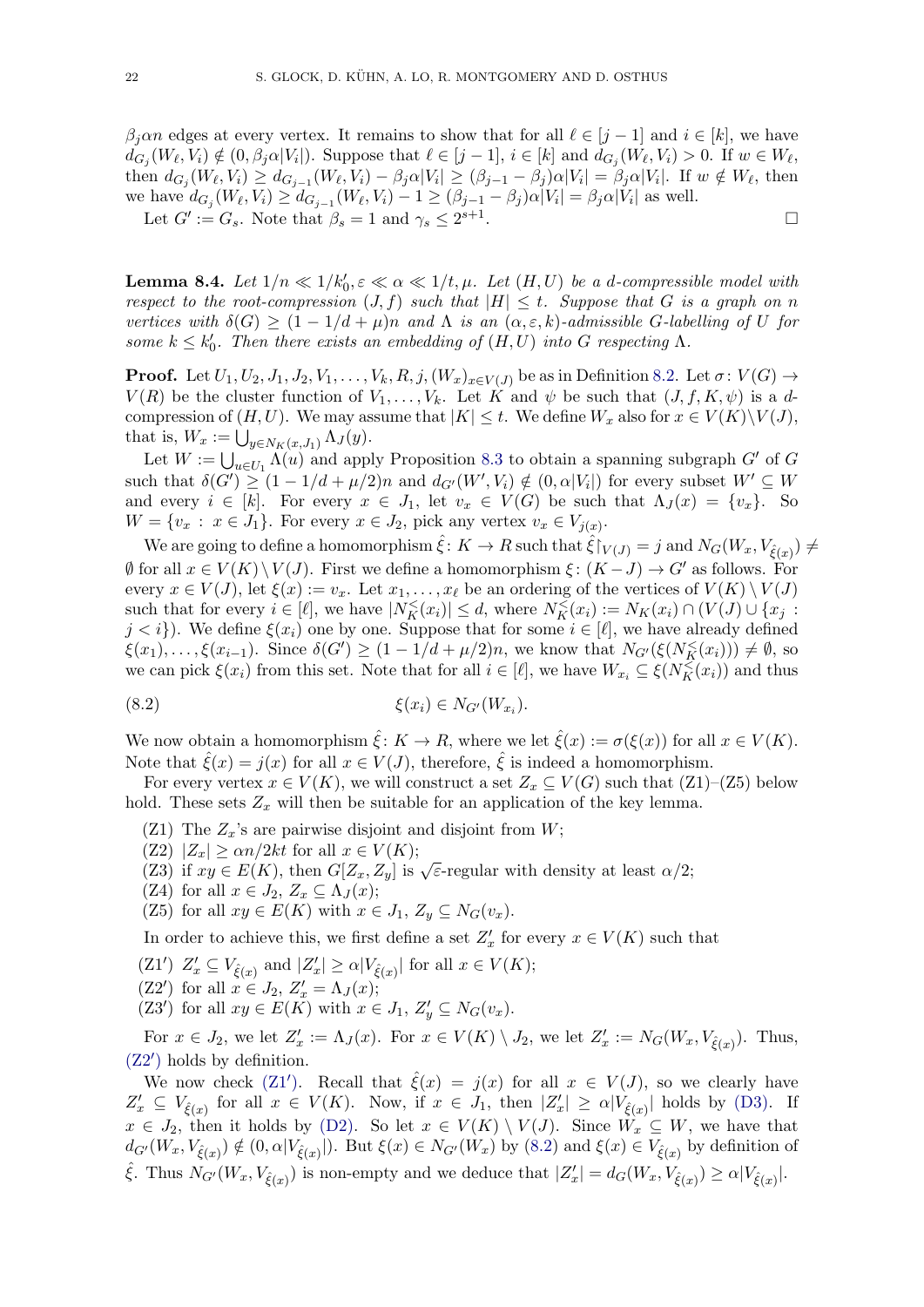We continue with checking [\(Z3](#page-21-4)'). Let  $xy \in E(K)$  and  $x \in J_1$ . Note that  $v_x \in W_y$ by definition of  $W_y$ . Moreover, note that  $Z'_y \subseteq N_G(W_y)$ , which follows directly from the definition of  $Z'_y$  if  $y \notin J_2$ , and from [\(D4\)](#page-20-4) if  $y \in J_2$ . So  $Z'_y \subseteq N_G(v_x)$  follows from that.

It is now relatively easy to obtain  $Z_x$  from  $Z'_x$ . Since there are  $|K| \le t$  sets and  $|W| \le t$ , we can choose a subset  $Z_x \subseteq Z'_x$  for every  $x \in V(K)$  such that they satisfy (Z1) and  $|Z_x| \geq |Z_x'|/t - 1 \geq 2\alpha |V_{\hat{\xi}(x)}|/3t$ . So (Z2), (Z4) and (Z5) are also satisfied. Finally, since  $\hat{\xi}$ is a homomorphism,  $(V_{\hat{\xi}(x)}, V_{\hat{\xi}(y)})$  is  $\varepsilon$ -regular with density at least  $\alpha$  whenever  $xy \in E(K)$ . Fact [6.2](#page-14-2) then implies (Z3).

Since  $\psi: H \to K$  is a homomorphism by (C3), we can apply the key lemma (Lemma [6.5\)](#page-15-2) to obtain an injective homomorphism  $\phi' : H \to G$  such that  $\phi'(h) \in Z_{\psi(h)}$  for all  $h \in V(H)$ . Note that  $\phi'(u) \in V_{j(f(u))}$  for every  $u \in U$ . We define  $\phi \colon H \to G$  by taking  $\phi(u) := v_{f(u)}$ for all  $u \in U_1$  and  $\phi(h) := \phi'(h)$  for all  $h \in V(H) \setminus U_1$ . We claim that  $\phi$  is an embedding of H into G respecting  $\Lambda$ . The map  $\phi$  is injective because of (Z1). For  $u \in U_1$ , we have  $\phi(u) \in \Lambda(u)$  by definition. For  $u \in U_2$ , we have  $\phi(u) = \phi'(u) \in Z_{\psi(u)} = Z_{f(u)} \subseteq \Lambda(u)$  by (Z4). Finally, let  $uh \in E(H)$  with  $u \in U_1$  and  $h \notin U_1$ . Then  $Z_{\psi(h)} \subseteq N_G(v_{f(u)})$  by (Z5) and  $\phi(h) = \phi'(h) \in Z_{\psi(h)}$ . Hence,  $\phi(u)\phi(h) \in E(G)$ , completing the proof.

8.3. Attaching models. The previous lemma provides us with a tool to embed models respecting given labellings. In general, we are interested in the minimum degree threshold at which this is possible. Note that the condition on  $\delta(G)$  in Lemma [8.4](#page-21-0) is governed by the degeneracy of the model  $(H, U)$  with respect to  $(J, f)$ . Later on, we will try to find models with good, that is, low-degenerate, compressions.

We conclude this section by collecting some tools that will enable us to build those models in a modular way.

<span id="page-22-0"></span>Fact 8.5. Let  $(H, U)$  be d-compressible with respect to  $(J, f)$  and let  $\beta: J \rightarrow J'$  be a surjective homomorphism. Then  $(H, U)$  is d-compressible with respect to  $(J', f')$ , where  $f'(u) := \beta(f(u))$  for all  $u \in U$ .

**Proof.** Since  $\beta$  is surjective,  $(J', f')$  is a valid root-compression of U. Let  $(J, f, K, \psi)$  be a d-compression of  $(H, U)$ . We may assume that J' and K are vertex-disjoint. Let K' be the graph obtained from the union of  $J'$  and  $K \setminus V(J)$  by adding an edge between  $x' \in V(J')$ and  $y \in V(K) \setminus V(J)$  if there exists  $x \in V(J)$  such that  $\beta(x) = x'$  and  $xy \in E(K)$ . Clearly,  $J'$  is an induced subgraph of K'. Moreover, the degeneracy of K' rooted at  $J'$  is at most d since  $K' \setminus V(J') = K \setminus V(J)$  and  $d_{K'}(y, V(J')) \leq d_K(y, V(J))$  for all  $y \in V(K) \setminus V(J)$ , so we can take the same order of the vertices. Define  $\psi' : V(H) \to V(K')$  as follows. If  $\psi(v) \notin V(J)$ , let  $\psi'(v) := \psi(v)$ . If  $\psi(v) \in V(J)$ , let  $\psi'(v) := \beta(\psi(v))$ . Clearly,  $\psi'(u) = f'(u)$ for all  $u \in U$  and  $\psi$  is a homomorphism.

Note that whenever  $(H, U)$  and  $(S, W)$  are models such that  $V(H) \cap V(S) = W$ , then  $(H \cup S, U)$  is a model too.

<span id="page-22-1"></span>**Proposition 8.6.** Let  $(H, U)$  and  $(S, W)$  be models such that  $V(H) \cap V(S) = W$ . Assume that  $(J, f, K, \psi)$  is a d-compression of  $(H, U)$  and that  $(S, W)$  is d-compressible with respect to  $(J_S, f_S)$ . Suppose that  $\beta: J_S \to K$  is a homomorphism that satisfies  $\beta(f_S(w)) = \psi(w)$  for all  $w \in W$ . Then there exists a d-compression  $(J, f, K', \psi')$  of  $(H \cup S, U)$  such that  $K \subseteq K'$ and  $\psi' \upharpoonright_{V(H)} = \psi$ .

**Proof.** By Fact [8.5,](#page-22-0) we can assume that  $J<sub>S</sub>$  is a subgraph of K satisfying  $f<sub>S</sub>(w) = \psi(w)$ for all  $w \in W$ , that is,  $\beta$  is the identity. (Indeed, define  $J' := \beta(J_S)$  and  $f'(w) := \beta(f_S(w))$ for all  $w \in W$ . Then J' is a subgraph of K and  $f'(w) = \beta(f_S(w)) = \psi(w)$ , and  $(S, W)$  is d-compressible with respect to  $(J', f')$  by Fact [8.5.](#page-22-0))

So let  $(J_S, f_S, K_S, \psi_S)$  be a d-compression of  $(S, W)$  and assume that  $V(K_S) \cap V(K) =$  $V(J_S)$ . We can then take  $K' := K \cup K_S$ . So J is an induced subgraph of K' and K' has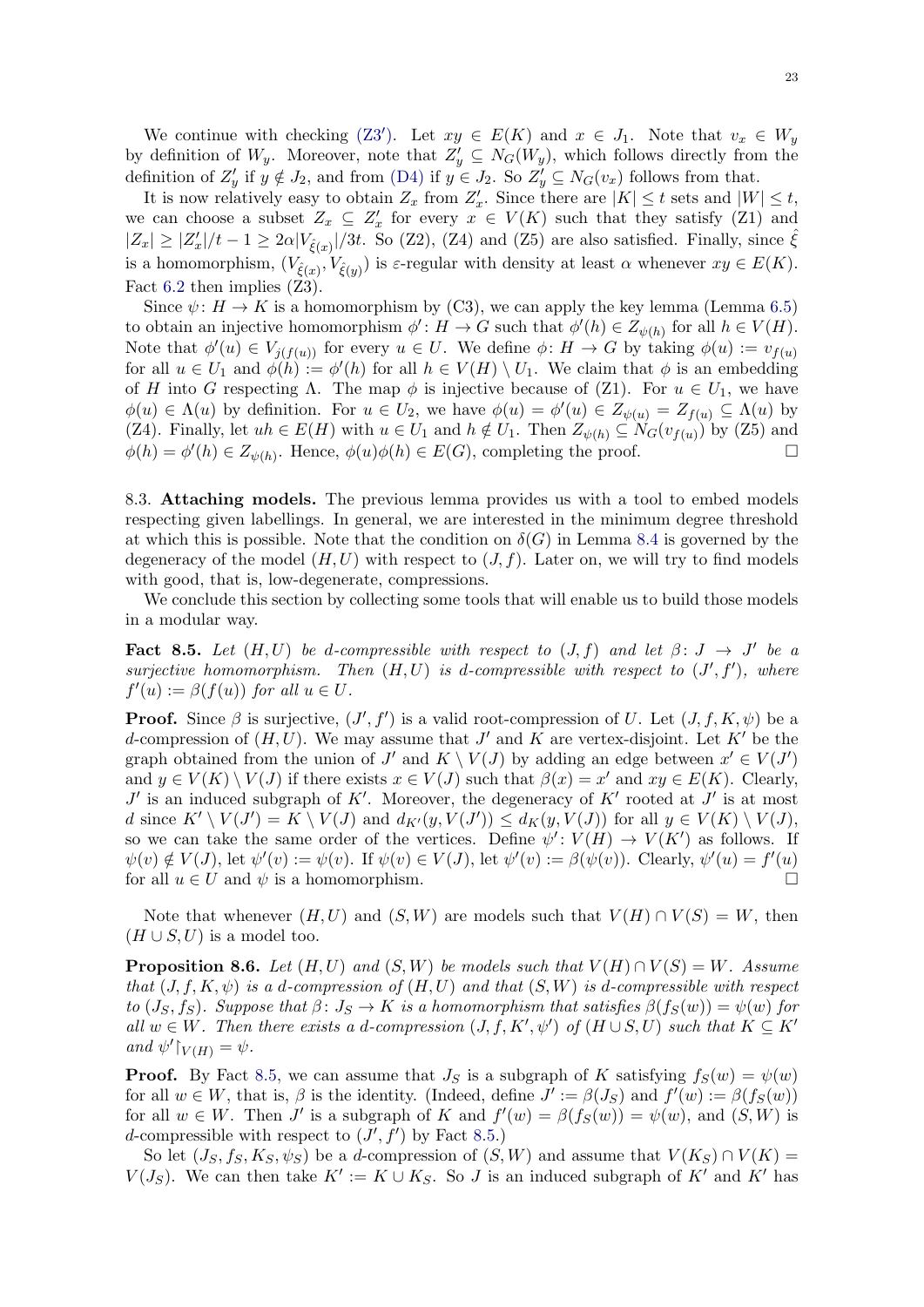degeneracy at most d rooted at  $V(J)$ . Since  $\psi_S(w) = f_S(w) = \psi(w)$  for all  $w \in W$ , we can define  $\psi'(x) := \psi(x)$  for all  $x \in V(H)$  and  $\psi'(x) := \psi(s(x))$  for all  $x \in V(S)$  in order to obtain a homomorphism  $\psi' : H \cup S \to K'$ .

The fact that  $K \subseteq K'$  and  $\psi'|_{V(H)} = \psi$  in Proposition [8.6](#page-22-1) allows us to attach several models to a given initial model without interference.

<span id="page-23-1"></span>**Corollary 8.7.** Let  $(H, U)$  be a model with d-compression  $(J, f, K, \psi)$  and let  $(S_1, W_1), \ldots, (S_t, W_t)$ be models such that  $V(S_i) \cap V(S_j) = W_i \cap W_j$  for all  $1 \leq i < j \leq t$ . For every  $i \in [t]$ , suppose that

(i)  $V(H) \cap V(S_i) = W_i;$ 

(ii)  $(S_i, W_i)$  is d-compressible with respect to  $(J_i, f_i)$ ;

(iii)  $\beta_i: J_i \to K$  is a homomorphism satisfying  $\beta_i(f_i(w)) = \psi(w)$  for all  $w \in W_i$ .

Then there exists a d-compression  $(J, f, K', \psi')$  of  $(H \cup S_1 \cup \cdots \cup S_t, U)$  such that  $K \subseteq K'$ and  $\psi' \upharpoonright_{V(H)} = \psi$ .

## 9. Transformers

<span id="page-23-0"></span>Given two vertex-disjoint graphs H and H', a graph T is called an  $(H, H')_F$ -transformer if both  $H \cup T$  and  $H' \cup T$  have F-decompositions and  $V(H) \cup V(H') \subseteq V(T)$  is independent in T. Transformers in this sense were introduced in  $[2]$  as building blocks for absorbers. For two graphs H and H', write  $H \rightsquigarrow H'$  if there exists an edge-bijective homomorphism from H to H'. When constructing good F-absorbers, a crucial step is to have a good  $(H, H')_F$ transformer whenever  $H \leadsto H'$ . In terms of how to build absorbers out of such transformers, the main ideas in [\[2\]](#page-57-4) are essentially sufficient for our purposes. We will discuss this as briefly as possible in Section [12.](#page-34-0) However, in order to achieve our goals, we need more sophisticated transformers. This will be our focus in this and the next section.

We call a graph  $F \delta$ -transforming if the following holds:

Let  $1/n \ll 1/k_0', \varepsilon \ll \alpha, 1/b \ll 1/m, \mu, 1/|F|$  and suppose that G is a graph on *n* vertices with  $\delta(G) \geq (\delta + \mu)n$  which has an  $(\alpha, \varepsilon, k)$ -partition for some  $k \leq k'_0$ , and suppose that  $H$  and  $H'$  are vertex-disjoint subgraphs of  $G$  of order at most  $m$ , where H is  $gcd(F)$ -regular and  $H \rightsquigarrow H'$ . Then G contains an  $(H, H')_F$ -transformer of order at most b.

In Section [12,](#page-34-0) we will see that F being  $\delta$ -transforming implies that F is  $\delta$ -absorbing (see Lemma [12.1\)](#page-34-1). We will build transformers out of so-called switchers. Let  $S$  be a graph and U an independent set in S. Let  $E_1, E_2$  be two disjoint sets of edges on U. We call S an  $(E_1, E_2)$ <sub>F</sub>-switcher if both  $S \cup E_1$  and  $S \cup E_2$  are F-decomposable. We will mostly use 'cycle switchers' and 'double-star switchers'. In the first case,  $E_1$  and  $E_2$  are the two perfect matchings forming an even cycle. In the second case,  $E_1$  and  $E_2$  are two stars with the same leaves, but distinct centers.

We now briefly sketch how to build transformers out of these switchers (details are given in Lemma [9.1\)](#page-25-0). For the sake of simplicity, suppose that  $H'$  is a vertex-disjoint copy of  $H$ and that H is r-regular, where  $r := gcd(F)$ . For any  $x \in V(H)$ , let x' denote its copy in H'. We will build the desired  $(H, H')_F$ -transformer by introducing r new vertices for every  $x \in V(H)$  and joining them to x and x'. We can then pair up these 'middle' vertices with the r neighbours of x in H. A number of  $C_6$ -switchers will now allow us to translate the transforming task between  $H$  and  $H'$  into a switching task between two stars with r common leaves. For example, let  $xy \in E(H)$  and assume that  $z_{x,y}$  is the middle vertex between x and x' associated with y. Similarly, assume that  $z_{y,x}$  is the middle vertex between y and y' associated with x. Then let  $E_H := \{xy, z_{x,y}x', z_{y,x}y'\}$  and  $E_{H'} := \{x'y', z_{x,y}x, z_{y,x}y\}$ . A  $C_6$ -switcher will now allow us to either cover  $E_H$  or  $E_{H'}$  with edge-disjoint copies of F. Doing this simultaneously for all edges of  $H$ , we can either cover (i)  $E(H)$  together with all edges of the form  $z_{x,y}x'$  or (ii)  $E(H')$  together with all edges of the form  $z_{x,y}x$  (see Figure [1\)](#page-24-0).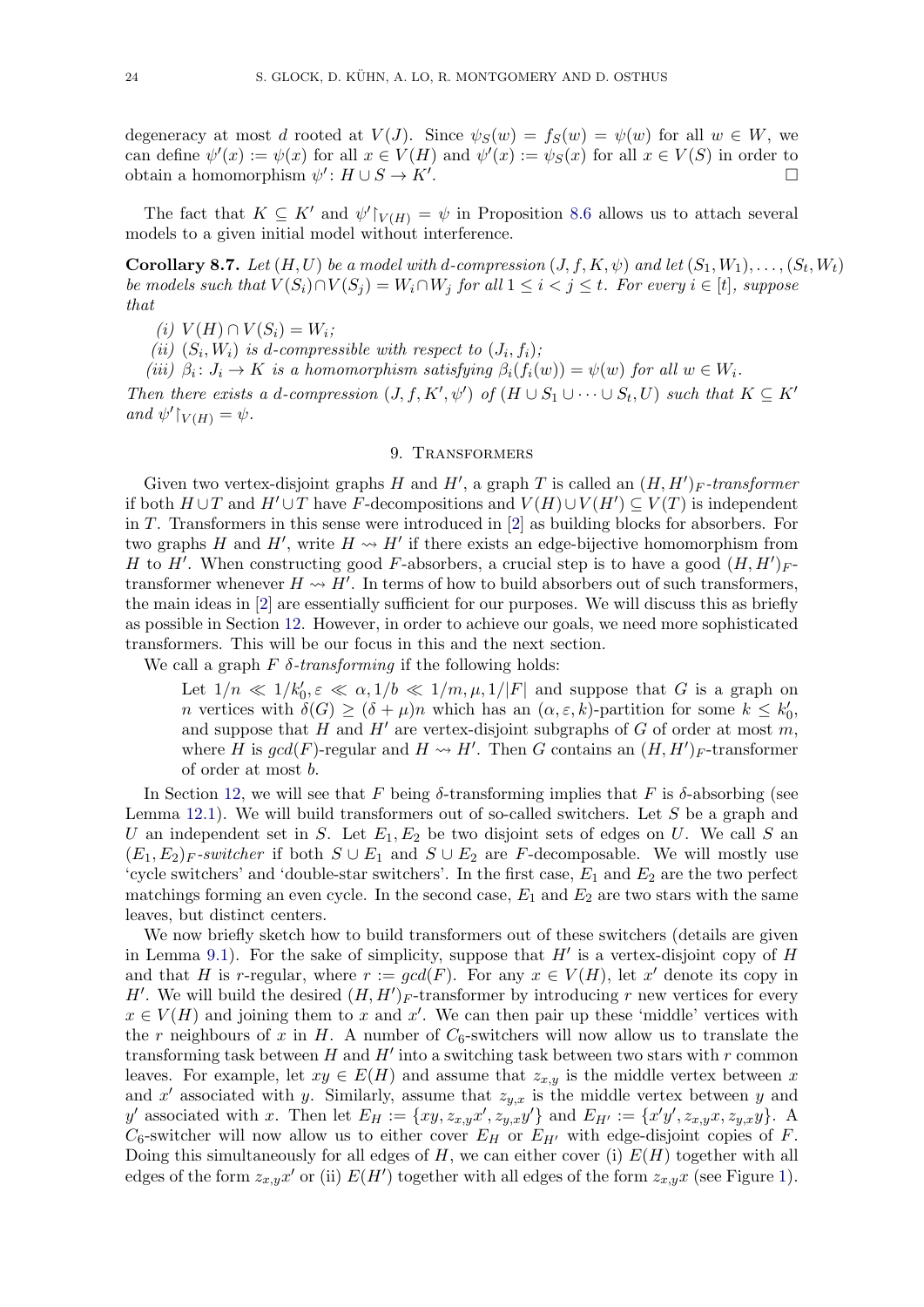<span id="page-24-0"></span>For every  $x \in V(H)$ , a  $K_{2,r}$ -switcher will then enable us to cover all edges of the form  $z_{x,y}x$ 



FIGURE 1. Sketch of a  $(C_5, C_5)_F$ -transformer built from five  $C_6$ -switchers and five  $K_{2,2}$ -switchers.

in case of (i), or all edges of the form  $z_{x,y}x'$  in case of (ii).

In order to find the desired switchers in a graph  $G$ , we will use Lemma [8.4](#page-21-0) and therefore have to equip switchers with compressions. Since compressions involve a fair amount of notation, we introduce the following conventions. When mentioning the cycle  $C_{\ell}$ , we usually assume that  $V(C_{\ell}) = {\mathfrak{c}_1, \ldots, \mathfrak{c}_{\ell}}$  and  $E(C_{\ell}) = {\mathfrak{c}_i \mathfrak{c}_{i+1} : i \in [\ell - 1]} \cup {\mathfrak{c}_1 \mathfrak{c}_{\ell}}$ . Similarly,  ${\mathfrak{p}_1, \ldots, \mathfrak{p}_{\ell+1}}$  denotes the vertex set of the path  $P_\ell$  with edge set  $E(P_\ell) = {\mathfrak{p}_1 \mathfrak{p}_2, \ldots, \mathfrak{p}_\ell \mathfrak{p}_{\ell+1}}.$ 

Very often, we want to switch between the two perfect matchings of an even cycle. For the sake of readability, S is called a  $(u_1, \ldots, u_{2\ell})_F$ -switcher if S is an  $(E_1, E_2)_F$ -switcher, where

$$
E_1 := \{u_1u_2, u_3u_4, \dots, u_{2\ell-1}u_{2\ell}\} \quad \text{and} \quad E_2 := \{u_2u_3, \dots, u_{2\ell-2}u_{2\ell-1}, u_{2\ell}u_1\}.
$$

Let  $\ell \geq 2$ ,  $d \geq 0$  and suppose that  $Aug \subseteq E(\overline{C_{2\ell}})$ . A d-compressible  $(C_{2\ell})_F$ -switcher with augmentation Aug is a model  $(S, \{u_1, \ldots, u_{2\ell}\})$  satisfying the following properties (see Figure [2\)](#page-25-1):

- it is d-compressible with respect to the root-compression  $(C_{2\ell} \cup Aug, f)$ , where
- $f(u_i) := \mathfrak{c}_i$  for all  $i \in [2\ell];$
- S is a  $(u_1, \ldots, u_{2\ell})_F$ -switcher.

The set Aug may be viewed as unwanted, and we will omit saying 'with augmentation  $\emptyset$ '. When using switchers to build transformers, we must in fact have  $Auq = \emptyset$  (see Lemma [9.1\)](#page-25-0). However, when constructing switchers in Section [10,](#page-27-0) we will first obtain compressions where  $Aug \neq \emptyset$  and then perform reductions to achieve that  $Aug = \emptyset$ .

Similarly, let  $r \geq 1$ ,  $d \geq 0$  and suppose that  $Aug \subseteq E(\overline{P_2})$ . A *d-compressible*  $(K_{2,r})_F$ switcher with augmentation Aug is a model  $(S, \{u_1, \ldots, u_{r+2}\})$  satisfying the following properties (see Figure [2\)](#page-25-1):

- it is d-compressible with respect to the root-compression  $(P_2 \cup Aug, f)$ , where
- $f(u_i) := \mathfrak{p}_2$  for all  $i \in [r]$ ,  $f(u_{r+1}) := \mathfrak{p}_1$  and  $f(u_{r+2}) := \mathfrak{p}_3$ ;
- S is a  $({u_{r+1}u_i : i \in [r]}, {u_{r+2}u_i : i \in [r]})_F$ -switcher.

Note that the existence of a  $(K_{2,r})_F$ -switcher implies that  $gcd(F) \mid r$ . Also note that though as graphs  $C_4$  and  $K_{2,2}$  are isomorphic, a  $(C_4)_F$ -switcher and a  $(K_{2,2})_F$ -switcher are two different concepts according to the above definitions.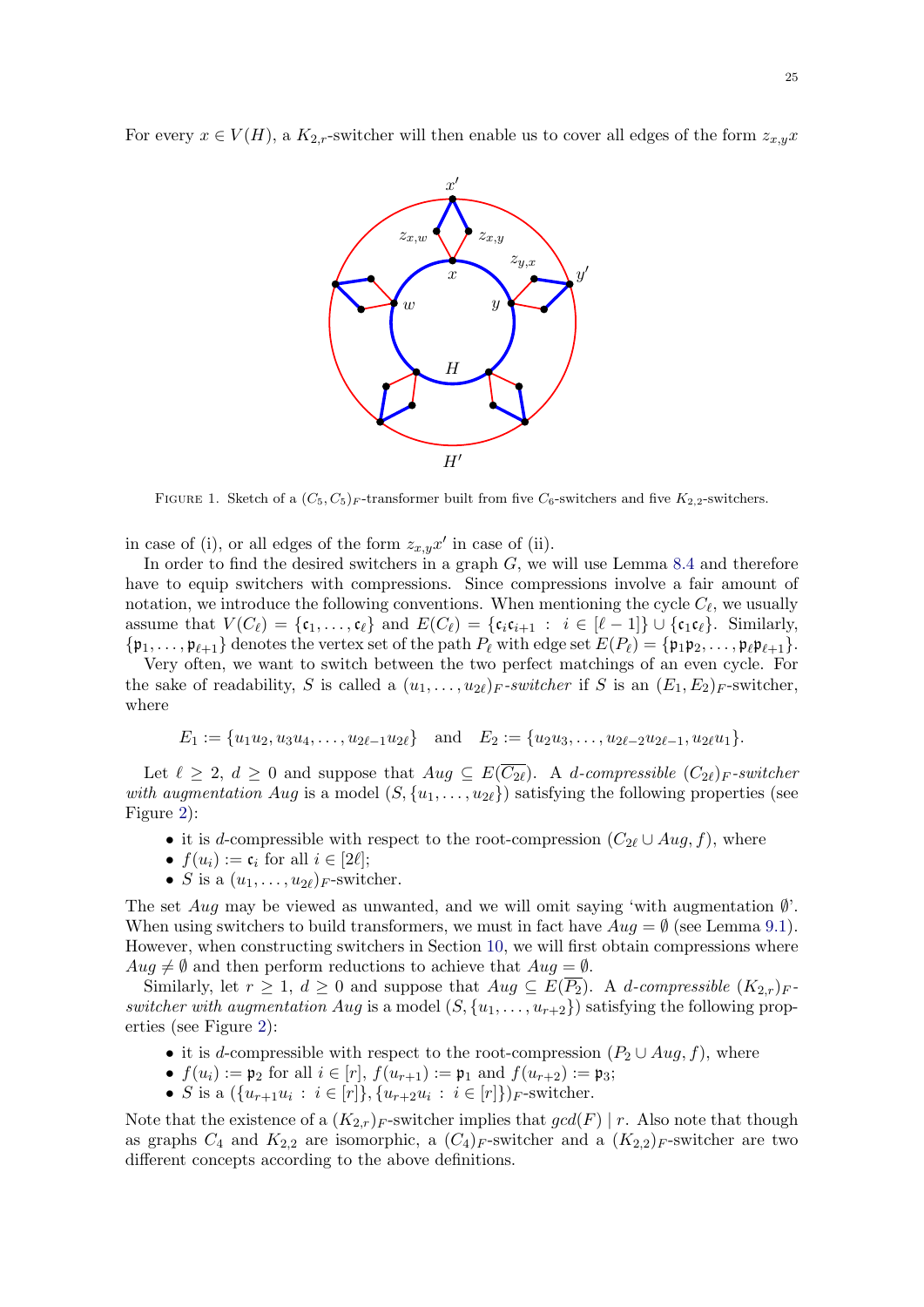<span id="page-25-1"></span>

FIGURE 2. A 3-compressible  $(K_{2,3})_F$ -switcher with augmentation  $\{ \mathfrak{p}_1 \mathfrak{p}_3 \}$  and a 4compressible  $(C_4)_F$ -switcher with augmentation  $\emptyset$ . The shaded areas indicate where the edges of the switchers may lie.

<span id="page-25-0"></span>**Lemma 9.1.** Let F be any graph and  $r := \gcd(F)$ . Let  $d \geq 2$  and assume that there exists a d-compressible  $(C_6)_F$ -switcher and a d-compressible  $(K_{2,r})_F$ -switcher. Then F is  $(1 - 1/d)$ -transforming.

**Proof.** Let  $U^* = \{u_1^*, \ldots, u_{r+2}^*\}$  and  $U^{\circ} = \{u_1^{\circ}, \ldots, u_6^{\circ}\}$  be sets. Define the function  $f^*: U^* \to V(P_2)$  by  $f^*(u_{r+1}^*) := \mathfrak{p}_1$ ,  $f^*(u_{r+2}^*) := \mathfrak{p}_3$  and  $f^*(u_i^*) := \mathfrak{p}_2$  for all  $i \in [r]$ . Moreover, let  $f^{\circ}: U^{\circ} \to V(C_6)$  be defined as  $f^{\circ}(u_i^{\circ}) := \mathfrak{c}_i$  for all  $i \in [6]$ .

By our assumption, there exists a  $(\{u_{r+1}^{\star}u_i^{\star} : i \in [r]\}, \{u_{r+2}^{\star}u_i^{\star} : i \in [r]\})_F$ -switcher  $S^{\star}$ such that  $(S^*, U^*)$  is a d-compressible model with respect to  $(P_2, f^*)$ .

Moreover, there exists a  $(u_1^{\circ}, u_2^{\circ}, u_3^{\circ}, u_4^{\circ}, u_5^{\circ}, u_6^{\circ})_F$ -switcher  $S^{\circ}$  such that  $(S^{\circ}, U^{\circ})$  is a dcompressible model with respect to  $(C_6, f^{\circ})$ .

Let  $t := \max\{|S^*|, |S^{\circ}|\}.$  Let  $1/n \ll 1/k_0', \varepsilon \ll \alpha, 1/b \ll 1/m, \mu, 1/|F|.$  So we may assume  $\alpha$ ,  $1/b \ll 1/t$  since t only depends on F. Suppose that G is any graph on n vertices with  $\delta(G) \ge (1 - 1/d + \mu)n$  which has an  $(\alpha, \varepsilon, k)$ -partition  $V_1, \ldots, V_k$  for some  $k \le k'_0$ , and suppose that H and H' are vertex-disjoint subgraphs of G of order at most m, where H is r-regular and  $\phi$  is an edge-bijective homomorphism from H to H'. For a vertex  $x \in V(H)$ , to enhance readability, we will sometimes write  $x'$  for  $\phi(x)$ . We need to show that G contains an  $(H, H')_F$ -transformer of order at most b.

## Step 1: Setup

Let R be the reduced graph of  $V_1, \ldots, V_k$  and  $\sigma: V(G) \to V(R)$  the associated cluster function. Consider any vertex  $x \in V(H)$ . Note that  $|N_G(x) \cap N_G(x')| \geq 2\mu n$ . Hence, there exists an index  $\tau(x) \in [k]$  such that

$$
|N_G(x) \cap N_G(x') \cap V_{\tau(x)}| \ge 2\mu |V_{\tau(x)}|.
$$

Let  $\hat{V}_{\tau(x)} := N_G(x) \cap N_G(x') \cap V_{\tau(x)}$ . Let y be a neighbour of x in H. Since  $xy, x'y' \in E(G)$ , the pairs  $(V_{\sigma(x)}, V_{\sigma(y)})$  and  $(V_{\sigma(x')}, V_{\sigma(y')})$  must be weakly- $(\alpha, \varepsilon)$ -super-regular. Moreover,  $D_{x,y} := N_G(y) \cap V_{\sigma(x)}$  has size at least  $\alpha|V_{\sigma(x)}|$  and  $D'_{x,y} := N_G(y') \cap V_{\sigma(x')}$  has size at least  $\alpha|V_{\sigma(x')}|.$ 

Our goal in this step is to find for every  $x \in V(H)$  a set  $\Lambda_x \subseteq V(G)$  with the following properties:

- (L1)  $\Lambda_x \subseteq \hat{V}_{\tau(x)}$ ;
- $(L2)$   $|\Lambda_x| \geq \mu |V_{\tau(x)}|;$
- (L3) for all  $z \in \Lambda_x$  and  $y \in N_H(x)$ ,  $d_G(z, D_{x,y}) \geq \alpha^2 |V_{\sigma(x)}|/2$  and  $d_G(z, D'_{x,y}) \geq$  $\alpha^2|V_{\sigma(x')}|/2.$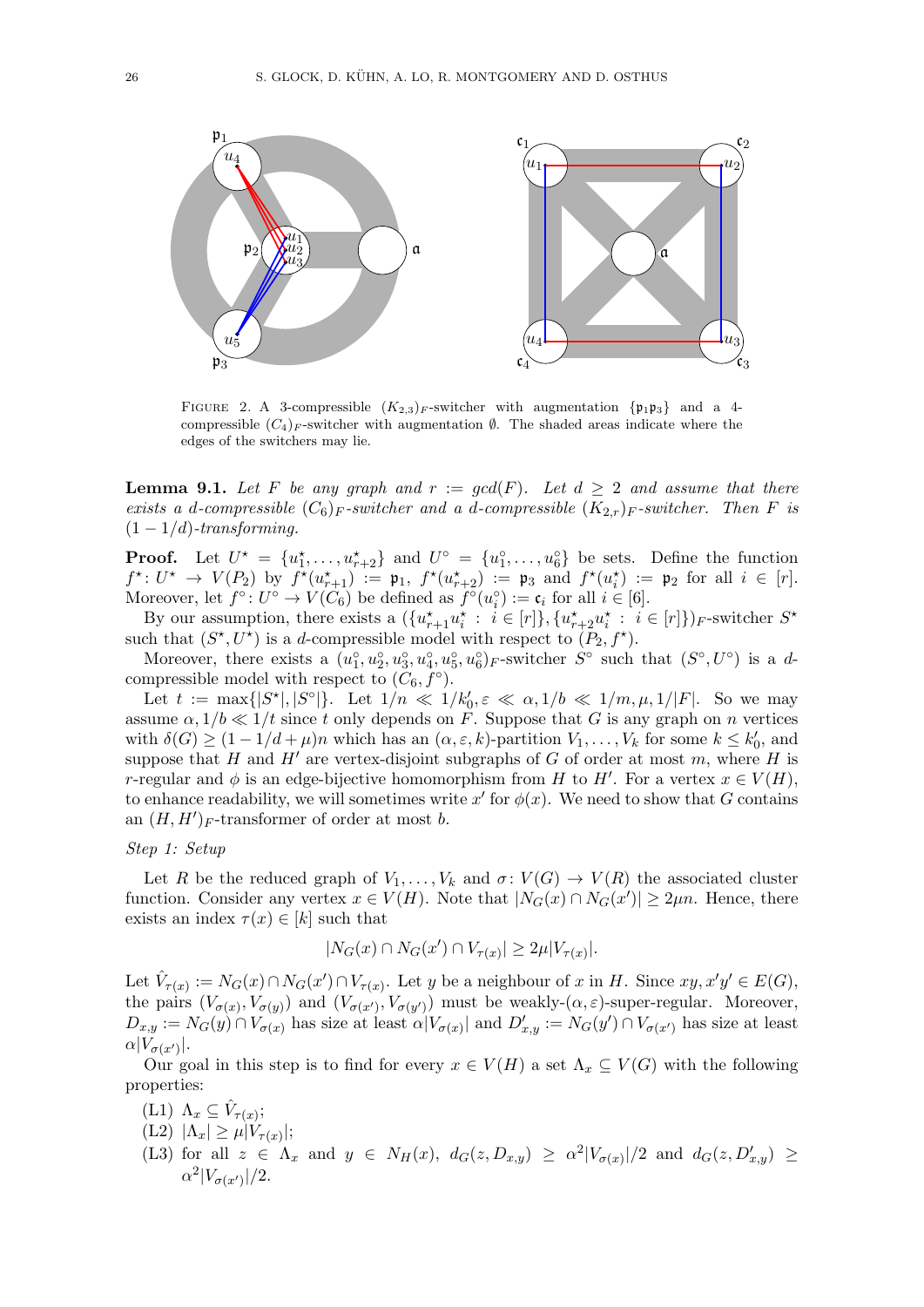Consider  $x \in V(H)$ . By the definition of  $\tau(x)$ , the pairs  $(V_{\sigma(x)}, V_{\tau(x)})$  and  $(V_{\sigma(x')}, V_{\tau(x)})$  are weakly- $(\alpha, \varepsilon)$ -super-regular. Since  $|\hat{V}_{\tau(x)}| \geq 2\mu |V_{\tau(x)}|$ , we deduce that the pairs  $(V_{\sigma(x)}, \hat{V}_{\tau(x)})$ and  $(V_{\sigma(x')}, \hat{V}_{\tau(x)})$  are  $\varepsilon/\mu$ -regular with density at least  $\alpha - \varepsilon$ . By Fact [6.1,](#page-14-3) we know that there is a set  $\Lambda_x \subseteq \hat{V}_{\tau(x)}$  containing all but at most  $2r\epsilon|\hat{V}_{\tau(x)}|/\mu$  vertices of  $\hat{V}_{\tau(x)}$  such that  $\text{every } z \in \Lambda_x \text{ has at least } (\alpha-\varepsilon-\varepsilon/\mu)|D_{x,y}| \text{ neighbours in } D_{x,y} \text{ and at least } (\alpha-\varepsilon-\varepsilon/\mu)|D'_{x,y}|$ neighbours in  $D'_{x,y}$  for every  $y \in N_H(x)$ . Checking that  $|\Lambda_x| \geq (1 - 2r\varepsilon/\mu)|\hat{V}_{\tau(x)}| \geq \mu|V_{\tau(x)}|$ and  $d_G(z, D_{x,y}) \ge (\alpha - \varepsilon - \varepsilon/\mu)|D_{x,y}| \ge \alpha^2 |V_{\sigma(x)}|/2$  and equally  $d_G(z, D'_{x,y}) \ge \alpha^2 |V_{\sigma(x')}|/2$ for all  $z \in \Lambda_x$  and  $y \in N_H(x)$  confirms that  $\Lambda_x$  satisfies (L1)–(L3).

#### Step 2: Finding switchers

We first find the double-star switchers. This means that for every  $x \in V(H)$ , we want to find a subgraph  $S_x^*$  of G and a set  $Z_x \subseteq V(G)$  such that

- <span id="page-26-0"></span> $(S1^*)$   $|Z_x| = r$  and  $Z_x \subseteq \Lambda_x$ ;
- <span id="page-26-1"></span> $(S2^*)$   $(S_x^*)_{x \in V(H)}$ ,  $(E_x^+ \cup E_x^-)_{x \in V(H)}$  and  $G[V(H) \cup V(H')]$  are edge-disjoint, where  $E_x^+ :=$  $\{xz : z \in Z_x\}$  and  $E_x^- := \{x'z : z \in Z_x\};$
- $(S3^{\star})$   $|S_{x}^{\star}| \leq t;$
- <span id="page-26-3"></span> $(S4^{\star})$   $S_x^{\star}$  is an  $(E_x^+, E_x^-)$ <sub>F</sub>-switcher.

We can find them one by one using Lemma [8.4.](#page-21-0) Suppose that for some subset  $Y \subseteq V(H)$ , we have already found  $S_y^*$  and  $Z_y$  for all  $y \in Y$  and now want to define  $S_x^*$  and  $Z_x$  for  $x \in V(H) \setminus Y$ . Let  $G_0$  be the subgraph consisting of all edges of  $(S_y^{\star})_{y \in Y}$ ,  $(E_y^+ \cup E_y^-)_{y \in Y}$ and  $G[V(H) \cup V(H')]$ . Let  $G' := G - G_0$ . Note that since  $\Delta(G_0) \leq tm + rm + 2m, V_1, \ldots, V_k$ is an  $(\alpha/2, 3\varepsilon, k)$ -partition for  $G'$ .

Define a G'-labelling  $\Lambda$  of  $U^*$  as follows:  $\Lambda(u_{r+1}^*) := \{x\}, \Lambda(u_{r+2}^*) := \{x'\}, \Lambda(u_i^*) := \Lambda_x$  for all  $i \in [r]$ . It remains to check that  $\Lambda$  is  $(\alpha/2, 3\varepsilon, k)$ -admissible. Clearly,  $\Lambda$  respects  $(P_2, f^{\star})$ . Let  $j(\mathfrak{p}_1) := \sigma(x)$ ,  $j(\mathfrak{p}_2) := \tau(x)$  and  $j(\mathfrak{p}_3) := \sigma(x')$ . Then [\(D1\)](#page-20-5) holds. [\(D2\)](#page-20-3) holds because  $|\Lambda_{P_2}(\mathfrak{p}_2)| = |\Lambda_x| \ge \mu |V_{\tau(x)}| \ge \alpha |V_{j(\mathfrak{p}_2)}|/2$  by (L2), where  $\Lambda_{P_2}$  is as in Definition [8.2.](#page-20-0) For [\(D3\),](#page-20-2) note that  $W_{\mathfrak{p}_1} = W_{\mathfrak{p}_3} = \emptyset$ , where  $W_{\mathfrak{p}_i}$  is as in Definition [8.2,](#page-20-0) so [\(D3\)](#page-20-2) holds trivially in this case. Moreover,  $N_G(W_{\mathfrak{p}_2}, V_{j(\mathfrak{p}_2)}) = N_G(\{x, x'\}, V_{\tau(x)}) = \hat{V}_{\tau(x)}$  and so  $d_G(W_{\mathfrak{p}_2}, V_{j(\mathfrak{p}_2)}) \ge$  $\mu |V_{j(p_2)}|$ . [\(D4\)](#page-20-4) holds by (L1).

Hence, by Lemma [8.4,](#page-21-0) there exists an embedding  $\rho$  of  $(S^*, U^*)$  into G' respecting  $\Lambda$ . Let  $S_x^* := \rho(S^*)$  and  $Z_x := \rho({u_i^* : i \in [r]})$ . Then  $S_x^*$  and  $Z_x$  satisfy  $(S1^*)$ – $(S4^*)$ .

We now find the cycle switchers. For this, we associate the vertices of  $Z_x$  with the neighbours of x in H, that is, we assume  $Z_x = \{z_{x,y} : y \in N_H(x)\}.$  For every edge  $xy \in E(H)$ , we want to find a subgraph  $S_{xy}^{\circ}$  of G such that

- $(S1^{\circ})$   $(S_{xy}^{\circ})_{xy\in V(H)}$ ,  $(S_x^{\star})_{x\in V(H)}$ ,  $(E_x^+\cup E_x^-)_{x\in V(H)}$  and  $G[V(H)\cup V(H')]$  are edge-disjoint;  $(S2^{\circ})$   $|S_{xy}^{\circ}| \leq t;$
- <span id="page-26-2"></span>(S3°)  $S_{xy}^{\circ}$  is an  $(x, y, z_{y,x}, y', x', z_{x,y})$ -switcher.

Again, we find them one by one using Lemma [8.4.](#page-21-0) Suppose that for some subset  $Y \subseteq$  $E(H)$ , we have already found  $S_e^*$  for all  $e \in Y$ , and that we now want to define  $S_{xy}^*$  for  $xy \in E(H) \setminus Y$ . Let  $G_0$  be the subgraph consisting of all edges of  $(S_e^{\circ})_{e \in Y}$ ,  $(S_x^{\star})_{x \in V(H)}$ ,  $(E_x^+ \cup E_x^-)_{x \in V(H)}$  and  $G[V(H) \cup V(H')]$  and let  $G' := G - G_0$ . Since  $\Delta(G_0) \leq \text{tr}m/2 +$  $tm + rm + 2m$ , we have that  $V_1, \ldots, V_k$  is an  $(\alpha/2, 3\varepsilon, k)$ -partition for G'.

Define a G'-labelling  $\Lambda$  of  $U^{\circ}$  as follows:  $\Lambda(u_1^{\circ}) := \{x\}, \Lambda(u_2^{\circ}) := \{y\}, \Lambda(u_3^{\circ}) := \{z_{y,x}\},\$  $\Lambda(u_4^{\circ}) := \{y'\}, \ \Lambda(u_5^{\circ}) := \{x'\}, \ \Lambda(u_6^{\circ}) := \{z_{x,y}\}.$  Trivially,  $\Lambda$  respects  $(C_6, f^{\circ})$ . Define  $j(\mathfrak{c}_1) := \sigma(x), \, j(\mathfrak{c}_2) := \sigma(y), \, j(\mathfrak{c}_3) := \tau(y), \, j(\mathfrak{c}_4) := \sigma(y'), \, j(\mathfrak{c}_5) := \sigma(x') \, \, \text{and} \, \, j(\mathfrak{c}_6) := \tau(x).$ Then [\(D1\)](#page-20-5) holds. Moreover, [\(D2\)](#page-20-3) and [\(D4\)](#page-20-4) hold trivially since  $|\Lambda(u_i^{\circ})| = 1$  for all  $i \in [6]$ . We will now check that [\(D3\)](#page-20-2) holds. Note that  $W_{\mathfrak{c}_1} = \{z_{x,y}, y\}$  and so

$$
d_G(W_{\mathfrak{c}_1}, V_{j(\mathfrak{c}_1)}) = d_G(\{z_{x,y}, y\}, V_{\sigma(x)}) = d_G(z_{x,y}, D_{x,y}) \ge \alpha^2 |V_{\sigma(x)}|/2
$$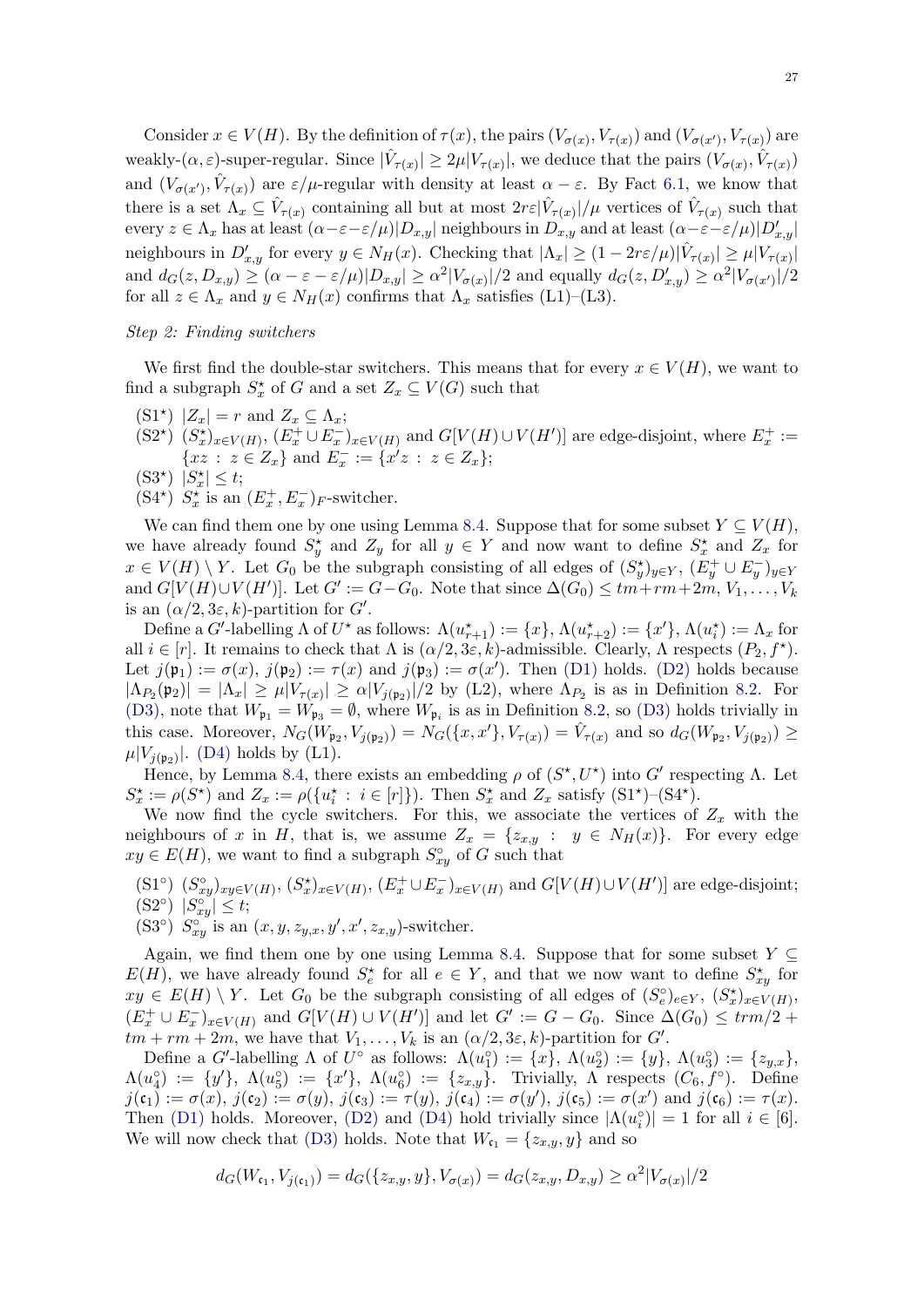by [\(S1](#page-26-0)<sup>\*</sup>) and (L3). The same applies to  $c_i$  with  $i \in \{2, 4, 5\}$ . Note that  $W_{c_3} = \{y, y'\}$  and so

$$
d_G(W_{\mathfrak{c}_1}, V_{j(\mathfrak{c}_3)}) = d_G(\{y, y'\}, V_{\tau(y)}) = |\hat{V}_{\tau(y)}| \ge 2\mu|V_{\tau(y)}|
$$

by definition of  $\tau(y)$ . The same applies to  $\mathfrak{c}_6$ . Thus,  $\Lambda$  is  $(\alpha^2/2, 3\varepsilon, k)$ -admissible.

Hence, by Lemma [8.4,](#page-21-0) there exists an embedding  $\rho$  of  $(S^{\circ}, U^{\circ})$  into G' respecting  $\Lambda$ . Let  $S_{xy}^{\circ} := \rho(S^{\circ})$ . Then  $(S1^{\circ})$ - $(S3^{\circ})$  are satisfied.

Step 3: Transforming

We can now define the desired  $(H, H')_F$ -transformer. Observe that  $(S2^*)$  $(S2^*)$  implies that

<span id="page-27-2"></span>(9.1) 
$$
\bigcup_{x \in V(H)} E_x^+ = \bigcup_{xy \in E(H)} \{xz_{x,y}, yz_{y,x}\},
$$

<span id="page-27-1"></span>(9.2) 
$$
\bigcup_{x \in V(H)} E_x^- = \bigcup_{xy \in E(H)} \{x'z_{x,y}, y'z_{y,x}\}.
$$

Let

$$
T := \bigcup_{xy \in E(H)} S_{xy}^{\circ} \cup \bigcup_{x \in V(H)} (S_x^{\star} \cup E_x^+ \cup E_x^-).
$$

We claim that T is the desired  $(H, H')_F$ -transformer. By construction, T has order at most  $trm/2 + mt \leq b$  and  $T[V(H) \cup V(H')]$  is empty. Finally and most importantly,

$$
T \cup H \stackrel{(9.2)}{=} \bigcup_{xy \in E(H)} (S_{xy}^{\circ} \cup \{xy, x'z_{x,y}, y'z_{y,x}\}) \cup \bigcup_{x \in V(H)} (S_x^{\star} \cup E_x^+)
$$

is  $F$ -decomposable by  $(S3^{\circ})$  $(S3^{\circ})$  and  $(S4^{\star})$  $(S4^{\star})$ . Similarly,

$$
T \cup H' \stackrel{\text{(9.1)}}{=} \bigcup_{xy \in E(H)} (S_{xy}^{\circ} \cup \{x'y', xz_{x,y}, yz_{y,x}\}) \cup \bigcup_{x \in V(H)} (S_x^{\star} \cup E_x^{-})
$$

is  $F$ -decomposable.

#### 10. Constructing switchers

<span id="page-27-0"></span>In the previous section, we saw how the problem of finding an  $(H, H')_F$ -transformer for two rather arbitrary graphs  $H, H'$  can be reduced to the problem of constructing wellcompressible switchers. We will now describe such switchers. The following 'discretisation lemma' is key to narrowing the value of  $\delta_F$  down for Theorem [1.1\(](#page-1-0)ii)–(iii).

The main idea of the lemma is as follows. Suppose that  $d \in \mathbb{N}$  and  $\delta_F = 1 - 1/d - \mu$ for some  $\mu > 0$  and we aim to construct a  $(d-1)$ -compressible  $(E_1, E_2)$ <sub>F</sub>-switcher S. We therefore have to show that both  $S \cup E_1$  and  $S \cup E_2$  are F-decomposable. We will achieve this by simply using the definition of  $\delta_F$ . More precisely, we will consider an arbitrary large graph S such that both  $S \cup E_1$  and  $S \cup E_2$  are F-divisible and  $\delta(S) \geq (\delta_F + \mu/2)|S|$ . Then, both  $S \cup E_1$  and  $S \cup E_2$  must be F-decomposable. Moreover, we can also ensure that S is d-partite. The location of a vertex in one of the  $d$  classes then naturally defines a homomorphism  $\psi: S \to K_d$ , which will ensure that the switcher S is  $(d-1)$ -compressible.

<span id="page-27-3"></span>**Lemma 10.1** (Discretisation lemma). Let F be any graph and let  $r := \gcd(F)$  and  $d \in \mathbb{N}$ . Suppose that  $\delta_F < 1 - 1/d$ . Then the following assertions hold.

- (i) There exists a  $(d-1)$ -compressible  $(C_4)_F$ -switcher with augmentation  $\{\mathfrak{c}_1\mathfrak{c}_3,\mathfrak{c}_2\mathfrak{c}_4\}.$
- (ii) There exists a  $(d-1)$ -compressible  $(K_{2,r})_F$ -switcher with augmentation  $\{\mathfrak{p}_1 \mathfrak{p}_3\}$ .

**Proof.** Let  $\mu := 1 - 1/d - \delta_F$ ,  $d^{\circ} := \max\{d, 4\}$  and  $d^{\star} := \max\{d, 3\}$ . By definition of  $\delta_F$ , there exists  $n_0 \in \mathbb{N}$  such that whenever G is an F-divisible graph on  $n \geq n_0$  vertices with  $\delta(G) \geq (\delta_F + \mu/2)n$ , then G is F-decomposable. Let  $s \in \mathbb{N}$  be such that  $1/s \ll$  $1/n_0$ ,  $1/|F|$ ,  $1/d$ ,  $\mu$  and such that s is divisible by  $e(F)$  and  $gcd(F)$ .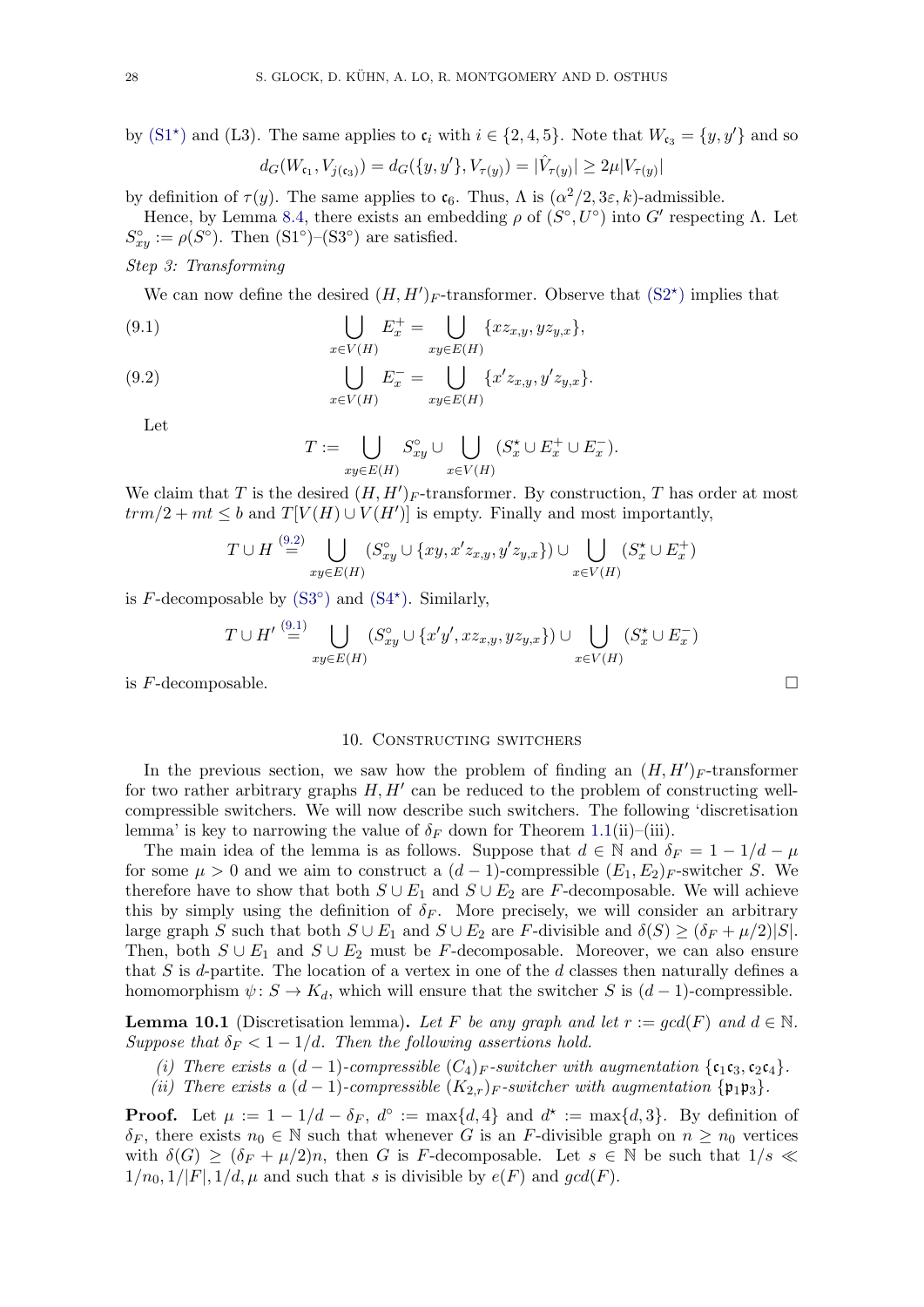To prove (i), let  $K^{\circ}$  be the complete graph on  $\{\mathfrak{c}_1,\ldots,\mathfrak{c}_{d^{\circ}}\}$ . Clearly,  $K^{\circ}$  has degeneracy at most  $d-1$  rooted at  $\{c_1,\ldots,c_4\}$ . Let  $G^{\circ}$  be a complete  $d^{\circ}$ -partite graph with vertex classes  $V_1, \ldots, V_{d^{\circ}}$  of size s each. Then,  $G^{\circ}$  is F-divisible and  $|G^{\circ}| \geq n_0$ . For all  $i \in [4]$ , pick some  $u_i \in V_i$  and define  $f^{\circ}(u_i) := \mathfrak{c}_i$ . Note that  $\chi(F) \leq d \leq d^{\circ}$  since trivially  $\delta_F \geq$  $1-1/(\chi(F)-1)$ . Since s is sufficiently large, we can easily find edge-disjoint copies  $F_1, \ldots, F_4$ of F in  $G^{\circ}$  such that  $u_1u_3 \in E(F_1)$ ,  $u_1u_4 \in E(F_2)$ ,  $u_2u_3 \in E(F_3)$  and  $u_2u_4 \in E(F_4)$ , but  $u_1u_2, u_3u_4 \notin E(F_1 \cup \cdots \cup F_4)$ . Define  $S^{\circ} := G^{\circ} - \{u_1u_2, u_3u_4\} - (F_1 \cup \cdots \cup F_4)$ . Let  $\psi^{\circ} \colon S^{\circ} \to K^{\circ}$  be such that  $\psi^{\circ}(x) = \mathfrak{c}_i$  if and only if  $x \in V_i$ . Hence,  $\psi^{\circ}$  is a homomorphism. Moreover,  $\{u_1, \ldots, u_4\}$  is independent in  $S^{\circ}$ , so  $(K^{\circ}[\{\mathfrak{c}_1, \ldots, \mathfrak{c}_4\}], f^{\circ}, K^{\circ}, \psi^{\circ})$  is a  $(d-1)$ compression of  $(S^{\circ}, \{u_1, \ldots, u_4\})$ . It remains to show that  $S^{\circ}$  is a  $(u_1, u_2, u_3, u_4)_F$ -switcher. But  $S^{\circ} \cup \{u_1u_2, u_3u_4\} = G^{\circ} - (F_1 \cup \cdots \cup F_4)$  is F-divisible and thus  $S^{\circ} \cup \{u_2u_3, u_4u_1\}$  is F-divisible as well. Finally,

$$
\delta(S^{\circ} \cup \{u_1u_2, u_3u_4\}) \ge (d^{\circ} - 1)s - 4|F| \ge (1 - 1/d^{\circ} - \mu/2)sd^{\circ} \ge (\delta_F + \mu/2)|S^{\circ}|
$$

and  $\delta(S^{\circ} \cup \{u_2u_3, u_4u_1\}) = \delta(S^{\circ} \cup \{u_1u_2, u_3u_4\})$ . So since  $|S^{\circ}| = |G^{\circ}| \ge n_0$ , both  $S^{\circ} \cup$  ${u_1u_2, u_3u_4}$  and  $S^{\circ} \cup {u_2u_3, u_4u_1}$  are *F*-decomposable.

To prove (ii), let  $K^*$  be the complete graph on  $\{\mathfrak{p}_1,\ldots,\mathfrak{p}_{d^*}\}$ . Clearly,  $K^*$  has degeneracy at most d–1 rooted at  $\{\mathfrak{p}_1, \mathfrak{p}_2, \mathfrak{p}_3\}$ . Let  $G^*$  be a complete d\*-partite graph with vertex classes  $V_1, \ldots, V_{d^*}$  of size s each. Then,  $G^*$  is F-divisible and  $|G^*| \geq n_0$ . Let  $u_{r+1} \in V_1, u_1, \ldots, u_r \in$  $V_2$  and  $u_{r+2} \in V_3$ . Define  $f^*(u_i) := \mathfrak{p}_2$  for all  $i \in [r]$ ,  $f^*(u_{r+1}) := \mathfrak{p}_1$ , and  $f^*(u_{r+2}) := \mathfrak{p}_3$ . Let  $E^+ := \{u_{r+1}u_i : i \in [r]\}\$  and  $E^- := \{u_{r+2}u_i : i \in [r]\}\$ . Let  $F_1, \ldots, F_{r+1}$  be edge-disjoint copies of F in  $G^*$  such that  $u_{r+2}u_i \in E(F_i)$  for all  $i \in [r+1]$  and  $E^+ \cap E(F_1 \cup \cdots \cup F_{r+1}) = \emptyset$ . Define  $S^* := G^* - E^+ - (F_1 \cup \cdots \cup F_{r+1})$ . Let  $\psi^* : S^* \to K^*$  be such that  $\psi^*(x) = \mathfrak{p}_i$  if and only if  $x \in V_i$ . Hence,  $\psi^*$  is a homomorphism. Moreover,  $\{u_1, \ldots, u_{r+2}\}$  is independent in  $S^*$ , so  $(K^*[\{\mathfrak{p}_1, \mathfrak{p}_2, \mathfrak{p}_3\}], f^*, K^*, \psi^*)$  is a  $(d-1)$ -compression of  $(S^*, \{u_1, \ldots, u_{r+2}\})$ . It remains to show that  $S^*$  is an  $(E^+, E^-)$ <sub>F</sub>-switcher. But  $S^* \cup E^+ = G^* - (F_1 \cup \cdots \cup F_{r+1})$ is F-divisible and thus  $S^* \cup E^-$  is F-divisible as well. Finally,

$$
\delta(S^{\star} \cup E^{+}) \ge (d^{\star} - 1)s - (r + 1)|F| \ge (1 - 1/d^{\star} - \mu/2)sd^{\star} \ge (\delta_{F} + \mu/2)|S^{\star}|,
$$

and similarly,  $\delta(S^* \cup E^-) \ge (\delta_F + \mu/2)|S^*|$ . Therefore, both  $S^* \cup E^+$  and  $S^* \cup E^-$  are  $F$ -decomposable.

Recall that in order to apply Lemma [9.1,](#page-25-0) we require a  $(C_6)_F$ -switcher and a  $(K_{2,gcd(F)})_F$ switcher with no augmentations, whilst the above lemma outputs switchers with augmentations. In the following, we will carry out a sequence of reductions which will provide us with the switchers required for Lemma [9.1.](#page-25-0) Roughly speaking, in each reduction, we assume that we have a d-compressible switcher  $S'$  with some augmentation(s). We then construct a d-compressible switcher S by combining several copies of  $S'$  in such a way that S has fewer augmentations than  $S'$ . In order to ensure that S is still d-compressible, we will appeal to Corollary [8.7.](#page-23-1) Under rather natural assumptions, it allows us to attach  $d$ -compressible models to an existing model without increasing degeneracy.

<span id="page-28-0"></span>**Lemma 10.2.** Let F be any graph,  $d \geq 3$  and  $r \in \mathbb{N}$ . Assume that there exists a d-compressible  $(K_{2,r})_F$ -switcher with augmentation  $\{ \mathfrak{p}_1 \mathfrak{p}_3 \}$ . Then there also exists a dcompressible  $(K_{2,r})_F$ -switcher (with augmentation  $\emptyset$ ).

We prove the lemma as follows. First we add a new vertex  $\boldsymbol{\mathfrak{a}}$  connected to  $\mathfrak{p}_1$ ,  $\mathfrak{p}_2$  and  $\mathfrak{p}_3$ . We then obtain the desired switcher by combining two switchers with the underlying augmented paths  $\mathfrak{p}_1 \mathfrak{p}_2 \mathfrak{a}$  and  $\mathfrak{a} \mathfrak{p}_2 \mathfrak{p}_3$ .

**Proof.** Let  $U = \{u_1, \ldots, u_{r+2}\}\$ and let S' be the graph on  $U \cup \{w\}$  with edge set  $E^w :=$  $\{wu_i : i \in [r]\}.$  Define  $f: U \to V(P_2)$  as  $f(u_i) := \mathfrak{p}_2$  for all  $i \in [r], f(u_{r+1}) := \mathfrak{p}_1$  and  $f(u_{r+2}) := \mathfrak{p}_3$ . Moreover, define  $\psi$  such that  $\psi|_U = f$  and  $\psi(w) := \mathfrak{a}$ , where  $\mathfrak{a}$  is a new vertex. Let K be the graph with  $V(K) = V(P_2) \cup \{\mathfrak{a}\}\$ and  $E(K) = E(P_2) \cup \{\mathfrak{a}\mathfrak{p}_1, \mathfrak{a}\mathfrak{p}_2, \mathfrak{a}\mathfrak{p}_3\}.$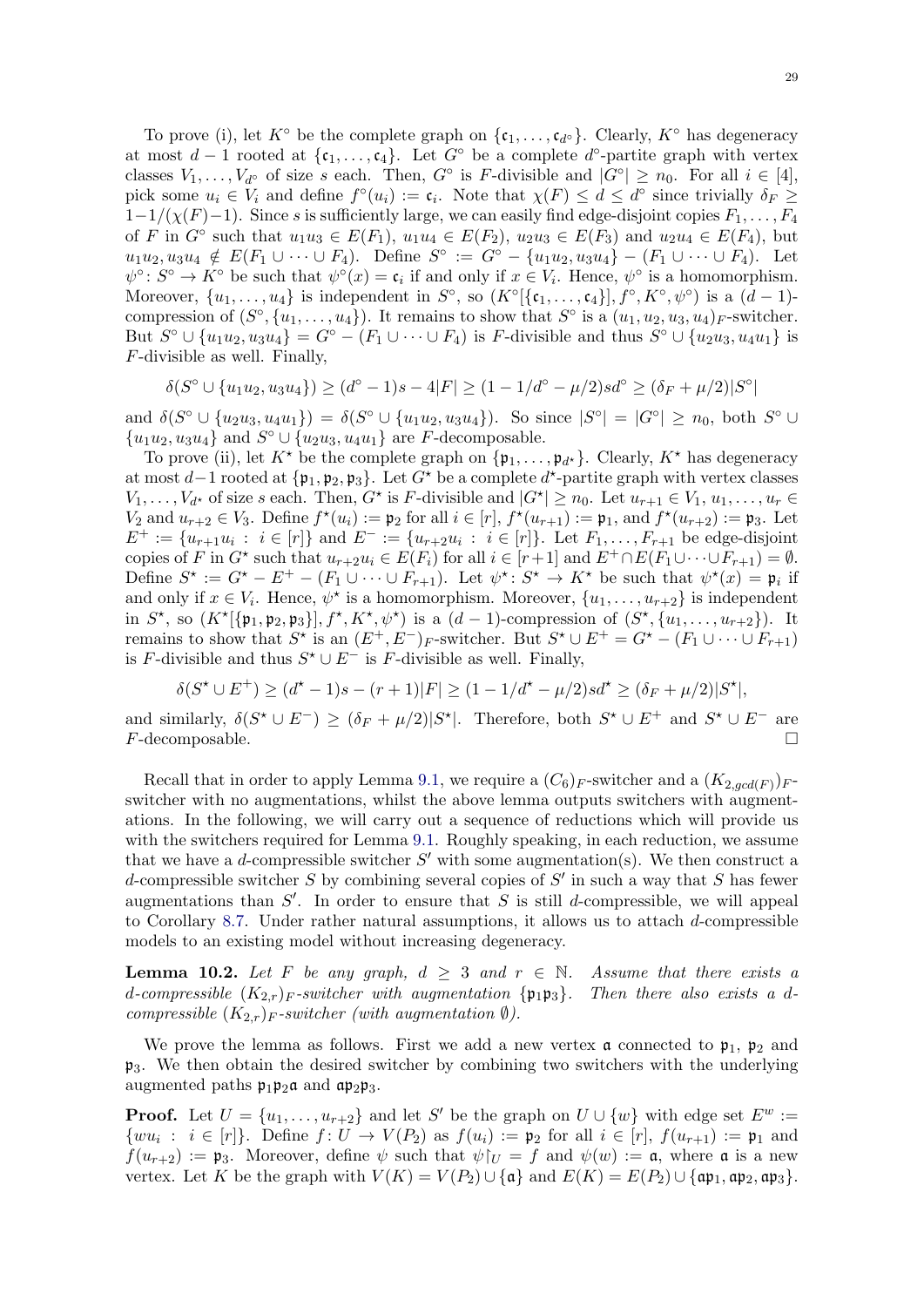Clearly,  $(P_2, f, K, \psi)$  is a 3-compression of  $(S', U)$ . Set  $E^+ := \{u_{r+1}u_i : i \in [r]\}\$ and  $E^- := \{u_{r+2}u_i : i \in [r]\}.$ 

Define  $f^{\pm}$ :  $(U \setminus \{u_{r+2}\}) \cup \{w\} \to V(P_2)$  as  $f^{\pm}(u_i) := \mathfrak{p}_2$  for all  $i \in [r], f^{\pm}(u_{r+1}) := \mathfrak{p}_1$ and  $f^+(w) := \mathfrak{p}_3$ . Since there exists a d-compressible  $(K_{2,r})_F$ -switcher with augmentation  $\{\mathfrak{p}_1 \mathfrak{p}_3\}$ , there exists an  $(E^+, E^w)_F$ -switcher  $S^+$  such that  $(S^+, (U \setminus \{u_{r+2}\}) \cup \{w\})$  is dcompressible with respect to  $(P_2 \cup \{\mathfrak{p}_1 \mathfrak{p}_3\}, f^+).$ 

Similarly, there exists an  $(E^-, E^w)_F$ -switcher S<sup>-</sup> such that  $(S^-, (U \setminus \{u_{r+1}\}) \cup \{w\})$  is dcompressible with respect to  $(P_2 \cup {\mathfrak{p}_1 \mathfrak{p}_3}, f^-)$ , where  $f^-(u_i) := \mathfrak{p}_2$  for all  $i \in [r], f^-(u_{r+2}) :=$  $\mathfrak{p}_1$  and  $f^-(w) := \mathfrak{p}_3$ . We can also assume that  $V(S^+) \cap V(S') = (U \setminus \{u_{r+2}\}) \cup \{w\},$  $V(S^-) \cap V(S') = (U \setminus \{u_{r+1}\}) \cup \{w\}$  and  $V(S^+) \cap V(S^-) = \{w, u_1, \ldots, u_r\}.$ 

Now define  $\beta^+$ :  $P_2 \cup {\mathfrak{p}_1 \mathfrak{p}_3} \rightarrow K$  as  $\beta^+ (\mathfrak{p}_1) := \mathfrak{p}_1$ ,  $\beta^+ (\mathfrak{p}_2) := \mathfrak{p}_2$  and  $\beta^+ (\mathfrak{p}_3) := \mathfrak{a}$ . Analogously,  $\beta^-: P_2 \cup {\mathfrak{p}_1 \mathfrak{p}_3} \to K$  is defined as  $\beta^-({\mathfrak{p}_1}) := {\mathfrak{p}_3}, \beta^-({\mathfrak{p}_2}) := {\mathfrak{p}_2}$  and  $\beta^-({\mathfrak{p}_3}) := {\mathfrak{a}}$ . Then,  $\beta^+(f^+(v)) = \psi(v)$  for all  $v \in (U \setminus \{u_{r+2}\}) \cup \{w\}$  and  $\beta^-(f^-(v)) = \psi(v)$  for all  $v \in (U \setminus \{u_{r+1}\}) \cup \{w\}$ . Let  $S := S' \cup S^+ \cup S^-$ . Hence, by Corollary [8.7,](#page-23-1)  $(S, U)$  is dcompressible with respect to  $(P_2, f)$ . Finally, since  $S \cup E^+ = (S^- \cup E^w) \cup (S^+ \cup E^+)$  and  $S \cup E^- = (S^+ \cup E^w) \cup (S^- \cup E^-), (S, U)$  is an  $(E^+, E^-)$ <sub>F</sub>-switcher.

Since the definitions of the homomorphisms  $\beta$  and functions f are usually natural and clear from the context, we will often omit the corresponding details in future applications of Corollary [8.7.](#page-23-1) We can now combine several  $(C_4)_F$ -switchers into a  $(C_6)_F$ -switcher.

<span id="page-29-0"></span>**Lemma 10.3.** Let F be any graph and  $d \geq 3$ . Assume that there exists a d-compressible  $(C_4)_F$ -switcher. Then there also exists a d-compressible  $(C_6)_F$ -switcher.

**Proof.** Let  $U = \{u_1, \ldots, u_6\}$  and let S' be the graph on  $U \cup \{w_1, w_2\}$  with edge set  $\{u_1w_1, u_5w_1, u_2w_2, u_4w_2, w_1w_2\}$ . Define  $f: U \to V(C_6)$  by  $f(u_i) := \mathfrak{c}_i$  for  $i \in [6]$ . Moreover, let  $\psi$  be defined such that  $\psi|_{U} = f$ ,  $\psi(w_1) := \mathfrak{a}_1$ , and  $\psi(w_2) := \mathfrak{a}_2$ , where  $\mathfrak{a}_1$ ,  $\mathfrak{a}_2$  are new vertices. Let K be the graph on  $V(C_6) \cup \{ \mathfrak{a}_1, \mathfrak{a}_2 \}$  with edge set  $E(C_6) \cup \{ \mathfrak{c}_1 \mathfrak{a}_1, \mathfrak{c}_5 \mathfrak{a}_1, \mathfrak{c}_2 \mathfrak{a}_2, \mathfrak{c}_4 \mathfrak{a}_2, \mathfrak{a}_1 \mathfrak{a}_2 \}.$ Observe that  $(C_6, f, K, \psi)$  is a 3-compression of  $(S', U)$ .

By Corollary [8.7](#page-23-1) and our assumption, we can attach graphs  $S_1, \ldots, S_4$  to S' such that

- $S_1$  is a  $(u_1, w_1, u_5, u_6)$ <sub>F</sub>-switcher;
- $S_2$  is a  $(w_2, u_2, u_3, u_4)_F$ -switcher;
- $S_3$  is a  $(u_1, u_2, w_2, w_1)_{F}$ -switcher;
- $S_4$  is a  $(w_2, u_4, u_5, w_1)_{F}$ -switcher;
- $(S' \cup S_1 \cup \cdots \cup S_4, U)$  is d-compressible with respect to  $(C_6, f)$ .

Let  $S := S' \cup S_1 \cup \cdots \cup S_4$ . It is easy to check that S is a  $(u_1, \ldots, u_6)$ <sub>F</sub>-switcher. For example,  $S \cup \{u_1u_2, u_3u_4, u_5u_6\}$  can be decomposed into  $S_1 \cup \{u_1w_1, u_5u_6\}$ ,  $S_2 \cup \{u_2w_2, u_3u_4\}$ ,  $S_3 \cup \{u_1u_2, w_1w_2\}$  and  $S_4 \cup \{u_4w_2, u_5w_1\}$ , which are all F-decomposable.

<span id="page-29-1"></span>**Lemma 10.4.** Let F be any graph and  $d \geq 4$ . Assume that there exists a d-compressible  $(C_4)$ <sub>F</sub>-switcher with augmentation  $\{c_1c_3,c_2c_4\}$ . Then there also exists a d-compressible  $(C_4)_F$ -switcher (with augmentation  $\emptyset$ ).

**Proof.** Let  $U = \{u_1, \ldots, u_4\}$  and define  $f: U \to V(C_4)$  as  $f(u_i) := c_i$  for  $i \in [4]$ . Let w be a new vertex and let S<sup>s</sup> be the graph on  $U \cup \{w\}$  with edge set  $\{u_1w, w_3\}$ . Define  $\psi(u_i) := f(u_i)$  for  $i \in [4]$  and  $\psi(w) := \mathfrak{a}$ , where  $\mathfrak{a}$  is a new vertex.

We will first show that there exists a d-compressible  $(C_4)_F$ -switcher with augmentation  $\{\mathfrak{c}_1\mathfrak{c}_3\}.$  To this end, let K be the graph on  $V(C_4)\cup \{\mathfrak{a}\}\)$  with edge set  $E(C_4)\cup \{\mathfrak{c}_1\mathfrak{c}_3\}\cup \{\mathfrak{c}_i\mathfrak{a}$ :  $i \in [4]$ . Note that  $(C_4 \cup {\mathfrak{c}_1 \mathfrak{c}_3}$ ,  $f, K, \psi)$  is a 4-compression of  $(\hat{S}, U)$ . By Corollary [8.7](#page-23-1) and our assumption, we can attach graphs  $S_1, S_2$  to  $\hat{S}$  such that

- $S_1$  is a  $(u_1, u_2, u_3, w)_F$ -switcher;
- $S_2$  is a  $(u_1, w, u_3, u_4)$ <sub>F</sub>-switcher;
- (S, U) is d-compressible with respect to  $(C_4 \cup {\mathfrak{c}}_1{\mathfrak{c}}_3)$ , f), where  $S := \hat{S} \cup S_1 \cup S_2$ .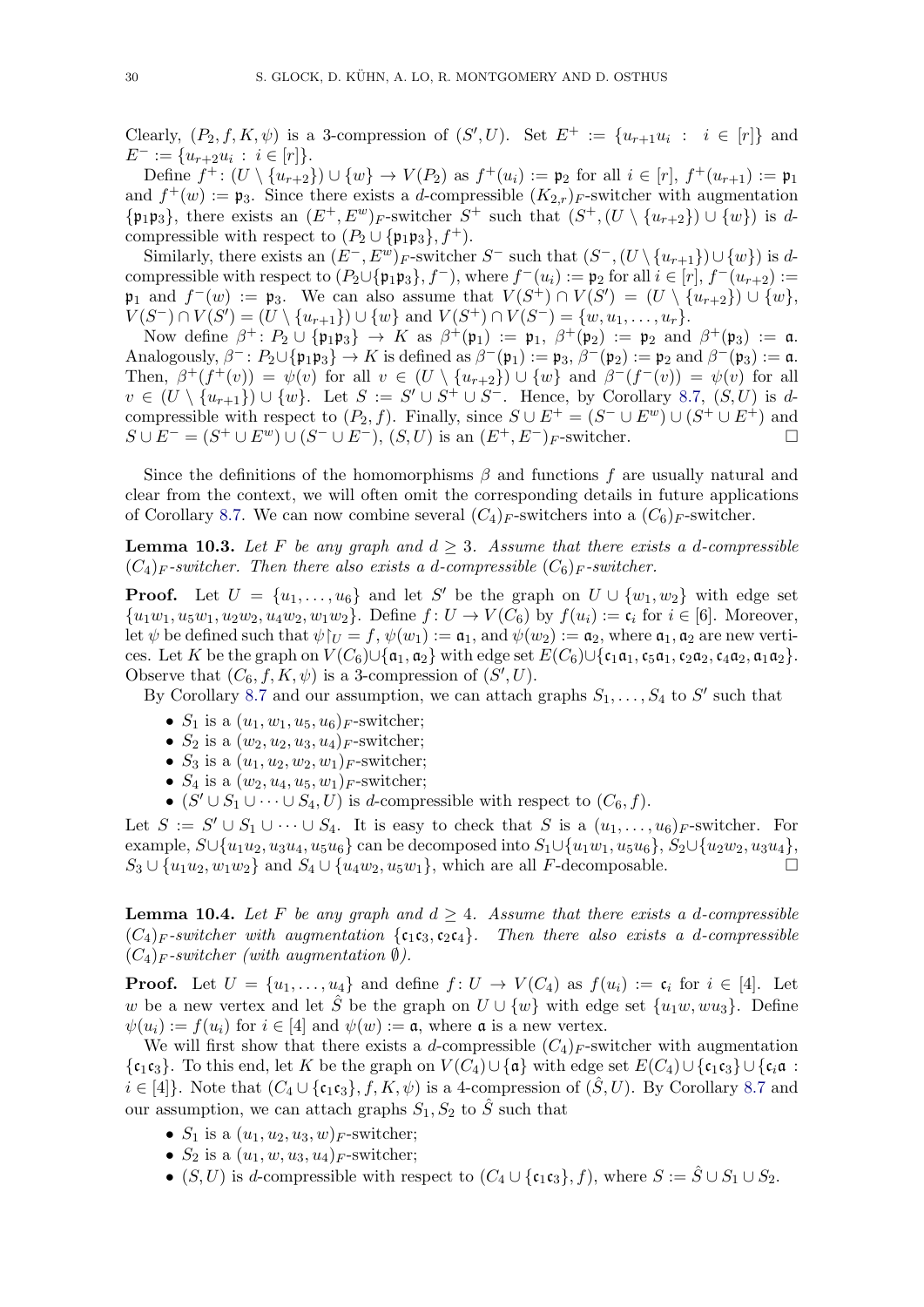Clearly, S is a  $(u_1, u_2, u_3, u_4)_F$ -switcher.

We now conclude that there exists a d-compressible  $(C_4)_F$ -switcher without augmentation. Let K' be the graph on  $V(C_4) \cup \{\mathfrak{a}\}\$  with edge set  $E(C_4) \cup \{\mathfrak{c}_i \mathfrak{a} : i \in [4]\}\$ . Note that  $(C_4, f, K', \psi)$  is a 4-compression of  $(\hat{S}, U)$ . By the above and Corollary [8.7,](#page-23-1) we can attach  $S_1', S_2'$  to  $\hat{S}$  such that

- $S'_1$  is a  $(u_1, u_2, u_3, w)_F$ -switcher;
- $S_2^{\prime}$  is a  $(u_1, w, u_3, u_4)_F$ -switcher;
- $(S', U)$  is d-compressible with respect to  $(C_4, f)$ , where  $S' := \hat{S} \cup S'_1 \cup S'_2$ .

Then, S' is a  $(u_1, u_2, u_3, u_4)_F$ -switcher.

We will now gather the remaining building blocks to show that every graph  $F$  is (1 –  $1/(\chi(F) + 1)$ -absorbing. Recall from Lemmas [9.1](#page-25-0) and [10.3](#page-29-0) that in order to do this we have to construct a  $(\chi(F) + 1)$ -compressible  $(C_4)_F$ -switcher and a  $(\chi(F) + 1)$ -compressible  $(K_{2,gcd(F)})_F$ -switcher. In fact, we will only describe a  $(C_4)_F$ -switcher and then derive the  $(K_{2,gcd(F)})_F$ -switcher via a further reduction.

<span id="page-30-0"></span>**Lemma 10.5.** Let F be any graph and  $\chi := \chi(F)$ . There exists a  $(\chi + 1)$ -compressible  $(C_4)$ <sub>F</sub>-switcher.

**Proof.** Let  $\ell := |F| - 1$  and suppose that  $V(F) = \{f_0, \ldots, f_\ell\}$  and  $f_0f_\ell \in E(F)$ . Let  $F' :=$  $F - f_\ell$ . Let  $z_{0,0}, \ldots, z_{\ell-1,\ell-1}$  be  $\ell^2$  new vertices. We define copies of  $F'$  on them as follows: For every  $i \in \{0, \ldots, \ell - 1\}$ , let  $F_i^+$  be a copy of  $F'$  on  $\{z_{i,0}, \ldots, z_{i,\ell-1}\}$  such that  $z_{i,j}$  plays the role of  $f_{i\oplus j}$  for all  $j \in \{0, \ldots, \ell-1\}$ , where  $i\oplus j$  denotes addition modulo  $\ell$ . Similarly, for every  $j \in \{0, \ldots, \ell - 1\}$ , let  $F_j^-$  be a copy of  $F'$  on  $\{z_{0,j}, \ldots, z_{\ell-1,j}\}$  such that  $z_{i,j}$  plays the role of  $f_{i \oplus j}$  for all  $i \in \{0, ..., \ell - 1\}$ . Note that the graphs  $F_0^+, ..., F_{\ell-1}^+, F_0^-, ..., F_{\ell-1}^-$  are all edge-disjoint. Let  $S'$  be the graph obtained from the union of all these graphs by adding two new vertices  $u_1, u_3$  and joining both of them to every  $z_{i,j}$  with  $f_{i \oplus j} \in N_F(f_\ell)$ . We claim that S' has two natural F-decompositions  $\mathcal{F}_1, \mathcal{F}_2$ . To see this, for  $k \in \{1,3\}$ , define

$$
E_i^+(u_k) := \{u_k z_{i,j} : f_{i \oplus j} \in N_F(f_\ell), j \in \{0, \ldots, \ell - 1\}\}
$$

for all  $i \in \{0, \ldots, \ell - 1\}$  and

$$
E_j^-(u_k) := \{ u_k z_{i,j} : f_{i \oplus j} \in N_F(f_\ell), i \in \{0, \ldots, \ell - 1\} \}
$$

for all  $j \in \{0, \ldots, \ell - 1\}$ . Note that, for each  $k \in \{1, 3\}$ ,  $\bigcup_{i=0}^{\ell-1} E_i^+(u_k) = \bigcup_{j=0}^{\ell-1} E_j^-(u_k)$ consists of all edges at  $u_k$  in  $S'$ . Thus,

$$
S' = \bigcup_{i=0}^{\ell-1} (F_i^+ \cup E_i^+(u_1)) \cup (F_i^- \cup E_i^-(u_3)) = \bigcup_{i=0}^{\ell-1} (F_i^+ \cup E_i^+(u_3)) \cup (F_i^- \cup E_i^-(u_1)).
$$

Since for all  $k \in \{1,3\}$  and  $i \in \{0,\ldots,\ell-1\}$ , both  $F_i^+ \cup E_i^+(u_k)$  and  $F_i^- \cup E_i^-(u_k)$  form a copy of  $F$ , this shows that  $S'$  has two (natural)  $F$ -decompositions.

In order to obtain the desired switcher, we make some minor modifications to  $S'$ . Note that the vertex  $z_{0,0}$  is contained in the copies  $F_0^+$  and  $F_0^-$ , and  $u_1z_{0,0}, u_3z_{0,0} \in E(S')$ because  $f_0f_\ell \in E(F)$ . Let S be the graph obtained from  $S'-z_{0,0}$  as follows: Add new vertices  $u_2, u_4$  and add all edges from  $u_2$  to  $N_{F_0^+}(z_{0,0})$  and all edges from  $u_4$  to  $N_{F_0^-}(z_{0,0})$ . We claim that S is a  $(u_1, u_2, u_3, u_4)_F$ -switcher. Clearly,  $\{u_1, \ldots, u_4\}$  is independent in S. Let  $\tilde{F}_0^+ := S[\{u_2, z_{0,1}, \ldots, z_{0,\ell-1}\}]$  and  $\tilde{F}_0^- := S[\{u_4, z_{1,0}, \ldots, z_{\ell-1,0}\}]$ . Further, let

$$
\tilde{E}_0^+(u_1) := E_0^+(u_1) \setminus \{u_1z_{0,0}\};
$$
\n
$$
\tilde{E}_0^-(u_1) := E_0^-(u_1) \setminus \{u_1z_{0,0}\};
$$
\n
$$
\tilde{E}_0^+(u_3) := E_0^+(u_3) \setminus \{u_3z_{0,0}\};
$$
\n
$$
\tilde{E}_0^-(u_3) := E_0^-(u_3) \setminus \{u_3z_{0,0}\}.
$$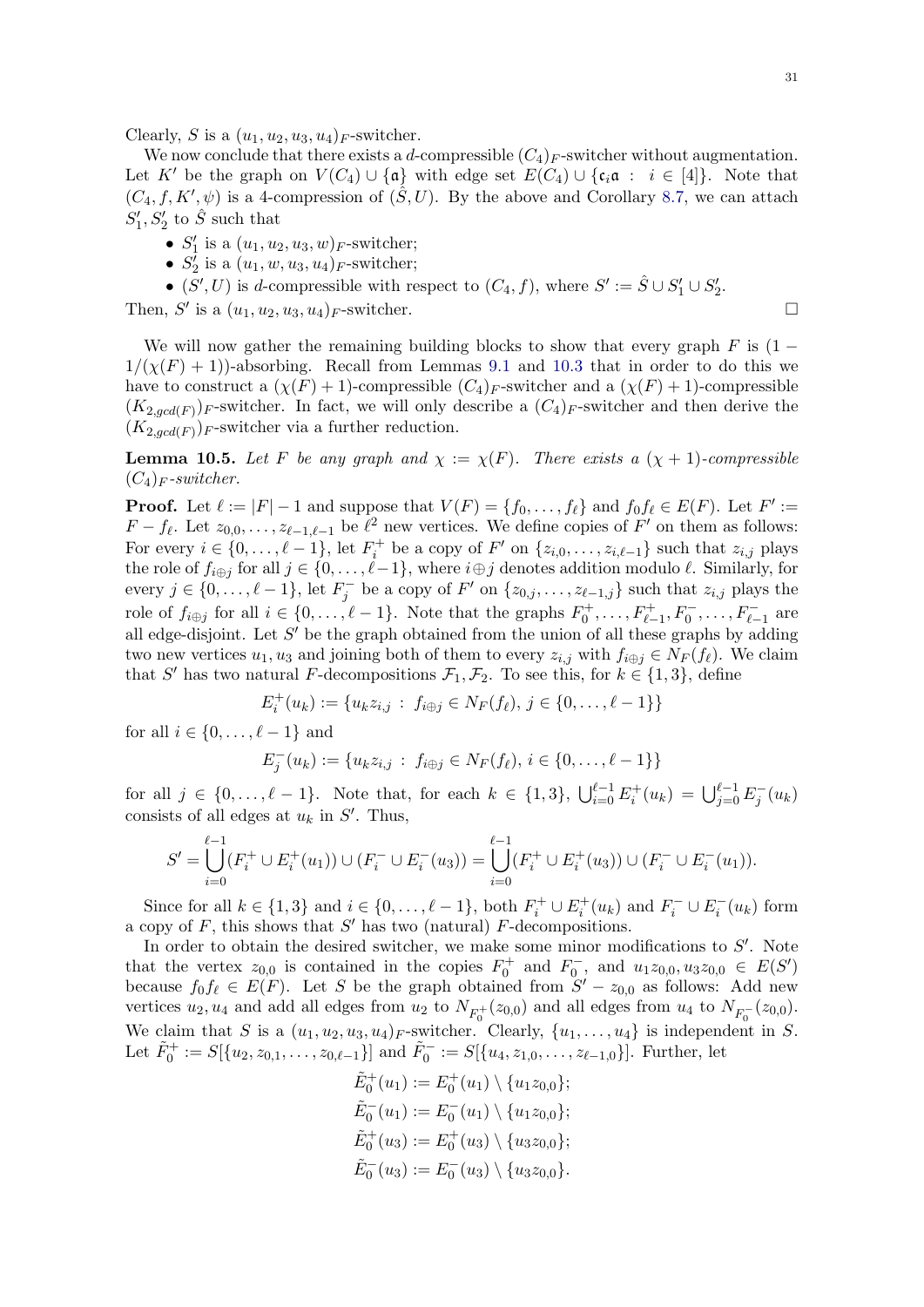Crucially,  $\tilde{F}_0^+ \cup \tilde{E}_0^+(u_1) \cup \{u_1u_2\}$ ,  $\tilde{F}_0^- \cup \tilde{E}_0^-(u_3) \cup \{u_3u_4\}$ ,  $\tilde{F}_0^+ \cup \tilde{E}_0^+(u_3) \cup \{u_2u_3\}$  and  $\tilde{F}_0^- \cup$  $\tilde{E}_0^-(u_1) \cup \{u_1u_4\}$  are all copies of F. Moreover,

$$
S = (\tilde{F}_0^+ \cup \tilde{E}_0^+(u_1)) \cup (\tilde{F}_0^- \cup \tilde{E}_0^-(u_3)) \cup \bigcup_{i=1}^{\ell-1} [(F_i^+ \cup E_i^+(u_1)) \cup (F_i^- \cup E_i^-(u_3))] = (\tilde{F}_0^+ \cup \tilde{E}_0^+(u_3)) \cup (\tilde{F}_0^- \cup \tilde{E}_0^-(u_1)) \cup \bigcup_{i=1}^{\ell-1} [(F_i^+ \cup E_i^+(u_3)) \cup (F_i^- \cup E_i^-(u_1))].
$$

With the above, it follows immediately that S is a  $(u_1, u_2, u_3, u_4)_F$ -switcher.

Let  $g: \{u_1, \ldots, u_4\} \to V(C_4)$  defined by  $g(u_i) := \mathfrak{c}_i$  for  $i \in [4]$ . It remains to show that the model  $(S, \{u_1, \ldots, u_4\})$  with root-compression  $(C_4, g)$  is  $(\chi + 1)$ -compressible. Let K be the graph obtained from  $C_4$  by adding a complete graph on new vertices  $c_5, \ldots, c_{\chi+2}$ and all edges between  $\{\mathfrak{c}_1,\ldots,\mathfrak{c}_4\}$  and  $\{\mathfrak{c}_5,\ldots,\mathfrak{c}_{\chi+2}\}$ . This way,  $C_4$  is an induced subgraph of K and K has degeneracy at most  $\chi + 1$  rooted at  $V(C_4)$ . Let c be a colouring of F with colour set  $\{\mathfrak{c}_1,\mathfrak{c}_2\} \cup \{\mathfrak{c}_5 \ldots,\mathfrak{c}_{\chi+2}\}$  such that  $c(f_\ell) = \mathfrak{c}_1$  and  $c(f_0) = \mathfrak{c}_2$ . We define  $\psi: V(S) \to V(K)$  as follows: Take  $\psi(u_i) := \mathfrak{c}_i$  for all  $i \in [4]$ . For every vertex  $z_{i,j} \in V(S)$ , we let  $\psi(z_{i,j}) := c(f_{i\oplus j})$ . It is easy to see that  $\psi$  is a homomorphism. For example, if  $z_{i,j}z_{i',j'} \in E(S)$ , then we must either have  $i = i'$  and  $z_{i,j}z_{i',j'} \in E(F_i^+)$  or  $j = j'$  and  $z_{i,j} z_{i',j'} \in E(F_j^-)$ . In both cases,  $f_{i \oplus j} f_{i' \oplus j'} \in E(F)$ , implying  $c(f_{i \oplus j}) \neq c(f_{i' \oplus j'})$ . Hence,  $\psi(z_{i,j}) \neq \psi(z_{i',j'})$  and thus  $\psi(z_{i,j})\psi(z_{i',j'}) \in E(K)$ . If  $u_1z_{i,j} \in E(S)$ , then  $f_{i\oplus j} \in N_F(f_{\ell})$ and so  $\psi(u_1) = \mathfrak{c}_1 = c(f_\ell) \neq c(f_{i \oplus j}) = \psi(z_{i,j}).$  If  $u_2 z_{i,j} \in E(S)$ , then  $i = 0$  and  $f_j \in N_F(f_0)$ and so  $\psi(u_2) = \mathfrak{c}_2 = c(f_0) \neq c(f_{i \oplus j}) = \psi(z_{i,j}).$  Together with a similar argument for  $u_3$  and  $u_4$ , this completes the proof.

Using the  $(C_4)_F$ -switcher constructed above, we are able to construct a  $(K_{2,d_F(v)})_F$ switcher for every  $v \in V(F)$  (see Lemma [10.7\)](#page-31-0). The following lemma implies that this suffices to obtain the desired  $(K_{2,r})_F$ -switcher.

<span id="page-31-1"></span>**Lemma 10.6.** Let F be any graph,  $d \geq 0$  and  $r \in \mathbb{N}$  such that  $gcd(F) \mid r$ . Suppose that for all  $v \in V(F)$ , there exists a d-compressible  $(K_{2,d_F(v)})_F$ -switcher. Then there also exists a d-compressible  $(K_{2,r})_F$ -switcher.

**Proof.** Let  $V_1$  and  $V_2$  be multisubsets of  $V(F)$  such that  $r + n_1 = n_2$ , where  $n_1 :=$  $\sum_{v \in V_1} d_F(v)$  and  $n_2 := \sum_{v \in V_2} d_F(v)$ .

Let  $U = \{u_1, \ldots, u_{r+2}\}\$  and let W be a set of  $n_1$  new vertices. Define  $f(u_i) := \mathfrak{p}_2$  for all  $i \in [r]$ ,  $f(u_{r+1}) := \mathfrak{p}_1$  and  $f(u_{r+2}) := \mathfrak{p}_3$ . Let S' be the graph on  $U \cup W$  with edge set  $\{u_{r+1}w, u_{r+2}w : w \in W\}$ . Define  $\psi$  such that  $\psi|_U = f$  and  $\psi(w) := \mathfrak{p}_2$  for all  $w \in W$ . So  $(P_2, f, P_2, \psi)$  is a 0-compression of  $(S', U)$ .

Let  $E^+ := \{u_{r+1}u_i : i \in [r]\}\$  and  $E^- := \{u_{r+2}u_i : i \in [r]\}\$ . In order to obtain an  $(E^+, E^-)$ <sub>F</sub>-switcher, we partition W into subsets  $(U_v)_{v \in V_1}$  and partition  $W \cup \{u_1, \ldots, u_r\}$ into subsets  $(U_v)_{v \in V_2}$  such that  $|U_v| = d_F(v)$  for all  $v \in V_1 \cup V_2$ .

By Corollary [8.7](#page-23-1) and our assumption, we can attach graphs  $(S_v)_{v \in V_1 \cup V_2}$  to S' such that  $S_v$  is a  $({u_{r+1}z : z \in U_v}, {u_{r+2}z : z \in U_v})_F$ -switcher and  $(S, U)$  is d-compressible with respect to  $(P_2, f)$ , where  $S := S' \cup \bigcup_{v \in V_1 \cup V_2} S_v$ . Finally, observe that

$$
S \cup E^{+} = \bigcup_{v \in V_2} (S_v \cup \{u_{r+1}z : z \in U_v\}) \cup \bigcup_{v \in V_1} (S_v \cup \{u_{r+2}z : z \in U_v\})
$$

is F-decomposable, and by symmetry,  $S \cup E^-$  is also F-decomposable.  $□$ 

<span id="page-31-0"></span>**Lemma 10.7.** Let F be a graph, let  $r := \gcd(F)$  and  $\chi := \chi(F)$ . There exists a  $(\chi + 1)$ compressible  $(K_{2,r})_F$ -switcher.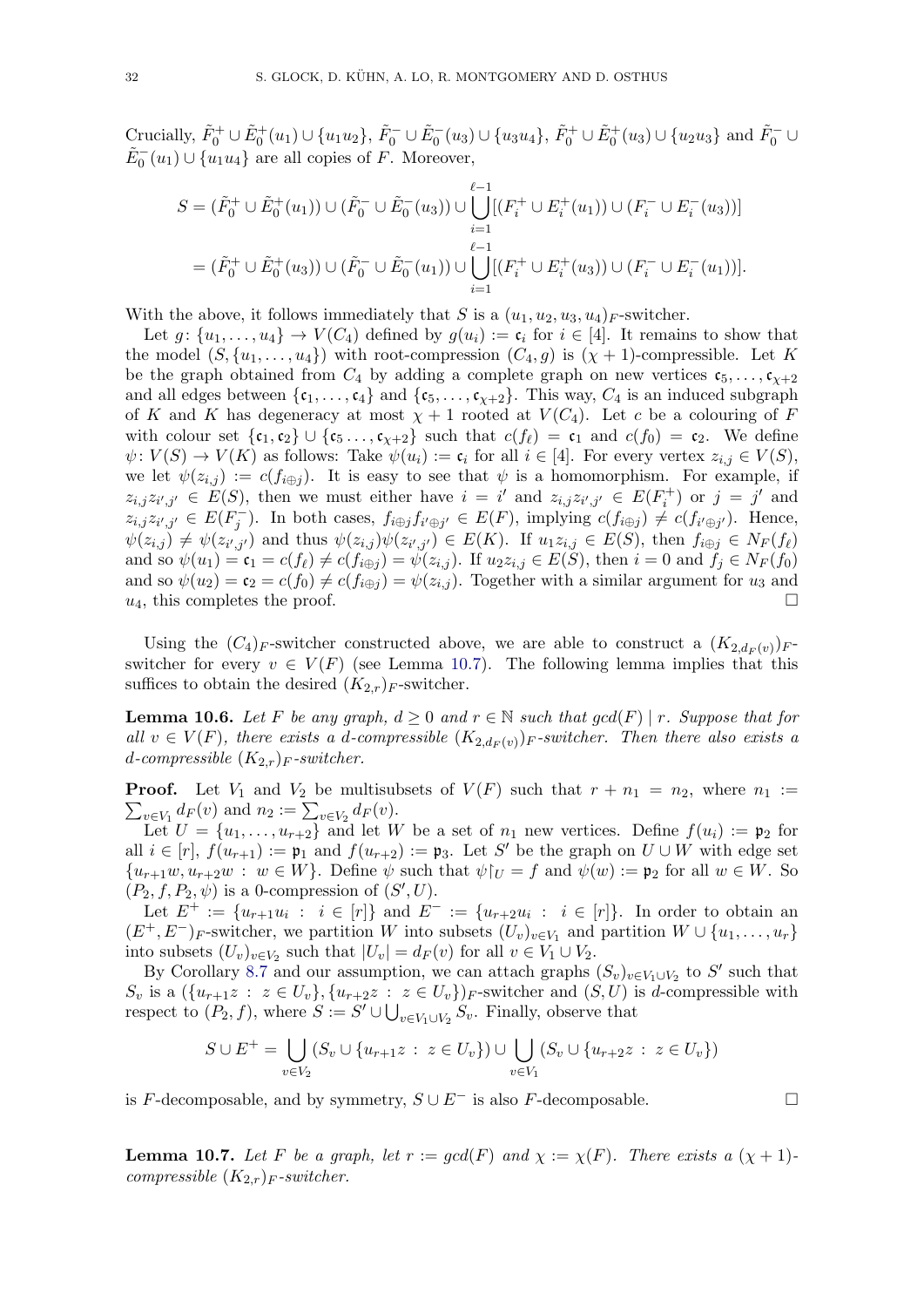**Proof.** By the previous lemma, we can assume that  $r = d_F(v)$  for some  $v \in V(F)$ . So let  $w_1, \ldots, w_r$  be an enumeration of  $N_F(v)$ . Moreover, fix a colouring c of F with colour set  $[\chi]$ and  $c(v) = 1$ .

Let  $U = \{u_1, \ldots, u_{r+2}\}$  be a set of new vertices and let S' be the graph on  $U \cup V(F-v)$  with  $E(S') := D^+ \cup D^- \cup E(F-v)$ , where  $D^+ := \{u_{r+1}w_i : i \in [r]\}$  and  $D^- := \{u_{r+2}w_i : i \in [r]\}.$ Define  $f: U \to V(P_2)$  as  $f(u_i) := \mathfrak{p}_2$  for all  $i \in [r]$ ,  $f(u_{r+1}) := \mathfrak{p}_1$  and  $f(u_{r+2}) := \mathfrak{p}_3$ . Define  $\psi$  such that  $\psi|_{U} = f$  and  $\psi(x) := \mathfrak{a}_{c(x)}$  for all  $x \in V(F - v)$ , where  $\mathfrak{a}_1, \ldots, \mathfrak{a}_\chi$  are new vertices.

Let K be the graph obtained from  $P_2$  by adding a clique on  $\mathfrak{a}_1, \ldots, \mathfrak{a}_\chi$  and all edges between  $\{\mathfrak{p}_1, \mathfrak{p}_3\}$  and  $\{\mathfrak{a}_2, \ldots, \mathfrak{a}_\chi\}$ . So  $P_2$  is an induced subgraph of K and K has degeneracy at most  $\chi$  rooted at  $V(P_2)$ . Thus,  $(P_2, f, K, \psi)$  is a  $\chi$ -compression of  $(S', U)$ .

For every  $i \in [r]$ , we have that  $\psi(u_{r+1}) = \mathfrak{p}_1$ ,  $\psi(w_i) = \mathfrak{a}_{c(w_i)}$ ,  $\psi(u_{r+2}) = \mathfrak{p}_3$  and  $\psi(u_i) = \mathfrak{p}_2$ . By Lemma [10.5,](#page-30-0) there exists a  $(\chi+1)$ -compressible  $(C_4)_F$ -switcher. Hence, by Corollary [8.7,](#page-23-1) we can attach graphs  $S_1, \ldots, S_r$  to  $S'$  such that

•  $S_i$  is a  $(u_{r+1}, w_i, u_{r+2}, u_i)$ <sub>F</sub>-switcher;

•  $(S, U)$  is  $(\chi + 1)$ -compressible with respect to  $(P_2, f)$ , where  $S := S' \cup S_1 \cup \cdots \cup S_r$ . We claim that S is an  $(E^+, E^-)$ <sub>F</sub>-switcher, where  $E^+ := \{u_{r+1}u_i : i \in [r]\}\$  and  $E^- :=$  $\{u_{r+2}u_i : i \in [r]\}\$ . To this end, observe that  $S_1 \cup \cdots \cup S_r$  is an  $(E^+ \cup D^-, E^- \cup D^+)_{F}$ -switcher. Hence,

$$
S \cup E^+ = ((F - v) \cup D^+) \cup (S_1 \cup \dots \cup S_r \cup E^+ \cup D^-)
$$

and

$$
S \cup E^- = ((F - v) \cup D^-) \cup (S_1 \cup \dots \cup S_r \cup E^- \cup D^+)
$$

are both  $F$ -decomposable.  $\Box$ 

#### 11. Divisibility and threshold relations

<span id="page-32-0"></span>In this section, we make some observations regarding the relationship between the 'auxiliary thresholds'  $\delta_F^e, \delta_F^{vx}, \delta_F^{0+}, \delta_F^*$  and  $\delta_F$ . For this (and for later use when constructing extremal examples), we first gather some tools that allow us to remove a sparse subgraph of a given graph  $G$  in order to make  $G$  divisible.

<span id="page-32-1"></span>**Lemma 11.1.** Let  $1/n \ll \mu$ ,  $1/r$ . Let G be a graph on n vertices with  $\delta(G) \geq (1/2+\mu)n$  and let  $\xi: V(G) \to \{0, \ldots, r-1\}$  be any function satisfying  $r \mid \sum_{x \in V(G)} \xi(x)$ . Then, there exists a subgraph H of G such that  $\Delta(H) \leq \mu n$  and  $d_{G-H}(x) \equiv \xi(x) \mod r$  for all  $x \in V(G)$ .

**Proof.** We will find  $H$  as a union of many small subgraphs which shift excess degree from one vertex to the next one. Let  $wv \in E(K_{r,r})$  and let u be a new vertex. Let  $Q := (K_{r,r} - \{wv\}) \cup \{uw\}.$  Let  $Q'$  be the graph obtained from  $K_{r,r}$  by subdividing one edge with a new vertex z. Note that  $d_Q(u) = 1$ ,  $d_Q(v) \equiv -1 \mod r$ ,  $d_{Q'}(z) = 2$ , while all other vertices of  $Q$  and  $Q'$  have degree  $r$ .

*Claim 1:*  $(Q, \{u, v\})$  is  $1/2$ -embeddable.

It is sufficient to show that if  $x, x' \in V(G)$  are distinct, then G contains a copy of Q with  $x, x'$  playing the roles of  $u, v$ . So suppose that x and  $x'$  are distinct vertices in G. Let y be a neighbour of x in G. Let Y be a subset of  $N_G(y)$  of size  $\mu n/2$  disjoint from  $\{x, x'\}$ . For every  $y' \in Y$ , y' has at least  $\mu n$  neighbours in  $X := N_G(x') \setminus (Y \cup \{x, y\})$ . Let  $H := G[X, Y]$ . Then,  $e(H) \geq |Y| \mu n \geq \mu^2 |H|^2/2$ . Hence,  $K_{r-1,r-1}$  must be a subgraph of H. Together with  $x, x', y$ , this yields the desired copy of Q.

*Claim 2:*  $(Q', \{z\})$  is 1/2-embeddable.

Let x be any vertex in G. It is easy to see that  $\delta(G[N_G(x)]) \geq 2\mu n$ . Thus,  $K_{r,r}$  must be a subgraph of  $G[N_G(x)]$ , which together with x contains a copy of Q' with x playing the role of z.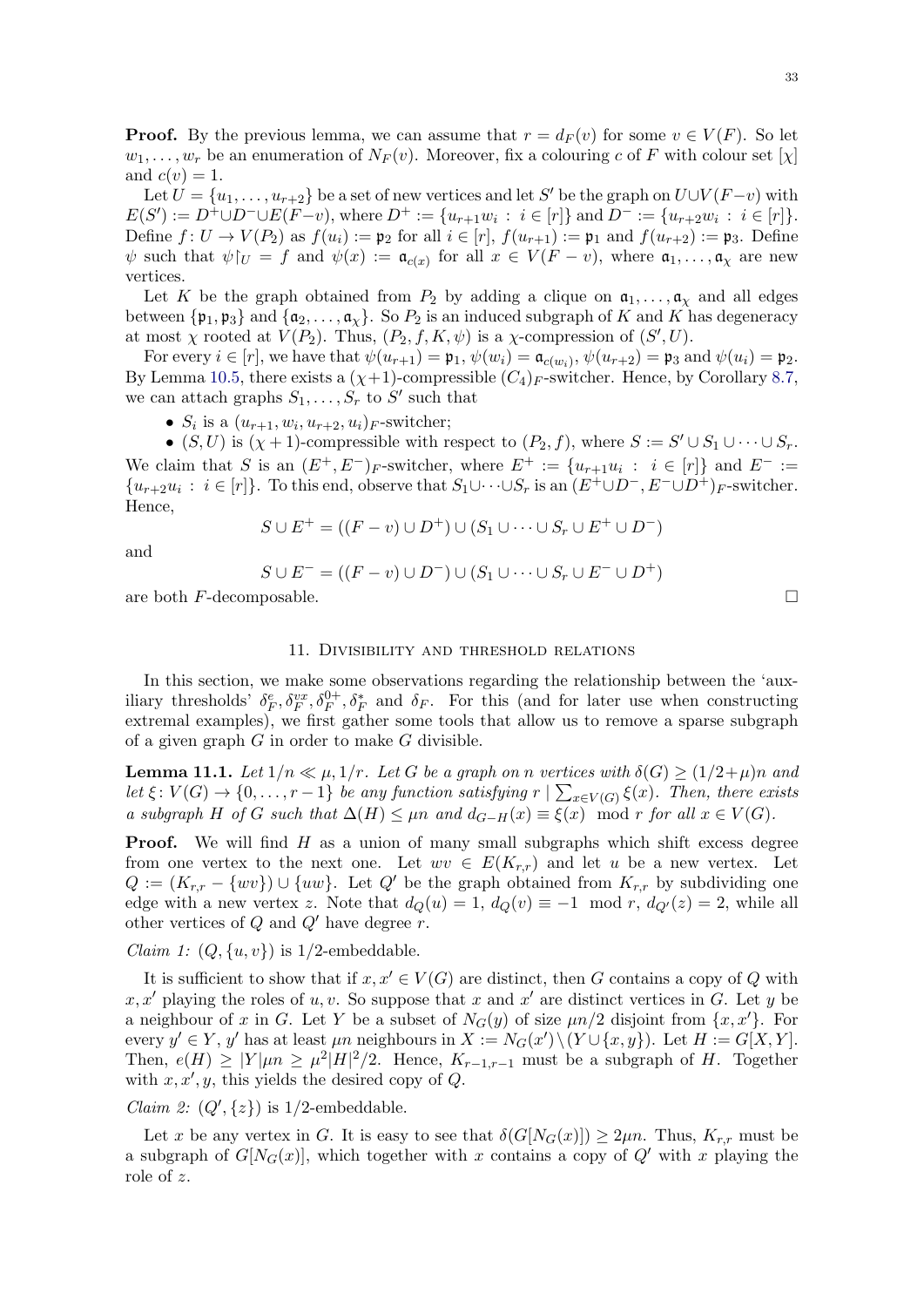Now, let  $x_1, \ldots, x_n$  be an enumeration of  $V(G)$ , and for each  $i \in [n-1]$ , let  $a_i \in \{0, \ldots, r-1\}$ 1} be such that  $a_i \equiv \sum_{j \in [i]} (d_G(x_j) - \xi(x_j)) \mod r$ . Let  $a_n \in \{0, \ldots, r-1\}$  be such that  $a_n \equiv e(G) \mod r$ . Moreover, set  $a_0 := 0$ .

For every  $i \in [n-1]$ , we want to find  $a_i$  edge-disjoint copies of Q in G' such that  $x_i, x_{i+1}$ play the roles of  $u, v$ . To this end, for every  $i \in [n-1]$  and  $j \in [a_i]$ , let  $\Lambda_{i,j} : \{u, v\} \to V(G)$ be a G-labelling defined as  $\Lambda_{i,j}(u) := \{x_i\}$  and  $\Lambda_{i,j}(v) := \{x_{i+1}\}\$ . Note that there are at most  $rn$  labellings and every vertex of  $G$  is the image of a root at most  $2r$  times. We can thus apply Lemma [8.1](#page-18-1) to find edge-disjoint embeddings  $(\phi_{i,j})_{i\in[n-1],j\in[n_i]}$  of Q such that  $\phi_{i,j}$ respects  $\Lambda_{i,j}$  and  $\Delta(H') \leq \mu n/2$ , where  $H' := \bigcup_{i \in [n-1], j \in [a_i]} \phi_{i,j}(Q)$ .

Note that  $\delta(G - H') \ge (1/2 + \mu/2)n$ . Thus, we can greedily find  $a_n$  edge-disjoint copies of  $Q'$  in  $G-H'$  with  $x_n$  playing the role of z. Then, let H be the union of H' and the copies of  $Q'$ . Clearly,  $\Delta(H) \leq \mu n$ .

Moreover, we have  $d_H(x_i) \equiv a_i - a_{i-1} \equiv d_G(x_i) - \xi(x_i) \mod r$  for every  $i \in [n-1]$ . Finally,

$$
d_H(x_n) \equiv 2a_n - a_{n-1} \equiv 2e(G) - \sum_{j \in [n-1]} (d_G(x_j) - \xi(x_j)) \equiv d_G(x_n) - \xi(x_n) \mod r.
$$

Hence, we have  $d_{G-H}(x) \equiv \xi(x) \mod r$  for all  $x \in V(G)$ .

Roughly speaking, the above lemma allows us to make a graph F-degree-divisible. The following proposition allows us to make a graph  $F$ -edge-divisible, without destroying degreedivisibility. We will also use it in Section [13](#page-36-1) to construct extremal examples.

<span id="page-33-2"></span>**Proposition 11.2.** Let F be a graph and  $r := gcd(F)$ . Let  $n \in \mathbb{N}$  and suppose that G is a graph on n vertices with  $\delta(G) \ge n/2+2e(F)(r+1)$ . Then, for any number e with  $r \mid 2e$ , there exists an r-divisible subgraph H of G such that  $e(H) \equiv e \mod e(F)$  and  $\Delta(H) \leq 2e(F)r$ .

**Proof.** Let  $V' \subseteq V(G)$  be such that  $gcd\{|V'|, e(F)\} = 1$  and  $|V \setminus V'| < e(F)$ . Let  $G' := G[V']$ . Clearly,  $r | 2e(F)$ . Let  $a := r$  if r is odd and  $a := r/2$  if r is even. So a | e and  $a \mid e(F)$ . Let  $0 \leq t < e(F)/a$  be an integer such that  $e \equiv ta \mod e(F)$ . Let  $\alpha, \beta \in \mathbb{Z}$  be such that  $\alpha e(F) + \beta |V'| = t$ . We can assume that  $0 \le \beta < e(F)$ .

Observe that  $\delta(G') \geq |G'|/2 + 2(\beta a - 1)$ . Hence, by Dirac's theorem, we can take H to be the union of  $\beta a$  edge-disjoint Hamilton cycles in G'. We then have  $e(H) = |V'| \beta a =$  $a(t - \alpha e(F)) \equiv e \mod e(F)$ . Moreover, H is r-divisible and  $\Delta(H) \leq 2e(F)r$ .

In order to show that  $\delta_F^{0+} \leq \delta_F^*$ , we use the following result.

<span id="page-33-0"></span>**Theorem 11.3** (Haxell and Rödl [\[10\]](#page-57-3)). Let F be a graph and  $\eta > 0$ . There exists  $n_0 \in \mathbb{N}$ such that whenever G is a graph on  $n \geq n_0$  vertices that has a fractional F-decomposition, then all but at most  $\eta n^2$  edges of G can be covered with edge-disjoint copies of F.

<span id="page-33-1"></span>**Corollary 11.4.** Let F be any graph with  $\chi(F) \geq 3$ . Then  $\max\{\delta_F^{0+1}\}$  $\{\delta^+_F, \delta^e_F\} \leq \delta^*_F \leq \delta_F$  and  $\delta_F^{vx} \leq \delta_F$ .

**Proof.** Let  $r := \gcd(F)$ . Clearly,  $1/2 \leq \delta_F^* \leq \delta_F$ .

Firstly, we show  $\delta_F^{vx} \leq \delta_F$ . Let  $1/n \ll \mu, 1/|F|$  and let G be a graph on n vertices with  $\delta(G) \geq (\delta_F + \mu)n$ . Suppose that  $x^* \in V(G)$  with  $r | d_G(x^*)$ . Let  $G' := G - x^*$ and define  $\xi(x) := r - 1$  for all  $x \in N_G(x^*)$  and  $\xi(x) := 0$  for all  $x \in V(G') \setminus N_G(x^*)$ . Apply Lemma [11.1](#page-32-1) to obtain a subgraph H of G' such that  $d_{G'-H}(x) \equiv \xi(x) \mod r$  for all  $x \in V(G')$  and  $\Delta(H) \leq \mu n/2$ . Let  $G'' := G - H$ . Hence,  $G''$  is r-divisible and  $\delta(G'') \geq$  $(\delta_F + \mu/2)n$ . Apply Proposition [11.2](#page-33-2) to  $G'' - x^*$  with  $e(G'')$  playing the role of e in order to obtain an r-divisible subgraph H' of  $G'' - x^*$  such that  $e(H') \equiv e(G'') \mod e(F)$  and  $\Delta(H') \leq 2e(F)r$ . Let  $G''' := G'' - H'$ . Observe that  $G'''$  is F-divisible,  $\delta(G''') \geq (\delta_F + \mu/4)n$ and  $N_{G''}(x^*) = N_G(x^*)$ . Now,  $G'''$  has an F-decomposition. In particular, all edges at x are covered.

$$
\Box
$$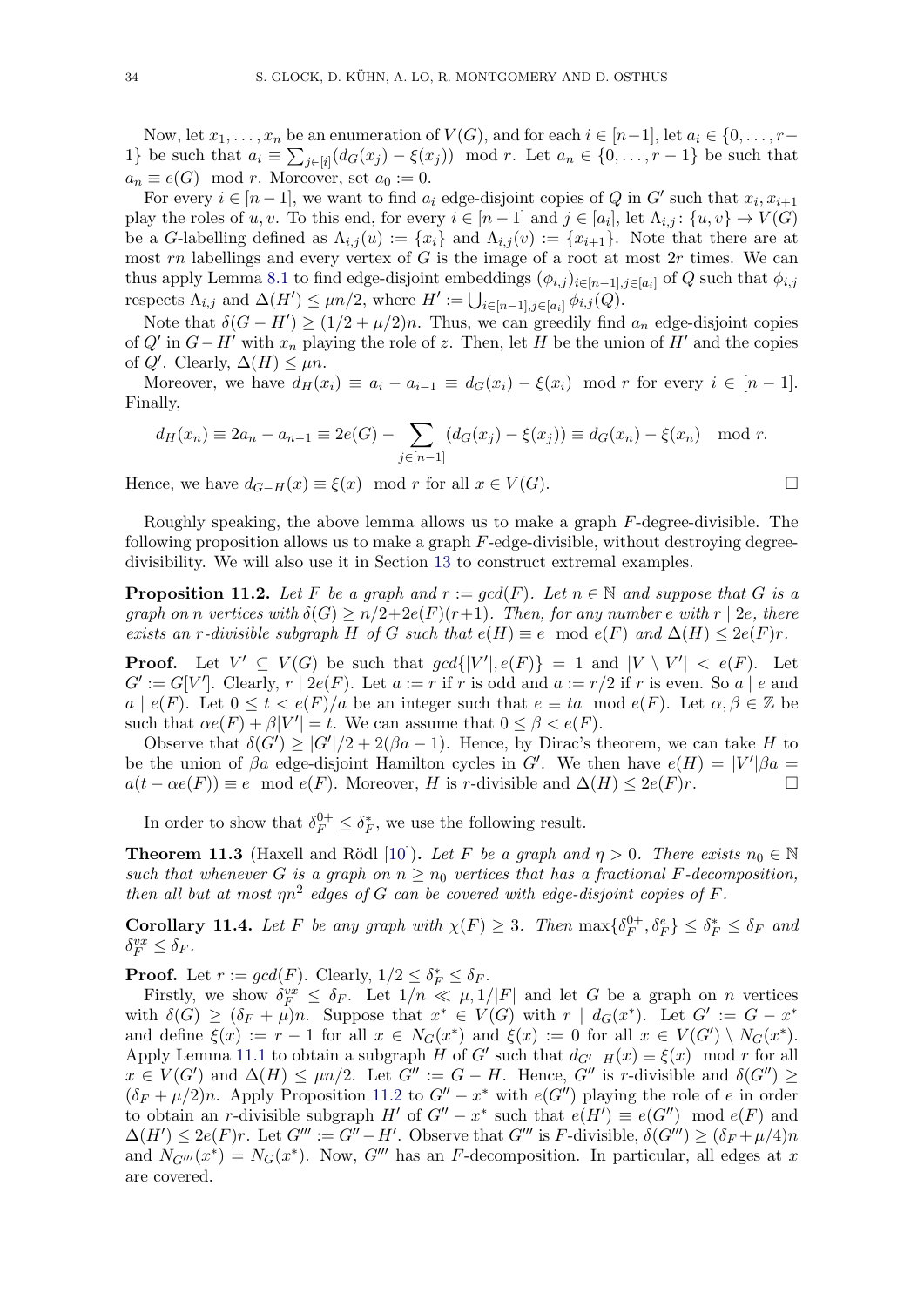We continue by showing  $\delta_F^e \leq \delta_F^*$ . Let  $1/n \ll \mu, 1/|F|$  and let G be a graph on n vertices with  $\delta(G) \geq (\delta_F^* + \mu)n$ . Suppose that  $e' = x'y' \in E(G)$ . We need to show that  $e'$  is contained in a copy of F. Using Lemma [11.1](#page-32-1) and Proposition [11.2](#page-33-2) in the same way as above, it is easy to find a spanning subgraph  $G'''$  of G such that  $G'''$  is F-divisible,  $\delta(G''') \ge (\delta_F^* + \mu/4)n$ and  $e' \in E(G''')$ . Now,  $G'''$  has a fractional F-decomposition, which is only possible if every edge of  $G'''$  is contained in a copy of F. In particular,  $e'$  is contained in a copy of F.

Lastly, we show that  $\delta_F^{\eta} \leq \delta_F^*$  for all  $\eta > 0$ , implying that  $\delta_F^{0+} \leq \delta_F^*$ . Let  $\eta > 0$ . Let  $1/n \ll \mu, 1/|F|$  and let G be a graph on n vertices with  $\delta(G) \geq (\delta_F^* + \mu)n$ . We may assume that  $\mu \ll \eta$ . Using Lemma [11.1](#page-32-1) and Proposition [11.2,](#page-33-2) it is easy to find a subgraph H of G such that  $G' := G - H$  is F-divisible,  $\delta(G') \geq (\delta_F^* + \mu/4)n$  and  $e(H) \leq \mu n^2$ . So G' has a fractional F-decomposition. Thus, by Theorem [11.3,](#page-33-0) all but at most  $\mu n^2$  edges of G' can be covered by edge-disjoint copies of F, giving an  $\eta$ -approximate F-decomposition of G.  $\Box$ 

#### 12. Absorbers

<span id="page-34-0"></span>The aim of this section is to prove the following lemma. Having done this, we can then bound  $\delta_F$  in terms of  $\delta^{0+}$ ,  $\delta_F^{vx}$  and  $\chi(F)$  (see Theorem [12.4\)](#page-35-0).

<span id="page-34-1"></span>**Lemma 12.1.** Let F be any graph and let  $\delta \geq 1/2$ . If F is  $\delta$ -transforming, then F is δ-absorbing.

Roughly speaking, we obtain the desired absorber by concatenating several suitable transformers. In particular, as intermediate steps, we 'transform' a given graph into certain special graphs which we now define.

For a graph F,  $e \in E(F)$  and  $h \in \mathbb{N}$ , let  $L(h; F, e)$  be the graph obtained from h vertexdisjoint copies of  $F$  by subdividing all copies of  $e$  with one new vertex and identifying the new vertices. Note that  $\chi(L(h; F, e)) \leq \max{\chi(F), 3}.$ 

For a graph  $F, v \in V(F)$ , a graph H and an orientation  $\hat{H}$  of H, let  $H^{att(\hat{H};F,v)}$  be the graph obtained from H by adding  $d_{\hat{H}}^+$  $\hat{H}_{\hat{H}}(x)$  copies of F for every  $x \in V(H)$  and identifying the copies of  $v$  with  $x$ .

We need the following result from [\[2\]](#page-57-4). (Recall that we write  $H \rightsquigarrow H'$  if there is an edge-bijective homomorphism from  $H$  to  $H'$ .)

<span id="page-34-2"></span>**Lemma 12.2** (see [\[2,](#page-57-4) Lemma 8.7]). Let F be a graph,  $uv \in E(F)$  and  $r := gcd(F)$ . Then for every F-degree-divisible graph H and any orientation  $\hat{H}$  of H, there exists an r-regular graph  $H_0$  such that  $|H_0| \leq 4e(H)e(F)$ ,  $H_0 \rightsquigarrow H^{att(\hat{H};F,v)}$  and  $H_0 \rightsquigarrow L(e(H);F,uv)$ .

The statement here is slightly more general than that in  $[2]$ , as we do not require F to be r-regular here, but the same proof goes through.

**Proof of Lemma [12.1.](#page-34-1)** Let F be a graph,  $\chi := \chi(F)$ ,  $r := \gcd(F)$ ,  $\delta \geq 1/2$  and assume that F is  $\delta$ -transforming. Note that this implies that  $\delta \geq 1 - 1/(\chi - 1)$ . Let  $1/n \ll 1/k_0', \varepsilon \ll \alpha, 1/b \ll 1/m, \mu, 1/|F|$  and suppose that G is a graph on n vertices with  $\delta(G) \geq (\delta + \mu)n$  which has an  $(\alpha, \varepsilon, k)$ -partition  $V_1, \ldots, V_k$  for some  $k \leq k'_0$ , and H is any Fdivisible subgraph of  $G$  of order at most  $m$ . We need to show that  $G$  contains an  $F$ -absorber for H of order at most b. Let  $\hat{H}$  be any orientation of H. Moreover, fix  $uv \in E(F)$ .

We first extend H to  $H^{att(\hat{H};F,v)}$  in G. Let  $e_1,\ldots,e_t$  be an enumeration of  $E(\hat{H})$  and  $e_i = \overrightarrow{x_i y_i}$ . We want to find copies  $F_1, \ldots, F_t$  of F in G such that

(i)  $V(F_i) \cap V(H) = \{x_i\}$  for all  $i \in [t]$ , where  $x_i$  plays the role of v in  $F_i$ ;

(ii)  $V(F_i - x_i) \cap V(F_j - x_j) = \emptyset$  for all  $1 \leq i < j \leq t$ .

Suppose that for some  $s \in [t]$ , we have already found  $F_1, \ldots, F_{s-1}$ . Let  $X := V(H) \cup V(F_1) \cup$  $\cdots \cup V(F_{s-1})$ . For every  $i \in [k]$ , let  $V_i' := V_i \setminus (X \setminus \{x_s\})$ , and let  $G' := G[V'_1 \cup \cdots \cup V'_k]$ . Since  $|X| \leq m + m^2|F|$ , we have  $|V_i \setminus V'_i| \leq \varepsilon^2|V_i|$  for all  $i \in [k]$ , and thus  $V'_1, \ldots, V'_k$  is an  $(\alpha/2, 3\varepsilon, k)$ -partition of G'. We now view  $(F, \{v\})$  as a model. Let J be a graph of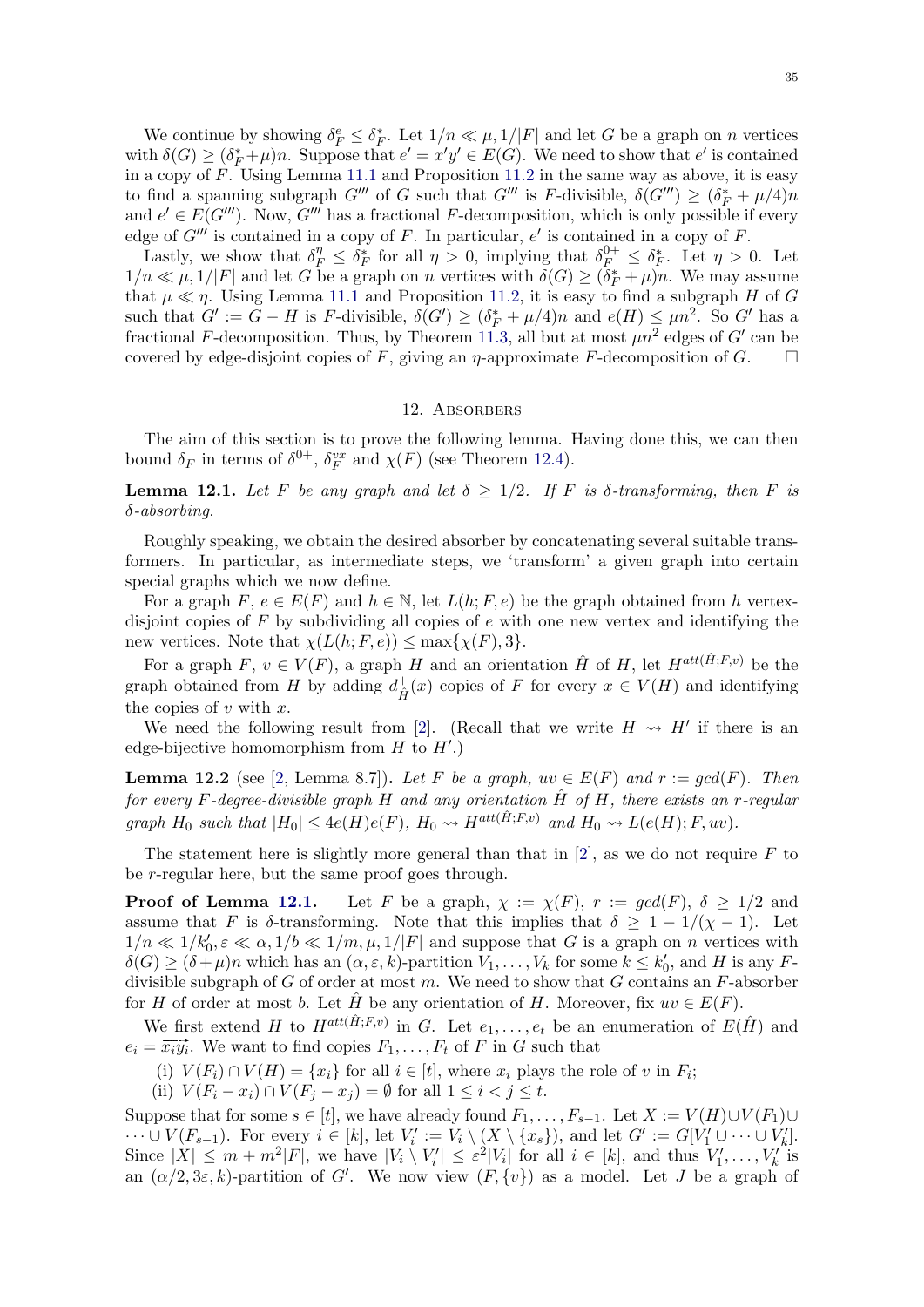order one, say, with vertex  $j_1$ , and let f map v to  $j_1$ . Label v with  $\{x_s\}$  and observe that this is an  $(\alpha/2, 3\varepsilon, k)$ -admissible G'-labelling. Since  $(F, \{v\})$  is  $(\chi - 1)$ -compressible and  $\delta(G') \geq (1-1/(\chi-1)+\mu/2)|G'|$ , Lemma [8.4](#page-21-0) implies that there exists a copy  $F_s$  of F in G' with  $x_s$  playing the role of v. Then (i) and (ii) hold with t replaced by s.

Let  $H_{att} := H \cup \bigcup_{j \in [t]} F_j$ . So  $H_{att}$  is isomorphic to  $H^{att(\hat{H};F,v)}$ . Let  $L := L(e(H);F,uv)$ . Let pF be the vertex-disjoint union of p copies of F, where  $p := e(H)/e(F)$ , and let  $pF_{att} :=$  $(pF)^{att(pF;F,v)}$ , where  $p\hat{F}$  is some orientation of  $pF$ . By Lemma [12.2,](#page-34-2) there exist r-regular graphs  $H_0$  and  $pF_0$  of order at most  $2m^2e(F)$  such that  $H_0 \rightsquigarrow H_{att}$ ,  $H_0 \rightsquigarrow L$ ,  $pF_0 \rightsquigarrow pF_{att}$ and  $pF_0 \rightsquigarrow L$ . Recall that  $\chi(L) \le \max{\{\chi, 3\}}$ . Since  $H_0 \rightsquigarrow L$ , we have  $\chi(H_0) \le \chi(L)$ . Similarly,  $\chi(pF_0) \leq \chi(pF_{att}) = \chi$ . Since  $\delta \geq 1/2$ , we have that  $\delta \geq 1 - 1/(\chi(H^*) - 1)$  for all  $H^* \in \{H_0, L, pF_{att}, pF_0\}$ . Therefore, we can find copies of these graphs in G, and we may assume that these copies, which we call again  $H_0, L, pF_{att}, pF_0$ , are vertex-disjoint and vertex-disjoint from  $H_{att}$ .

Since F is  $\delta$ -transforming, G contains subgraphs  $T_1, \ldots, T_4$  of order at most  $b/4$  such that  $T_1$  is an  $(H_0, H_{att})_F$ -transformer,  $T_2$  is an  $(H_0, L)_F$ -transformer,  $T_3$  is a  $(pF_0, pF_{att})_F$ transformer and  $T_4$  is a  $(pF_0, L)_F$ -transformer, and we may assume that  $T_1, \ldots, T_4$  are vertex-disjoint and vertex-disjoint from  $H_{att}$ ,  $H_0$ ,  $L$ ,  $pF_{att}$ ,  $pF_0$  except for the obviously necessary intersections required by the definition of transformers, that is, e.g.,  $V(T_1) \cap V(T_2) =$  $V(H_0)$  and  $V(T_4) \cap V(L) = V(L)$ . In particular,  $H_{att} - H$ ,  $H_0$ , L,  $pF_{att}$ ,  $pF_0$ ,  $T_1, \ldots, T_4$  are edge-disjoint and contain no edge of  $G[V(H)]$ . Let

$$
A := (H_{att} - H) \cup T_1 \cup H_0 \cup T_2 \cup L \cup T_4 \cup pF_0 \cup T_3 \cup pF_{att}.
$$

We claim that  $A$  is an  $F$ -absorber for  $H$ . Indeed,  $A$  has an  $F$ -decomposition since each of  $H_{att} - H$ ,  $T_1 \cup H_0$ ,  $T_2 \cup L$ ,  $T_4 \cup pF_0$ ,  $T_3 \cup pF_{att}$  have F-decompositions. Secondly,  $A \cup H$  has an F-decomposition as  $H_{att} \cup T_1$ ,  $H_0 \cup T_2$ ,  $L \cup T_4$ ,  $pF_0 \cup T_3$  and  $pF_{att}$  are all F-decomposable. Moreover,  $|A| \leq b$  since  $V(A) \subseteq V(T_1 \cup \cdots \cup T_4)$ .

<span id="page-35-1"></span>**Corollary 12.3.** Let F be any graph and  $\chi := \chi(F)$ . Then the following are true:

- (i) F is  $(1 1/(\chi + 1))$ -absorbing;
- (ii) if  $\delta_F < 1 1/(\chi + 1)$  and  $\chi \geq 4$ , then F is  $(1 1/\chi)$ -absorbing;
- (iii) if  $\delta_F < 1 1/\chi$  and  $\chi > 5$ , then F is  $(1 1/(\chi 1))$ -absorbing.

**Proof.** Let  $r := \gcd(F)$ . (i) By Lemma [12.1,](#page-34-1) it is enough to show that F is  $(1 - 1/(\chi + 1))$ -transforming. By Lemmas [10.3](#page-29-0) and [10.5,](#page-30-0) there exists a  $(\chi + 1)$ -compressible  $(C_6)_F$ -switcher. By Lemma [10.7,](#page-31-0) there exists a  $(\chi+1)$ -compressible  $(K_{2,r})_F$ -switcher. Therefore, Lemma [9.1](#page-25-0) implies that F is  $(1 - 1/(\chi + 1))$ -transforming.

(ii) By Lemma [10.1,](#page-27-3) there exist a  $\chi$ -compressible  $(C_4)_F$ -switcher with augmentation  $\{\mathfrak{c}_1\mathfrak{c}_3,\mathfrak{c}_2\mathfrak{c}_4\}$  and a  $\chi$ -compressible  $(K_{2,r})_F$ -switcher with augmentation  $\{\mathfrak{p}_1\mathfrak{p}_3\}$ . Since  $\chi \geq 4$ , Lemmas [10.2,](#page-28-0) [10.3](#page-29-0) and [10.4](#page-29-1) imply that there exist a  $\chi$ -compressible  $(C_6)_F$ -switcher and a  $\chi$ -compressible  $(K_{2,r})_F$ -switcher without augmentations. Therefore, Lemma [9.1](#page-25-0) implies that F is  $(1-1/\chi)$ -transforming. Lemma [12.1](#page-34-1) finally implies that F is  $(1-1/\chi)$ -absorbing.

(iii) follows in the same way since  $\chi - 1 \geq 4$ .

We are now able to deduce the following theorem, which is already close to Theorem [1.1.](#page-1-0)

<span id="page-35-0"></span>**Theorem 12.4.** Let F be a graph with  $\chi := \chi(F)$ .

- (i) Then  $\delta_F \leq \max\{\delta_F^{0+}$  $\delta_F^{0+}, \delta_F^{vx}, 1-1/(\chi+1)\}.$
- (ii) If  $\chi \geq 5$ , then  $\delta_F \in {\max\{\delta_F^{0+1}\}}$  $\mathcal{F}_{F}^{0+}, \delta_{F}^{vx}\}, 1 - 1/\chi, 1 - 1/(\chi + 1)\}.$

Proof. Firstly, (i) follows from Theorem [7.1](#page-16-0) and Corollary [12.3\(](#page-35-1)i).

To prove (ii), suppose that  $\chi \geq 5$ . By Corollary [11.4,](#page-33-1)  $\delta_F \geq \max\{\delta_F^{0+1}\}$  $\{\theta^+_F, \delta_F^{vx}\}.$  Hence, since  $\delta_F^{0+} \geq 1 - 1/(\chi - 1)$ , Theorem [7.1](#page-16-0) and Corollary [12.3](#page-35-1) imply that  $\delta_F \in {\max\{\delta_F^{0+} \}}$  $\{G_F^{0+}, \delta_F^{vx}\}, 1 1/\chi$ ,  $1-1/(\chi+1)$ .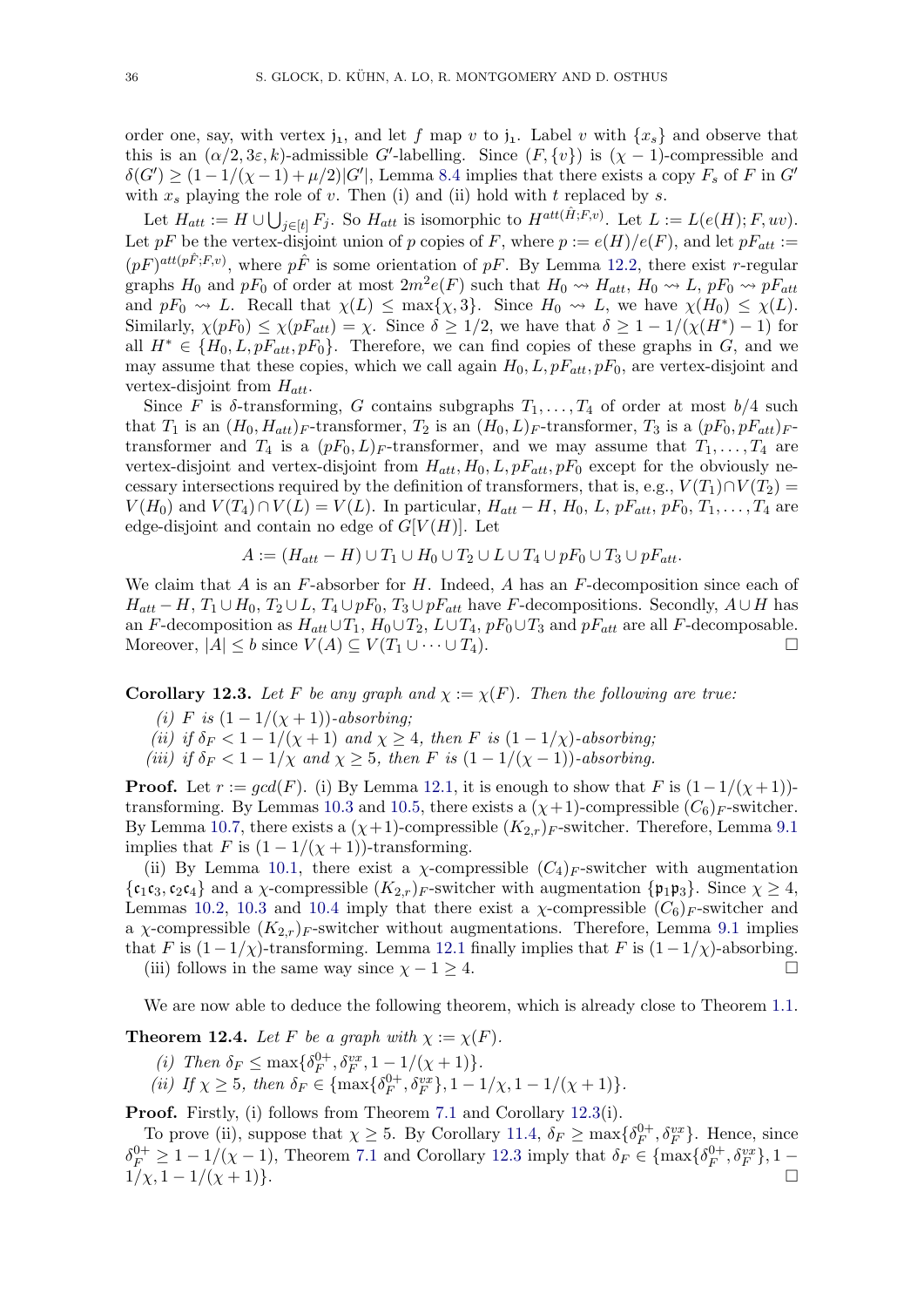#### 13. The decomposition threshold of bipartite graphs

<span id="page-36-1"></span>In this section, we will determine  $\delta_F$  for every bipartite graph. We first make some preliminary observations. We then consider the case  $\tilde{\tau}(F) = 1$  of coprime component sizes, where  $\delta_F \in \{0, 1/2\}$ . The main part of the section is devoted to the case  $\tau(F) = 1$ . Finally, we consider extremal examples.

13.1. Preliminary observations. Whilst not much is known about the value of  $\delta_F^{0+}$  $\mathop{F}\limits^{0+}$  in general, we can use the following observation in the bipartite case.

<span id="page-36-3"></span>**Fact 13.1.** If F is bipartite, then  $\delta_F^{0+} = 0$ .

**Proof.** The Erdős–Stone theorem tells us that the Turán density of  $F$  is 0. Hence, for all  $\eta > 0$ , there exists an  $n_0$  such that from every graph G with  $n \geq n_0$  vertices, we can greedily remove copies of F until at most  $\eta n^2$  edges remain.

In order to achieve upper bounds on  $\delta_F$  using Theorem [7.1,](#page-16-0) we will investigate the absorbing behaviour of a given bipartite graph F. To this end, we recall the definitions of  $\tau(F)$  and  $\tilde{\tau}(F)$  (see Theorem [1.7\)](#page-3-0). Let F be a bipartite graph. A set  $X \subseteq V(F)$  is called  $C_4$ -supporting in F if there exist distinct  $a, b \in X$  and  $c, d \in V(F) \setminus X$  such that  $ac, bd, cd \in E(F)$ . We defined

$$
\tau(F) := gcd\{e(F[X]) : X \subseteq V(F) \text{ is not } C_4\text{-supporting in } F\},\
$$
  

$$
\tilde{\tau}(F) := gcd\{e(C) : C \text{ is a component of } F\}.
$$

<span id="page-36-0"></span>**Fact 13.2.** Let F be bipartite. Then  $\tau(F) \mid \gcd(F)$  and  $\gcd(F) \mid \tilde{\tau}(F)$ .

**Proof.** For the first assertion, note that for every vertex  $v \in V(F)$ ,  $X := N_F(v) \cup \{v\}$  is not  $C_4$ -supporting and  $e(F[X]) = d_F(v)$ . Secondly, for every component C of F, we have  $gcd(C) | e(C)$ , since the edges in C can be counted by summing the degrees of the vertices in one colour class of C, and clearly  $gcd(F) | gcd(C)$ .

Recall that we defined  $(C_{2\ell})_F$ -switchers and  $(K_{2r})_F$ -switchers as special models in Section [9.](#page-23-0)

<span id="page-36-2"></span>**Proposition 13.3.** Let F be a bipartite graph and  $r \in \mathbb{N}$  with  $gcd(F) | r$ . There exists a 0-compressible  $(K_{2,r})_F$ -switcher.

**Proof.** By Lemma [10.6,](#page-31-1) we can assume that  $r = d_F(v)$  for some  $v \in V(F)$ . Let c be a  $\{1,2\}$ -colouring of F with  $c(v) = 1$ . Let S be the graph obtained from F by deleting all edges at v and adding a new vertex v'. Since F is bipartite,  $U := \{v, v'\} \cup N_F(v)$  is independent in S. Let  $E^+ := \{vu : u \in N_F(v)\}\$  and  $E^- := \{v'u : u \in N_F(v)\}\$ . Clearly, S. is an  $(E^+, E^-)$ <sub>F</sub>-switcher. Define  $f(u) := \mathfrak{p}_2$  for all  $u \in N_F(v)$ ,  $f(v) := \mathfrak{p}_1$  and  $f(v') := \mathfrak{p}_3$ . Moreover, define  $\psi(x) := \mathfrak{p}_{c(x)}$  for all  $x \in V(F)$  and  $\psi(v') := \mathfrak{p}_3$ . Then,  $(P_2, f, P_2, \psi)$  is a 0-compression of  $(S, U)$ .

Let F be a graph and  $d \geq 0$ . Let  $(T, \{u_1, \ldots, u_4\})$  be a model such that T is a  $({u_1u_2}, {u_3u_4})_F$ -switcher. Note that a necessary condition for this to exist is that  $gcd(F)$  = 1.

If  $(T, \{u_1, \ldots, u_4\})$  is d-compressible with respect to the root-compression  $(P_1, f)$ , where  $f(u_1) = f(u_3) = \mathfrak{p}_1$  and  $f(u_2) = f(u_4) = \mathfrak{p}_2$ , then we call  $(T, \{u_1, \ldots, u_4\})$  a *d*-compressible internal  $(P_1)_F$ -teleporter.

Let  $2P_1$  be the graph with  $V(2P_1) = {\mathfrak{p}_1, \mathfrak{p}_2, \mathfrak{p}'_1, \mathfrak{p}'_2}$  and  $E(2P_1) = {\mathfrak{p}_1 \mathfrak{p}_2, \mathfrak{p}'_1 \mathfrak{p}'_2}$ . If  $(T, \{u_1, \ldots, u_4\})$  is d-compressible with respect to the root-compression  $(2P_1, f')$ , where  $f'(u_1) = \mathfrak{p}_1, f'(u_2) = \mathfrak{p}_2, f'(u_3) = \mathfrak{p}'_1$  and  $f'(u_4) = \mathfrak{p}'_2$ , then we call  $(T, \{u_1, \ldots, u_4\})$  a d-compressible external  $(P_1)_F$ -teleporter.

Note that by Fact [8.5,](#page-22-0) every d-compressible external  $(P_1)_F$ -teleporter is also a d-compressible internal  $(P_1)$ <sub>F</sub>-teleporter. Loosely speaking, when considering an  $(\alpha, \varepsilon, k)$ -partition of a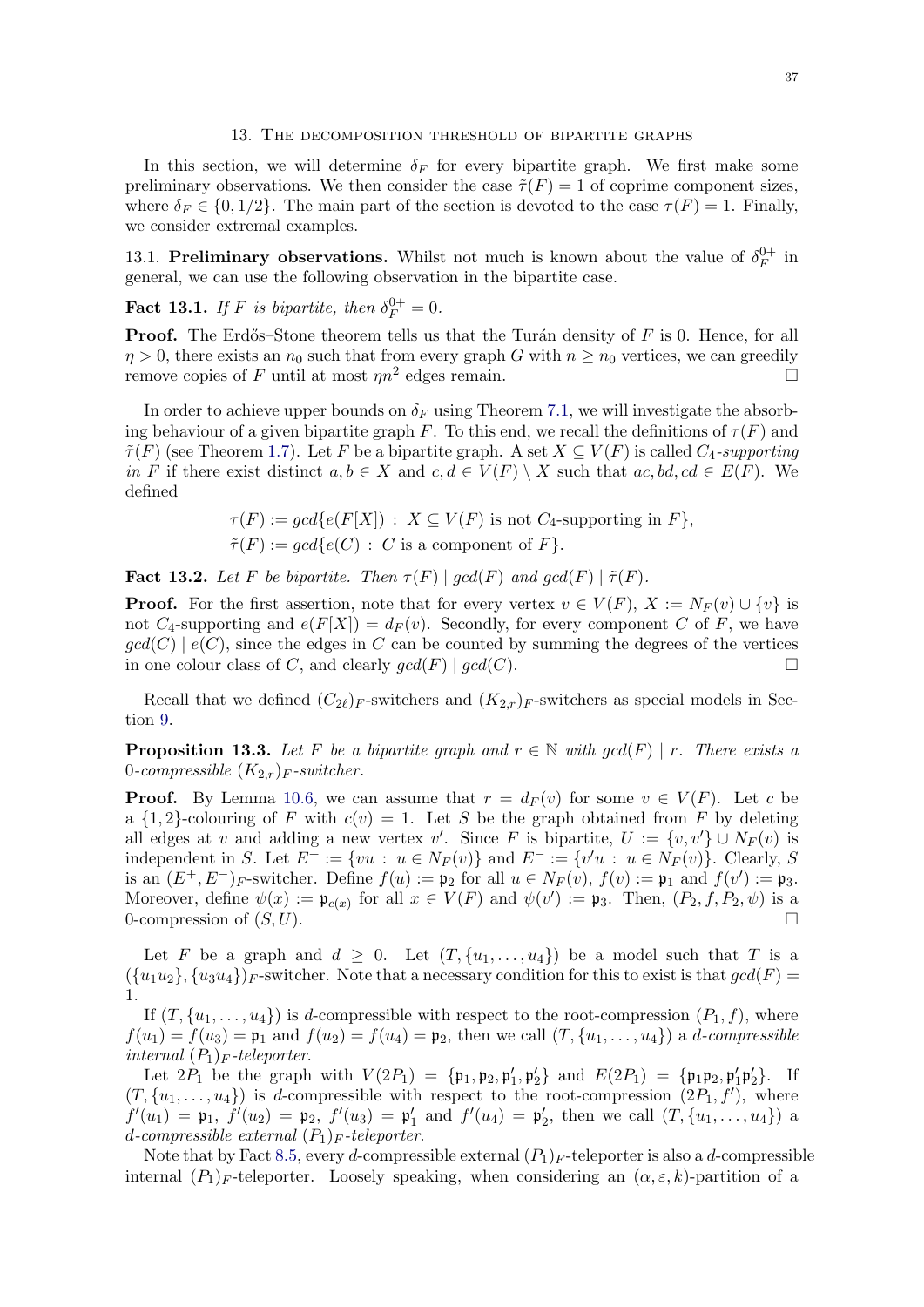graph G, then an internal  $(P_1)_F$ -teleporter allows us to switch between two edges lying in the same regular pair of clusters, whereas an external  $(P_1)_F$ -teleporter would allow us to switch between two edges that may belong to different regular pairs.

The following proposition gives an easy way of constructing an internal  $(P_1)$ -teleporter. We will use it as a tool in the proof of Lemmas [13.5](#page-37-0) and [13.9.](#page-40-0)

<span id="page-37-1"></span>**Proposition 13.4.** Let F be a bipartite graph with  $gcd(F) = 1$ . Then there exists a 0compressible internal  $(P_1)_F$ -teleporter  $(T, \{u_1, \ldots, u_4\})$ .

Note that in this case,  $T$  itself has a homomorphism onto  $P_1$  and is thus bipartite.

**Proof.** Let T' be the graph with vertex set  $\{u_1, \ldots, u_4, w\}$  and edge set  $\{u_2w, wu_4\}$ . Consider the model  $(T', \{u_1, \ldots, u_4\})$  with compression  $(P_1, f, P_1, \psi)$ , where  $\psi(u_i) := f(u_i) := \mathfrak{p}_1$ for  $i \in \{1,3\}, \ \psi(u_i) := f(u_i) := \mathfrak{p}_2$  for  $i \in \{2,4\}, \text{ and } \psi(w) := \mathfrak{p}_1$ . By Proposition [13.3,](#page-36-2) there exists a 0-compressible  $(K_{2,1})_F$ -switcher. So by Corollary [8.7,](#page-23-1) we can attach graphs  $S_1, S_2, S_3$  to T' such that

- $S_1$  is a  $({u_1u_2}, {wu_2})_F$ -switcher;
- $S_2$  is a  $({u_2w}, {u_4w})_F$ -switcher;
- $S_3$  is a  $({w u_4}, {u_3 u_4})_F$ -switcher;
- $(T, \{u_1, \ldots, u_4\})$  is 0-compressible with respect to  $(P_1, f)$ , where  $T := T' \cup S_1 \cup S_2 \cup S_3$ .

Then, T is clearly a  $({u_1u_2}, {u_3u_4})_F$ -switcher.

13.2. Coprime component sizes. We first analyse the case when  $\tilde{\tau}(F) = 1$ . In the proof of the following lemma, we construct an external  $(P_1)_{F}$ -teleporter, which we will use in the proof of Lemma [13.6](#page-38-0) to show that  $F$  is 0-absorbing.

<span id="page-37-0"></span>**Lemma 13.5.** Let F be a bipartite graph with  $\tilde{\tau}(F) = 1$ . Then there exists a 0-compressible external  $(P_1)_F$ -teleporter.

**Proof.** Let  $M_1, M_2$  be disjoint multisets containing components of F such that  $1 +$  $\sum_{C \in M_1} e(C) = \sum_{C \in M_2} e(C)$ . Let  $U = \{u_1, \ldots, u_4\}$  and define  $f' : U \to V(2P_1)$  as  $f'(u_1) :=$  $\mathfrak{p}_1, f'(u_2) := \mathfrak{p}_2, f'(u_3) := \mathfrak{p}'_1 \text{ and } f'(u_4) := \mathfrak{p}'_2.$ 

We want to construct a 0-compressible model  $(T, U)$  with respect to  $(2P_1, f')$  such that T is a  $({u_1u_2}, {u_3u_4})_{F}$ -switcher.

Fix some component  $C^* \in M_2$  and let  $vw \in E(C^*)$ . Let c be a  $\{1,2\}$ -colouring of F such that  $c(v) = 1$  and  $c(w) = 2$ .

Let  $F_{C^*}^+$  be a copy of  $C^* - vw$  such that  $u_1, u_2$  play the roles of v, w. Likewise, let  $F_{C^*}^-$  be a copy of  $C^* - vw$  such that  $u_3, u_4$  play the roles of v, w. Let  $F_{C^*}^0$  be a copy of  $F - V(C^*)$ . Moreover, for each component  $C \in M_1 \cup (M_2 \setminus \{C^*\})$ , let  $F_C^+$  $\overline{C}^+$  and  $F_C^ C$  be two copies of C and let  $F_C^0$  be a copy of  $F - V(C)$ . We may assume that all these copies are vertex-disjoint. Let  $T' := \bigcup_{C \in M_1 \cup M_2} F_C^+ \cup F_C^- \cup F_C^0$ .

For all  $x \in V(T')$  that belong to some  $F_C^0$  or  $F_C^+$  $C^+$ , define  $\psi(x) := \mathfrak{p}_{c(z)},$  where z is the vertex of F whose role x is playing. Likewise, for all  $x \in V(T')$  that belong to some  $F_C^ C^-,$  define  $\psi(x) := \mathfrak{p}'_{c(z)}$ , where z is the vertex of F whose role x is playing. Observe that  $\psi \colon T' \to 2P_1$  is a homomorphism such that  $\psi|_{U} = f'$ . Hence,  $(2P_1, f', 2P_1, \psi)$  is a 0-compression of  $(T', U)$ .

Let  $E_i^{\odot} := E(\bigcup_{C \in M_i} F_C^{\odot})$  $(C_C^{\circ})$  for  $i \in \{1,2\}$  and  $\odot \in \{+, -\}.$  By the definitions of  $M_1, M_2$ and  $C^*$ , we have  $|E_1^+| = |E_2^+|$  and  $|E_1^-| = |E_2^-|$ . Let  $\phi^+ : E_1^+ \to E_2^+$  and  $\phi^- : E_1^- \to E_2^-$  be arbitrary bijections. For every edge  $e \in E_1^+$ , we have  $e = xy$  and  $\phi^+(e) = x'y'$  for suitable distinct  $x, y, x', y'$  such that  $\psi(x) = \psi(x') = \mathfrak{p}_1$  and  $\psi(y) = \psi(y') = \mathfrak{p}_2$ . Similarly, for every edge  $e \in E_1^-$ , we have  $e = xy$  and  $\phi^-(e) = x'y'$  for suitable distinct  $x, y, x', y'$  such that  $\psi(x) = \psi(x^{\overline{I}}) = \mathfrak{p}'_1$  and  $\psi(y) = \psi(y') = \mathfrak{p}'_2$ . By Fact [13.2](#page-36-0) and Proposition [13.4,](#page-37-1) there exists a 0-compressible internal  $(P_1)_F$ -teleporter. We can therefore use Corollary [8.7](#page-23-1) to attach graphs  $(T_e)_{e \in E_1^+ \cup E_1^-}$  to  $T'$  such that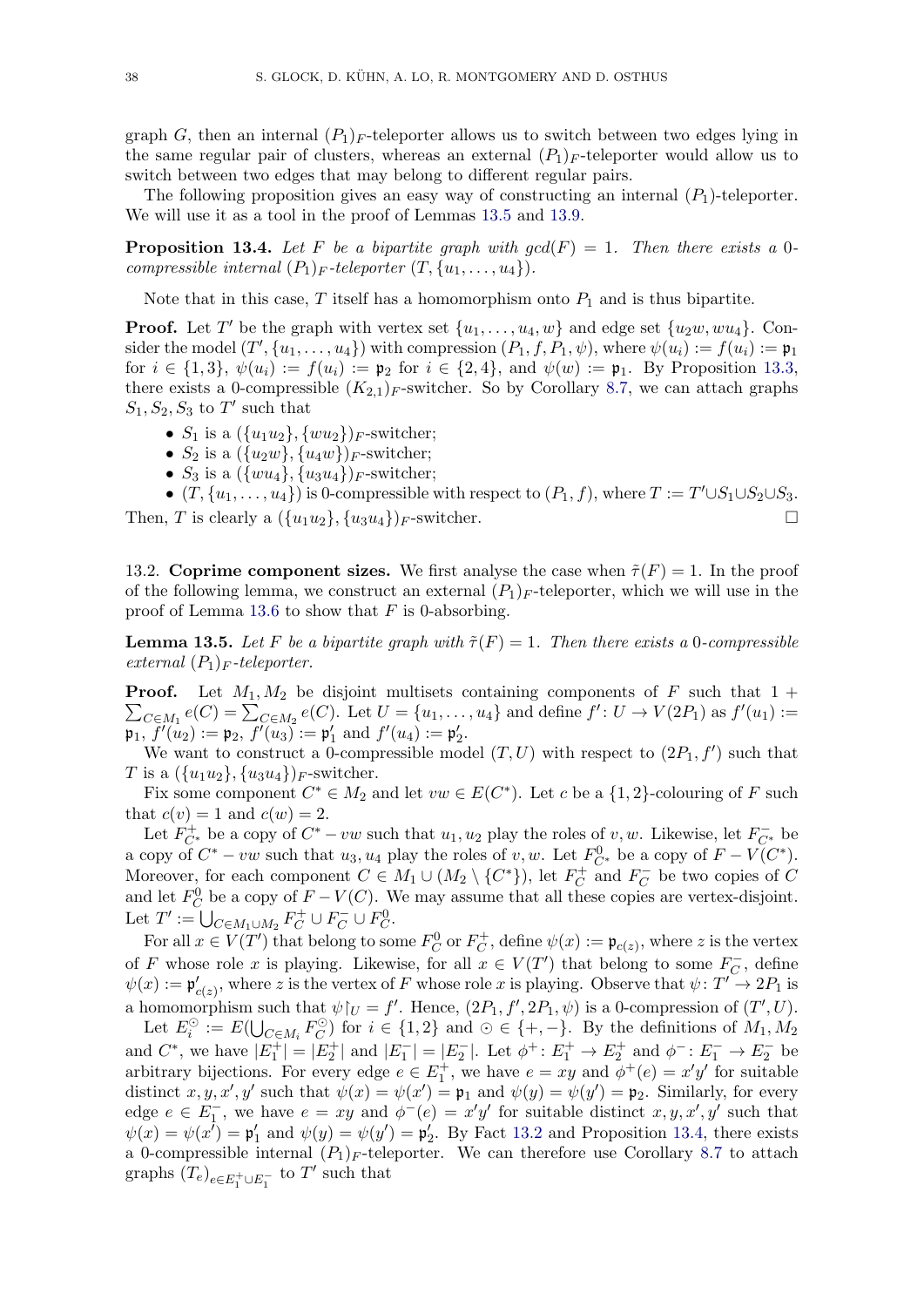- $T_e$  is an  $({e}, {\phi^+(e)})_F$ -switcher for every  $e \in E_1^+$ ;
- $T_e$  is an  $({e}, {\phi^{-}(e)})_F$ -switcher for every  $e \in E_1^-$ ;
- $(T, U)$  is 0-compressible with respect to  $(2P_1, f')$ , where  $T := T' \cup S^+ \cup S^-$ ,  $S^+ :=$  $\bigcup_{e \in E_1^+} T_e$  and  $S^- := \bigcup_{e \in E_1^-} T_e$ .

It remains to show that T is a  $({u_1u_2}, {u_3u_4})_F$ -switcher. Note that  $S^+$  is an  $(E_1^+, E_2^+)_F$ switcher and  $S^-$  is an  $(E_1^-, E_2^-)_F$ -switcher. Thus,

$$
T \cup \{u_1 u_2\} = (F_{C^*}^0 \cup F_{C^*}^+ \cup \{u_1 u_2\}) \cup (S^+ \cup E_1^+) \cup (S^- \cup E_2^-)
$$
  

$$
\cup \bigcup_{C \in M_1} (F_C^0 \cup F_C^-) \cup \bigcup_{C \in M_2 \setminus \{C^*\}} (F_C^0 \cup F_C^+),
$$
  

$$
T \cup \{u_3 u_4\} = (F_{C^*}^0 \cup F_{C^*}^- \cup \{u_3 u_4\}) \cup (S^+ \cup E_2^+) \cup (S^- \cup E_1^-)
$$
  

$$
\cup \bigcup_{C \in M_1} (F_C^0 \cup F_C^+) \cup \bigcup_{C \in M_2 \setminus \{C^*\}} (F_C^0 \cup F_C^-),
$$

are both  $F$ -decomposable.

<span id="page-38-0"></span>**Lemma 13.6.** Let F be bipartite and  $\tilde{\tau}(F) = 1$ . Then F is 0-absorbing.

Using Lemma [13.5,](#page-37-0) we will be able to transform any given leftover into a union of copies of  $F$  resulting in the desired absorber.

**Proof.** By Lemma [13.5,](#page-37-0) there exists a 0-compressible external  $(P_1)_F$ -teleporter  $(T, \{u_1, \ldots, u_4\}),$ say, that is, T is a  $({u_1u_2}, {u_3u_4})_F$ -switcher and  $(T, {u_1, \ldots, u_4})$  is 0-compressible with respect to  $(2P_2, f')$ , where  $f'(u_1) = \mathfrak{p}_1$ ,  $f'(u_2) = \mathfrak{p}_2$ ,  $f'(u_3) = \mathfrak{p}'_1$  and  $f'(u_4) = \mathfrak{p}'_2$ .

Let  $t := |T|$  and assume that  $1/n \ll 1/k_0', \varepsilon \ll \alpha, 1/b \ll 1/m, \mu, 1/|F|$ . Since t only depends on F this implies that  $\alpha$ ,  $1/b \ll 1/t$ . Suppose that G is a graph on n vertices with  $\delta(G) \geq \mu n$  that has an  $(\alpha, \varepsilon, k)$ -partition  $V_1, \ldots, V_k$  for some  $k \leq k'_0$ . Suppose also that H is any  $F$ -divisible subgraph of  $G$  of order at most  $m$ . We are to show that  $G$  contains an F-absorber for H of order at most b. Let  $p := e(H)/e(F)$  and let pF be the vertex-disjoint union of p copies of F. Clearly, we can find a copy  $H'$  of pF as a subgraph in G such that H' is vertex-disjoint from H. Let  $e_1, \ldots, e_h$  be an enumeration of the edges of H and let  $e'_1, \ldots, e'_h$  be an enumeration of the edges of H'. We now want to find an  $(\{e_i\}, \{e'_i\})_F$ . switcher for all  $i \in [h]$ . More precisely, we want to find edge-disjoint copies  $T_1, \ldots, T_h$  of T in G such that

(i)  $T_i$  is an  $({e_i}, {e'_i})_{F}$ -switcher;

(ii)  $T_i[V(H)]$  and  $T_i[V(H')]$  are empty.

Once again, we find them one by one using Lemma [8.4.](#page-21-0) Suppose that for some  $s \in [h]$ , we have already found  $T_1, \ldots, T_{s-1}$ . Write  $e_s = xy \in E(H)$  and  $e'_s = x'y' \in E(H')$ . Let  $X := V(H) \cup V(H') \cup V(T_1) \cup \cdots \cup V(T_{s-1})$ . For every  $i \in [k]$ , let  $V'_i := V_i \setminus (X \setminus \{x, y, x', y'\})$ . Then,  $V'_1, \ldots, V'_k$  is an  $(\alpha/2, 3\varepsilon, k)$ -partition of  $G' := G[V'_1 \cup \cdots \cup V'_k]$  and  $\delta(G') \geq \mu |G'|/2$ . Let  $\Lambda: \{u_1, \ldots, u_4\} \to V(G')$  be defined as  $\Lambda(u_1) := \{x\}, \Lambda(u_2) := \{y\}, \Lambda(u_3) := \{x'\}$  and  $\Lambda(u_4) := \{y'\}.$  We claim that  $\Lambda$  is  $(\alpha/2, 3\varepsilon, k)$ -admissible. Clearly,  $\Lambda$  respects  $(2P_2, f')$ . Let R be the reduced graph of  $V'_1, \ldots, V'_k$  (with respect to G') and  $\sigma: V(G') \to R$  the cluster function. Define  $j: V(2P_1) \to V(R)$  by  $j(\mathfrak{p}_1) := \sigma(x)$ ,  $j(\mathfrak{p}_2) := \sigma(y)$ ,  $j(\mathfrak{p}'_1) := \sigma(x')$  and  $j(\mathfrak{p}'_2) := \sigma(y')$ . Since  $xy, x'y' \in E(G')$ , we have  $\sigma(x)\sigma(y), \sigma(x')\sigma(y') \in E(R)$ , so [\(D1\)](#page-20-5) holds. Observe that  $W_{\mathfrak{p}_1} = \{y\}$ . Since  $d_{G'}(y, V_{\sigma(x)}) > 0$ , we have  $d_{G'}(W_{\mathfrak{p}_1}, V_{j(\mathfrak{p}_1)}) \ge \alpha |V_{j(\mathfrak{p}_1)}|/2$ . The same applies to  $\mathfrak{p}_2, \mathfrak{p}'_1, \mathfrak{p}'_2$ , so [\(D3\)](#page-20-2) holds as well. [\(D2\)](#page-20-3) and [\(D4\)](#page-20-4) hold trivially. Thus, Lemma [8.4](#page-21-0) implies that there exists an embedding  $\rho$  of  $(T, \{u_1, \ldots, u_4\})$  into  $G'$  respecting  $Λ.$  Take  $T_s := \rho(T)$ .

Let  $A := H' \cup T_1 \cup \cdots \cup T_h$ . Then  $|A| \leq e(H)|F| + e(H)t \leq b$  and  $A[V(H)]$  is empty. Since  $A = \bigcup_{i \in [h]} (T_i \cup \{e_i'\})$  is F-decomposable and  $A \cup H = H' \cup \bigcup_{i \in [h]} (T_i \cup \{e_i\})$  is Fdecomposable too, A is an F-absorber for H in G of order at most b.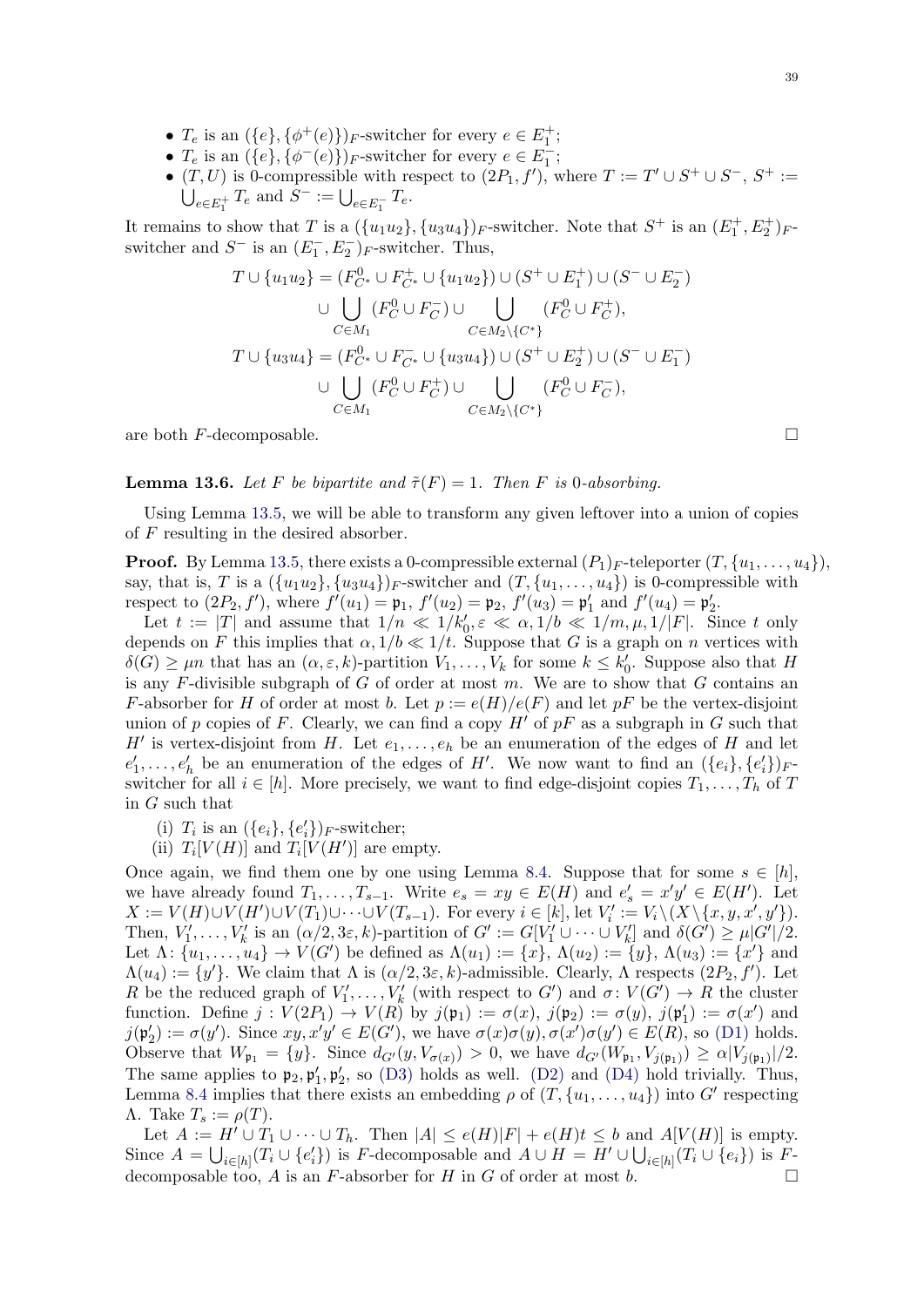13.3. Coprime non- $C_4$ -supporting sets. Here we show that  $\tau(F) = 1$  implies that F is 1/2-absorbing (see Corollary [13.10\)](#page-42-1). The remaining step towards this goal is to show that there exists a 2-compressible  $(C_6)_F$ -switcher. In fact, we will construct a 0-compressible  $(C_6)$ <sub>F</sub>-switcher. For this we need to construct a model  $(S, \{u_1, \ldots, u_6\})$  and a homomorphism  $\psi: S \to C_6$  such that  $\psi(u_i) = \mathfrak{c}_i$  for all  $i \in [6]$  and such that both  $S \cup \{u_1u_2, u_3u_4, u_5u_6\}$ and  $S \cup \{u_2u_3, u_4u_5, u_6u_1\}$  are F-decomposable.

# <span id="page-39-0"></span>Fact 13.7. Let  $F$  be bipartite. Then

 $\tau(F) = gcd\{e(F[X]) : X \subseteq V(F)$  is not  $C_4$ -supporting and  $F[X]$  is connected.

**Proof.** It is sufficient to show that for any  $X \subseteq V(F)$  that is not  $C_4$ -supporting, we have that  $gcd\{e(F[Y]) : Y \subseteq V(F) \text{ is not } C_4\text{-supporting and } F[Y] \text{ is connected} \}$  divides  $e(F[X])$ . Therefore, suppose that  $X \subseteq V(F)$  is not  $C_4$ -supporting. There is a partition  $X = Y_1 \cup \cdots \cup Y_t$  such that  $F[Y_1], \ldots, F[Y_t]$  are the components of  $F[X]$ . Then,  $e(F[X]) =$  $e(F[Y_1]) + \cdots + e(F[Y_t])$  and every  $Y_i$  itself is not  $C_4$ -supporting.

For graphs H and J, a homomorphism  $\psi: H \to J$ , and vertices  $j_1, \ldots, j_k \in V(J)$ , we slightly abuse notation for the sake of readability and write  $H[\psi^{-1}(j_1 \dots j_k)]$  instead of  $H[\psi^{-1}(\{j_1,\ldots,j_k\})].$ 

The following lemma is the key building block for the construction of the desired  $C_6$ switcher.

<span id="page-39-1"></span>**Lemma 13.8.** Let F be bipartite and  $\tau(F) = 1$ . Then there exist F-decomposable graphs  $G_+, G_-,$  an edge  $e^0 \in E(G_+)$  and a homomorphism  $\rho \colon G_+ \cup G_- \to C_6$  such that  $\rho(e^0) = \mathfrak{c}_1 \mathfrak{c}_2$ and  $G_{-}[\rho^{-1}(\mathfrak{c}_1\mathfrak{c}_2)] = G_{+}[\rho^{-1}(\mathfrak{c}_1\mathfrak{c}_2)] - \{e^0\}.$ 

Note that the condition  $\tau(F) = 1$  is crucial here. Indeed, if  $\rho' : F \to C_6$  is a homomorphism, then the number of edges mapped to  $\mathfrak{c}_1 \mathfrak{c}_2$  is divisible by  $\tau(F)$  as  $\rho'^{-1}(\{\mathfrak{c}_1, \mathfrak{c}_2\})$  is not C<sub>4</sub>-supporting. Hence,  $\tau(F)$  must divide both  $e(G_{+}[\rho^{-1}(\mathfrak{c}_1 \mathfrak{c}_2)])$  and  $e(G_{-}[\rho^{-1}(\mathfrak{c}_1 \mathfrak{c}_2)])$ .

## Proof. Let

 $C := \{F[X] : X \subseteq V(F) \text{ is not } C_4\text{-supporting and } F[X] \text{ is connected}\}.$ 

A graph G is called C-decomposable if G can be decomposed into copies of elements of  $\mathcal{C}$ . It is sufficient to show that there exist a graph  $G^0$ , a homomorphism  $\rho^0: G^0 \to C_6[\{\mathfrak{c}_1, \mathfrak{c}_2\}] \simeq P_1$ and an edge  $e^0 \in E(G^0)$  such that both  $G^0$  and  $G^0 - \{e_0\}$  are C-decomposable. Indeed, if  $F[X] \in \mathcal{C}$  appears in the decomposition of  $G^0$  (or  $G^0 - \{e_0\}$ ), then one can extend  $F[X]$  to a copy of F and extend  $\rho^0$  appropriately without mapping new edges to  $\mathfrak{c}_1 \mathfrak{c}_2$ . Clearly, all these extensions can be carried out edge-disjointly.

We now construct  $G_0$ . By assumption and Fact [13.7,](#page-39-0)  $gcd({e(C) : C \in C}) = 1$ .  $\sum_{C \in M_+} e(C) = \sum_{C \in M_+} e(C)$ . We may assume that all the elements of  $M_+ \cup M_-$  are vertex-Thus, there exist disjoint sets  $M_+, M_-$  containing copies of elements of C such that  $1 +$ disjoint. Let  $G' := \bigcup M_+ \cup \bigcup M_-$ . Clearly,  $G'$  is bipartite, i.e. there exists a homomorphism  $\rho' : G' \to P_1$ . Let  $E^{\odot} := E(\bigcup M_{\odot})$  for  $\odot \in \{+, -\}$ . Hence,  $|E^+| = |E^-| + 1$ . Let  $e^{0}$  be any edge in  $E^+$ . Let  $\tilde{F}$  be the disjoint union of all elements of C. We want to construct an  $(E_+ \setminus \{e^0\}, E_-)_{\tilde{F}}$ -switcher S. To this end, let  $\phi$  be an arbitrary bijection from  $E_-$  to  $E_+ \setminus \{e^0\}$ , and for every  $e \in E_-,$  let  $V_e$  be the set of vertices incident to e or  $\phi(e)$ .

Clearly,  $\tilde{\tau}(\tilde{F}) = 1$ . By Fact [13.2,](#page-36-0) it follows that  $gcd(\tilde{F}) = 1$ . Thus, Proposition [13.4](#page-37-1) implies that there exists a 0-compressible internal  $(P_1)_{\tilde{F}}$ -teleporter. Therefore, there exist graphs  $(T_e)_{e \in E_{-}}$  such that

- $T_e$  is an  $({e}, {\phi(e)})_{\tilde{F}}$ -switcher for each  $e \in E_{-};$
- $V(G') \cap V(T_e) = V_e$  for each  $e \in E_-\;$ ;
- $V(T_e) \cap V(T_{e'}) = V_e \cap V_{e'}$  for all distinct  $e, e' \in E_-$ ;
- there exists a homomorphism  $\rho_e: T_e \to P_1$  with  $\rho_e(x) = \rho'(x)$  for all  $x \in V_e$ .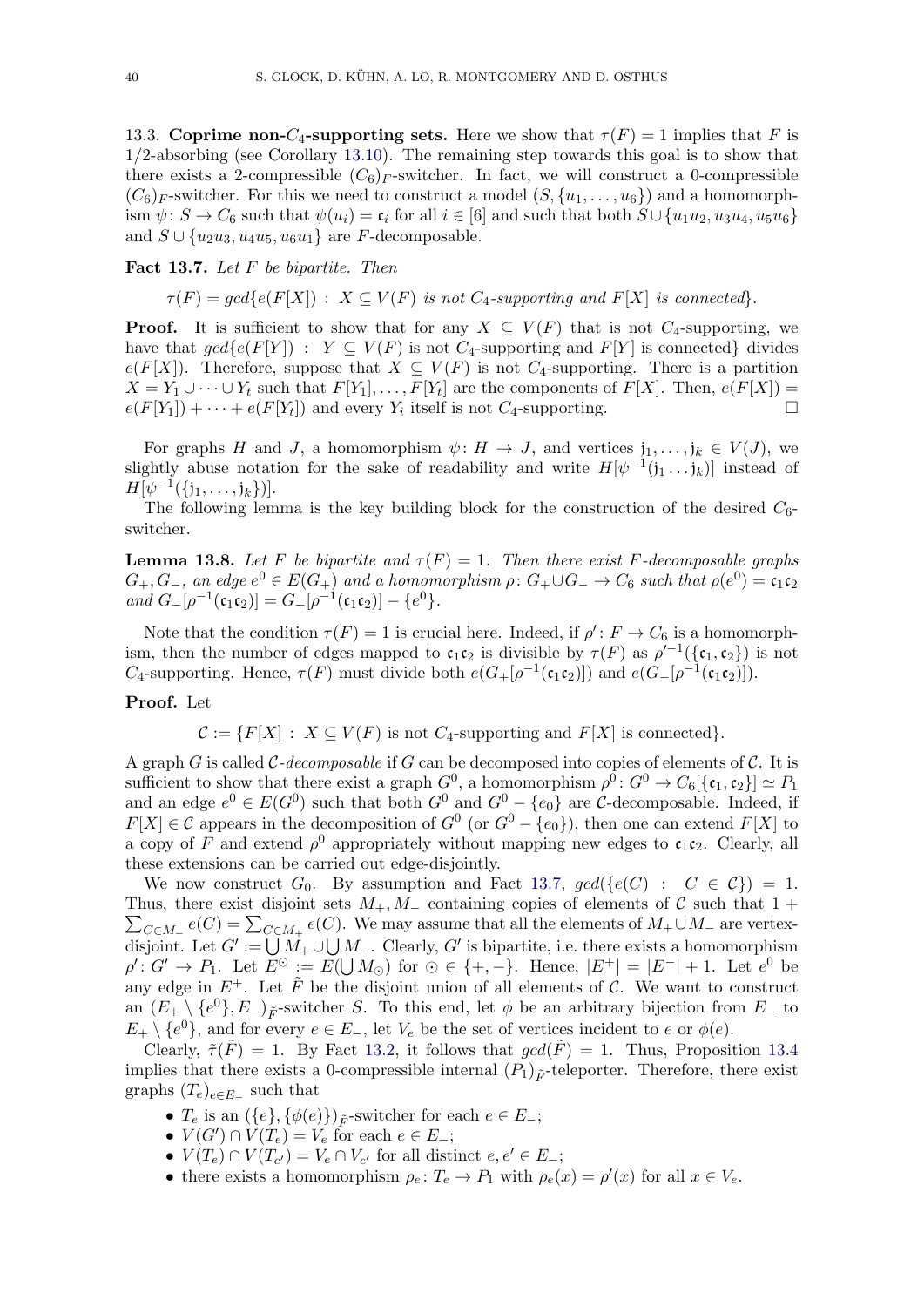Let  $S := \bigcup_{e \in E_{-}} T_e$  and  $G^0 := G' \cup S$ . Clearly, S is an  $(E_{+} \setminus \{e^0\}, E_{-})_{\tilde{F}}$ -switcher and  $\rho^0 := \rho' \cup \bigcup_{e \in E} \rho_e$  is a homomorphism  $G^0 \to P_1$ .

In particular, both  $S \cup (E^+ \setminus \{e^0\})$  and  $S \cup E^-$  are C-decomposable. Thus,  $G^0 = (S \cup$  $E^-$ ) ∪  $\bigcup M_+$  is C-decomposable. Similarly,  $G^0 - \{e^0\} = (S \cup (E^+ \setminus \{e^0\})) \cup \bigcup M_-$  is Cdecomposable.

We will now construct the desired  $C_6$ -switcher. We will first translate the structure obtained from Lemma [13.8](#page-39-1) into a 'pseudo'- $({u_1u_2}, {u_1u_6}, {u_2u_3})_F$ -switcher in the sense that there are some additional unwanted switchings (see Figure [3\)](#page-41-0). Here  $u_1u_2$  plays the role of the edge  $e^0$  from Lemma [13.8.](#page-39-1) We will then mirror this structure so that the mirror image of  $u_1u_2$  is  $u_5u_4$  and  $u_3, u_6$  are fixed points. The original structure together with its mirror image form a 'pseudo'- $(u_1, \ldots, u_6)$ <sub>F</sub>-switcher. In fact, some of the unwanted switchings will cancel out (see Figure [4\)](#page-42-2). By the inherent symmetry, we can pair up the unwanted switchings and decompose them in a number of 'double-stars', which we can incorporate by adding suitable 'double-star-switchers'.

<span id="page-40-0"></span>**Lemma 13.9.** Let F be bipartite and  $\tau(F) = 1$ . Then there exists a 0-compressible  $(C_6)_F$ . switcher.

**Proof.** Let J be a copy of  $C_6$  with vertices  $c_1, c_2, c_3, a_2, a_1, c_6$  appearing in this order on the cycle.

Step 1

Let  $G_+, G_-$  be F-decomposable graphs,  $u_1u_2 \in E(G_+)$  and let  $\rho: G_+ \cup G_- \to J$  be a homomorphism such that  $\rho(u_i) = \mathfrak{c}_i$  for  $i \in \{1,2\}$  and  $G_{-}[\rho^{-1}(\mathfrak{c}_1 \mathfrak{c}_2)] = G_{+}[\rho^{-1}(\mathfrak{c}_1 \mathfrak{c}_2)]$  $\{u_1u_2\}$ , which exist by Lemma [13.8.](#page-39-1) We may assume that  $G_+$  and  $G_-$  are otherwise edgedisjoint.

Let  $H := (G_+ \cup G_-) - \{u_1u_2\}$ . For  $\odot \in \{+, -\}$ , define  $H_{\odot} := G_{\odot}[\rho^{-1}(\mathfrak{c}_6\mathfrak{a}_1\mathfrak{a}_2\mathfrak{c}_3)]$ ,  $H_{1,\odot} := G_{\odot}[\rho^{-1}(\mathfrak{c}_1 \mathfrak{c}_6)]$  and  $H_{2,\odot} := G_{\odot}[\rho^{-1}(\mathfrak{c}_2 \mathfrak{c}_3)]$ . Thereby, we have the following:

- (H1)  $\{u_1, u_2\} \subseteq V(H)$  is independent in H and  $\rho(u_i) = \mathfrak{c}_i$  for  $i \in \{1, 2\};$
- (H2)  $H = H_0 \cup H_+ \cup H_- \cup H_{1,+} \cup H_{1,-} \cup H_{2,+} \cup H_{2,-}$ , where
	- $H_0 := H[\rho^{-1}(\mathfrak{c}_1 \mathfrak{c}_2)],$
	- $H_+ \cup H_- = H[\rho^{-1}(\mathfrak{c}_6 \mathfrak{a}_1 \mathfrak{a}_2 \mathfrak{c}_3)],$
	- $H_{1,+} \cup H_{1,-} = H[\rho^{-1}(\mathfrak{c}_1 \mathfrak{c}_6)],$  and
	- $H_{2,+} \cup H_{2,-} = H[\rho^{-1}(\mathfrak{c}_2 \mathfrak{c}_3)];$

<span id="page-40-3"></span>(H3)  $H_0 \cup \{u_1u_2\} \cup H_+ \cup H_{1,+} \cup H_{2,+}$  and  $H_0 \cup H_- \cup H_{1,-} \cup H_{2,-}$  are both F-decomposable.

<span id="page-40-1"></span>We now want to extend H to H and  $\rho$  to  $\tilde{\rho}$  such that the following hold (see Figure [3\)](#page-41-0): (H1')  $\{u_1, u_2, u_3, u_6\} \subseteq V(\tilde{H})$  is independent in  $\tilde{H}$  and  $\tilde{\rho}(u_i) = \mathfrak{c}_i$  for  $i \in \{1, 2, 3, 6\};$ 

 $(H2') \tilde{H} = \tilde{H}_0 \cup \tilde{H}_+ \cup \tilde{H}_-\cup \tilde{H}_1 \cup \tilde{H}_2$ , where

- $\bullet \ \tilde{H}_{+} \cup \tilde{H}_{-} = \tilde{H}[\tilde{\rho}^{-1}(\mathfrak{c}_{6}\mathfrak{a}_{1}\mathfrak{a}_{2}\mathfrak{c}_{3})],$ 
	- $\bullet \ \tilde{H}_{1,0} \cup \tilde{H}_1 = \tilde{H}[\tilde{\rho}^{-1}(\mathfrak{c}_1 \mathfrak{c}_6)],$
- $\tilde{H}_{2,0} \cup \tilde{H}_2 = \tilde{H}[\tilde{\rho}^{-1}(\mathfrak{c}_2 \mathfrak{c}_3)],$  and
- $\bullet \,\, \tilde H_0 := \tilde H[\tilde \rho^{-1}(\mathfrak c_1\mathfrak c_2)] \cup \tilde H_{1,0} \cup \tilde H_{2,0};$

<span id="page-40-4"></span><span id="page-40-2"></span>(H3')  $\tilde{H}_0 \cup \{u_1u_2\} \cup \tilde{H}_+$  and  $\tilde{H}_0 \cup \{u_1u_6, u_2u_3\} \cup \tilde{H}_- \cup \tilde{H}_1 \cup \tilde{H}_2$  are both F-decomposable.

To this end, let  $u_3, u_6$  be new vertices (i.e. vertices not in H). Pick  $vw \in E(F)$  and let  $F_1$  be a copy of  $F -vw$  such that  $u_1, u_6$  play the roles of v, w, and let  $F_2$  be a copy of  $F -vw$  such that  $u_2, u_3$  play the roles of v, w, and all other vertices are new vertices. Clearly, there exists a homomorphism  $\rho_1: F_1 \to J[\{\mathfrak{c}_1,\mathfrak{c}_6\}]$  such that  $\rho_1(u_1) = \mathfrak{c}_1$  and  $\rho_1(u_6) = \mathfrak{c}_6$ . Similarly, let  $\rho_2 \colon F_2 \to J[\{\mathfrak{c}_2, \mathfrak{c}_3\}]$  be a homomorphism such that  $\rho_2(u_2) = \mathfrak{c}_2$  and  $\rho_2(u_3) = \mathfrak{c}_3$ .

For every  $e \in E(H_{1,+} \cup H_{2,+})$ , let  $F_e$  be a copy of F that contains e and consists of new vertices apart from the endpoints of e. For  $e \in E(H_{1,+})$ , let  $\rho_e \colon F_e \to J[\{\mathfrak{c}_1,\mathfrak{c}_6\}]$  be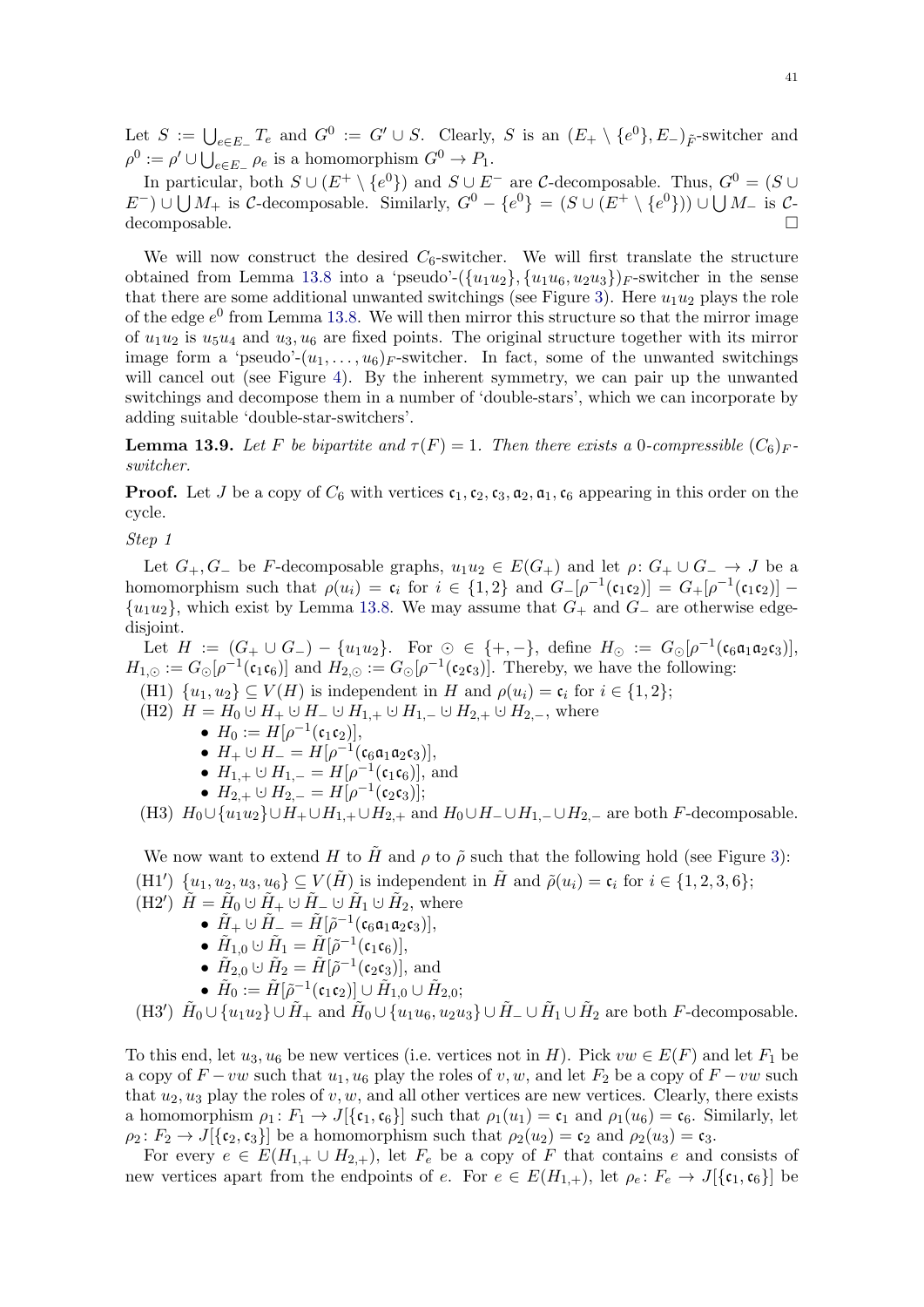<span id="page-41-0"></span>

FIGURE 3. The structure to be constructed in Step 1.

a homomorphism such that  $\rho_e(x) = \rho(x)$  for  $x \in V(e)$ . For  $e \in E(H_{2,+})$ , let  $\rho_e: F_e \to$  $J[\{\mathfrak{c}_2,\mathfrak{c}_3\}]$  be a homomorphism such that  $\rho_e(x) = \rho(x)$  for  $x \in V(e)$ .

Let

$$
\tilde{H} := H \cup F_1 \cup F_2 \cup \bigcup_{e \in E(H_{1,+} \cup H_{2,+})} F_e
$$

and define  $\tilde{\rho} := \rho \cup \rho_1 \cup \rho_2 \cup \bigcup_{e \in E(H_{1,+} \cup H_{2,+})} \rho_e$ . Then, [\(H1](#page-40-1)') holds. Let  $\tilde{H}_{\odot} := H_{\odot}$  for  $\odot \in \{+, -\}$  and  $\tilde{H}_{i,0} := H_{i,+}$  for  $i \in \{1,2\}$ . Note that  $\tilde{H}[\tilde{\rho}^{-1}(\mathfrak{c}_1 \mathfrak{c}_2)] = H[\rho^{-1}(\mathfrak{c}_1 \mathfrak{c}_2)] = H_0$ . Therefore, defining  $\tilde{H}_0 := \tilde{H}[\tilde{\rho}^{-1}(\mathfrak{c}_1 \mathfrak{c}_2)] \cup \tilde{H}_{1,0} \cup \tilde{H}_{2,0}$  yields  $\tilde{H}_0 = H_0 \cup H_{1,+} \cup H_{2,+}$ . Finally, for  $i \in \{1, 2\}$ , let

$$
\tilde{H}_i := H_{i,-} \cup F_i \cup \bigcup_{e \in E(H_{i,+})} (F_e - e).
$$

This way, [\(H2](#page-40-2)') holds. Now,  $\tilde{H}_0 \cup \{u_1u_2\} \cup \tilde{H}_+$  is F-decomposable by [\(H3\).](#page-40-3) Moreover,  $\tilde{H}_0 \cup \{u_1u_6, u_2u_3\} \cup \tilde{H}_- \cup \tilde{H}_1 \cup \tilde{H}_2$  can be decomposed into  $H_0 \cup H_- \cup H_{1,-} \cup H_{2,-}, F_1 \cup \{u_1u_6\},$  $F_2 \cup \{u_2u_3\}$  and  $H_{1,+} \cup H_{2,+} \cup \bigcup_{e \in E(H_{1,+} \cup H_{2,+})}(F_e - e)$ . The former is F-decomposable by [\(H3\)](#page-40-3) and the others are all trivially  $\overline{F}$ -decomposable, so [\(H3](#page-40-4)') holds.

#### Step 2

Let  $J^*$  be the graph obtained from  $J$  by mirroring  $J$  with fixed points  $\{\mathfrak{c}_6, \mathfrak{a}_1, \mathfrak{a}_2, \mathfrak{c}_3\}$ , that is, add new vertices  $c_5, c_4$  to J together with the edges  $c_6c_5, c_5c_4$  and  $c_4c_3$ .

Alternatively,  $J^*$  can be viewed as the graph obtained from  $C_6$  (with vertices  $\mathfrak{c}_1, \ldots, \mathfrak{c}_6$ ) in the usual order) by adding two new vertices  $a_1, a_2$  and the edges  $c_6a_1, a_1a_2, a_2c_3$ .

For every vertex  $x \in \tilde{\rho}^{-1}(\mathfrak{c}_1 \mathfrak{c}_2)$ , let  $x'$  be a new vertex. Let  $\tilde{H}'$  be the copy of  $\tilde{H}$  obtained by replacing every  $x \in \tilde{\rho}^{-1}(\mathfrak{c}_1 \mathfrak{c}_2)$  with  $x'$ , and let  $\tilde{H}'_0$ ,  $\tilde{H}'_1$ ,  $\tilde{H}'_2$  be the subgraphs of  $\tilde{H}'$ corresponding to  $\tilde{H}_0, \tilde{H}_1, \tilde{H}_2$ . So  $\tilde{H}' = \tilde{H}'_0 \cup \tilde{H}_+ \cup \tilde{H}_- \cup \tilde{H}'_1 \cup \tilde{H}'_2$ . Let

$$
S^*:=\tilde{H}\cup \tilde{H}'.
$$

We can extend  $\tilde{\rho}$  to a homomorphism  $\psi: S^* \to J^*$  by defining  $\psi(x') := \mathfrak{c}_5$  for every  $x \in \tilde{\rho}^{-1}(\mathfrak{c}_1)$  and  $\psi(x') := \mathfrak{c}_4$  for every  $x \in \tilde{\rho}^{-1}(\mathfrak{c}_2)$ .

We let  $u_5 := u'_1$  and  $u_4 := u'_2$ , thus  $u_5u_4$  is the mirror image of  $u_1u_2$ . Note that  $U :=$  $\{u_1,\ldots,u_6\}$  is independent in  $S^*$ . Let f be defined as  $f(u_i) := \mathfrak{c}_i$  for all  $i \in [6]$ . Therefore,  $(J^*, f, J^*, \psi)$  is a 0-compression of  $(S^*, U)$ .

Note that by symmetry and  $(H3'),$  $(H3'),$ 

<span id="page-41-1"></span>(H4')  $\tilde{H}'_0 \cup \{u_4u_5\} \cup \tilde{H}_+$  and  $\tilde{H}'_0 \cup \{u_5u_6, u_3u_4\} \cup \tilde{H}_- \cup \tilde{H}'_1 \cup \tilde{H}'_2$  are both F-decomposable. Let

<span id="page-41-2"></span>(13.1) 
$$
S^{**} := \tilde{H}_0 \cup \tilde{H}_+ \cup \tilde{H}_- \cup \tilde{H}'_0 = S^* - (\tilde{H}'_1 \cup \tilde{H}'_2 \cup \tilde{H}_1 \cup \tilde{H}_2).
$$

Combining  $(H3')$  $(H3')$  and  $(H4')$  $(H4')$ , we conclude that

<span id="page-41-3"></span> $(H5') S^{**} \cup \{u_1u_2, u_3u_4, u_5u_6\} \cup \tilde{H}'_1 \cup \tilde{H}'_2$  and  $S^{**} \cup \{u_2u_3, u_4u_5, u_6u_1\} \cup \tilde{H}_1 \cup \tilde{H}_2$  are both F-decomposable (see Figure [4\)](#page-42-2).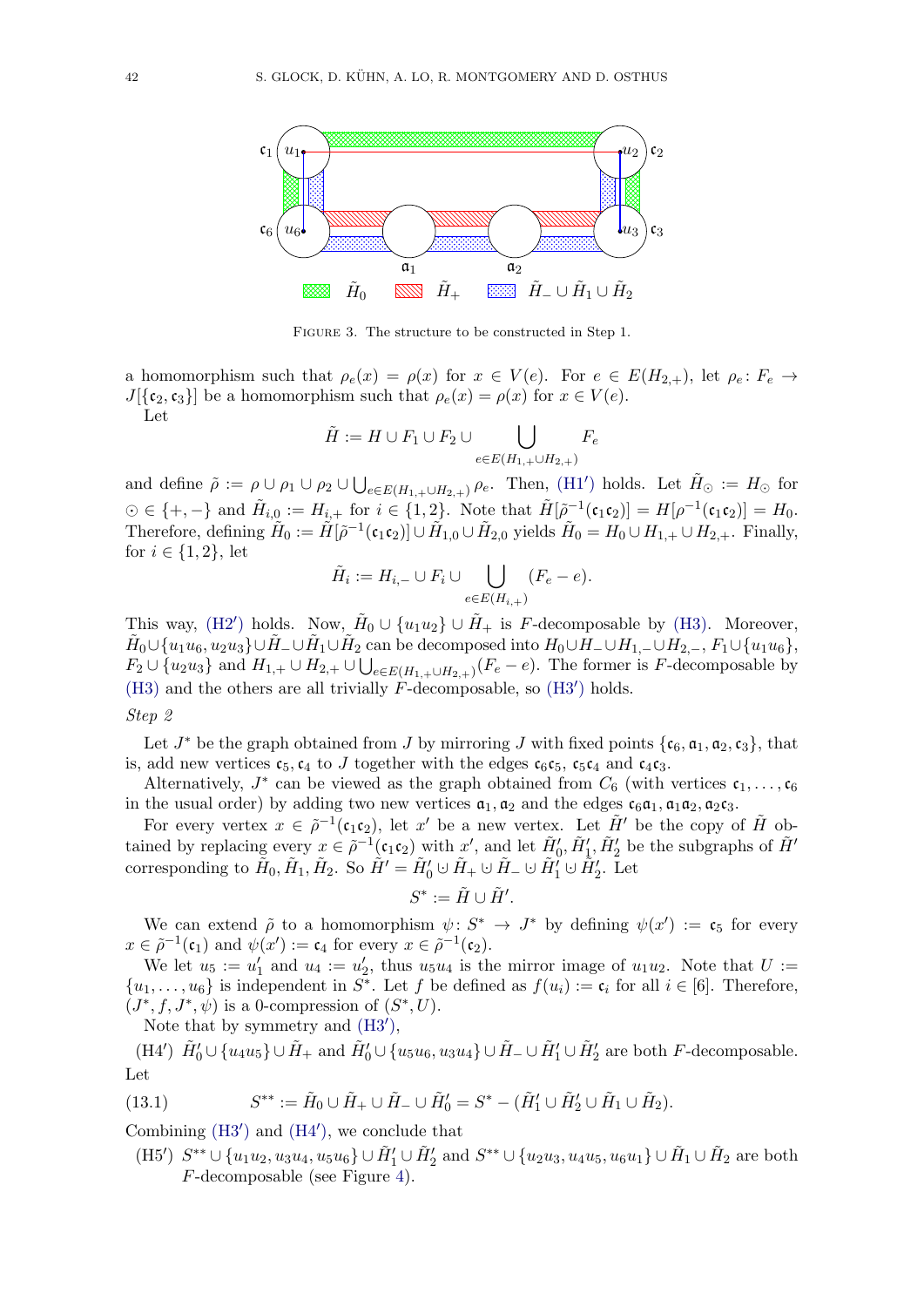<span id="page-42-2"></span>

Figure 4. By mirroring the structure obtained in Step 1 (see Figure [3\)](#page-41-0), we obtain the desired  $(u_1, \ldots, u_6)$ <sub>F</sub>-switching, plus some unwanted (but symmetric) switchings. The subgraphs  $\tilde{H}_+$  and  $\tilde{H}_-$  are contained in both F-decompositions.

Consider  $x \in \tilde{\rho}^{-1}(\mathfrak{c}_1)$ . Note that by  $(H2')$  $(H2')$ , x is not incident with any edge from  $\tilde{H}_+$ ,  $\tilde{H}_-$ ,  $\tilde{H}_2$ ,  $\{u_2u_3\}$ . Let  $r := \gcd(F)$ . By [\(H3](#page-40-4)'), we have  $r | d_{\tilde{H}_0 \cup \{u_1 u_2\}}(x)$  and  $r | d_{\tilde{H}_0 \cup \{u_1 u_6\} \cup \tilde{H}_1}(x)$ , implying that  $r | d_{\tilde{H}_1}(x)$ . Moreover,  $N_{\tilde{H}_1}(x) = N_{\tilde{H}'_1}(x')$  since  $N_{\tilde{H}_1}(x) \subseteq \tilde{\rho}^{-1}(\mathfrak{e}_6)$ . The same applies to  $x \in \tilde{\rho}^{-1}(\mathfrak{c}_2)$  with  $\tilde{H}_2, \tilde{H}'_2$ . Hence, by Corollary [8.7](#page-23-1) and Proposition [13.3,](#page-36-2) we can attach graphs  $(S_x)_{x \in \tilde{\rho}^{-1}(\mathfrak{c}_1 \mathfrak{c}_2)}$  to  $S^*$  such that

- $S_x$  is an  $(\tilde{H}_i[x, N_{\tilde{H}_i}(x)], \tilde{H}'_i[x', N_{\tilde{H}'_i}(x')])_F$ -switcher for all  $i \in \{1, 2\}, x \in \tilde{\rho}^{-1}(\mathfrak{c}_i);$
- $(S, U)$  is 0-compressible with respect to  $(J^*, f)$ , where  $S := S^* \cup S_1 \cup S_2$  and  $S_i :=$  $\bigcup_{x \in \tilde{\rho}^{-1}(\mathfrak{c}_i)} S_x$  for  $i \in \{1, 2\}.$

Clearly,  $S_1$  is an  $(\tilde{H}_1, \tilde{H}'_1)_F$ -switcher and  $S_2$  is an  $(\tilde{H}_2, \tilde{H}'_2)_F$ -switcher. Thus, together with [\(13.1\)](#page-41-2) and [\(H5](#page-41-3)'), it follows that S is a  $(u_1, \ldots, u_6)_F$ -switcher.

By identifying  $a_1$  with  $c_1$  and  $a_2$  with  $c_2$ , we can see that  $(S, U)$  is 0-compressible with respect to  $(C_6, f)$  by Fact [8.5.](#page-22-0)

<span id="page-42-1"></span>**Corollary 13.10.** Let F be bipartite and  $\tau(F) = 1$ . Then F is 1/2-absorbing.

Proof. This follows from Lemma [13.9,](#page-40-0) Proposition [13.3,](#page-36-2) Lemma [9.1](#page-25-0) and Lemma [12.1.](#page-34-1)

 $\Box$ 

13.4. Lower bounds. The remaining steps towards the proof of Theorem [1.7](#page-3-0) are extremal examples giving lower bounds on  $\delta_F$ .

<span id="page-42-0"></span>**Proposition 13.11.** Let F be bipartite. If  $\tau(F) > 1$ , then  $\delta_F \geq 2/3$ .

**Proof.** Let  $r := \gcd(F)$ . By Fact [13.2,](#page-36-0)  $\tau(F) | r$ . We show that there are F-divisible graphs G of arbitrarily large order which are not F-decomposable, while  $\delta(G) \geq |2|G|/3$  −  $2r(e(F) + 1)$ . Let m be sufficiently large.

**Case 1:**  $\tau(F)$  is odd.

Let  $V_1, V_2, V_3$  be disjoint sets with  $|V_1| = 2rm + \tau(F) - 1$ ,  $|V_2| = 2rm - \tau(F) + 2$ ,  $|V_3| = 2rm - \tau(F) + 1$ . Let G be the graph on vertex set  $V_1 \cup V_2 \cup V_3$  consisting of two cliques on  $V_1$  and  $V_3$  and a complete bipartite graph with vertex classes  $V_1 \cup V_3$  and  $V_2$ . Hence, G has  $6rm - \tau(F) + 2$  vertices. Moreover,  $d_G(v) = 4rm$  for all  $v \in V_1 \cup V_2$  and  $d_G(v) = 4rm - 2\tau(F) + 2$  for all  $v \in V_3$ .

Let G' be the graph obtained from G by removing the edges of  $r + 1 - \tau(F)$  edge-disjoint Hamilton cycles in  $G[V_3]$ . Hence, G' is r-divisible and thus  $r | 2e(G')$ . Apply Proposition [11.2](#page-33-2) to  $G'[V_3]$  with  $e(G')$  playing the role of e to obtain an r-divisible subgraph H of  $G'[V_3]$  such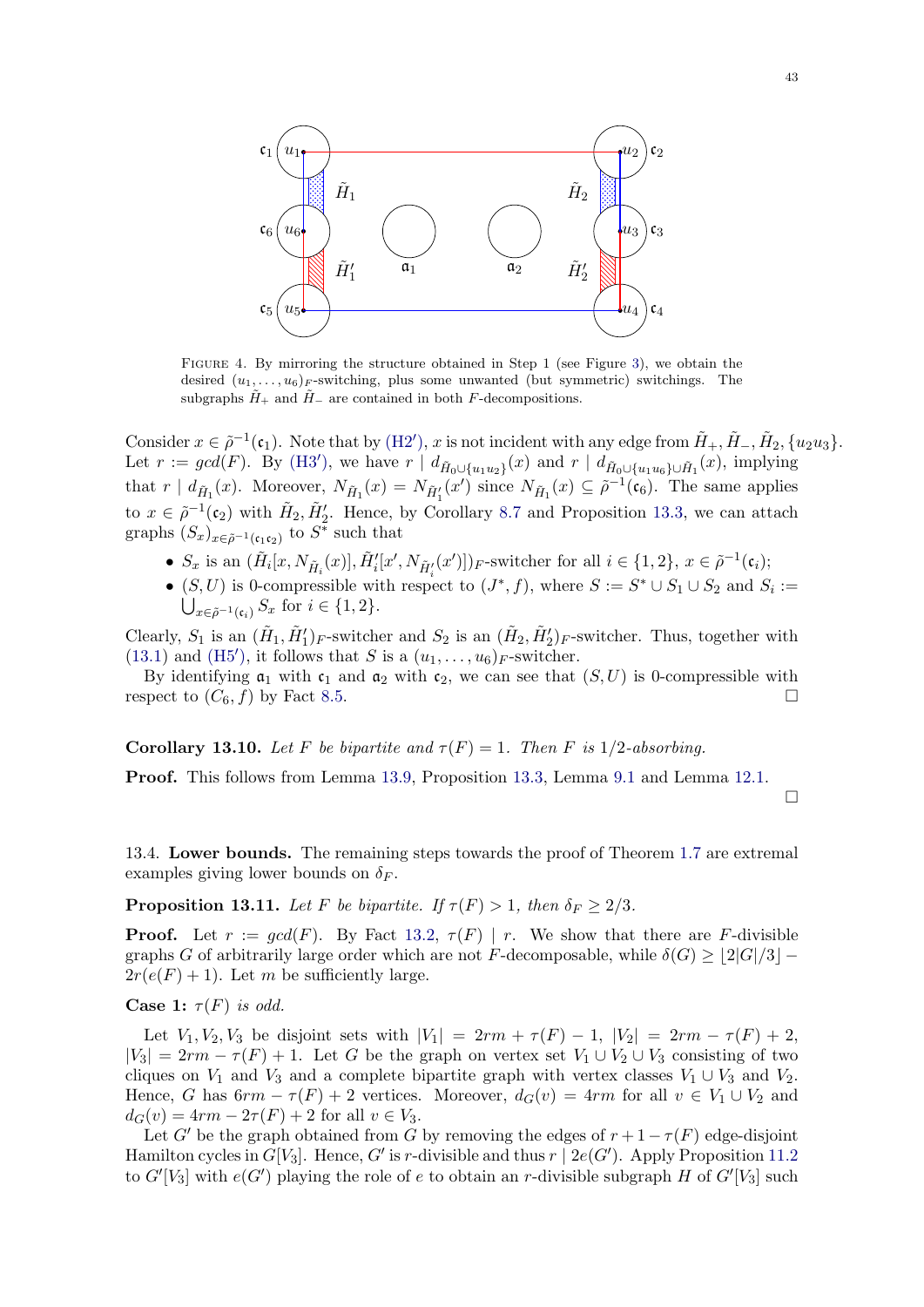that  $e(G') \equiv e(H) \mod e(F)$  and  $\Delta(H) \leq 2e(F)r$ . Let  $G'' := G' - H$ . Hence,  $G''$  is F-divisible and

$$
\delta(G'') \ge 4rm - 2\tau(F) + 2 - 2(r + 1 - \tau(F)) - 2e(F)r \ge \lfloor 2|G''|/3 \rfloor - 2r(e(F) + 1).
$$

We will now see that  $G''$  is not F-decomposable. Let F' be any copy of F in  $G''$ . Note that  $V(F') \cap V_1$  is not  $C_4$ -supporting in F', hence  $\tau(F) | e(F'[V_1])$ . So a necessary condition for  $G''$  having an F-decomposition is that  $e(G''[V_1])$  is divisible by  $\tau(F)$ . However,  $e(G''[V_1]) =$  $(rm + (\tau(F) - 1)/2)(2rm + \tau(F) - 2)$ . Recall that  $\tau(F) | r$ . Hence, the first factor is not divisible by  $\tau(F)$  since  $\tau(F) > 1$  and the second factor is coprime to  $\tau(F)$  as  $\tau(F)$  is odd. Case 2:  $\tau(F)$  is even.

Define G as before, but this time the sizes of  $V_1, V_2, V_3$  satisfy  $|V_1| = 2rm + \tau(F), |V_2|$  $2rm - \tau(F) + 1$ ,  $|V_3| = 2rm - \tau(F)$ . Hence, G has  $6rm - \tau(F) + 1$  vertices. Moreover,  $d_G(v) = 4rm$  for all  $v \in V_1 \cup V_2$  and  $d_G(v) = 4rm - 2\tau(F)$  for all  $v \in V_3$ .

Let G' be the graph obtained from G by removing the edges of  $r - \tau(F)$  edge-disjoint Hamilton cycles in  $G[V_3]$ . Hence, G' is r-divisible and thus  $r | 2e(G')$ . Apply Proposition [11.2](#page-33-2) to  $G'[V_3]$  with  $e(G')$  playing the role of e to obtain an r-divisible subgraph H of  $G'[V_3]$  such that  $e(G') \equiv e(H) \mod e(F)$  and  $\Delta(H) \leq 2e(F)r$ . Let  $G'' := G' - H$ . Hence,  $G''$  is F-divisible and

$$
\delta(G'') \ge 4rm - 2\tau(F) - 2(r - \tau(F)) - 2e(F)r \ge \lfloor 2|G''|/3 \rfloor - 2r(e(F) + 1).
$$

As before, a necessary condition for G'' having an F-decomposition is that  $e(G''[V_1])$  is divisible by  $\tau(F)$ . However,  $e(G''[V_1]) = (rm + \tau(F)/2)(2rm + \tau(F) - 1)$ , where the first factor is not divisible by  $\tau(F)$  and the second factor is coprime to  $\tau(F)$ , so  $e(G''[V_1])$  is not divisible by  $\tau(F)$ .

<span id="page-43-0"></span>**Proposition 13.12.** Let F be bipartite. If  $\tilde{\tau}(F) > 1$  or every edge of F is contained in a cycle, then  $\delta_F \geq 1/2$ .

**Proof.** Let  $r := \gcd(F)$ . Suppose that  $\tilde{\tau}(F) = 1$ . By Fact [13.2,](#page-36-0)  $r = 1$ . Moreover, our assumption implies that every edge of F is contained in a cycle. For any  $m \in \mathbb{N}$ , the graph G obtained from two disjoint cliques of order  $me(F)$  each by deleting one edge and adding a bridge between the two components is F-divisible and satisfies  $\delta(G) \geq |G|/2 - 2$ , but is not F-decomposable.

We can therefore assume that  $\tilde{\tau}(F) > 1$ .

## **Case 1:** r is even or  $\tilde{\tau}(F) > r$ .

Let  $a := r$  if r is odd and  $a := r/2$  if r is even. Note that  $a < \tilde{\tau}(F)$  since  $r | \tilde{\tau}(F)$ . For any  $m \in \mathbb{N}$ , let  $V_1, V_2$  be disjoint sets of size  $2me(F)\tilde{\tau}(F) + 1$  each and let G be the graph consisting of two cliques on  $V_1$  and  $V_2$ . Clearly, G is F-divisible. Let G' be the graph obtained from G by removing the edges of a edge-disjoint Hamilton cycles from  $G[V_1]$  and  $(e(F) - 1)a$  edge-disjoint Hamilton cycles from  $G[V_2]$ . Observe that G' is still F-divisible and  $\delta(G') \geq 2me(F)\tilde{\tau}(F) - 2e(F)r = |G'|/2 - 1 - 2e(F)r$ .

However,  $e(G'[V_1]) \equiv -|V_1|a \mod \tilde{\tau}(F)$ . Since  $a < \tilde{\tau}(F)$  and  $gcd\{|V_1|, \tilde{\tau}(F)\} = 1$ , we deduce that  $e(G'[V_1])$  is not divisible by  $\tilde{\tau}(F)$ , implying that G' cannot be F-decomposable.

## **Case 2:** r is odd and  $\tilde{\tau}(F) = r$ .

Since  $\tilde{\tau}(F) > 1$ , we have  $r > 1$ . We first claim that every edge of F is contained in a cycle. Suppose that  $xy$  is not contained in a cycle. Then there exists a partition of  $V(F)$  into sets  $A_1, A_2, B_1, B_2$  such that  $x \in A_1, y \in B_2$  and  $E(F) = E(F[A_1, B_1]) \cup E(F[A_2, B_2]) \cup \{xy\}.$ Hence,

$$
e(F) = e(F[A_1, B_1]) + e(F[A_2, B_2]) + 1 = \sum_{v \in B_1} d_F(v) + \sum_{v \in A_2} d_F(v) + 1 \equiv 1 \mod r,
$$

which contradicts  $r | e(F)$  and  $r > 1$ .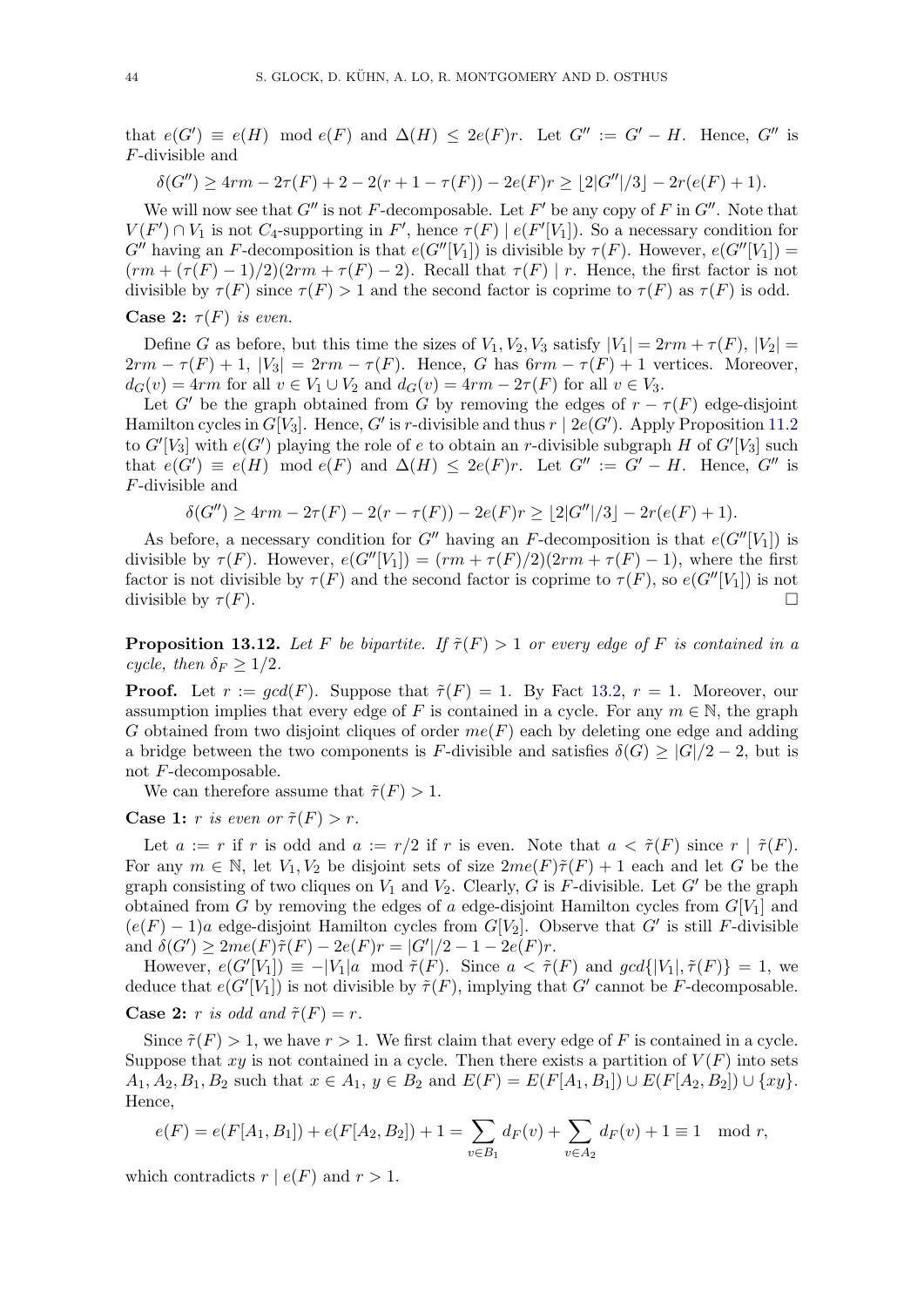Let  $Q$  be a graph with one vertex q of degree 1 and all other vertices of degree r. (To construct such a Q, start with  $K_{r,r}$  and remove the edges of a matching of size  $(r-1)/2$ . Add a new vertex  $q'$  and join  $q'$  to all vertices that were incident with an edge from the matching. Add  $q$  and join  $q$  to  $q'$ .)

Now, for any sufficiently large  $m \in \mathbb{N}$ , let  $V_1, V_2$  be disjoint sets of size  $rm + 1$  each and let G be the graph consisting of two cliques on  $V_1$  and  $V_2$ . Clearly, G is r-divisible. Fix  $v_1 \in V_1$  and  $v_2 \in V_2$ . For  $i \in \{1, 2\}$ , let  $Q_i$  be a copy of  $Q$  in  $G[V_i]$  such that  $v_i$  plays the role of q. Let  $G' := (G \cup \{v_1v_2\}) - Q_1 - Q_2$ . Clearly, G' is r-divisible. In particular,  $r \mid 2e(G')$ . Apply Proposition [11.2](#page-33-2) to  $G'[V_1]$  with  $e(G')$  playing the role of e in order to obtain an rdivisible subgraph H of  $G'[V_1]$  such that  $e(H) \equiv e(G') \mod e(F)$  and  $\Delta(H) \leq 2e(F)r$ . Let  $G'' := G'-H$ . Thus, G'' is F-divisible and  $\delta(G'') \ge rm-r-2e(F)r = |G''|/2-1-r-2e(F)r$ . However,  $G''$  is not F-decomposable because  $v_1v_2$  cannot be covered.

Let F be a bipartite graph. In Section [14](#page-44-0) we will see that  $\delta_F^{vx} = 0$  if F contains a bridge and  $\delta_F^{vx} = 1/2$  otherwise (see Corollary [14.13\(](#page-56-1)ii)). Using this, we can now prove Theorem [1.7.](#page-3-0)

**Proof of Theorem [1.7.](#page-3-0)** Note that  $\delta_F^{vx} \leq 1/2$  by Corollary [14.13\(](#page-56-1)ii) and  $\delta_F^{0+} = 0$  by Fact [13.1.](#page-36-3) By Corollary [12.3,](#page-35-1) F is 2/3-absorbing. Hence, by Theorem [7.1,](#page-16-0)  $\delta_F \le 2/3$ . Now, if  $\tau(F) > 1$ , then Proposition [13.11](#page-42-0) implies that  $\delta_F = 2/3$ . On the other hand, if  $\tau(F) = 1$ , then we can deduce from Corollary [13.10](#page-42-1) and Theorem [7.1](#page-16-0) that  $\delta_F \leq 1/2$ . If  $\tilde{\tau}(F) > 1$  or every edge is contained in a cycle, we deduce  $\delta_F = 1/2$  with Proposition [13.12.](#page-43-0) So assume that  $\tilde{\tau}(F) = 1$  and that F contains a bridge. Then  $\delta_F^{vx} = 0$  by Corollary [14.13\(](#page-56-1)ii) and F is 0-absorbing by Lemma [13.6.](#page-38-0) Hence, Theorem [7.1](#page-16-0) implies that  $\delta_F = 0$ .

## 14. Covering the edges at a vertex

<span id="page-44-0"></span>In this section, we investigate  $\delta_F^{vx}$ , i.e. the threshold at which we can cover all edges at a vertex. In particular, we will determine  $\delta_F^{vx}$  for all bipartite graphs. In the general case, we determine  $\delta_F^{vx}$  as a function of  $\delta_F^e$ , that is, we reduce the problem of covering all edges at one vertex to the problem of covering one edge. We will use an iterative absorbing approach which has many parallels to the main proof.

In Section [14.1,](#page-44-1) we will show how to obtain an approximate cover at some vertex  $x$ . In Section [14.2,](#page-48-0) we will show how to turn an approximate cover into a near-optimal cover. Roughly speaking, the neighbourhood of x will be partitioned into sets  $N_1, \ldots, N_\ell$  of successively smaller size, where  $N_{\ell}$  has constant size. Using the result of Section [14.1,](#page-44-1) we can cover all but a small fraction of the edges from  $x$  to  $N_1$ . By assuming that the minimum degree is above  $\delta_F^e$ , we can cover the leftover edges one by one by using some edges from x to  $N_2$ . We then cover all but a small fraction of the remaining edges from x to  $N_2$  and continue as above until all edges at x are covered except some from x to  $N_{\ell}$ . In Section [14.3,](#page-50-0) we will see how these remaining edges can be absorbed.

<span id="page-44-1"></span>14.1. Approximate cover. In order to determine the threshold which guarantees an approximate cover with copies of  $F$  at a vertex, we will use a result of Komlós [\[15\]](#page-57-22). He showed that the minimum degree threshold that guarantees the existence of vertex-disjoint copies of a given graph  $F$  covering almost all vertices of the host graph is governed by the so-called critical chromatic number of F. We will apply his result to a reduced graph.

For a graph F, let  $Col(F)$  denote the set of all  $[\chi(F)]$ -colourings of F and let  $\sigma(F)$  :=  $\min_{c \in Col(F)} |c^{-1}(1)|$ . The *critical chromatic number* of F is defined as

$$
\chi_{cr}(F) := (\chi(F) - 1) \frac{|F|}{|F| - \sigma(F)},
$$

where we set  $\chi_{cr}(F) := 0$  if  $\chi(F) = 1$ .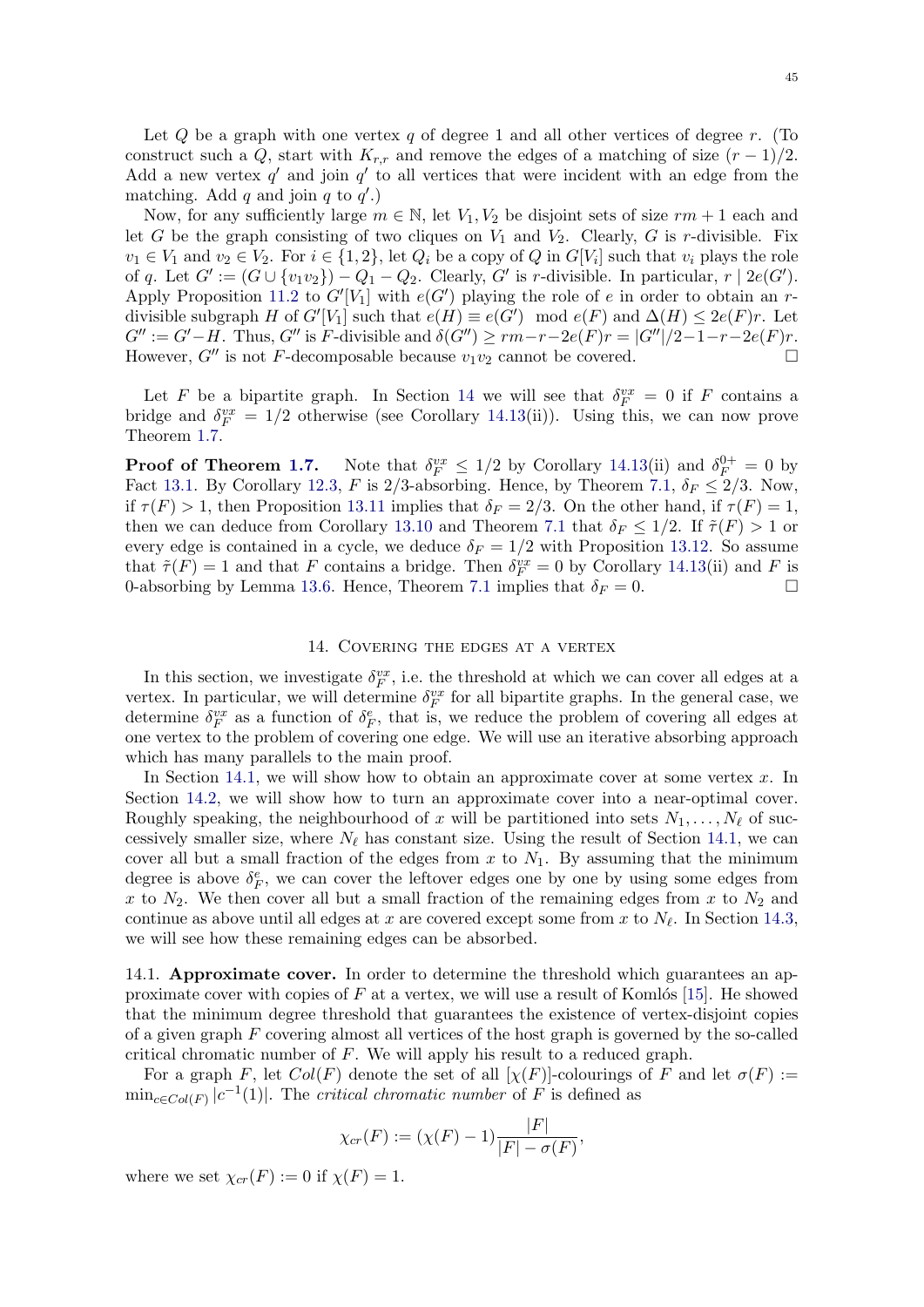<span id="page-45-0"></span>**Theorem 14.1** (Komlós [\[15\]](#page-57-22)). For every graph H and  $\mu > 0$  there exists an  $n_0 = n_0(\mu, H)$ such that every graph G on  $n \geq n_0$  vertices with  $\delta(G) \geq (1 - 1/\chi_{cr}(H))n$  contains vertexdisjoint copies of  $H$  covering all but at most  $\mu$ n vertices of  $G$ .

(Theorem [14.1](#page-45-0) was further improved by Shokoufandeh and Zhao [\[19\]](#page-57-23) who replaced the  $\mu$ n term with a constant depending only on H. However, the result of Komlós is sufficient for our purposes.) We will apply Theorem [14.1](#page-45-0) to an appropriate subgraph of the reduced graph.

We now define the graph parameter  $\chi^{vx}$  that governs the existence of an approximate cover at one vertex, which turns out to be closely related to  $\chi_{cr}$ .

For a graph F with  $\chi := \chi(F)$  and a vertex  $v \in V(F)$ , let  $Col(F, v) := \{c \in Col(F) :$  $c(v) = \chi$  and define

$$
\sigma(F, v) := \min_{c \in Col(F, v)} |N_F(v) \cap c^{-1}(1)|.
$$

So if F can be coloured in a way such that  $N_F(v)$  requires fewer than  $\chi - 1$  colours, then  $\sigma(F, v) = 0$ . Note that if F is bipartite, then  $\sigma(F, v) = d_F(v)$  for all  $v \in V(F)$ . But if  $\chi \geq 3$ , then  $\sigma(F, v) < d_F(v)$  for all  $v \in V(F)$ . Thus, if  $\chi \geq 3$ , then

$$
\chi^{vx}(F) := (\chi - 2) \min_{v \in V(F)} \frac{d_F(v)}{d_F(v) - \sigma(F, v)}
$$

is well-defined. Note that for all  $v \in V(F)$ ,

<span id="page-45-1"></span>(14.1) 
$$
\sigma(F, v) \ge d_F(v)(1 - (\chi - 2)/\chi^{vx}(F)).
$$

Moreover, we set  $\chi^{vx}(F) := 0$  if F is bipartite. Clearly,

<span id="page-45-2"></span>χ − 2 ≤ χ vx (14.2) (F) ≤ χ − 1.

<span id="page-45-3"></span>**Proposition 14.2.** For all graphs F,  $\min\{\delta_F^{vx}, \delta_F^{0+}\} \geq 1 - 1/(\chi^{vx}(F) + 1)$ .

We will see that  $\delta_F^{vx}$  can be strictly larger than  $1 - 1/(\chi^{vx}(F) + 1)$ . Roughly speaking,  $1-1/(\chi^{vx}(F)+1)$  represents only a 'space' barrier, whereas  $\delta_F^{vx}$  is also subject to other kinds of barriers. The reason why we also show that  $\delta_F^{0+} \geq 1 - 1/(\chi^{vx}(F) + 1)$  is that because of this inequality, we can omit the term  $1 - 1/(\chi^{vx}(F) + 1)$  in the discretisation given in Theorem [1.1.](#page-1-0)

**Proof.** Let  $\chi := \chi(F)$ ,  $\chi^{vx} := \chi^{vx}(F)$  and  $\delta := \min\{\delta_F^{vx}, \delta_F^{0+}\}\$ . Clearly,  $\delta \geq 1 - 1/(\chi - 1)$ . We may therefore assume that  $\chi^{vx} > \chi - 2$ . In particular,  $\chi \geq 3$ . Let  $\mu := 1 - 1/(\chi^{vx} + 1) - \delta$ and suppose, for a contradiction, that  $\mu > 0$ . We will construct graphs G of arbitrarily large order with  $\delta(G) \geq (\delta + \mu/2)|G|$  such that any F-collection in G fails to cover  $\Omega(|G|^2)$  edges and that there is a vertex  $x \in V(G)$  with  $gcd(F) | d_G(x)$  such that the edges at x cannot be covered with edge-disjoint copies of  $F$ , contradicting the definition of  $\delta$ .

More precisely, choose  $\nu > 0$  small enough such that  $1 - 1/(\chi^{vx} + 1 - \nu) \geq 1 - 1/(\chi^{vx} + 1 - \nu)$ 1) –  $\mu/2$  and  $\alpha := \chi^{vx} - (\chi - 2) - \nu > 0$ . Let  $m \in \mathbb{N}$  be sufficiently large. We may assume that  $(\chi - 2)m + \alpha m$  is an integer and divisible by  $gcd(F)$ . Let G be the complete  $\chi$ -partite graph with vertex classes  $V_1, \ldots, V_\chi$  such that  $|V_i| = m$  for  $i \in [\chi - 1]$  and  $|V_\chi| = \alpha m$ . Thus,  $|G| = (\chi - 1 + \alpha)m$  and  $d_G(x) \ge (\chi - 2 + \alpha)m$  for all  $x \in V(G)$  since  $\alpha < 1$ . By our choice of  $\nu$ , it follows that  $\delta(G) \geq (\delta + \mu/2)|G|$ .

Observe that

$$
\eta := 1 - \frac{\alpha}{\alpha + \nu \frac{\chi - 2}{\chi^{vx}}} > 0.
$$

Let x be any vertex in  $V(G) \setminus V_{\chi}$ . By our assumption,  $gcd(F) | d_G(x)$ . We will now see that any F-collection in G fails to cover at least  $\eta d_G(x)$  edges at x. Let  $F_1, \ldots, F_t$  be edge-disjoint copies of F in G, all containing x, and let  $\tilde{d} := \sum_{j=1}^{t} d_{F_j}(x)$  denote the number of edges covered at x. For  $j \in [t]$ , let  $v_j$  be the vertex of F whose role x is playing in  $F_j$ . Thus, for all  $j \in [t]$ ,  $d_{F_j}(x, V_\chi) \ge \sigma(F, v_j)$ . Hence,  $\sigma(F, v_1) + \cdots + \sigma(F, v_t) \le \alpha m$ , and [\(14.1\)](#page-45-1)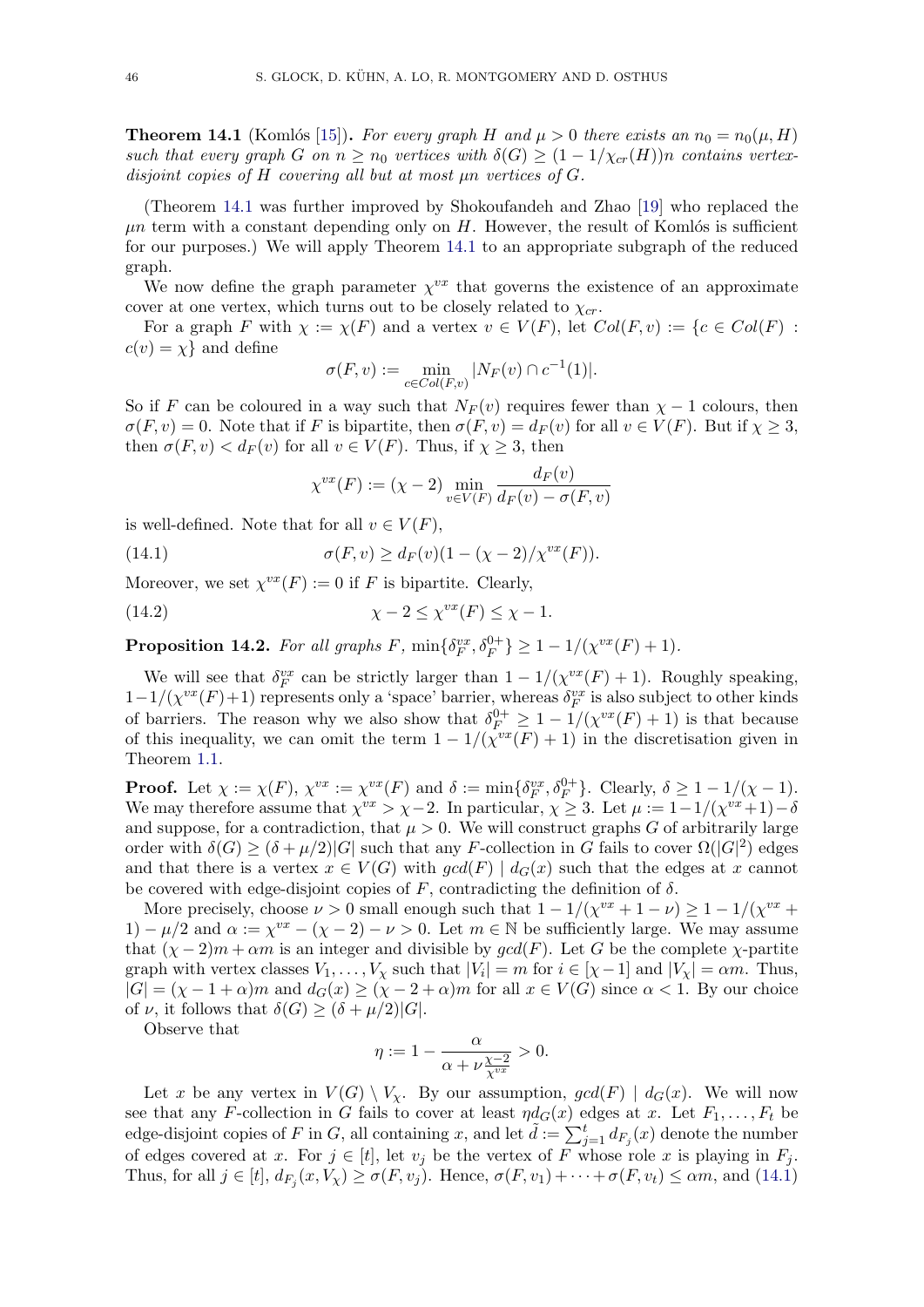thus implies that  $\tilde{d} \cdot (1 - (\chi - 2)/\chi^{vx}) \le \alpha m$ . Since  $d_G(x) = (\chi - 2 + \alpha)m = (\chi^{vx} - \nu)m$ , we deduce that

$$
\frac{\tilde{d}}{d_G(x)} \le \frac{\alpha m}{(1 - \frac{\chi - 2}{\chi^{vx}})(\chi^{vx} - \nu)m} = \frac{\alpha}{\alpha + \nu \frac{\chi - 2}{\chi^{vx}}} = 1 - \eta,
$$

proving the claim.

In particular, there exists a vertex  $x \in V(G)$  with  $gcd(F) | d_G(x)$  such that the edges at x cannot be covered with edge-disjoint copies of F, implying that  $\delta^{vx} > \delta$ .

Moreover, let  $\mathcal F$  be any F-collection in  $G$  and let  $H$  be the subgraph of  $G$  consisting of the edges that are not covered by F. By the above, we have  $d_H(x) \geq \eta d_G(x)$  for all  $x \in V(G) \setminus V_{\chi}$ . Thus,  $2e(H) \ge \eta(\chi - 2 + \alpha)m \cdot (\chi - 1)m \ge \eta(\chi - 2)^2m^2$ . Since  $|G| \le \chi m$ , we deduce that  $e(H) \ge \eta (1-2/\chi)^2 |G|^2/2 \ge \eta |G|^2/18$ . Thus,  $\delta_F^{0+} \ge \delta_F^{\eta/18} > \delta$ , contradicting the definition of  $\delta$ .

We will now show how to obtain an approximate cover of the edges at a specified vertex  $x$ . The following lemma is an easy application of the key lemma. It describes a structure within which we can cover almost all edges at x with copies of  $F$ .

<span id="page-46-1"></span>**Lemma 14.3.** Let F be a *χ*-chromatic graph and  $u \in V(F)$ . Let  $c \in Col(F, u)$  be such that  $a_1, \ldots, a_s \geq 1$  and  $a_{s+1}, \ldots, a_{\chi-1} = 0$  for some  $s \in [\chi - 1]$ , where  $a_i := |N_F(u) \cap c^{-1}(i)|$  for  $i \in [\chi - 1].$ 

Let  $1/n \ll \varepsilon \ll \alpha, 1/|F|$  and suppose that G is a graph with

- (i)  $V(G) = \{x\} \cup V_1 \cup \cdots \cup V_{\chi};$
- (ii)  $N_G(x) = V_1 \cup \cdots \cup V_s;$
- (iii)  $G[V_i, V_j]$  is  $\varepsilon$ -regular with density at least  $\alpha$  for all  $1 \leq i < j \leq \chi$ ;
- (iv)  $|V_i| = a_i n$  for all  $i \in [s]$ ;
- (v)  $|V_i| = n$  for all  $s < i \leq \chi$ .

Then there exists an F-collection covering all but at most  $\sqrt{\varepsilon}d_G(x)$  edges at x.

**Proof.** Let  $t := [(1 - \sqrt{\varepsilon})d_G(x)/d_F(u)]$ . Note that  $d_G(x) = (a_1 + \cdots + a_s)n = d_F(u)n$ . We will greedily find injective homomorphisms  $\phi_1, \ldots, \phi_t$  from F into G such that  $\phi_1(F), \ldots, \phi_t(F)$ are edge-disjoint,  $\phi_j(u) = x$  for all  $j \in [t]$  and  $\phi_j(v) \in V_{c(v)}$  for all  $j \in [t]$  and  $v \in V(F) \setminus \{u\}$ . Suppose that for some  $j \in [t]$ , we have already found  $\phi_1, \ldots, \phi_{j-1}$ . We now want to find  $\phi_j$ . Let  $H := G - \phi_1(F) - \cdots - \phi_{j-1}(F)$ . Note that for every  $i \in [s]$ , we have

$$
d_H(x,V_i) = |V_i| - (j-1)a_i \geq |V_i| - (1-\sqrt{\varepsilon})a_id_G(x)/d_F(u) = \sqrt{\varepsilon}|V_i| \geq \sqrt{\varepsilon}n.
$$

Hence, for every  $i \in [s]$ , we can pick a set  $V'_i \subseteq N_H(x, V_i)$  of size  $\sqrt{\varepsilon}n$ . Furthermore, for every Frence, for every  $i \in [s]$ , we can pick a set  $V_i \subseteq N_H(x, V_i)$  or size  $\sqrt{\varepsilon}n$ . Furthermore, for every  $s < i \leq \chi$ , we can pick a set  $V'_i \subseteq V_i$  of size  $\sqrt{\varepsilon}n$ . By Fact [6.2](#page-14-2) and since  $e(G-H) \leq ne(F)$ , we know that  $H[V'_i, V'_j]$  is  $\varepsilon^{1/3}$ -regular with density at least  $\alpha/2$  for all  $1 \leq i < j \leq \chi$ . Therefore, the key lemma (Lemma [6.5\)](#page-15-2) implies that there exists an embedding  $\phi'_j$ :  $(F - u) \to H$  such that  $\phi'_j(v) \in V'_{c(v)}$  for all  $v \in V(F) \setminus \{u\}$ . Defining  $\phi_j(u) := x$  and  $\phi_j(v) := \phi'_j(v)$  for all  $v \in V(F) \setminus \{u\}$  yields the desired embedding  $\phi_i$ .

<span id="page-46-0"></span>**Lemma 14.4.** Let F be a graph and  $1/n \ll \mu$ ,  $1/|F|$ . Let G be a graph on n vertices with  $\delta(G) \geq (1 - 1/(\chi^{vx}(F) + 1) + \mu)n$  and  $x \in V(G)$ . Then there exists an F-collection covering all but at most  $\mu$ n edges at x.

To prove Lemma [14.4,](#page-46-0) we will apply the regularity lemma and consider the corresponding reduced graph to find the structures described in Lemma [14.3.](#page-46-1) Applying Lemma [14.3](#page-46-1) will then give the desired F-collection.

**Proof.** Let u be a vertex of F such that  $\chi^{vx} := \chi^{vx}(F) = (\chi - 2)d_F(u)/(d_F(u) - \sigma(F, u)).$ By definition, there exists  $c \in Col(F, u)$  such that  $\sigma(F, u) = a_{\chi-1}$  and  $a_1, \ldots, a_s > 0$  and  $a_{s+1}, \ldots, a_{\chi-1} = 0$  for some  $s \in [\chi - 1]$ , where  $a_i := |N_F(u) \cap c^{-1}(i)|$  for  $i \in [\chi - 1]$ .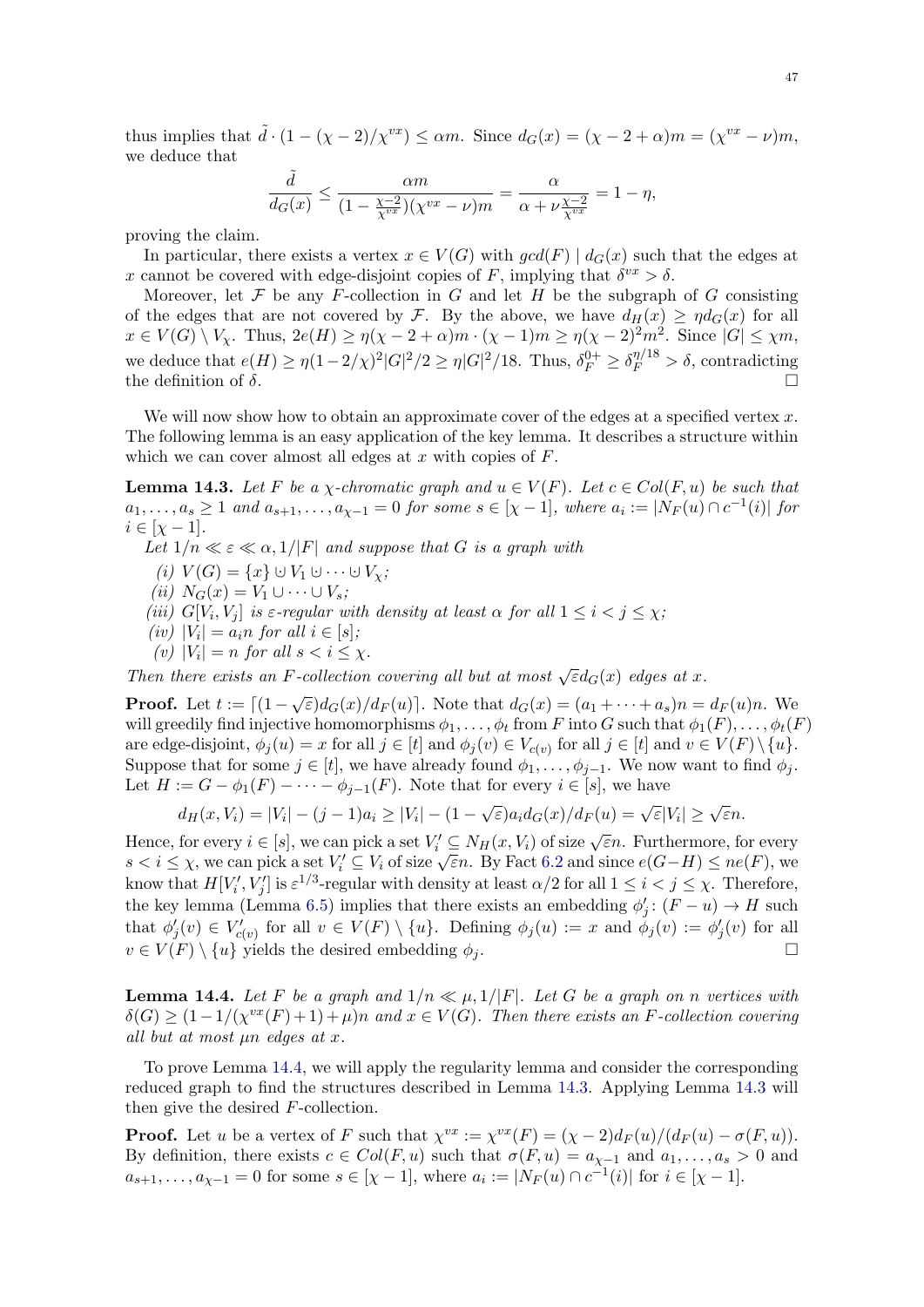Let H be the complete s-partite graph with class sizes  $a_1, \ldots, a_s$  and observe that

<span id="page-47-0"></span>
$$
\chi_{cr}(H) \le \chi^{vx}.
$$

Let  $A := \prod_{i \in [s]} a_i$ .

Choose new constants  $k_0, k'_0 \in \mathbb{N}$  and  $\varepsilon, \alpha > 0$  such that  $1/n \ll 1/k'_0 \ll \varepsilon \ll \alpha, 1/k_0 \ll \varepsilon$  $\mu$ ,  $1/|F|$ . (Then also  $\alpha$ ,  $1/k_0 \ll 1/A$ .) Suppose that  $G, n, x$  are as in the hypothesis. Apply the regularity lemma (Lemma [6.3\)](#page-14-1) to obtain a partition  $V_0, V_1, \ldots, V_k$  of  $V(G) - x$  and a spanning subgraph  $G'$  of  $G - x$  satisfying the following:

- (R1)  $k_0 \le k \le k'_0;$
- (R2)  $|V_0| \leq \varepsilon n;$
- $(R3)$   $|V_1| = \cdots = |V_k| =: L;$

(R4)  $d_{G'}(z) \geq d_G(z) - (\alpha + \varepsilon)n$  for all  $z \in V(G) \setminus \{x\};$ 

(R5)  $G'[V_y]$  is empty for all  $y \in [k]$ ;

(R6) for all  $1 \leq y \leq k$ ,  $G'[V_y, V_{y'}]$  is either  $\varepsilon$ -regular with density at least  $\alpha$  or empty; (R7) for all  $y \in [k]$ ,  $V_y \subseteq N_G(x)$  or  $V_y \cap N_G(x) = \emptyset$ .

By adding some vertices of  $V(G') \setminus V_0$  to  $V_0$  if necessary, we can assume that L is divisible by A. Let  $X \subseteq [k]$  be the set of indices y for which  $V_y \subseteq N_G(x)$ . Let R be the reduced graph of  $V_1, \ldots, V_k$  with respect to G', and let  $R_x := R[X]$ . By Proposition [6.4,](#page-15-3)  $\delta(R) \geq$  $(1-1/(\chi^{vx}+1)+\mu/2)k$ . Firstly, this implies  $\delta(R) \geq (1-1/(\chi-1)+\mu/2)k$ . Secondly, since  $|X|L \geq d_G(x) - \varepsilon n$  and thus  $|X| \geq (1-1/(\chi^{vx}+1))k$ , we have that  $\delta(R_x) \geq (1-1/\chi^{vx})|X| \geq$  $(1 - 1/\chi_{cr}(H))|R_x|$  by [\(14.3\)](#page-47-0). Hence, by Theorem [14.1,](#page-45-0) there exist vertex-disjoint copies  $H_1, \ldots, H_t$  of H in  $R_x$  covering all but at most  $\mu |R_x|/2$  vertices.

Ideally we would now like to extend each  $H_i$  to a copy of  $F - u$  in R so that these copies are edge-disjoint, and then try to apply the key lemma to the corresponding subgraphs of G. However, the number of vertices in  $H$  is too large for this to work in general. Instead, we will extend every s-clique in  $H_i$  into a  $\chi$ -clique and then construct (in G) structures appropriate for Lemma [14.3.](#page-46-1)

For each  $j \in [t]$ , let  $H_{j,1}, \ldots, H_{j,s}$  be the vertex classes of  $H_j$  with  $|H_{j,i}| = a_i$  for all  $i \in [s]$ . Let

$$
\mathcal{A} := \{ \xi = (y_1, \dots, y_s) : \exists j \in [t] \text{ so that } y_i \in H_{j,i} \text{ for all } i \in [s] \}.
$$

If  $\xi = (y_1, \ldots, y_s)$ , we write  $\xi^*$  for  $\{y_1, \ldots, y_s\}$ . So for every  $\xi \in \mathcal{A}$ ,  $R[\xi^*]$  is a clique. We want to extend each such clique to a clique on  $\chi$  vertices by attaching additional vertices. Moreover, we want that all attachments are edge-disjoint. More precisely, for every  $\xi \in \mathcal{A}$ , we want to find a set  $att(\xi)$  of  $\chi - s$  vertices in R such that

- <span id="page-47-1"></span>(A1)  $R[\xi^* \cup att(\xi)]$  is a clique on  $\chi$  vertices;
- <span id="page-47-2"></span>(A2) the graphs  $R[att(\xi)] \cup R[att(\xi), \xi^*]$  are all pairwise edge-disjoint and edge-disjoint from  $\bigcup_{j\in[t]} H_j$ .

We will achieve this using Lemma [8.1.](#page-18-1) First, let  $R^* := R - \bigcup_{j \in [t]} H_j$  and note that  $\delta(R^*) \ge$  $(1-1/(\chi-1)+\mu/4)k$ . Moreover, let  $K^* := K_{\chi} - K_{\chi}[S]$ , where  $S \subseteq V(K_{\chi})$  is of size s. Clearly,  $(K^*, S)$  is a model and  $K^*$  has degeneracy at most  $\chi - 1$  rooted at S. For every  $\xi \in \mathcal{A}$ , let  $\Lambda_{\xi}$  be any bijection from S to  $\{\{y\}: y \in \xi^*\}$ . Hence,  $\Lambda_{\xi}$  is an  $R^*$ -labelling of S. Now, since  $|\mathcal{A}| \leq At \leq Ak$  and for every  $y \in V(R)$ ,  $|\{\xi \in \mathcal{A} : y \in \xi^*\}| \leq A$ , we can apply Lemma [8.1](#page-18-1) in order to obtain edge-disjoint embeddings  $(\phi_{\xi})_{\xi \in \mathcal{A}}$  of  $K^*$  into  $R^*$  such that  $\phi_{\xi}$ respects  $\Lambda_{\xi}$ . Thus, we can take  $att(\xi) := \phi_{\xi}(V(K_{\chi}) \setminus S)$ . This satisfies [\(A1\)](#page-47-1) and [\(A2\).](#page-47-2)

We note that we will only need some of the sets  $att(\xi)$ . For reasons that will become clear later, we partition  $V_y$  for every  $y \in V(R)$  arbitrarily into A equal-sized parts  $V_{y,1}, \ldots, V_{y,A}$ .

Fix  $j \in [t]$ . For each  $i \in [s]$  and  $y \in H_{j,i}$ , we can cut  $V_y$  into  $A/a_i$  equal-sized parts in order to obtain a partition of  $\bigcup_{y \in H_{j,i}} V_y$  into A parts  $W_{j,i,1}, \ldots, W_{j,i,A}$  of size  $La_i/A$  each. Fix  $\ell \in [A]$ . For  $i \in [s]$ , let  $y_{j,i,\ell}$  be the vertex of  $H_{j,i}$  such that  $W_{j,i,\ell}$  is contained in  $V_{y_{j,i,\ell}}$ . We have  $\xi_{j,\ell} := (y_{j,1,\ell}, \ldots, y_{j,s,\ell}) \in \mathcal{A}$ . Let  $y_{j,s+1,\ell}, \ldots, y_{j,\chi,\ell}$  be the elements of  $att(\xi_{j,\ell})$  and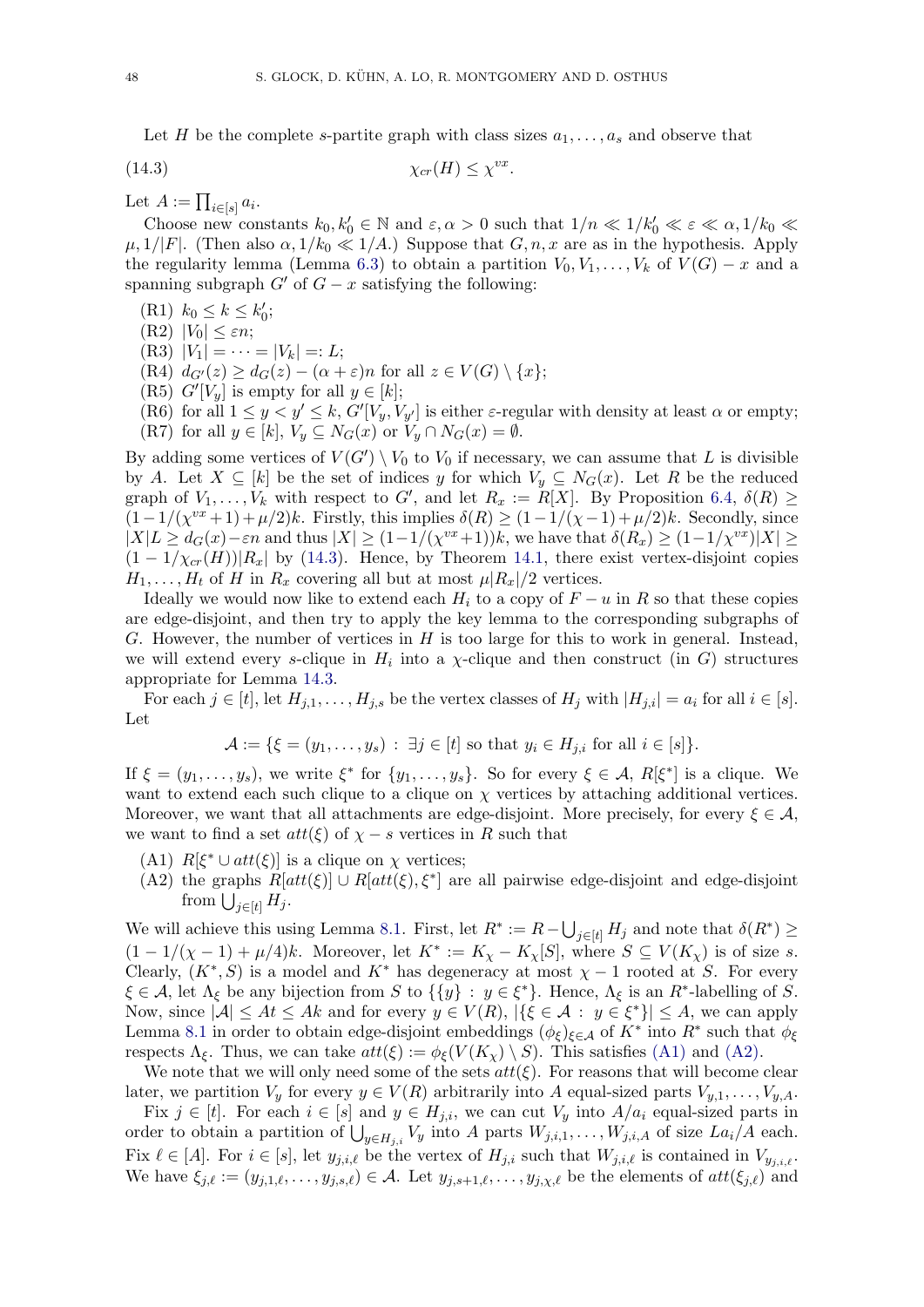then define  $W_{j,i,\ell} := V_{y,\ell}$  with  $y = y_{j,i,\ell}$  for each  $s < i \leq \chi$ . Observe that by [\(A2\),](#page-47-2) for all  $\ell, \ell' \in [A],$ 

(A3)  $R[\xi_{j,\ell}^* \cup att(\xi_{j,\ell})]$  and  $R[\xi_{j',\ell'}^* \cup att(\xi_{j',\ell'})]$  are edge-disjoint if  $j \neq j'.$ 

(But it may happen that  $\xi_{j,\ell}^* \cup att(\xi_{j,\ell}) = \xi_{j,\ell'}^* \cup att(\xi_{j,\ell'})$  even if  $\ell \neq \ell'.$ )

Now, for every  $(j, \ell) \in [\tilde{t}] \times [A]$ , let  $G_{j, \ell}$  be the graph obtained from  $G'[\bigcup_{i \in [\chi]} W_{j, i, \ell}]$  by adding x and all edges from x to  $\bigcup_{i\in[s]} W_{j,i,\ell}$ . As we shall see, the graph  $G_{j,\ell}$  is the desired structure to which we can apply Lemma [14.3.](#page-46-1)

We claim the following:

- <span id="page-48-2"></span>(i)  $(G_{j,\ell})_{j\in[t],\ell\in[A]}$  is a family of edge-disjoint subgraphs of G;
- <span id="page-48-1"></span>(ii) the graphs  $G_{i,\ell}$  cover all but at most  $(\varepsilon + \mu/2)n$  edges at x in G;
- <span id="page-48-5"></span>(iii)  $G_{j,\ell}[W_{j,i,\ell}, W_{j,i',\ell}]$  is  $2A\varepsilon$ -regular with density at least  $\alpha/2$  for all  $(j,\ell) \in [t] \times [A]$  and  $1 \leq i < i' \leq \chi;$
- <span id="page-48-3"></span>(iv)  $|W_{j,i,\ell}| = La_i/A$  for all  $(j, i, \ell) \in [t] \times [s] \times [A];$
- <span id="page-48-4"></span>(v)  $|W_{j,i,\ell}| = L/A$  for all  $(j,\ell) \in [t] \times [A]$  and  $s < i \leq \chi$ .

Firstly, whenever  $(j, i, \ell), (j', i', \ell') \in [t] \times [s] \times [A]$  are distinct, then  $W_{j,i,\ell} \cap W_{j',i',\ell'} = \emptyset$ . Hence, every edge at x is contained in at most one of the  $G_{j,\ell}$ . Moreover, xz is covered whenever  $z \in V_y$  with  $y \in \bigcup_{j \in [t]} V(H_j)$ , implying [\(ii\).](#page-48-1)

We continue with proving [\(i\).](#page-48-2) If  $j \neq j'$ , then  $G_{j,\ell}$  and  $G_{j',\ell'}$  are edge-disjoint by (A3). It remains to check that  $G_{i,\ell}$  and  $G_{j,\ell'}$  are edge-disjoint for fixed  $j \in [t]$  and distinct  $\ell, \ell' \in [A]$ . In fact, they are vertex-disjoint (except for x of course). Clearly,  $W_{j,i,\ell} \cap W_{j,i',\ell'} = \emptyset$  whenever  $i, i' \in [s]$ . Moreover,  $y_{j,i,\ell} \notin V(H_j)$  for  $i > s$  since  $R[att(\xi_{j,\ell}), \xi_{j,\ell}^*]$  is complete bipartite but also edge-disjoint from  $H_j$ . Hence,  $W_{j,i,\ell} \cap W_{j,i',\ell'} = \emptyset$  whenever  $i \notin [s]$  and  $i' \in [s]$  (and vice versa). Finally, for  $i, i' \notin [s], W_{j,i,\ell} \cap W_{j,i',\ell'} = \emptyset$  by our partition of each  $V_y$  into A parts.

The size conditions [\(iv\)](#page-48-3) and [\(v\)](#page-48-4) follow directly from the definitions. Moreover, [\(iii\)](#page-48-5) holds by  $(A1)$  and by Fact [6.2.](#page-14-2)

Hence, we can apply Lemma [14.3](#page-46-1) to each  $G_{i,\ell}$  in order to find edge-disjoint copies of F Thence, we can apply Lemma 14.5 to each  $G_{j,\ell}$  in order to find edge-disjoint copies of F<br>covering all but at most  $\sqrt{2A\varepsilon}d_{G_{j,\ell}}(x)$  edges at x in  $G_{j,\ell}$ . Thus, by [\(ii\),](#page-48-1) all but at most covering an but at most  $\sqrt{2A\epsilon}G_{j,\ell}(x)$  edges at x in  $G_{j,\ell}$ . Thus, by (ii), an but at most  $(\epsilon + \mu/2 + \sqrt{2A\epsilon})n \leq \mu n$  edges at x are covered, as desired.

<span id="page-48-0"></span>14.2. Covering all edges. The following lemma is an analogue to Lemma [5.1.](#page-7-1) It guarantees a 'near-optimal' cover of the edges at  $x$ .

<span id="page-48-6"></span>**Lemma 14.5.** Let F be a graph and  $\delta := \max\{1 - 1/(\chi^{vx}(F) + 1), \delta_F^e\}$ . Assume that  $1/m \ll \mu$ ,  $1/|F|$ . Let G be a graph with  $\delta(G) \geq (\delta + 2\mu)|G|$  and let  $U_1 \subseteq V(G)$  be such that  $|U_1| = |\mu|G|$  and  $d_G(y, U_1) \ge (\delta + 3\mu)|U_1|$  for all  $y \in V(G)$ . Suppose that  $U_1 \supseteq U_2 \supseteq \cdots \supseteq$  $U_{\ell}$  is a  $(\delta + 4\mu, \mu, m)$ -vortex in  $G[U_1]$  and  $x \in U_{\ell}$ . Then there exist edge-disjoint copies of  $F$  covering all edges at  $x$  except possibly some edges from  $x$  to  $U_\ell$ .

**Proof.** Let  $\gamma > 0$  be such that  $1/m \ll \gamma \ll \mu$ ,  $1/|F|$ . We proceed by induction on  $\ell$ . For  $\ell = 0$ , there is nothing to prove. So assume that  $\ell > 0$  and that the statement is true for  $\ell - 1$ .

Let  $R := U_1 \setminus \{x\}, L := (V(G) \setminus U_1) \cup \{x\}$  and  $G' := G[L]$ . Note that  $\delta(G') \geq (\delta + \gamma)|G'|$ . By Lemma [14.4,](#page-46-0) there exists an F-collection  $\mathcal{F}_1$  in G' covering all but at most  $\gamma |G'|$  edges at x.

Let H be the subgraph of G consisting of all those edges from x to  $V(G) \setminus U_1$  which are not covered by  $\mathcal{F}_1$ . Let  $G'' := G - G[U_2]$  if  $\ell \geq 2$  and  $G'' := G$  otherwise. So  $\Delta(H) =$  $d_H(x) \leq \gamma |G'| \leq \gamma |G''|$ . Since  $d_{G''}(y,R) \geq (\delta + \mu/2)|R|$  for every  $y \in V(G'')$ , we can apply Proposition [5.10](#page-12-0) in order to obtain a subgraph A of G'' such that  $A[L]$  is empty,  $H \cup A$  has an F-decomposition  $\mathcal{F}_2$  and  $\Delta(A[R]) \leq \mu^2|R|/4$ . By deleting copies of F from  $\mathcal{F}_2$  which do not contain any edge of H, we can assume that  $d_A(x) \leq |F|\gamma|G$ . Hence,  $\Delta(A[U_1]) \le \max\{|F|\gamma|G|, \mu^2|R|/4 + 1\} \le \mu^2|U_1|/2.$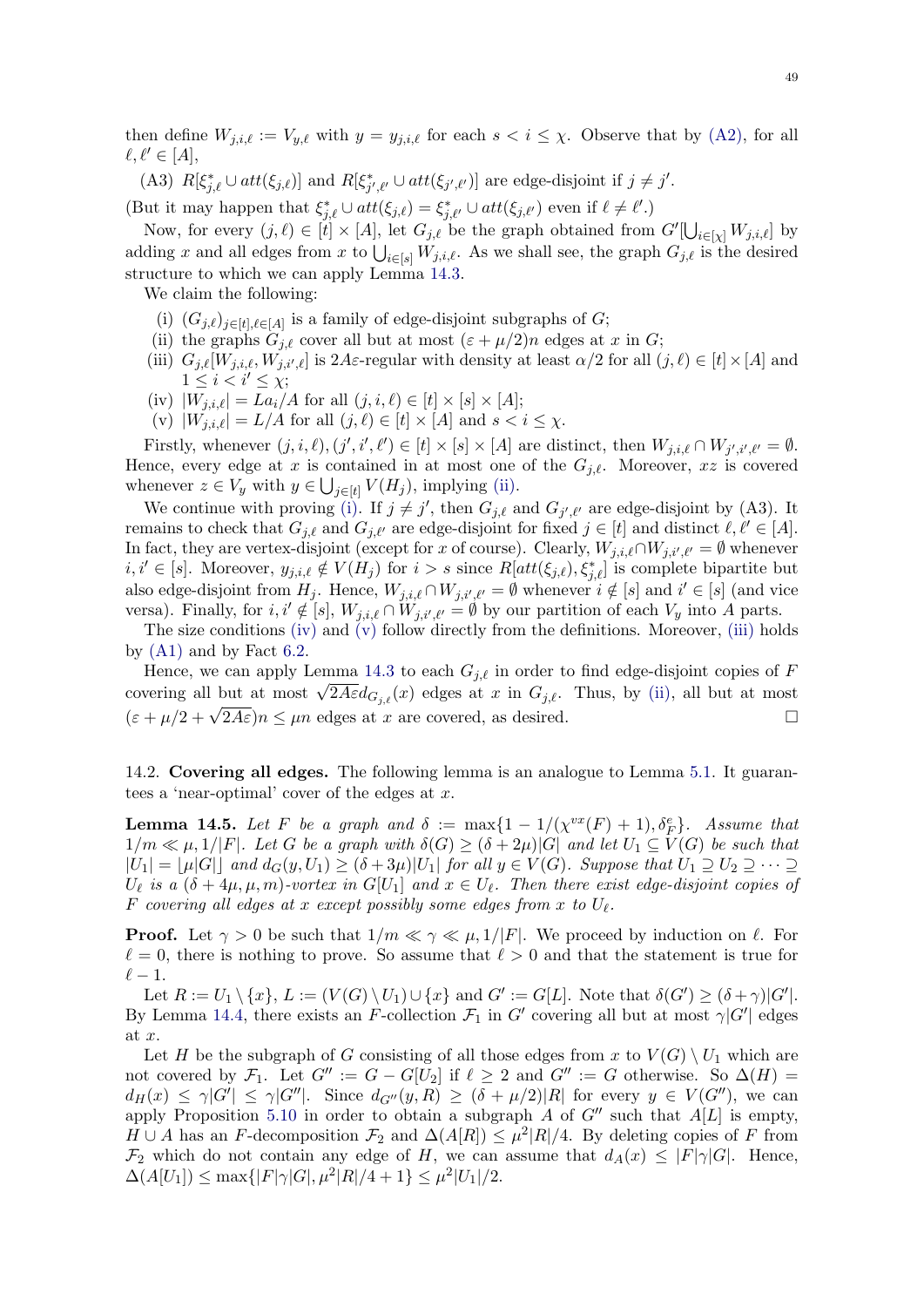Note that  $\bigcup \mathcal{F}_1$  and  $\bigcup \mathcal{F}_2$  are edge-disjoint and together cover all edges from  $x$  to  $V(G)\backslash U_1.$ If  $\ell = 1$ , this completes the proof.

If  $\ell \geq 2$ , then let  $G''' := G[U_1] - \bigcup \mathcal{F}_1 - \bigcup \mathcal{F}_2 = G[U_1] - A[U_1]$ . Clearly,  $G'''[U_2] = G[U_2]$ , and so  $U_2 \supseteq U_3 \supseteq \cdots \supseteq U_\ell$  is a  $(\delta + 4\mu, \mu, m)$ -vortex in  $G'''[U_2]$ . Let  $y \in U_1$ . Then  $d_{G'''}(y) \ge$  $d_G(y, U_1) - \mu^2 |U_1|/2 \ge (\delta + 2\mu)|U_1|$  and  $d_{G''''}(y, U_2) \ge d_G(y, U_2) - \mu^2 |U_1|/2 \ge (\delta + 3\mu)|U_2|$ . By induction, there exists an F-collection  $\mathcal{F}_3$  covering all edges at x in  $G'''$  except possibly

some edges from x to  $U_{\ell}$ . Finally,  $\mathcal{F}_1 \cup \mathcal{F}_2 \cup \mathcal{F}_3$  covers all edges at x in G except possibly some edges from x to  $U_{\ell}$ . .

We will now prove an analogue of Theorem [7.1,](#page-16-0) that is, assuming that we are able to absorb a small number of leftover edges, we can cover all edges at one vertex. We use the concept of absorption in the following form.

Given a graph F, a vertex x and a vertex set W, an F-neighbourhood-absorber for  $(x, W)$ is a graph A such that

- $W \cup \{x\}$  is an independent set in A;
- A contains an F-collection covering all edges at  $x$ ;
- $A + xW$  contains an F-collection covering all edges at x, where  $A + xW$  is obtained from  $A$  by adding all edges between  $x$  and  $W$ .

Call  $F \delta$ -neighbourhood-absorbing if the following is true:

Let  $1/n \ll 1/b \ll \mu$ ,  $1/|F|$  and suppose that G is a graph on n vertices with  $\delta(G)$  $(\delta + \mu)n$ . Let  $x \in V(G)$  and  $W \subseteq V(G) \setminus \{x\}$  with  $|W| = gcd(F)$ . Then G contains an F-neighbourhood-absorber for  $(x, W)$  of order at most b.

The following result states that if the minimum degree is sufficiently large to ensure an approximate cover of the edges at  $x$ , a copy of  $F$  covering any edge, and the existence of an F-neighbourhood-absorber, then we can cover all edges at x by edge-disjoint copies of  $F$ .

<span id="page-49-0"></span>**Lemma 14.6.** Let F be a  $\delta$ -neighbourhood-absorbing graph and suppose that  $\delta$  > max $\{1 1/(\chi^{vx}(F)+1), \delta_F^e$ . Then  $\delta^{vx} \leq \delta$ .

**Proof.** Let  $r := \gcd(F)$  and let  $1/n \ll 1/b \ll 1/m' \ll \mu, 1/|F|$ . Suppose that G is a graph on *n* vertices with  $\delta(G) \geq (\delta + 5\mu)n$  and  $x \in V(G)$  with  $r | d_G(x)$ . We have to show that there exists an  $F$ -collection covering all edges at  $x$ . By Lemma [4.3,](#page-6-3) there exists a  $(\delta + 4\mu, \mu, m)$ -vortex  $U_0 \supseteq U_1 \supseteq \cdots \supseteq U_\ell$  in G such that  $x \in U_\ell$  and  $\lfloor \mu m' \rfloor \leq m \leq m'$ .

Let  $W_1, \ldots, W_s$  be an enumeration of all r-subsets of  $U_\ell \setminus \{x\}$ . We aim to find an Fneighbourhood-absorber for each  $(x, W_i)$ .

For this, let  $G' := G[(U_0 \setminus U_1) \cup U_\ell] - G[U_\ell]$  and observe that  $\delta(G') \geq (\delta + 4\mu)|G'|$ . We want to find edge-disjoint subgraphs  $A_1, \ldots, A_s$  in G' such that  $A_i$  is an F-neighbourhoodabsorber for  $(x, W_i)$  of order at most b. Suppose that for some  $j \in [s]$ , we have already found  $A_1, \ldots, A_{j-1}$ . Let  $G_j := G' - (A_1 \cup \cdots \cup A_{j-1})$ . Clearly,  $\delta(G_j) \geq (\delta + 3\mu)|G_j|$ . Since F is  $\delta$ -neighbourhood-absorbing,  $G_i$  contains an F-neighbourhood-absorber for  $(x, W_i)$  of order at most b.

Let  $G_{app} := G - (A_1 \cup \cdots \cup A_s)$ . Hence,  $\delta(G_{app}) \geq (\delta + 2\mu)n$ . Moreover,  $G_{app}[U_1] =$  $G[U_1]$  and so  $U_1 \supseteq U_2 \supseteq \cdots \supseteq U_\ell$  is a  $(\delta + 4\mu, \mu, m)$ -vortex in  $G_{app}[U_1]$ . Finally, since  $\Delta(A_1 \cup \cdots \cup A_s) \leq \mu |U_1|$ , we have  $d_{G_{app}}(y, U_1) \geq (\delta + 3\mu)|U_1|$  for all  $y \in V(G_{app})$ . Thus, by Lemma [14.5,](#page-48-6) there exists an F-collection  $\mathcal F$  covering all edges x in  $G_{app}$  except possibly some going to  $U_{\ell}$ . Let  $W \subseteq U_{\ell}$  be the set of neighbours of x in  $G_{app} - \bigcup \mathcal{F}$ . Since  $r \mid d_G(x)$ and  $r | d_{A_i}(x)$  for all  $i \in [s]$ , we have  $r | W$ . Hence, there exists a set  $I \subseteq [s]$  such that  $\{W_i : i \in I\}$  is a partition of W. For all  $i \in I$ , let  $\mathcal{F}_i$  be an F-collection covering all edges at x in  $A_i + xW_i$ . For all  $i \in [s] \setminus I$ , let  $\mathcal{F}_i$  be an F-collection covering all edges at x in  $A_i$ . Then,  $\mathcal{F} \cup \mathcal{F}_1 \cup \cdots \cup \mathcal{F}_s$  is an F-collection in G covering all edges at x.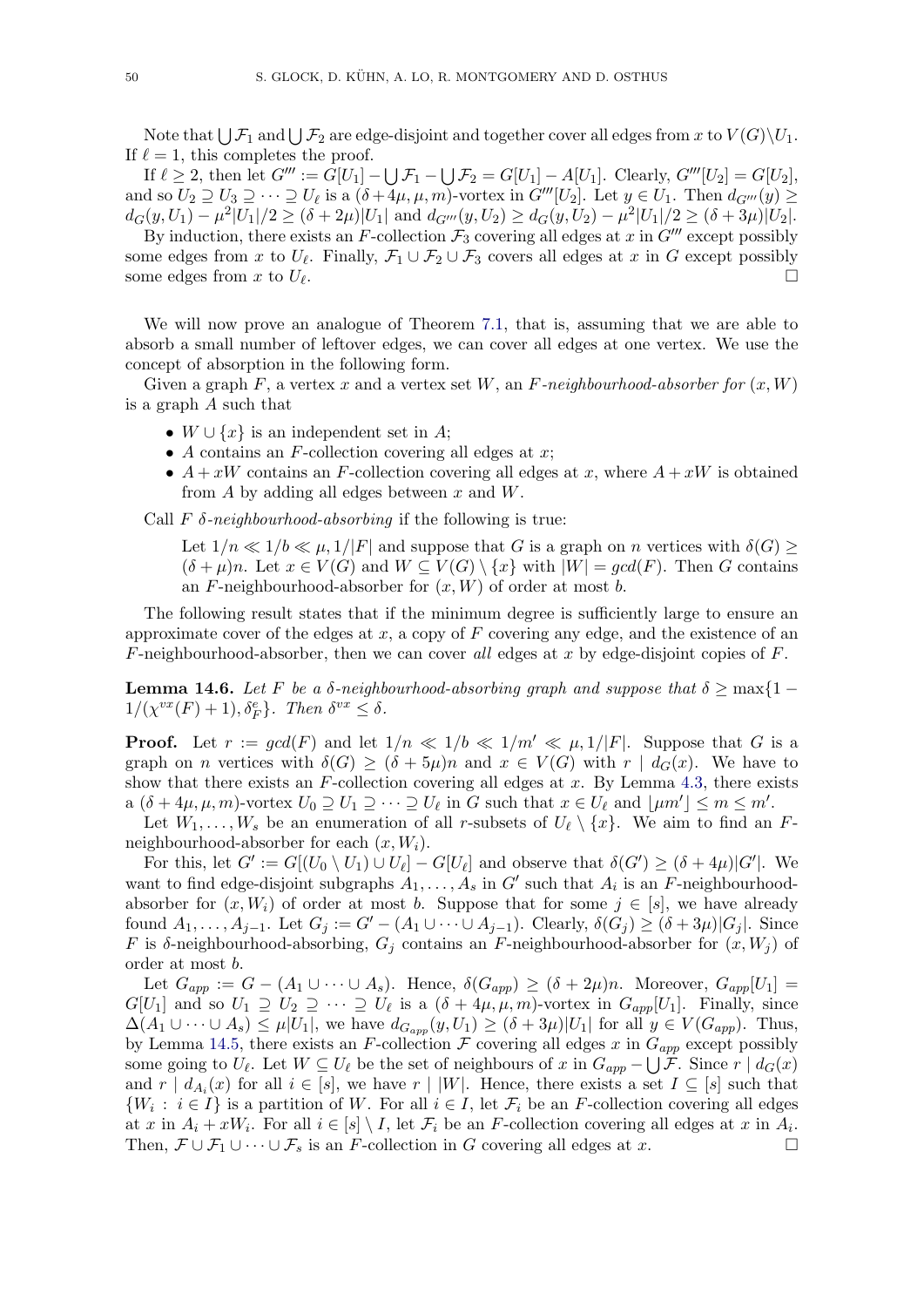<span id="page-50-0"></span>14.3. Absorbing. It remains to investigate the absorbing properties of a given graph  $F$ . In addition to the space barrier for  $\delta_F^{vx}$  given by  $1 - 1/(\chi^{vx}(F) + 1)$ , the following definition gives rise to a divisibility-type barrier.

For a graph F with  $\chi(F) \geq 3$ , we define

<span id="page-50-3"></span>(14.4) 
$$
\theta(F) := \gcd\{d_F(v, c^{-1}(1)) - d_F(v, c^{-1}(2)) : v \in V(F), c \in Col(F, v)\},\
$$

where we set  $gcd{0} := 2$  for technical reasons only.

<span id="page-50-4"></span>**Proposition 14.7.** If  $\theta(F) > 1$  and  $\chi := \chi(F) \geq 4$ , then  $\delta_F^{vx} \geq 1 - 1/\chi$ .

**Proof.** Let  $r := \gcd(F)$ ,  $m \in \mathbb{N}$  and let G be the complete  $\chi$ -partite graph with vertex classes  $V_1, \ldots, V_\chi$  such that  $|V_1| = rm + 1$ ,  $|V_2| = rm - 1$  and  $|V_i| = rm$  for all  $3 \le i \le \chi$ . Let x be a vertex in  $V_\chi$ . Hence,  $r | d_G(x)$ . Clearly,  $\delta(G) = (1 - 1/\chi)|G| - 1$ .

Suppose that  $F_1, \ldots, F_t$  are edge-disjoint copies of F covering all edges at x. Let  $a_j :=$  $d_{F_j}(x, V_1)$  and let  $b_j := d_{F_j}(x, V_3)$ . So  $\sum_{j \in [t]} a_j = |V_1|$  and  $\sum_{j \in [t]} b_j = |V_3|$  and therefore  $\sum_{j\in[t]}(a_j-b_j)=1.$  However,  $\theta(F) | (a_j-b_j)$  for all  $j\in[t]$ , which gives a contradiction.  $\Box$ 

In Corollary [14.13,](#page-56-1) we will see that  $\delta_F^{vx} \leq 1 - 1/\chi(F)$  for all graphs F. Hence, if  $\theta(F) > 1$ , then this settles the problem of determining  $\delta_F^{vx}$  for all graphs F that are at least 4-chromatic. The next proposition will exploit the structural information of graphs F for which  $\theta(F) = 1$ .

Let  $s \in \mathbb{N}$  and let F be a graph. Define  $CN_s(F)$  to be the set of all  $(s-1)$ -tuples  $(a_1, \ldots, a_{s-1})$  such that there exists an [s]-colouring c of F and a vertex  $v \in V(F)$  such that  $c(v) = s$  and  $d_F(v, c^{-1}(i)) = a_i$  for all  $i \in [s-1]$ .

Suppose we are given some graph F with  $v \in V(F)$  and an [s]-colouring c of F with  $c(v) = s$ . We say that  $F', v', c'$  are obtained from F by rotating c around v if F' is obtained from  $s-1$  vertex-disjoint copies  $F_1, \ldots, F_{s-1}$  of F by identifying the copies of v into a new vertex  $v'$ , and  $c'$  is defined as follows: Let  $c'(v') := s$ . For every  $w' \in V(F') \setminus \{v'\}$ , there is a unique  $i \in [s-1]$  with  $w' \in V(F_i)$ . Let  $w \in V(F)$  be the vertex whose role w' is playing in  $F_i$ . Define  $c'(w') := ((1, 2, \ldots, s-1)^i \circ c)(w)$ . In other words, we permute the colours of the colour classes  $c^{-1}(1), \ldots, c^{-1}(s-1)$  cyclically amongst the  $F_i$ 's such that ultimately every  $w \in V(F) \setminus c^{-1}(s)$  has exactly one copy in each of the colours  $1, \ldots, s-1$ .

Clearly, c' is an [s]-colouring of F'. Moreover, for each  $i \in [s-1]$ , we have

<span id="page-50-1"></span>(14.5) 
$$
d_{F'}(v', c'^{-1}(i)) = d_F(v, c^{-1}(1)) + \cdots + d_F(v, c^{-1}(s-1)) = d_F(v).
$$

<span id="page-50-2"></span>**Proposition 14.8.** Let F be a graph and let  $\chi := \chi(F)$ . Then there exists an F-decomposable graph  $F'$  and  $m \in \mathbb{N}$  such that  $(m-1, m+1, m, \ldots, m), (m, \ldots, m) \in CN_s(F')$ , with  $s = \chi + 1$ . Moreover, if  $\chi \geq 3$  and  $\theta(F) = 1$ , then we can assume that  $s = \chi$ .

**Proof.** First, suppose that  $s = \chi + 1$ . Fix some  $v \in V(F)$  and let c be an [s]-colouring of F with  $c(v) = s$ , with  $c^{-1}(1) \cap N_F(v) \neq \emptyset$  and  $c^{-1}(2) = \emptyset$ . Let  $m = d_F(v)$  and let  $F', v', c_1$ be obtained from F by rotating c around v. Hence,  $d_{F}(v', c_1^{-1}(i)) = m$  for all  $i \in [s-1]$  by [\(14.5\)](#page-50-1). Note that there is a component of  $F' - v'$  in which colour 2 does not appear and at least one neighbour of  $v'$  is coloured 1. Changing the colour of one of those neighbours to 2 thus gives an [s]-colouring  $c_2$  such that  $d_{F}(v', c_2^{-1}(1)) = m - 1$ ,  $d_{F}(v', c_2^{-1}(2)) = m + 1$  and  $d_{F'}(v', c_2^{-1}(i)) = m$  for all  $i \in \{3, \ldots, s-1\}.$ 

Now, assume that  $s = \chi \geq 3$  and  $\theta(F) = 1$ . By the definition of  $\theta(F)$ , there exist (not necessarily distinct)  $v_1, \ldots, v_t \in V(F)$  and  $c_i \in Col(F, v_i)$  for  $i \in [t]$  such that

$$
\sum_{i=1}^{t} (d_F(v_i, c_i^{-1}(1)) - d_F(v_i, c_i^{-1}(2))) = 1.
$$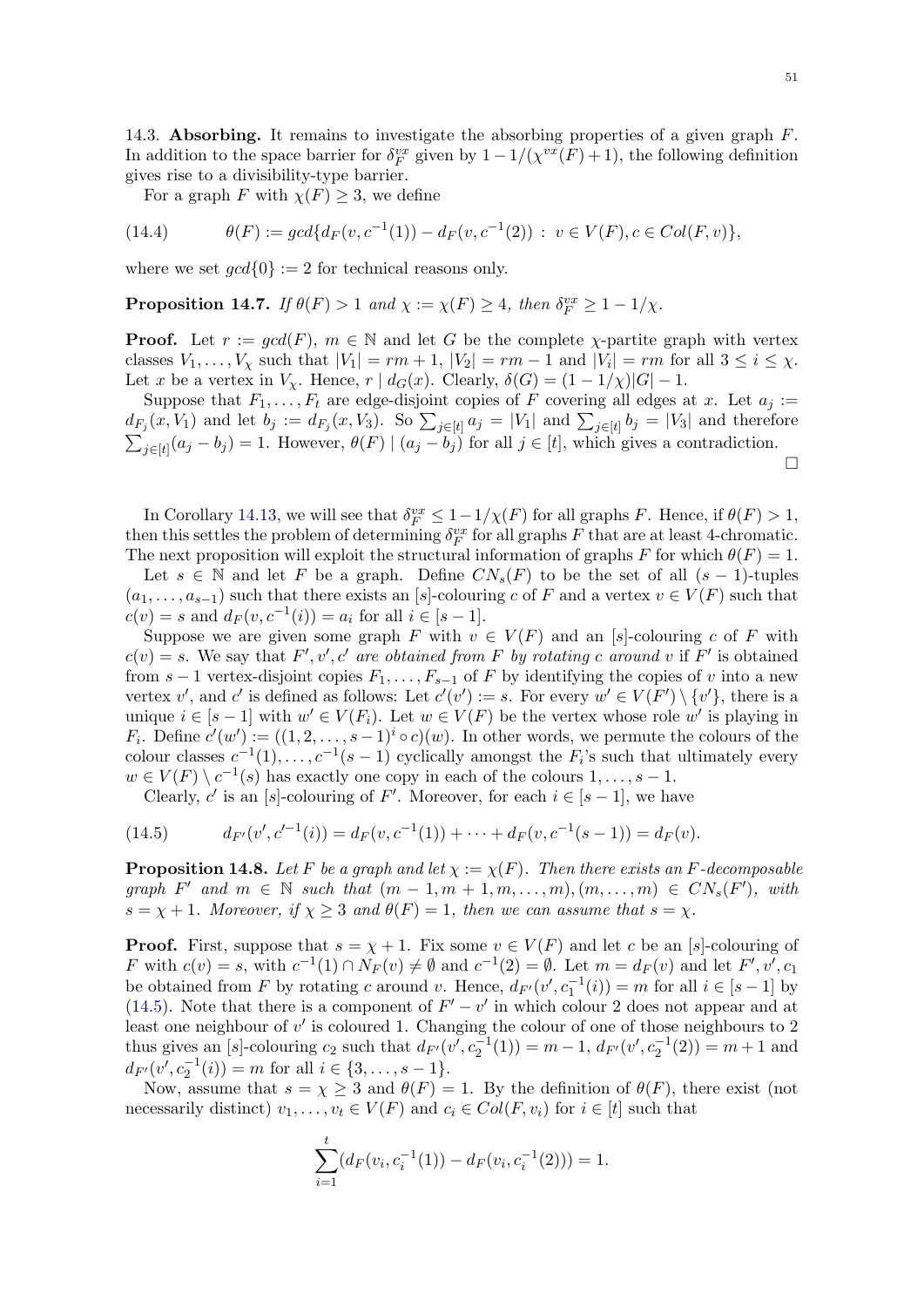This implies that there are vertex-disjoint copies  $F_1, \ldots, F_t$  of  $F, v_i \in V(F_i)$  and  $c_i \in$  $Col(F_i, v_i)$  for  $i \in [t]$  such that

$$
\sum_{i=1}^{t} d_{F_i}(v_i, c_i^{-1}(1)) = 1 + \sum_{i=1}^{t} d_{F_i}(v_i, c_i^{-1}(2)).
$$

Let  $F''$  be obtained by identifying  $v_1, \ldots, v_t$  into a new vertex  $v''$ . Clearly,  $F''$  is Fdecomposable. Moreover,  $c_1, \ldots, c_t$  induce a colouring  $c'' \in Col(F'', v'')$  with  $d_1 := d_{F''}(v'', c''^{-1}(1)) =$  $d_{F''}(v'',c''^{-1}(2)) + 1$ . Let  $m := d_{F''}(v'')$  and let  $F',v',c_1$  be obtained from  $F''$  by rotating c'' around v''. Hence,  $d_{F}(v', c_1^{-1}(i)) = m$  for all  $i \in [s-1]$  by [\(14.5\)](#page-50-1). Note that there is a collection of components of  $F' - v'$  such that  $d_1$  neighbours of v' are coloured 1 in the union of these components and  $d_1 - 1$  neighbours of v' are coloured 2 in the union of these components. Hence, exchanging the colours 1 and 2 among all the vertices in those components gives an [s]-colouring  $c_2$  such that  $d_{F}(v', c_2^{-1}(1)) = m - 1$ ,  $d_{F}(v', c_2^{-1}(2)) = m + 1$ and  $d_{F'}(v', c_2^{-1}(i)) = m$  for all  $i \in \{3, \ldots, s - 1\}.$ 

The following proposition gives a construction of a neighbourhood-absorber for  $(x, W)$ where  $W$  is a subset of a single class in an s-partite graph.

<span id="page-51-1"></span>**Proposition 14.9.** Let F be a graph with  $r := \gcd(F)$  and assume that there exists an Fdecomposable graph F' and  $m, s \in \mathbb{N}$  with  $s \geq 3$  such that  $(m-1, m+1, m, \ldots, m), (m, \ldots, m) \in$  $CN_s(F')$ . Then, for every  $b \in \mathbb{N}$ , there exists a graph T and an [s]-colouring c of T such that T is an F-neighbourhood-absorber for  $(x, W)$ , where  $W \subseteq c^{-1}(1)$  is of size br and  $x \in c^{-1}(s)$ .

**Proof.** Let  $F_1, \ldots, F_t$  be vertex-disjoint copies of F and  $v_i \in V(F_i)$  such that  $\sum_{i=1}^t d_{F_i}(v_i) \equiv$ br mod  $(s-1)m$ . Let F'' be obtained by identifying  $v_1, \ldots, v_t$  into a new vertex x. Let  $c''$ be an [s]-colouring of F'' such that  $c''(x) = s$ . We may assume that  $d_{F''}(x, c''^{-1}(1)) \geq br$ . Let  $W \subseteq N_{F''}(x, c''^{-1}(1))$  be of size br and let  $F'''$  be obtained from  $F''$  by deleting the edges from x to W. So  $F'' = F''' + xW$ .

For  $i \in [s-1]$ , let  $a_i := d_{F'''}(x, c''^{-1}(i))$ . Hence,  $(s-1)m \mid \sum_{i=1}^{s-1} a_i$ . Let  $\bar{a} :=$  $(\sum_{i=1}^{s-1} a_i)/(s-1)$ , let  $I^+ := \{i \in [s-1] : a_i > \bar{a}\}$  and  $I^- := \{j \in [s-1] : a_j < \bar{a}\}$ . Define

$$
p := \sum_{i \in I^+} (a_i - \bar{a}) = \sum_{j \in I^-} (\bar{a} - a_j).
$$

It is easy to see that there exist non-negative integers  $(b_{i,j})_{i\in I^+,j\in I^-}$  such that

(i) for each  $i \in I^+$ ,  $\sum_{j \in I^-} b_{i,j} = a_i - \bar{a}$ ;

(ii) for each  $j \in I^-$ ,  $\sum_{i \in I^+}^{\infty} b_{i,j} = \overline{a} - a_j$ . Note that

<span id="page-51-0"></span>
$$
_{\rm 1\,00c\,\, that}
$$

(14.6) 
$$
\sum_{(i,j)\in I^+\times I^-} b_{i,j} = p.
$$

Since  $(m-1, m+1, m, \ldots, m) \in CN_s(F')$ , there exists an [s]-colouring  $c^*$  of  $F'$  and  $u \in V(F')$  such that  $c^*(u) = s$ ,  $d_{F'}(u, c^{*-1}(1)) = m - 1$ ,  $d_{F'}(u, c^{*-1}(2)) = m + 1$  and  $d_{F'}(u, c^{*-1}(i)) = m$  for all  $i \in \{3, ..., s-1\}$ . For every  $(i, j) \in I^+ \times I^-$ , let  $F_1^{i,j}$  $I_1^{i,j},\ldots, F_{b_{i,j}}^{i,j}$ be disjoint copies of  $F'$  with new vertices. Let  $T'$  be the graph obtained from  $F'''$  and  $(F_k^{i,j}$  $(k_k^{i,j})_{i\in I^+, j\in I^-, k\in [b_{i,j}]$  by identifying the copy of u in each  $F_k^{i,j}$  with  $x \in V(F''')$ .

We now define a colouring c' of T'. For every  $v \in V(F''')$ , let  $c'(v) := c''(v)$ . For every  $v \in V(T') \setminus V(F''')$ , there are unique  $i \in I^+, j \in I^-, k \in [b_{i,j}]$  such that  $v \in V(F_k^{i,j})$  $\binom{n,j}{k}$ . Let w be the vertex of F' whose role v is playing in  $F_k^{i,j}$ <sup>n,9</sup>. Let  $\phi$  be a permutation on [s] such that  $\phi(1) = i$ ,  $\phi(2) = j$  and  $\phi(s) = s$ . Define  $c'(v) := (\phi \circ c^*)(w)$ . So c' colours  $V(F_k^{i,j})$  $\binom{n,j}{k}$ such that  $m-1$  neighbours of x are coloured i,  $m+1$  neighbours of x are coloured j, and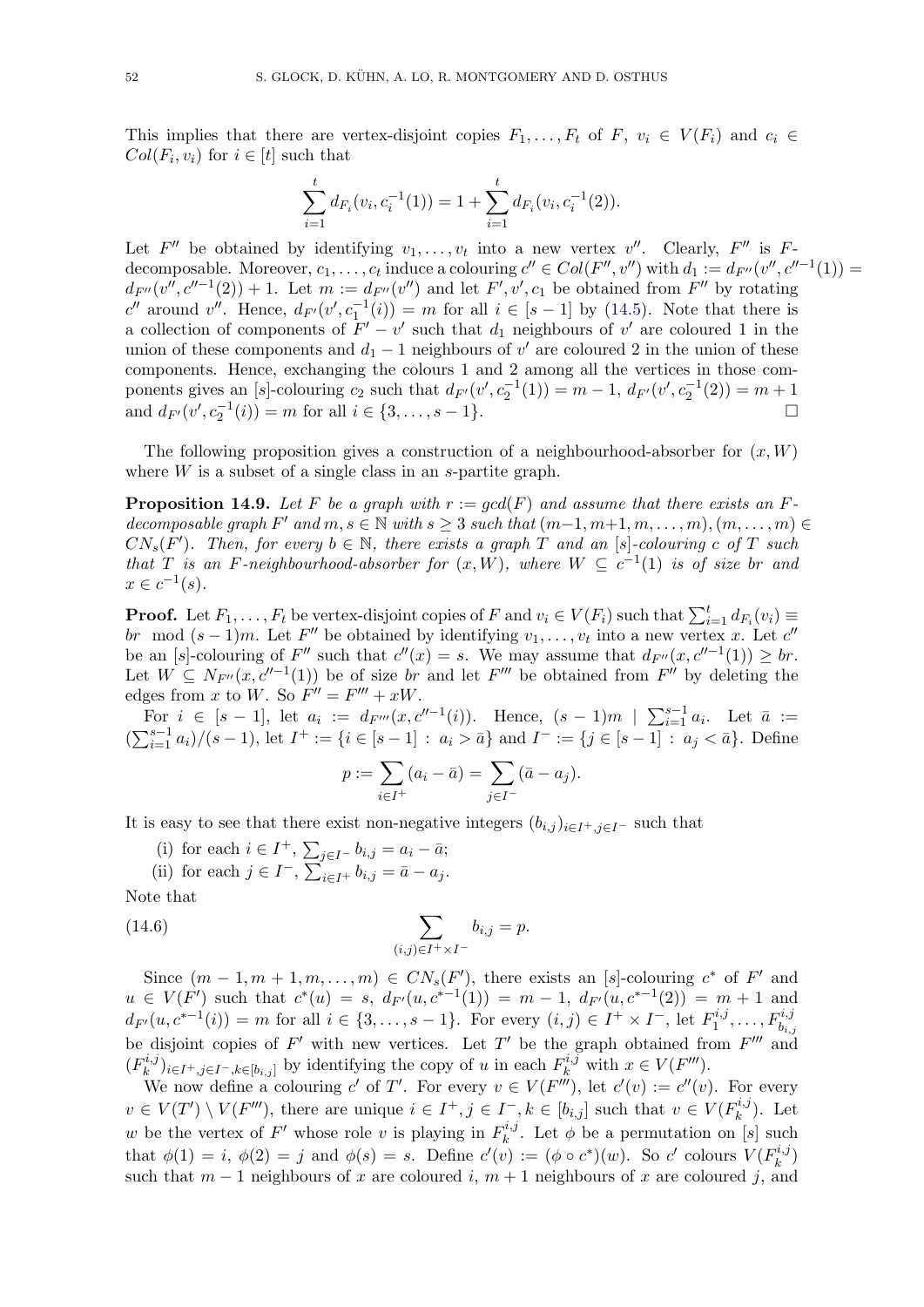m neighbours of x are coloured  $\ell$  for each  $\ell \in [s-1] \setminus \{i, j\}$ . Clearly, c' is an [s]-colouring of T' with  $c'(x) = s$ . Moreover, for every  $i \in I^+$ , we have

$$
d_{T'}(x, c'^{-1}(i)) \stackrel{(14.6)}{=} a_i + pm + \sum_{j \in I^-} -b_{i,j} \stackrel{(i)}{=} pm + \bar{a}
$$

by the choice of  $b_{i,j}$ . Similarly, for all  $j \in I^-$ ,

$$
d_{T'}(x, c'^{-1}(j)) \stackrel{(14.6)}{=} a_j + pm + \sum_{i \in I^+} b_{i,j} \stackrel{(ii)}{=} pm + \bar{a}.
$$

Finally, if  $i \notin I^+ \cup I^-$ , then  $a_i = \bar{a}$  and thus  $d_{T'}(x, c'^{-1}(i)) = pm + \bar{a}$  as well.

Note that  $m | \bar{a}$  and let  $q := p + \bar{a}/m$ . For every  $i \in [s-1]$ , let  $V_{i,1}, \ldots, V_{i,q}$  be a partition of  $N_{T}(x, c^{(-1)}(i))$  into parts of size m. For  $j \in [q]$ , let  $U_j := V_{1,j} \cup \cdots \cup V_{s-1,j}$  and let  $\hat{F}_j$  be a copy of F' and  $c_j$  an [s]-colouring of  $\hat{F}_j$  such that  $V(\hat{F}_j) \cap V(T') = \{x\} \cup U_j$ , such that  $N_{\hat{F}_j}(x) = U_j$  and such that  $c_j$  agrees with  $c'$  on  $\{x\} \cup U_j$ . This is possible since  $(m, \ldots, m) \in CN_s(F')$ . We may assume that the  $\hat{F}_j$ 's only intersect in x.

Let  $T := T' \cup \hat{F}_1 \cup \cdots \cup \hat{F}_q$ . Hence,  $c := c' \cup c_1 \cup \cdots \cup c_q$  is an [s]-colouring of T. Moreover,  $\hat{F}_1, \ldots, \hat{F}_q$  cover all edges at x in T, and  $F'', (F_k^{i,j})$  $(k^{n,j})_{i\in I^+,j\in I^-,k\in[b_{i,j}]}$  cover all edges at x in  $T + xW.$ 

<span id="page-52-0"></span>**Lemma 14.10.** Let F be a graph and assume that there exists an F-decomposable graph  $F'$ and  $m, s \in \mathbb{N}$  such that  $(m-1, m+1, m, \ldots, m), (m, \ldots, m) \in CN_s(F')$ , where  $s \geq 4$ . Then  $F$  is  $\max\{\delta_F^e, 1-1/(s-1)\}$ -neighbourhood-absorbing.

The idea to prove Lemma [14.10](#page-52-0) is as follows. If  $\delta(G) \geq (1-1/(s-1)+\mu)|G|$ , then we can find a complete s-partite graph  $H^B$  with vertex classes  $B_1, \ldots, B_s$  such that  $x \in B_s$ . Now, if we had  $W \subseteq B_1$ , then Proposition [14.9](#page-51-1) would allow us to find the desired neighbourhoodabsorber as a subgraph of  $H^B$ . Suppose now that W is not contained in  $H^B$ . So our aim is to 'move' W to  $B_1$ . To achieve this, we will use the colouring properties of  $F'$ . (We have seen in Proposition [14.8](#page-50-2) that such graphs  $F'$  exist.) Suppose for example that  $A, B, D_3, \ldots, D_s$ are disjoint sets of vertices and  $w \in W$ ,  $b_w \in B$  such that  $G[A \cup \{w\}, B, D_3, \ldots, D_{s-1}, D_s]$ is a complete s-partite graph and x has m neighbours in each of  $A, B, D_3, \ldots, D_{s-1}$ . We can then 'move' w to  $b_w$  as follows: If we do not need to cover xw, we can embed a copy of F' such that all edges from x to  $A, B, D_3, \ldots, D_{s-1}$  are covered, thereby covering  $b_w$ . If we intend to cover xw, then we can embed a copy  $F'_w$  of  $F'$  containing x such that  $d_{F'_w}(x, A \cup \{w\}) = m + 1$  and  $d_{F'_w}(x, B) = m - 1$ , leaving the edge  $xb_w$  uncovered. In order to find these 'movers', we will use the regularity lemma. However, for this to work, we would need that  $w$  is a 'typical' vertex, which we cannot assume. We will therefore use the definition of  $\delta_F^e$  to 'move' each  $w \in W$  to some 'typical' vertex first.

Proof of Lemma [14.10.](#page-52-0)  $e_F^e$ , 1 – 1/(s – 1)} and  $r := \gcd(F)$ . By Proposition [14.9,](#page-51-1) there exist graphs  $T_1, \ldots, T_{|F|}$  such that  $T_t$  admits an [s]-colouring  $c_t$  and is an F-neighbourhood-absorber for  $(z_t, W_t)$ , where  $W_t \subseteq c_t^{-1}(1)$  is of size  $tr$  and  $z_t \in c_t^{-1}(s)$ . Let  $M := r|F'|^2 + \max\{|T_1|, \ldots, |T_{|F|}|\}.$ 

Let  $1/n \ll 1/k_0' \ll \varepsilon \ll \alpha, 1/k_0, 1/b \ll \mu, 1/|F|$ . Since M only depends on F we may also assume that  $\alpha$ ,  $1/k_0$ ,  $1/b \ll 1/M$ . Suppose that G is a graph on n vertices with  $\delta(G) \geq (\delta + \mu)n$ . Let  $x \in V(G)$  and  $W = \{w_1, \ldots, w_r\} \subseteq V(G) \setminus \{x\}$ . We will find an F-neighbourhood-absorber for  $(x, W)$  in G of order at most b.

Apply the regularity lemma (Lemma [6.3\)](#page-14-1) to obtain a partition  $V_0, V_1, \ldots, V_k$  of  $V(G)$  and a spanning subgraph  $G'$  of G satisfying the following:

(R1)  $k_0 \le k \le k'_0;$ 

(R2)  $|V_0| \leq \varepsilon n;$ 

 $(R3) |V_1| = \cdots = |V_k| =: L;$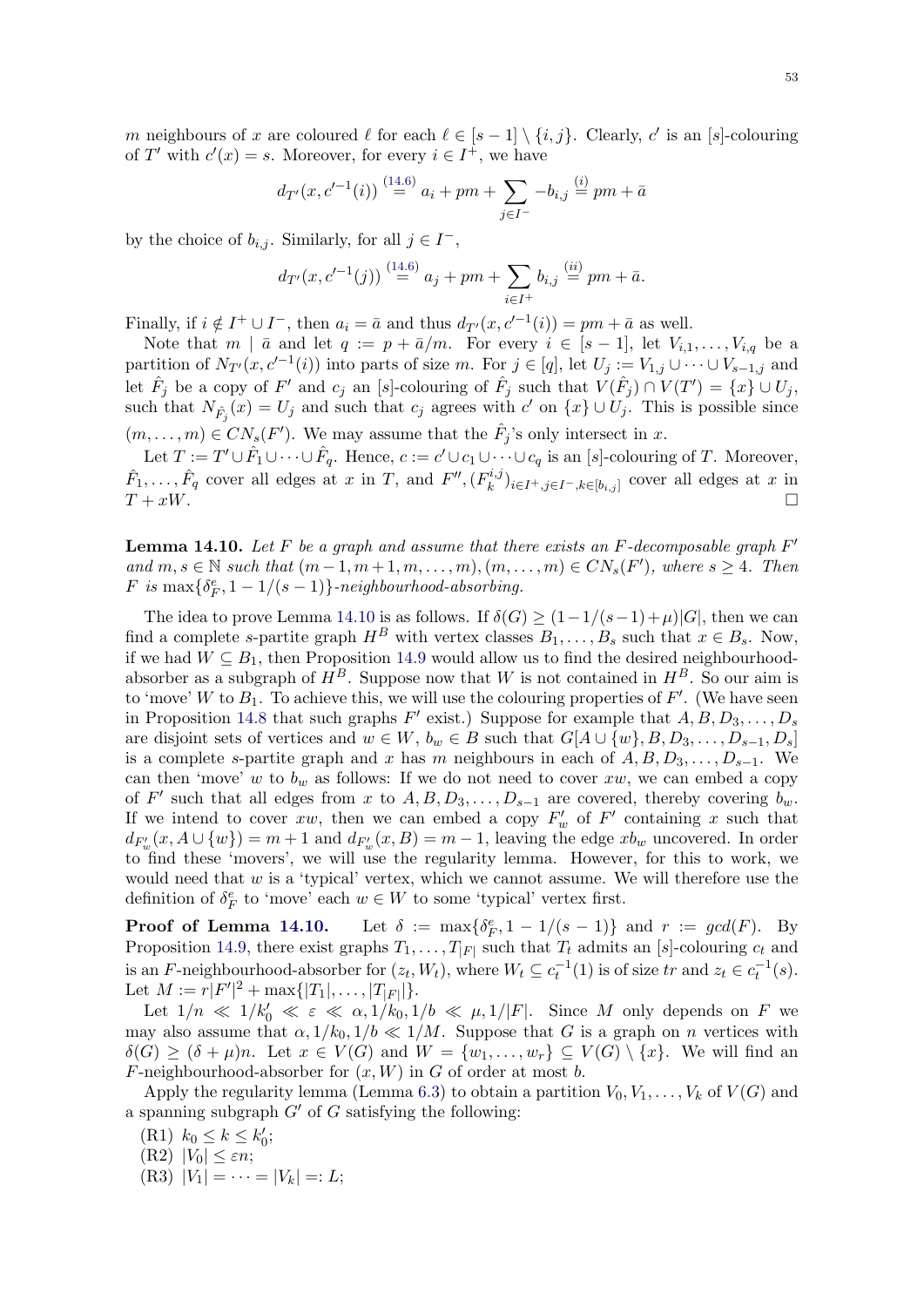(R4)  $d_{G'}(z) \geq d_G(z) - (\alpha + \varepsilon)n$  for all  $z \in V(G)$ ;

(R5)  $G'[V_y]$  is empty for all  $y \in [k]$ 

(R6) for all  $1 \leq y \leq k$ ,  $G'[V_y, V_{y'}]$  is either  $\varepsilon$ -regular with density at least  $\alpha$  or empty. (R7) for all  $y \in [k]$ ,  $V_y \subseteq N_G(x)$  or  $V_y \cap N_G(x) = \emptyset$ .

Let R be the reduced graph of  $V_1, \ldots, V_k$  and let  $\sigma$  be the corresponding cluster function. By Proposition [6.4,](#page-15-3)  $\delta(R) \ge (\delta + \mu/4)k \ge (1 - 1/(s - 1) + \mu/4)k$ .

Let  $X \subseteq [k]$  be the set of indices y for which  $V_y \subseteq N_G(x)$  and let  $R_x := R[X]$ . Since  $|X|L \geq d_G(x) - \varepsilon n$  and thus  $|X| \geq (1 - 1/(s-1))k$ , we have that  $\delta(R_x) \geq (1 - 1/(s-1))$  $(2) + \mu/4 |R_x|$ . Therefore, there exist  $y_1^*, \ldots, y_{s-1}^* \in X$  and  $y_s^* \in [k]$  such that  $Y^* :=$  $R[\lbrace y_1^*, \ldots, y_s^* \rbrace]$  is a copy of  $K_s$ .

Let G'' be obtained from G' by removing, for every  $i \in [r]$ , all edges from  $w_i$  to all clusters  $V_j$  with  $d_{G'}(w_i, V_j) < \alpha L$ . Then we still have  $\delta(G'') \geq (\delta + \mu/2)n$ . Using the definition of  $\delta_F^{\tilde{e}}$ , it is straightforward to find copies  $F_1, \ldots, F_r$  of F with the following properties:

(F1)  $V(F_i) \setminus \{x, w_i\} \subseteq V(G) \setminus V_0$  and  $xw_i \in E(F_i)$  and  $E(F_i) \setminus \{xw_i\} \subseteq E(G'')$ ;

 $(F2)$   $F_1, \ldots, F_r$  intersect only in x.

Let  $U := (V(F_1) \cup \cdots \cup V(F_r)) \setminus (\{x\} \cup W)$  and  $N_x := (N_{F_1}(x) \cup \cdots \cup N_{F_r}(x)) \setminus W$ . Let  $t := |N_x|/r$  and note that  $t \leq |F|$ . Clearly,  $\sigma(u)$  is defined for every  $u \in U$ , and if  $u \in N_x$ , then  $\sigma(u) \in X$ . Consider any  $u \in N_x$ . In  $R_x$ , every  $s-2$  vertices have a common neighbour. Since  $s \geq 4$ , there exists a common neighbour  $u_C$  of  $\sigma(u)$  and  $y_1^*$  in  $R_x$ . Moreover, there exist  $u_3^+, u_3^-, \ldots, u_{s-1}^+, u_{s-1}^- \in X$  and  $u_s^+, u_s^- \in [k]$  such that  $Y_u^+ := \tilde{R}[\{\sigma(u), u_C, u_3^+, \ldots, u_s^+\}]$  and  $Y_u^- := R[\lbrace u_C, y_1^*, u_3^-,\ldots, u_s^- \rbrace]$  are s-cliques. By the definition of  $G'',$  if  $u \in N_{F_i}(w_i) \setminus \lbrace x \rbrace$ , then

<span id="page-53-1"></span>
$$
(14.7) \t d_G(w_i, V_{\sigma(u)}) \ge d_{G''}(w_i, V_{\sigma(u)}) \ge \alpha L/2.
$$

Hence, by applying the key lemma (Lemma [6.5\)](#page-15-2) with suitable candidate sets, we can find a subgraph H in G<sup>''</sup> whose vertex set can be partitioned into sets  $(A_u)_{u\in U}, B_1, \ldots, B_s$ ,  $(C_u)_{u \in N_x}$ ,  $(D_{u,j}^+)_{u \in N_x,j \in \{3,\dots,s\}}$  and  $(D_{u,j}^-)_{u \in N_x,j \in \{3,\dots,s\}}$  which satisfy the following (see Figure [5\)](#page-54-0):

- <span id="page-53-2"></span>(H1) for all  $u \in U$ ,  $A_u \subseteq V_{\sigma(u)}$ , for all  $j \in [s]$ ,  $B_j \subseteq V_{y_j^*}$ , for all  $u \in N_x$  and  $j \in \{3, \ldots, s\}$ ,  $C_u \subseteq V_{u_C}, D_{u,j}^+ \subseteq V_{u_j^+}, D_{u,j}^- \subseteq V_{u_j^-};$
- (H2) all those sets are independent in H and  $V(H) \cap (\{x\} \cup W) = \emptyset$ ;
- (H3)  $H[A_u, A_{u'}]$  is complete bipartite whenever  $u, u' \in U$  with  $uu' \in E(F_i)$  for some  $i \in [r];$
- (H4)  $H_u^+ := H[A_u, C_u, D_{u,3}^+, \ldots, D_{u,s}^+]$  and  $H_u^- := H[B_1, C_u, D_{u,3}^-, \ldots, D_{u,s}^-]$  are complete s-partite for every  $u \in N_x$ ;
- (H5)  $H^B := H[B_1, \ldots, B_s]$  is complete s-partite;
- <span id="page-53-0"></span>(H6)  $A_u \subseteq N_G(w_i)$  if  $u \in N_{F_i}(w_i) \setminus \{x\};$
- (H7)  $|A_u| = 1$  for all  $u \in U \setminus N_x$ ;
- (H8) all sets  $(A_u)_{u \in N_x}$ ,  $C_u$ ,  $D_{u,j}^+$ ,  $D_{u,j}^-$  have cardinality  $|F'|$ ;
- (H9)  $|B_j| = M$  for  $j \in [s]$ .

So  $H_u^+$  arises from the clique  $Y_u^+$ ,  $H_u^-$  arises from  $Y_u^-$ , and  $H^B$  arises from  $Y^*$ . Note that to ensure [\(H6\)](#page-53-0) we use [\(14.7\)](#page-53-1). Also, we do not require that  $u \in A_u$ .

We now describe how to construct a neighbourhood-absorber A from  $H$  by attaching x and  $W$  in a suitable way. Note that  $(H1)$  implies that

<span id="page-53-3"></span>(H10)  $(B_j)_{j\in[s-1]}, (A_u)_{u\in N_x}, (C_u)_{u\in N_x}, (D_{u,j}^+)_{u\in N_x,j\in\{3,\dots,s-1\}}, (D_{u,j}^-)_{u\in N_x,j\in\{3,\dots,s-1\}}$  are contained in  $N_G(x)$ .

For every  $u \in N_x$  and  $j \in \{3, ..., s-1\}$ , let  $A'_u \subseteq A_u$ ,  $C'_u \subseteq C_u$ ,  $D_{u,j}^{+\prime} \subseteq D_{u,j}^{+}$ ,  $D_{u,j}^{-\prime} \subseteq D_{u,j}^{-}$ be such that  $|A'_u| = |D^{-1}_{u,j}| = |D^{-1}_{u,j}| = m$  and  $|C'_u| = 2m$ . Moreover, let  $a_u$  be some element of  $A'_u$ . For every  $u \in U \setminus \tilde{N}_x$ , let  $a_u$  be the unique element of  $A_u$ . Let  $(B'_u)_{u \in N_x}$ be disjoint subsets of  $B_1$  of size  $m + 1$  and fix some  $b_u \in B'_u$  for each  $u \in N_x$ . Define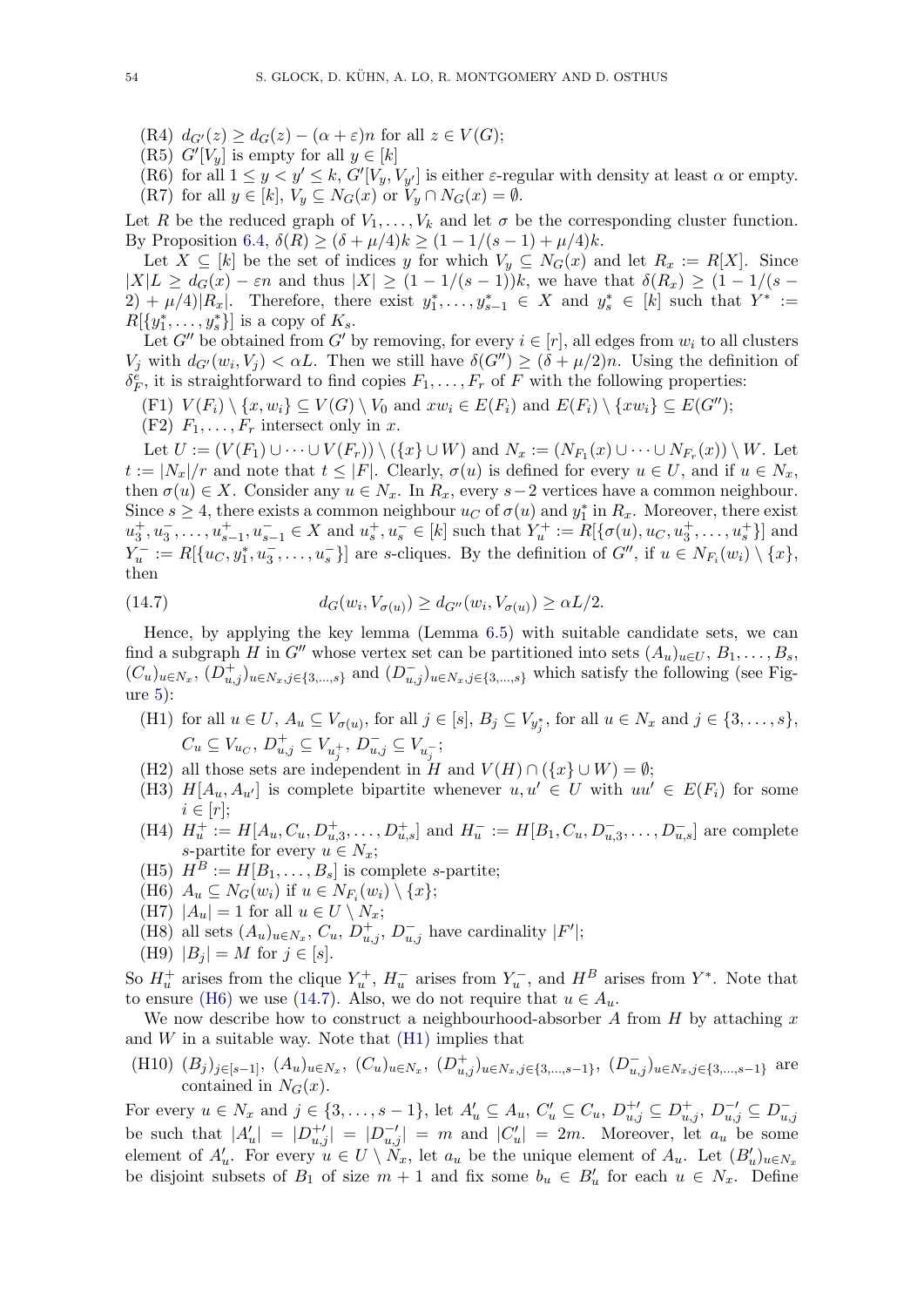<span id="page-54-0"></span>

FIGURE 5. An example illustrating the construction of H for  $F = C_5$ ,  $r = 2$ ,  $s = 4$ . Note that  $N_x = \{u_1, u_2\}$ . The four singleton sets  $A_u$  for  $u \in U \setminus N_x$  are not shown in the figure.

 $W' := \{b_u : u \in N_x\}.$  So  $|W'| = |N_x| = tr$ . Let T'' be a subgraph of  $H^B$  and  $z \in B_s$  such that  $T''$  is an F-neighbourhood-absorber for  $(z, W')$  and  $N_{T''}(z) \cap B'_u = \emptyset$  for all  $u \in N_x$ . (So we might choose  $T''$  to be a copy of the graph  $T_t$  defined at the beginning of the proof.)

Let  $A$  be the graph obtained from  $H$  by adding  $x$  and  $W$  and the following edges: For every  $i \in [r]$ , add the edge from  $w_i$  to  $a_u$  for all  $u \in N_{F_i}(w_i) \setminus \{x\}$ . For every  $u \in N_x$  and  $j \in \{3, \ldots, s-1\}$ , add all edges from x to  $A'_u, C'_u, D_{u,j}^{+'}$ ,  $D_{u,j}^{-'}$ ,  $B'_u$ . Moreover, add all edges from x to  $N_{T''}(z)$ . By [\(H10\)](#page-53-3) and [\(H6\),](#page-53-0) A is a subgraph of G. Moreover, A has order at most b and  $\{x\} \cup W$  is independent in A. Let T' be obtained from T'' by replacing z with x. So  $T'$  is an F-neighbourhood-absorber for  $(x, W')$ .

We claim that A is an F-neighbourhood-absorber for  $(x, W)$ . Let  $C'_{u,1}, C'_{u,2}$  be a partition of  $C'_u$  into two sets of size m and let  $C'_{u,+}, C'_{u,-}$  be a partition of  $C'_u$  into two sets of sizes  $m+1, m-1.$ 

The edges at x in A can be covered by edge-disjoint copies of F as follows: Let  $u \in N_x$ . Since  $(m,\ldots,m) \in CN_s(F')$ , there exists a copy  $F'_{u,+}$  of  $F'$  in  $H^+_u$  such that  $N_{F'_{u,+}}(v)$  $A'_u \cup C'_{u,1} \cup D_{u,3}^{+'} \cup \cdots \cup D_{u,s-1}^{+'}$  for some  $v \in D_{u,s}^{+}$ . Exchanging v with x yields a copy of F' that covers all edges from x to  $N_{F'_{u,+}}(v)$  and otherwise uses only edges inside  $H_u^+$ . Similarly, there exists a copy  $F'_{u,-}$  of F' that covers all edges from x to  $(B'_u \setminus \{b_u\}) \cup C'_{u,2} \cup D_{u,3}^{-1} \cup$  $\cdots \cup D_{u,s-1}^{-'}$  and otherwise uses only edges inside  $H_u^-$ . This can be done for all  $u \in N_x$ without interference. This way, all edges at  $x$  in  $A$  are covered except the ones that have an endpoint in  $N_{T}(x) \cup \bigcup_{u \in N_x} \{b_u\} = N_{T}(x) \cup W'$ . Finally, these edges can be covered by edge-disjoint copies of F since  $T'$  is an F-neighbourhood-absorber for  $(x, W')$ .

The edges at x in  $A+xW$  can be covered by edge-disjoint copies of F as follows: Let  $U_i :=$  $V(F_i)\setminus\{x,w_i\}$ . Then  $F'_i := A[\{x,w_i\}\cup\bigcup_{u\in U_i}\{a_u\}]+xw_i$  is a copy of F. Moreover,  $F'_1,\ldots,F'_r$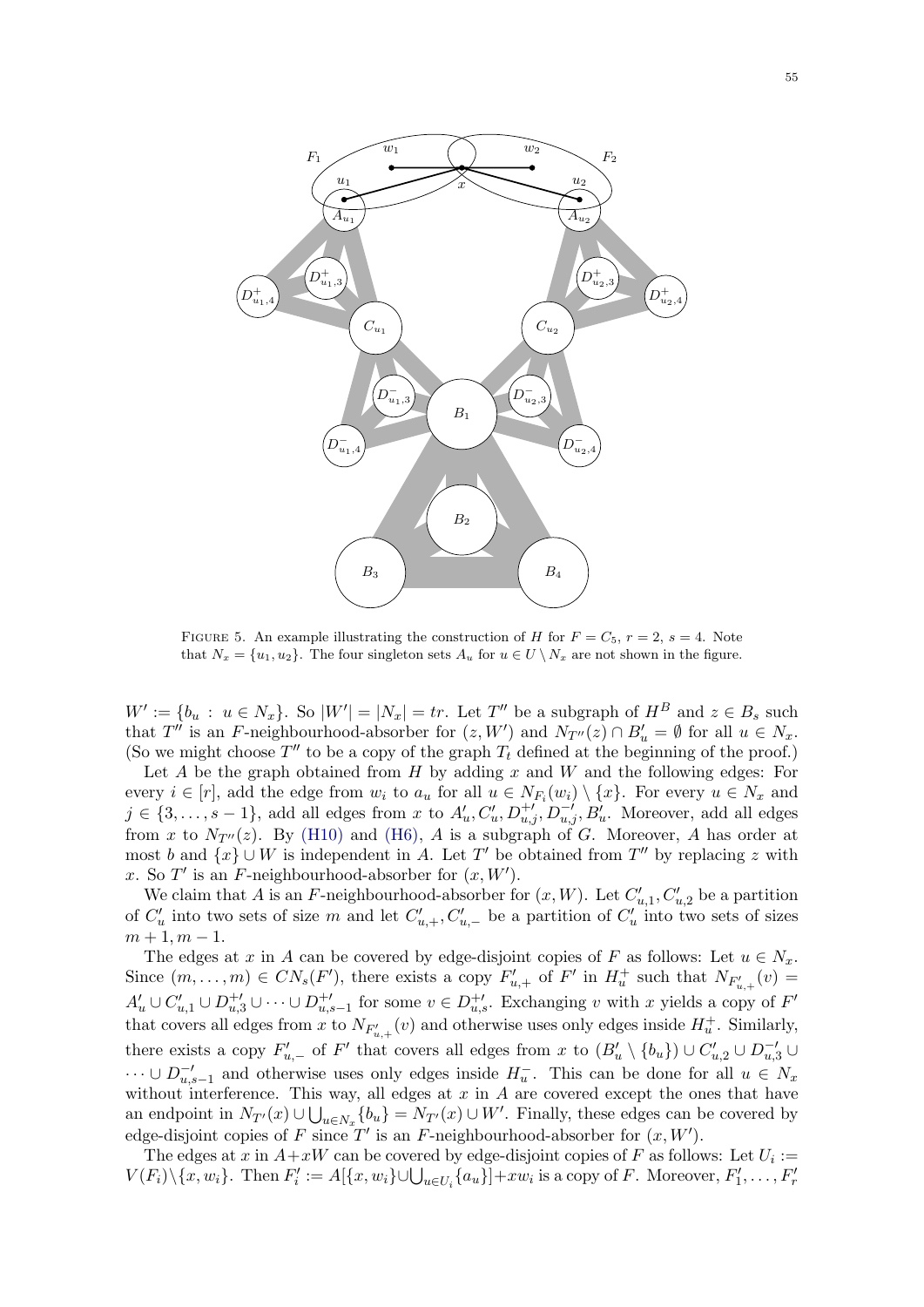are edge-disjoint subgraphs of  $A + xW$  and cover the edges from x to  $W \cup \bigcup_{u \in N_x} \{a_u\}$ . Let  $u \in N_x$ . Since  $(m-1, m+1, m, \ldots, m) \in CN_s(F')$ , there exists a copy of  $\overline{F'}$  that covers all edges from x to  $(A'_u \setminus \{a_u\}) \cup C'_{u,+} \cup D_{u,3}^{+'} \cup \cdots \cup D_{u,s-1}^{+'}$  and otherwise uses only edges inside  $H_u^+$ , and a copy of F' that covers all edges from x to  $C'_{u,-} \cup B'_u \cup D_{u,3}^{-'} \cup \cdots \cup D_{u,s-1}^{-'}$ and otherwise uses only edges inside  $H_u^-$ . Finally, by definition of T', the edges at x in T' can be covered by edge-disjoint copies of  $F$ .

The next lemma analyses the bipartite case. We want to establish that  $\delta_F^{vx} = 0$  if F contains a bridge, and  $\delta_F^{vx} = 1/2$  otherwise. The results leading to the near-optimal cover include the bipartite case. It only remains to determine the absorbing properties of a given bipartite graph F.

<span id="page-55-0"></span>**Lemma 14.11.** Let F be bipartite and  $r := \gcd(F)$ . Then F is 1/2-neighbourhood-absorbing. Moreover, if  $F$  contains a bridge, then  $F$  is 0-neighbourhood-absorbing.

**Proof.** Let  $uz \in E(F)$  and assume that this edge is a bridge if one exists. Let  $d^* :=$  $\sum_{i=1}^{t} d_F(v_i) \equiv -r \mod d^*$ . We may assume that  $D \ge r(d^* - 1)$ . Moreover, let  $\delta := 1/2$  if  $d_F(u)$ . There exist (not necessarily distinct) vertices  $v_1, \ldots, v_t \in V(F)$  such that  $D :=$ F contains no bridge and  $\delta := 0$  otherwise.

Let  $1/n \ll 1/b \ll \mu$ ,  $1/|F|$ . Since D only depends on F, this means that  $1/b \ll 1/D$ . Suppose that G is a graph on n vertices with  $\delta(G) > (\delta + \mu)n$ . Let  $x \in V(G)$  and  $W =$  $\{w_1, \ldots, w_r\} \subseteq V(G) \setminus \{x\}.$  We will find an F-neighbourhood-absorber for  $(x, W)$  in G of order at most b.

Suppose that  $\delta = 1/2$ . We can use the regularity lemma to find disjoint sets  $B_1, \ldots, B_r, B_x$ of size  $(D+r)|F|$  each in  $V(G)\setminus (\{x\} \cup W)$  such that  $B_x \subseteq N_G(x)$  and  $G[B_i, B_x]$  is complete bipartite and  $B_i \subseteq N_G(w_i)$  for all  $i \in [r]$ .

Let A be the graph obtained from  $\dot{\bigcup}_{i=1}^r G[B_i, B_x]$  by adding  $\{x\} \cup W$ , all edges from  $w_i$ to  $B_i$  for all  $i \in [r]$ , and exactly D edges from x to  $B_x$ . Clearly,  $\{x\} \cup W$  is independent in A and A has order at most  $r + 1 + (r + 1)(D + r)|F| \leq b$ .

Moreover, the edges at  $x$  in  $A$  can be covered by edge-disjoint copies of  $F$ . Indeed, since  $d_A(x) = D = \sum_{i=1}^t d_F(v_i)$ , we can let x play the roles of  $v_1, \ldots, v_t$  and use edges of  $A[B_x, B_1]$ otherwise.

In order to see that all edges at x in  $A + xW$  can be covered, partition  $N_A(x)$  into sets  $N_1, \ldots, N_{r+1}$ , where  $|N_i| = d^* - 1$  for all  $i \in [r]$ . It follows that  $d^* |N_{r+1}|$ . Now, for every  $i \in [r]$ , we can cover the edge  $xw_i$  with a copy  $F_i$  of F such that  $x, w_i$  play the roles of  $u, z$ and  $N_{F_i}(x) = N_i \cup \{w_i\}$ . The edges from x to  $N_{r+1}$  can also be covered by letting x play the role of u in every copy, and using edges of  $A[B_x, B_1]$  otherwise.

The case  $\delta = 0$  is very similar. Using the Erdős-Stone theorem, we can find disjoint sets  $B_1, \ldots, B_r, B_x$  and  $B'_1, \ldots, B'_r, B'_x$  of size  $(D + r)|F|$  each in  $V(G) \setminus (\{x\} \cup W)$  such that  $B_i \subseteq N_G(w_i)$  and  $G[B_i, B'_i]$  is complete bipartite for each  $i \in [r]$ , and  $B_x \subseteq N_G(x)$  and  $G[B_x, B'_x]$  is complete bipartite. Let A be the graph obtained from  $G[B_x, B'_x] \cup \bigcup_{i=1}^r G[B_i, B'_i]$ by adding  $\{x\} \cup W$ , all edges from  $w_i$  to  $B_i$  for all  $i \in [r]$ , and exactly D edges from x to  $B_x$ . That A is the desired neighbourhood-absorber follows analogously to the above case.  $\Box$ 

We can now combine our previous results. We make use of the following simple bounds on  $\delta_F^e$ .

<span id="page-55-1"></span>Fact 14.12. Let  $F$  be a graph. Then

(i) 
$$
\delta_F^e \le 1 - 1/\chi(F)
$$
;  
(ii)  $\delta_F^e = 0$  if F is bipartite and contains a bridge.

Indeed (i) and (ii) follow easily using the regularity lemma and the key lemma. In general, it seems very difficult to give an explicit formula for  $\delta_F^e$ . This also seems an interesting problem in its own right. Recall that  $\theta(F)$  was defined in [\(14.4\)](#page-50-3).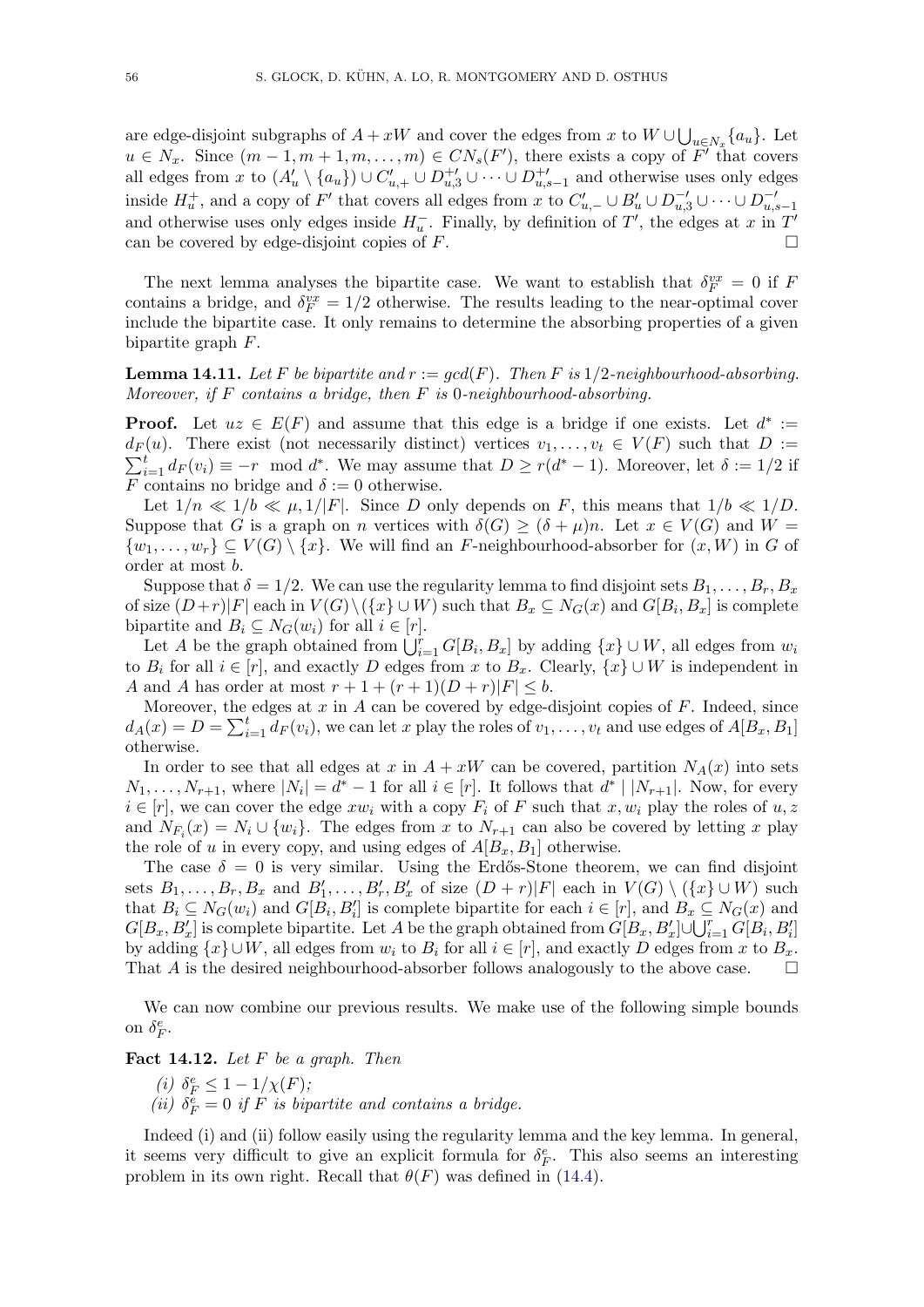<span id="page-56-1"></span>**Corollary 14.13.** Let F be a graph with  $\chi := \chi(F)$  and  $\chi^{vx} := \chi^{vx}(F)$ .

(i) 
$$
\delta_F^{vx} \le 1 - 1/\chi
$$
;  
\n(ii) if F is bipartite, then  $\delta_F^{vx} = \begin{cases} 0 & \text{if } F \text{ contains a bridge;} \\ 1/2 & \text{otherwise;} \end{cases}$   
\n(iii) if  $\chi \ge 4$ , then  $\delta_F^{vx} = \begin{cases} 1 - 1/\chi & \text{if } \theta(F) > 1; \\ \max\{1 - 1/(\chi^{vx} + 1), \delta_F^e\} & \text{if } \theta(F) = 1. \end{cases}$ 

**Proof.** By Proposition [14.8](#page-50-2) and Lemmas [14.10](#page-52-0) and [14.11,](#page-55-0)  $F$  is  $\max\{\delta_F^e, 1-1/\chi\}$ -neighbourhood-absorbing. Then, Lemma [14.6](#page-49-0) implies that  $\delta_F^{vx} \le \max\{1 - 1/\chi, 1 - 1/(\chi^{vx} + 1), \delta_F^e\}$ . By Fact [14.12\(](#page-55-1)i) and [\(14.2\)](#page-45-2), the general upper bound for  $\delta_F^{vx}$  stated in (i) follows.

Moreover, if every edge of F is contained in a cycle, it is easy to see that  $\delta_F^{vx} \ge \delta_F^e \ge 1/2$ , where an extremal example consists of two disjoint cliques with one edge joining the cliques. Hence, if F is bipartite, then  $\delta_F^{vx} = 1/2$  if F contains no bridge. Otherwise, by Lemma [14.11,](#page-55-0) Lemma [14.6](#page-49-0) and Fact [14.12\(](#page-55-1)ii),  $\delta_F^{vx} = 0$ .

Now, if  $\chi \geq 4$  and  $\theta(F) > 1$ , then  $\delta_F^{vx} = 1 - 1/\chi$  by Proposition [14.7](#page-50-4) and (i), so suppose that  $\theta(F) = 1$ . Then, by Proposition [14.8](#page-50-2) and Lemma [14.10,](#page-52-0) F is  $\max{\{\delta_F^e, 1 - 1/(\chi - 1)\}}$ neighbourhood-absorbing. Lemma [14.6](#page-49-0) thus implies that

$$
\delta_F^{vx} \le \max\{\delta_F^e, 1 - 1/(\chi - 1), 1 - 1/(\chi^{vx} + 1)\} \stackrel{(14.2)}{=} \max\{\delta_F^e, 1 - 1/(\chi^{vx} + 1)\}.
$$
  
by Proposition 14.2, we have  $\delta^{vx} = \max\{\delta_E^e, 1 - 1/(\chi^{vx} + 1)\}$ .

Hence, by Proposition [14.2,](#page-45-3) we have  $\delta_F^{vx} = \max{\delta_F^e, 1 - 1/(\chi^{vx} + 1)}$ .

We are now ready to prove Theorem [1.1.](#page-1-0)

**Proof of Theorem [1.1.](#page-1-0)** Firstly, note that (i) follows from Theorem [12.4](#page-35-0) and Corollary [14.13\(](#page-56-1)i).

To prove (ii), suppose that  $\chi \geq 5$ . By Theorem [12.4,](#page-35-0) we have  $\delta_F \in {\max\{\delta_F^{0+1}\}}$  $\{ {\theta^+ \over F}, {\delta^{vx}_F} \}, 1 1/\chi$ ,  $1-1/(\chi+1)$ . By Corollary [14.13\(](#page-56-1)iii), we have  $\delta_F^{vx} \in \{1-1/(\chi^{vx}(F)+1), \delta_F^e, 1-1/\chi\}$ . Since  $\delta_F^{0+} \geq 1 - 1/(\chi^{vx}(F) + 1)$  by Proposition [14.2](#page-45-3) and since  $\delta_F^{vx} \geq \delta_F^e$ , it follows that  $\max\{\delta_F^{0+}$  $\{ \theta_F^{\{-\!\!\},\delta_F^{vx} \} \in \{\max\{\delta_F^{0+\!\!\}:$  ${}_{F}^{0+}, \delta_{F}^{e}$ , 1 – 1/ $\chi$ , implying (ii).

Finally, (iii) follows from (ii) Corollary [11.4.](#page-33-1)

$$
\qquad \qquad \Box
$$

#### 15. Concluding remarks

<span id="page-56-0"></span>We conclude this paper with some final remarks. In the light of Theorem [1.1,](#page-1-0) for all graphs F with  $\chi(F) \geq 3$  the limiting factor in giving good explicit bounds on  $\delta_F$  are now the bounds available in the literature for  $\delta_F^*$ . The original aim of this project was to be able to determine from the value of  $\delta_F^*$  the value of  $\delta_F$ . This we come close to achieving when  $\chi(F) \geq 5$ , showing that  $\delta_F$  is either  $\delta_F^*$  or one of only two other values. We note that, in order to determine which of these values  $\delta_F$  takes, it is left only to determine the minimum d for which there exists an augmented d-compressible  $(C_4)_F$ -switcher and an augmented d-compressible  $(K_{2,gcd(F)})_F$ -switcher (see Section [10\)](#page-27-0). Furthermore, in the light of the proof of Lemma [10.1,](#page-27-3) it is sufficient to ask what the minimum  $d$  is such that the following holds: There exists some  $n_0$  such that any F-divisible balanced d-partite graph with at least  $dn_0$  vertices and which is missing at most  $e(F)^2$  edges (say) between vertex classes is F-decomposable. In other words, if  $\delta_F$  is not equal to  $\delta_F^*$ , then there will exist extremal graphs which are extremely close to large complete  $\chi(F)$ -partite or  $(\chi(F) + 1)$ partite graphs.

Finally, we briefly consider the case when  $\chi := \chi(F) \in \{3, 4\}$ . When  $\chi \geq 5$ , we reduced finding an F-decomposition to constructing two different augmented switchers, before showing that the smallest minimum degree ratio above which we can construct these switchers takes one of three values:  $1 - 1/(\chi - 1)$ ,  $1 - 1/\chi$  or  $1 - 1/(\chi + 1)$  (see Sec-tion [10\)](#page-27-0). This result concerning augmented switchers also holds when  $\chi \in \{3, 4\}$ , but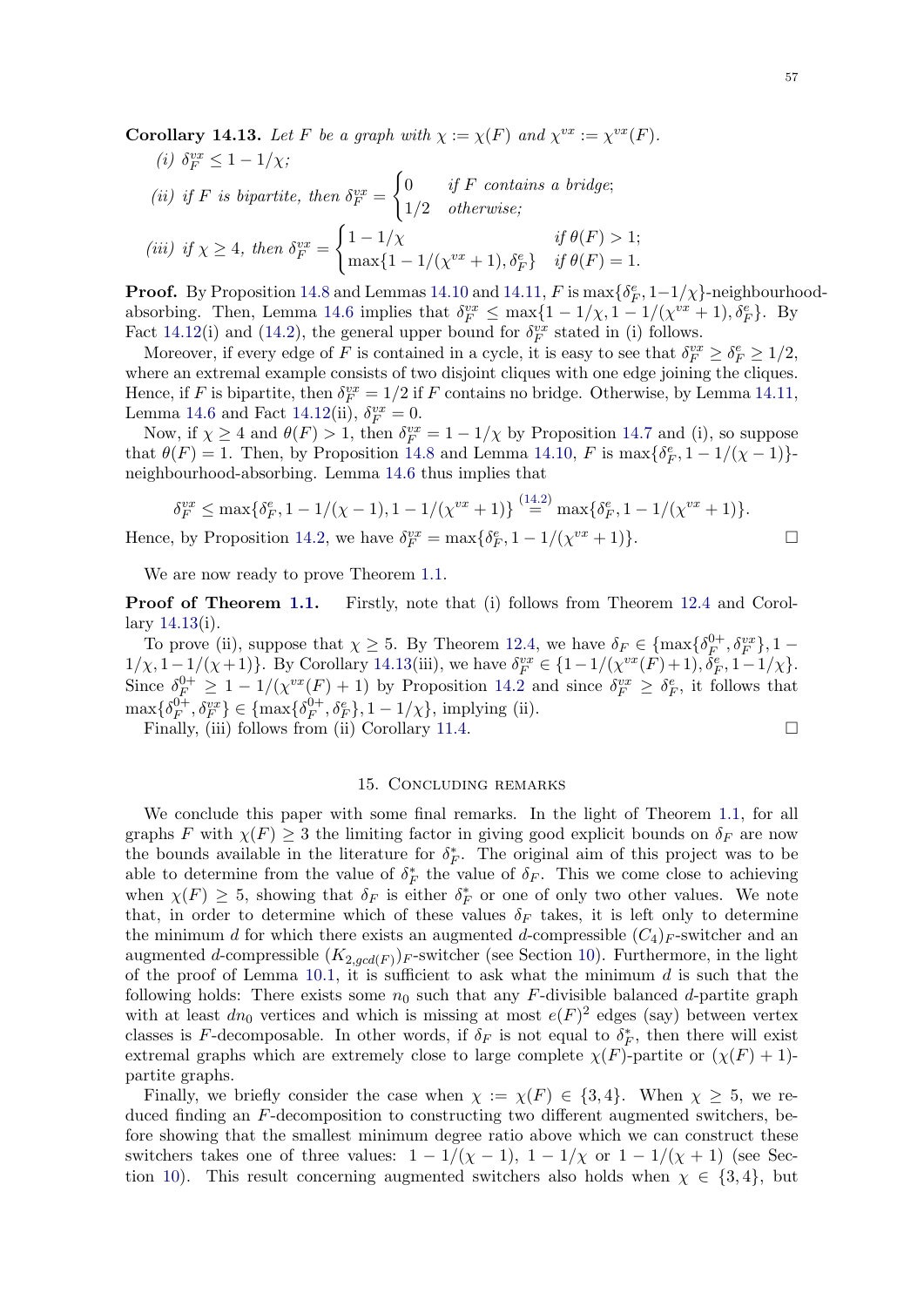$\delta_F$  may not be large enough to perform the reductions from augmented switchers to unaugmented switchers. We have no version of the 'discretisation lemma' (Lemma [10.1\)](#page-27-3) for unaugmented switchers, and therefore get no 'discretisation result' for  $\delta_F$  here, only an upper bound (Theorem  $1.1(i)$  $1.1(i)$ ). Furthermore, it seems likely that the smallest minimum degree ratio above which these unaugmented switchers appear can take many different values outside of  $\{1-1/(\chi-1), 1-1/\chi, 1-1/(\chi+1)\}\$ , and therefore we do not expect a simple 'discretisation lemma' to hold in this case. Due to this, we suspect that there exist graphs F with  $\chi(F) = 3$  and graphs F with  $\chi(F) = 4$  for which Theorem [1.1\(](#page-1-0)ii) and (iii) do not hold, but to show this there remains much work to do in giving good bounds on  $\delta_F^*$ .

#### **REFERENCES**

- <span id="page-57-9"></span>[1] B. Barber, D. Kühn, A. Lo, R. Montgomery and D. Osthus, Fractional clique decompositions of dense graphs and hypergraphs, arXiv:1507.04985, 2015.
- <span id="page-57-4"></span>[2] B. Barber, D. Kühn, A. Lo and D. Osthus, Edge-decompositions of graphs with high minimum degree, Adv. Math. 288 (2016), 337–385.
- <span id="page-57-14"></span>[3] B. Barber, D. Kühn, A. Lo, D. Osthus and A. Taylor, Clique decompositions of multipartite graphs and completion of Latin squares, arXiv:1603.01043, 2016.
- <span id="page-57-18"></span>[4] D. Bryant and N.J. Cavenagh, Decomposing graphs of high minimum degree into 4-cycles, J. Graph Theory 79  $(2015)$ , 167–177.
- <span id="page-57-2"></span>[5] D. Dor and M. Tarsi, Graph decomposition is NPC - a complete proof of Holyer's conjecture, In STOC '92 Proceedings of the twenty-fourth annual ACM symposium on Theory of computing, pages 252–263, 1992.
- <span id="page-57-10"></span>[6] F. Dross, Fractional triangle decompositions in graphs with large minimum degree, SIAM J. Discrete Math. 30 (2016), 36–42.
- <span id="page-57-11"></span>[7] P. Dukes, Rational decomposition of dense hypergraphs and some related eigenvalue estimates, Linear Algebra Appl. 436 (2012) 3736–3746. [Corrigendum: Linear Algebra Appl. 467 (2015) 267–269.]
- <span id="page-57-16"></span>[8] P. Dukes, Fractional triangle decompositions of dense 3-partite graphs, arXiv:1510.08998, 2015.
- <span id="page-57-7"></span>[9] T. Gustavsson. Decompositions of large graphs and digraphs with high minimum degree, PhD thesis, Univ. of Stockholm, 1991.
- <span id="page-57-3"></span>[10] P.E. Haxell and V. Rödl, Integer and fractional packings in dense graphs, *Combinatorica* 21 (2001), 13–38.
- <span id="page-57-20"></span>[11] S. Janson, T. Luczak, and A. Ruciński, Random graphs, Wiley-Interscience Series in Discrete Mathematics and Optimization. Wiley-Interscience, New York, 2000.
- <span id="page-57-13"></span>[12] P. Keevash, The existence of designs,  $arXiv:1401.3665$ , 2014.
- <span id="page-57-1"></span>[13] T.P. Kirkman, On a problem in combinatorics, *Cambridge Dublin Math. J.* 2 (1847), 191–204.
- <span id="page-57-19"></span>[14] F. Knox, D. Kühn and D. Osthus, Edge-disjoint Hamilton cycles in random graphs, Random Structures Algorithms 46 (2015), 397–445.
- <span id="page-57-22"></span>[15] J. Komlós, Tiling Turán problems, *Combinatorica* **20** (2000), 203-218.
- <span id="page-57-15"></span>[16] R. Montgomery, Fractional clique decompositions of dense partite graphs,  $arXiv:1603.01039$ , 2016.
- <span id="page-57-6"></span>[17] C.St.J.A. Nash-Williams, An unsolved problem concerning decomposition of graphs into triangles, In Combinatorial Theory and its Applications III, pages 1179–183, North Holland, 1970.
- <span id="page-57-21"></span>[18] R. Raman. The power of collision: randomized parallel algorithms for chaining and integer sorting, In Foundations of software technology and theoretical computer science (Bangalore, 1990), volume 472 of Lecture Notes in Comput. Sci., pages 161–175. Springer, Berlin, 1990.
- <span id="page-57-23"></span>[19] A. Shokoufandeh and Y. Zhao, Proof of a tiling conjecture of Komlós, Random Structures Algorithms 23 (2003), 180–205.
- <span id="page-57-0"></span>[20] R.M. Wilson, Decompositions of complete graphs into subgraphs isomorphic to a given graph, In Proceedings of the Fifth British Combinatorial Conference (Univ. Aberdeen, Aberdeen, 1975), pages 647–659, Congressus Numerantium, No. XV, Utilitas Math., Winnipeg, Man., 1976.
- <span id="page-57-17"></span>[21] R. Yuster, The decomposition threshold for bipartite graphs with minimum degree one, Random Structures Algorithms 21 (2002), 121–134.
- <span id="page-57-5"></span>[22] R. Yuster, Asymptotically optimal  $K_k$ -packings of dense graphs via fractional  $K_k$ -decompositions, J. Combin. Theory Ser. B 95 (2005), 1–11.
- <span id="page-57-8"></span>[23] R. Yuster, H-packing of k-chromatic graphs, Mosc. J. Comb. Number Theory 2 (2012), 73–88.
- <span id="page-57-12"></span>[24] R. Yuster, Edge-disjoint cliques in graphs with high minimum degree, SIAM J. Discrete Math. 28 (2014), 893–910.